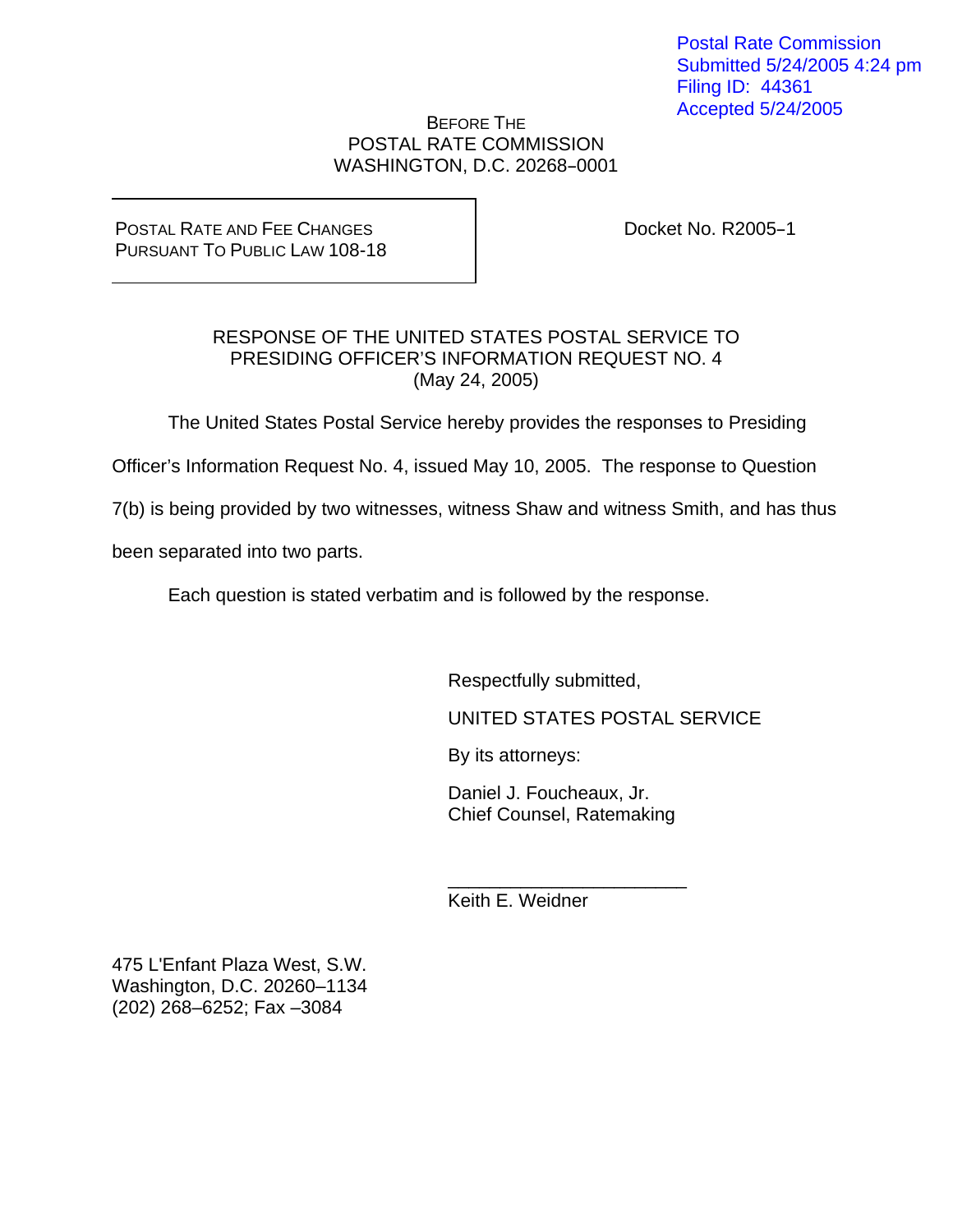# RESPONSE OF POSTAL SERVICE WITNESS TAUFIQUE TO POIR NO. 4, QUESTION 1

**1.** Please confirm that in FY 2004 there was no volume in any weight increment for the rate category Parcel Post DBMC zone 5. If confirmed, please discuss what factors lead to the disappearance of this volume.

# **RESPONSE:**

Not confirmed. The PERMIT system reported approximately 39,000 DBMC Zone 5 pieces in FY 2004, so there was at least some volume that year. However, the Parcel Post weight distribution study, which is used to distribute destination-entered pieces to rate cells, did not detect a statistically significant level of Zone 5 pieces. Therefore, when this study was used to distribute overall volume to the weight/zone cell, there appears to be no volume in Zone 5. To the extent that some actual Zone 5 volume is effectively distributed to other zones by using this weight distribution study, the revenue impact is accounted for in the Revenue Adjustment Factor. Due to the apparent low volume affected (by virtue of the low 39,000 figure from PERMIT), this distribution method does not significantly affect Parcel Post rate design or revenue calculation.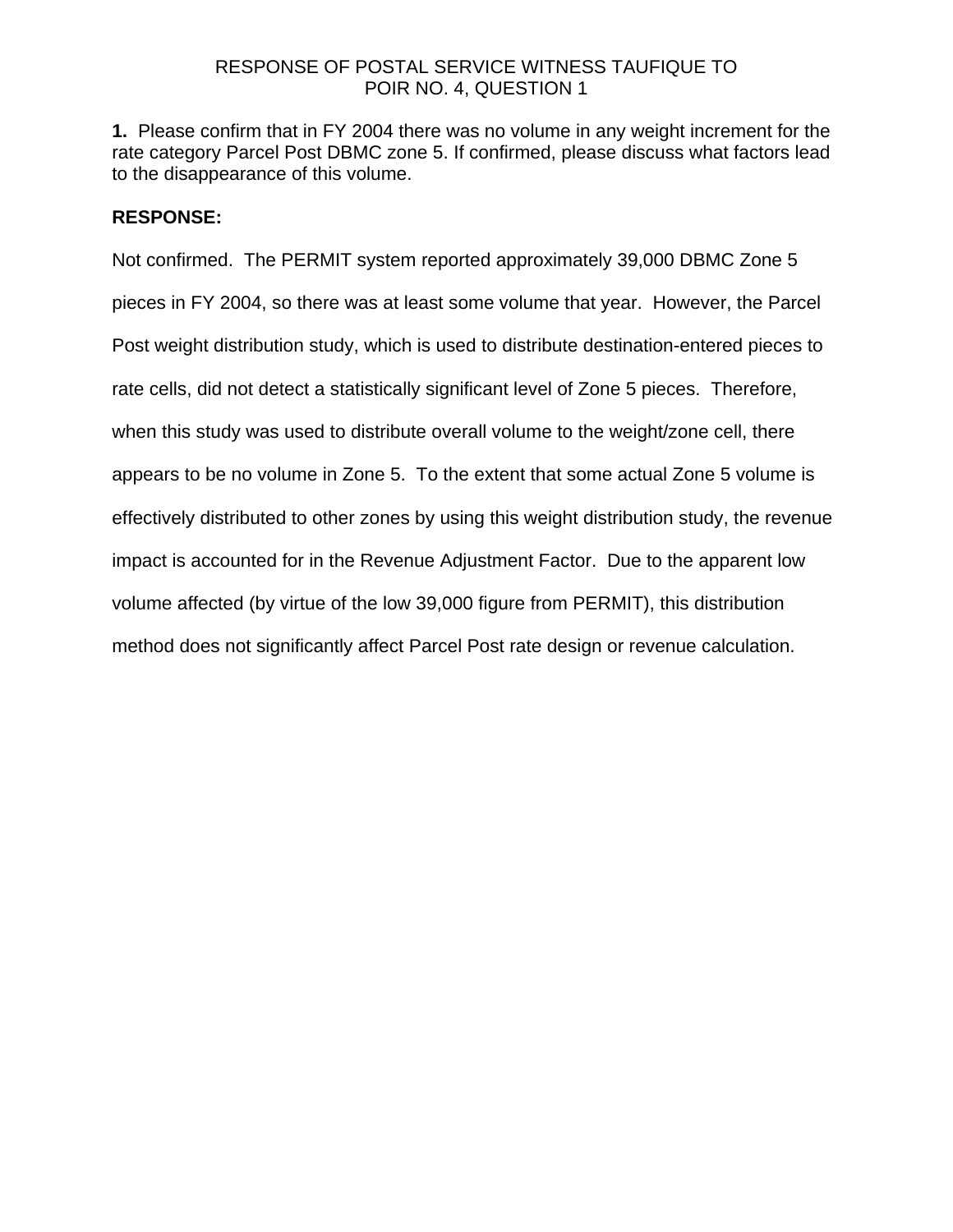# RESPONSE OF POSTAL SERVICE WITNESS TAUFIQUE TO POIR NO. 4, QUESTION 2

**2.** In past cases, an adjustment was made to Parcel Post revenue for OMAS mail. In this case no adjustment was made. Please explain the rationale for not making an OMAS adjustment.

# **RESPONSE:**

In past cases, we have reported OMAS mail revenue as a separate data component in

the RPW. However, no separate line item for OMAS mail has been reported in the

RPW since FY 2003. Data regarding OMAS have been merged with Intra and Inter

BMC mail through the PERMIT system and Postal One.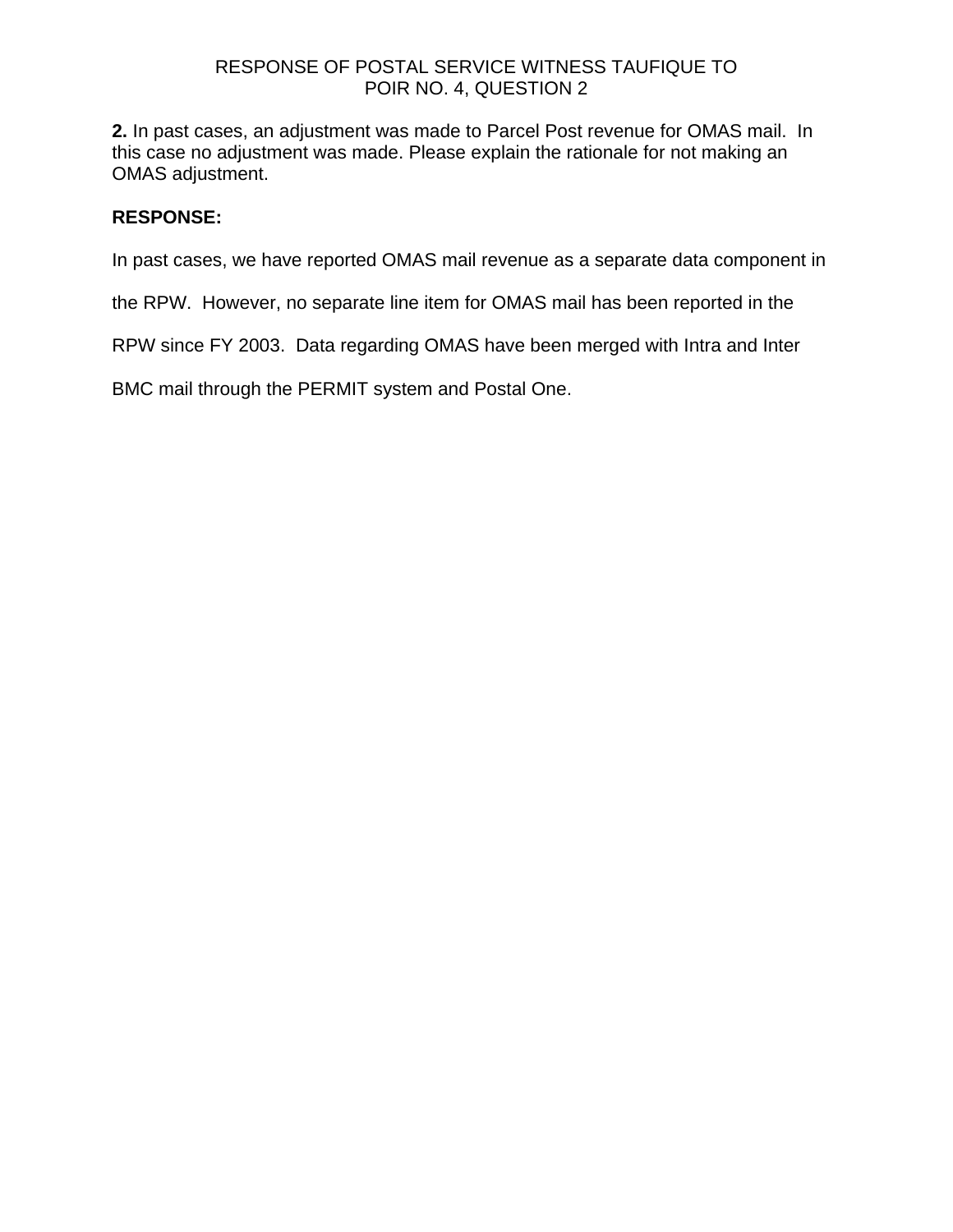### RESPONSE OF POSTAL SERVICE WITNESS MAYES TO POIR NO. 4, QUESTION 3(a)

**3.** The charts below depict the cube-weight relationship for Parcel Select DBMC mail, which is also used as a proxy for DSCF and DDU mail, as developed by the Postal Service for dockets R2001-1 and R2005-1.

(a) Please explain the underlying cause of the change in slope between the two dockets (i.e. changes in weight, mail characteristics, etc.).



#### **RESPONSE:**

(a) The apparent change in the nature of the cube-weight relationship for Parcel Select Parcel Post (DBMC, DSCF and DDU collectively) was not present in FY 2002 or FY 2003. An examination of the FY 2002, FY 2003 and FY 2004 data, all derived from the same data source as described in USPS-LR-K-47, reveals that FY 2004 is the first year in which there appears to be a shift in the relationship, the cause of which is not known. As can be seen in the attached chart providing a comparison of the cumulative shares of volume by weight increment for the most recent three years, in all three years, virtually 100 percent of the volume was under 28 pounds, with 90-91 percent of the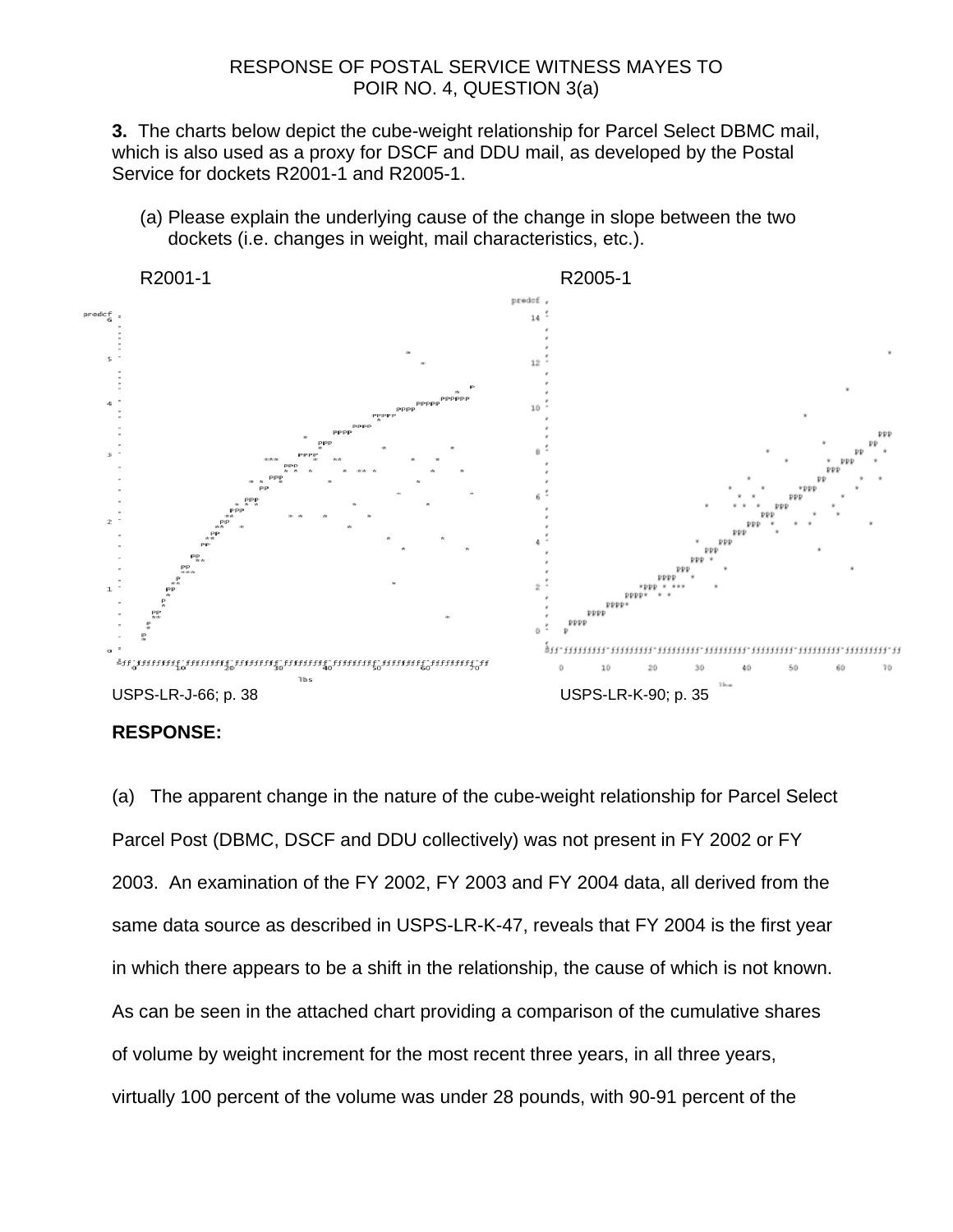## RESPONSE OF POSTAL SERVICE WITNESS MAYES TO POIR NO. 4, QUESTION 3(a)

volume in the increments at or below 8 pounds, and 59 percent of the volume at or under 3 pounds. There is no evidence that the weight distribution had changed over the span of these three years.

 The average cubic feet per piece was 0.465 in FY 2002, 0.444 in FY 2003 and 0.45 in FY 2004. These figures are not remarkably different from each other, and given the similarity in the distributions of volume by weight increment, provide no indication of a noticeable shift in the average cube or average weight. The line graphs of the average cubic feet by weight increment for the three years demonstrate that in FY 2002 and FY 2003, there is a particularly linear element for the first 35-40 pounds, with a few outliers, after which the charts demonstrate a tapering curve. The line graph of the same data for FY 2004 is visually different: the clearly linear segment only extends to about 28 pounds, after which the data points exhibit no clear distribution, certainly not exhibiting the clean tapering curve apparent in the FY 2002 and FY 2003 charts. A visual examination of the average cube per piece at each weight increment reveals nothing pointing to a clear-cut reason for the change.

 Given that the cube/weight relationship for Parcel Select seems to have changed in FY 2004, but with no apparent explanation, it is the intent of the Postal Service to continue to monitor the situation. At this point, there is insufficient evidence to suggest that the change will persist or whether it was the short-term result of particular customers using the Parcel Select products to ship particular types of merchandise. An unspecified change in the customers using the Parcel Select products or an unspecified change in the market for shipment of goods may have resulted in the apparent shift in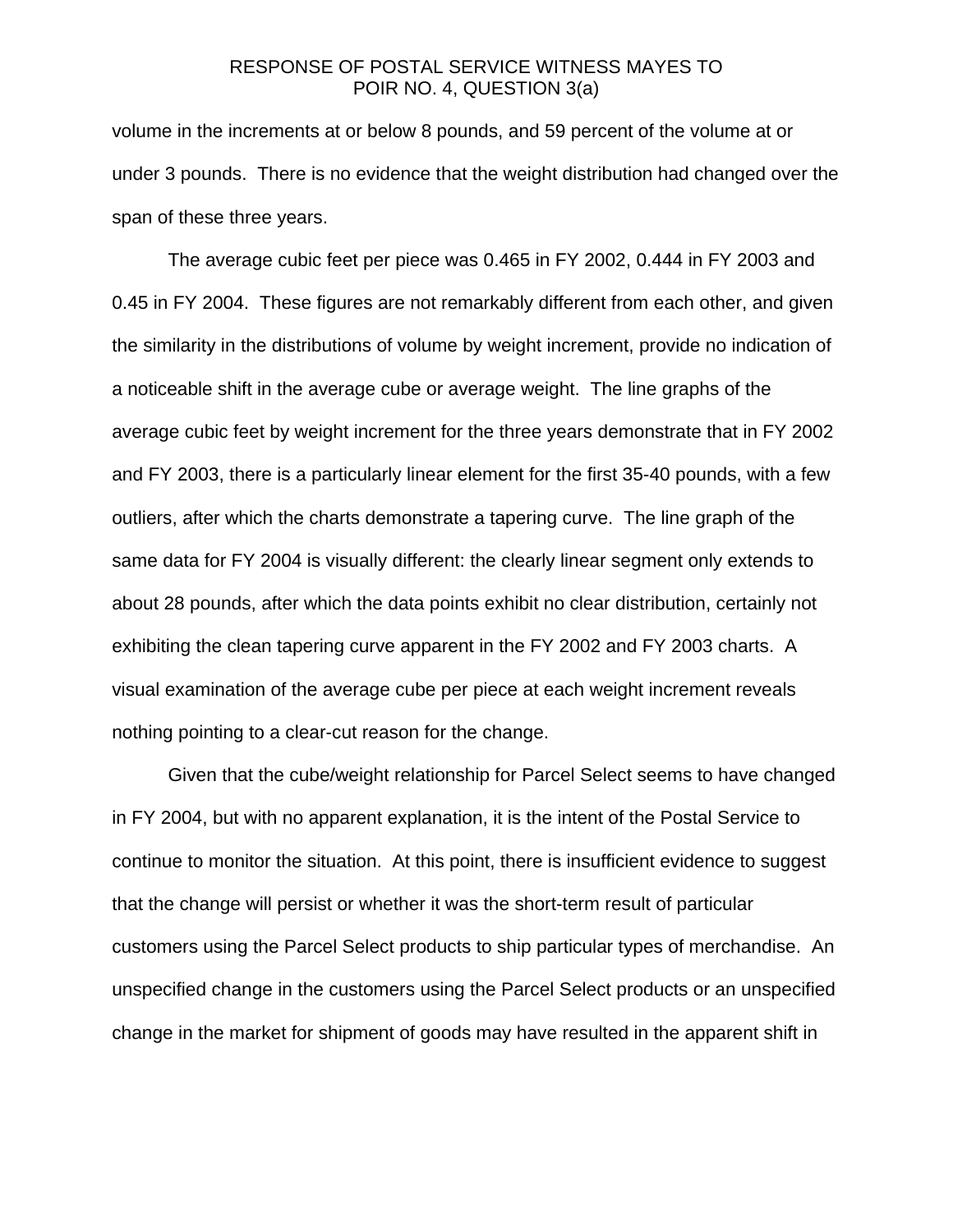# RESPONSE OF POSTAL SERVICE WITNESS MAYES TO POIR NO. 4, QUESTION 3(a)

the cube-weight relationship. Whether those customers or those market conditions

persist into the future is as yet unknown.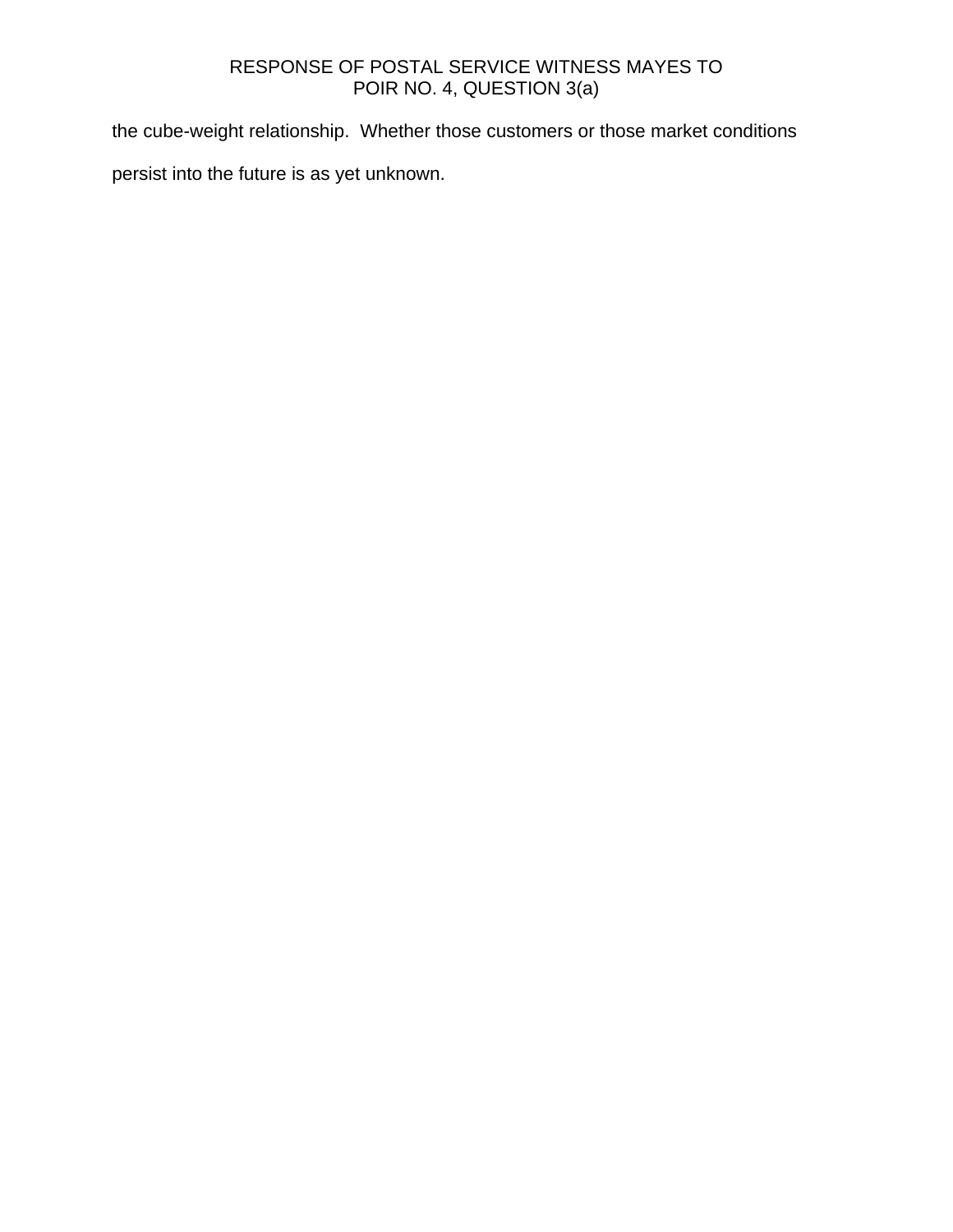| I I LUUL                |                         |                         | <b>Average Cubic Feet</b> | Percent of          |
|-------------------------|-------------------------|-------------------------|---------------------------|---------------------|
| <b>Weight Increment</b> | <b>Total Pieces</b>     | <b>Total Cubic Feet</b> | per Piece                 | <b>Total Volume</b> |
| 1                       | 16,375,088              | 1,898,696               | 0.116                     | 6%                  |
| 2                       | 77,177,227              | 16,157,165              | 0.209                     | 30%                 |
| 3                       | 59,604,396              | 18,535,034              | 0.311                     | 23%                 |
| 4                       | 32,602,716              | 14,479,935              | 0.444                     | 12%                 |
| 5                       | 20,225,305              | 11,390,556              | 0.563                     | 8%                  |
| 6<br>7                  | 13,812,020<br>9,571,466 | 9,182,650<br>7,269,600  | 0.665<br>0.760            | 5%<br>4%            |
| 8                       | 6,682,853               | 5,974,686               | 0.894                     | 3%                  |
| 9                       | 4,836,328               | 4,664,199               | 0.964                     | 2%                  |
| 10                      | 4,228,201               | 4,621,273               | 1.093                     | 2%                  |
| 11                      | 2,922,345               | 3,274,735               | 1.121                     | 1%                  |
| 12                      | 2,039,779               | 2,129,998               | 1.044                     | 1%                  |
| 13                      | 1,791,053               | 2,249,164               | 1.256                     | 1%                  |
| 14                      | 1,117,300               | 1,466,962               | 1.313                     | 0%                  |
| 15                      | 1,165,166               | 1,955,379               | 1.678                     | 0%                  |
| 16                      | 938,295                 | 1,597,763               | 1.703                     | 0%                  |
| 17                      | 799,154                 | 1,271,030               | 1.590                     | 0%                  |
| 18                      | 854,080                 | 1,394,324               | 1.633                     | 0%                  |
| 19                      | 650,443                 | 1,050,368               | 1.615                     | 0%                  |
| 20<br>21                | 442,928                 | 920,169                 | 2.077<br>1.853            | 0%<br>0%            |
| 22                      | 556,063<br>420,310      | 1,030,500<br>796,297    | 1.895                     | 0%                  |
| 23                      | 333,899                 | 639,143                 | 1.914                     | 0%                  |
| 24                      | 361,765                 | 764,880                 | 2.114                     | 0%                  |
| 25                      | 187,169                 | 436,224                 | 2.331                     | 0%                  |
| 26                      | 265,024                 | 573,351                 | 2.163                     | 0%                  |
| 27                      | 174,053                 | 1,219,370               | 7.006                     | 0%                  |
| 28                      | 127,770                 | 352,995                 | 2.763                     | 0%                  |
| 29                      | 140,249                 | 327,979                 | 2.339                     | 0%                  |
| 30                      | 122,323                 | 308,635                 | 2.523                     | 0%                  |
| 31                      | 103,182                 | 317,460                 | 3.077                     | 0%                  |
| 32                      | 100,717                 | 267,389                 | 2.655                     | 0%                  |
| 33                      | 110,395                 | 308,629                 | 2.796                     | 0%                  |
| 34<br>35                | 78,183                  | 252,663                 | 3.232                     | 0%<br>0%            |
| 36                      | 45,519<br>51,138        | 124,762<br>196,987      | 2.741<br>3.852            | 0%                  |
| 37                      | 27,356                  | 101,794                 | 3.721                     | 0%                  |
| 38                      | 35,359                  | 140,286                 | 3.967                     | 0%                  |
| 39                      | 46,890                  | 230,768                 | 4.921                     | 0%                  |
| 40                      | 44,786                  | 191,868                 | 4.284                     | 0%                  |
| 41                      | 43,702                  | 185,332                 | 4.241                     | 0%                  |
| 42                      | 29,609                  | 128,566                 | 4.342                     | 0%                  |
| 43                      | 44,998                  | 510,999                 | 11.356                    | 0%                  |
| 44                      | 36,526                  | 84,992                  | 2.327                     | 0%                  |
| 45                      | 34,321                  | 111,983                 | 3.263                     | 0%                  |
| 46                      | 14,068                  | 47,884                  | 3.404                     | 0%                  |
| 47                      | 19,413                  | 53,468<br>90,211        | 2.754                     | 0%                  |
| 48<br>49                | 17,976<br>8,344         | 23,892                  | 5.018<br>2.863            | 0%<br>0%            |
| 50                      | 9,580                   | 71,859                  | 7.501                     | 0%                  |
| 51                      | 15,581                  | 77,657                  | 4.984                     | 0%                  |
| 52                      | 6,247                   | 29,539                  | 4.729                     | 0%                  |
| 53                      | 9,149                   | 45,190                  | 4.939                     | 0%                  |
| 54                      | 6,242                   | 18,609                  | 2.981                     | 0%                  |
| 55                      | 5,162                   | 29,597                  | 5.734                     | 0%                  |
| 56                      | 1,264                   | 6,931                   | 5.483                     | 0%                  |
| 57                      | 3,804                   | 12,885                  | 3.387                     | 0%                  |
| 58                      | 2,263                   | 9,338                   | 4.126                     | 0%                  |
| 59                      | 1,050                   | 2,761                   | 2.630                     | 0%                  |
| 60                      | 5,025                   | 12,497                  | 2.487                     | 0%                  |
| 61<br>62                | 3,538<br>3,289          | 17,148<br>9,621         | 4.847<br>2.925            | 0%<br>0%            |
| 63                      | 3,578                   | 8,421                   | 2.354                     | 0%                  |
| 64                      | 1,690                   | 4,838                   | 2.863                     | 0%                  |
| 65                      | 786                     | 2,121                   | 2.698                     | 0%                  |
| 66                      | 0                       | 0                       | #DIV/0!                   | 0%                  |
| 67                      | 124                     | 254                     | 2.048                     | 0%                  |
| 68                      | 0                       | 0                       | #DIV/0!                   | 0%                  |
| 69                      | 0                       | 0                       | #DIV/0!                   | 0%                  |
| 70                      | 0                       | 0                       | #DIV/0!                   | 0%                  |
| Total                   | 261,495,622             | 121,662,259             | 0.465                     |                     |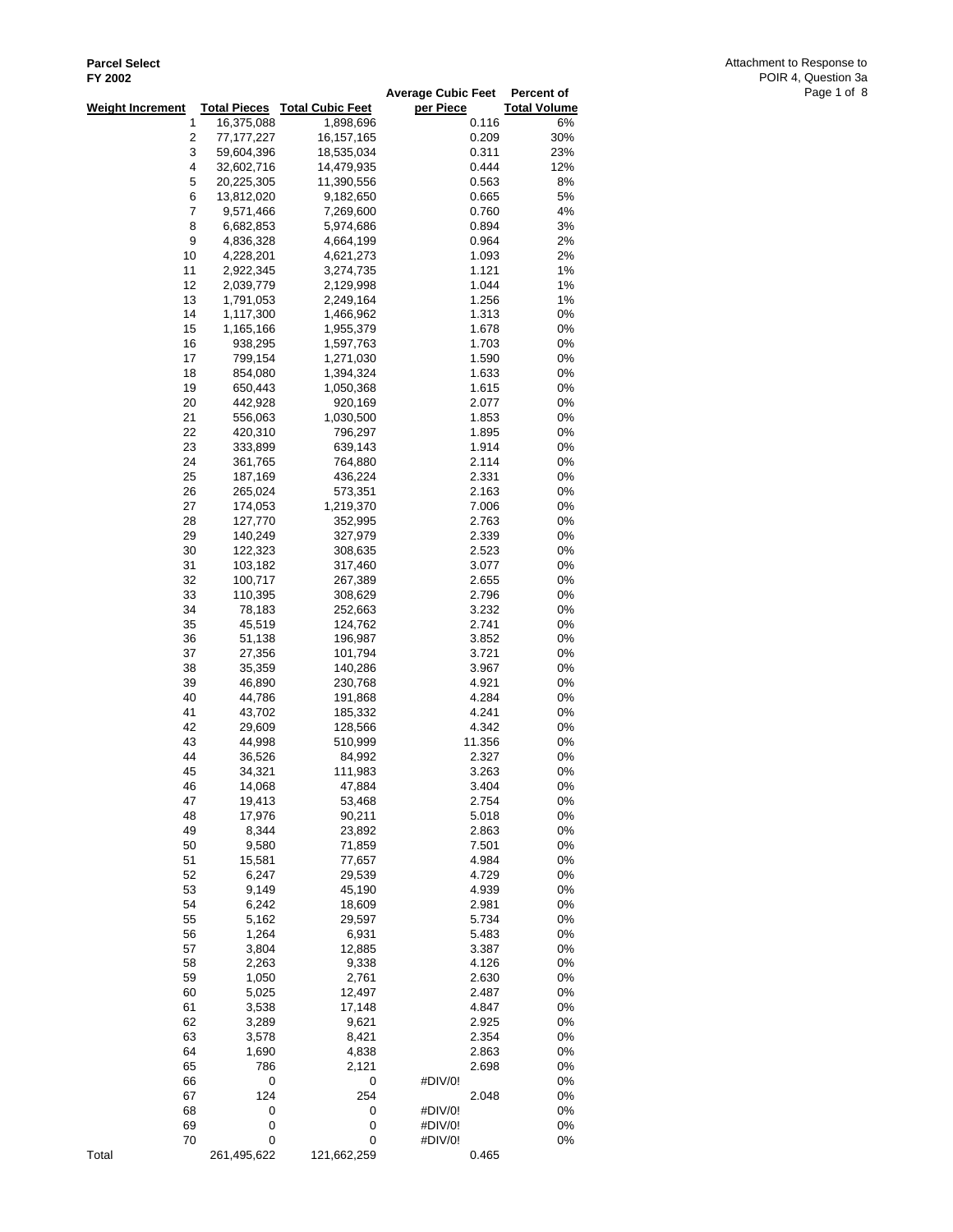

FY 2002 Parcel Select Average cubic feet per piece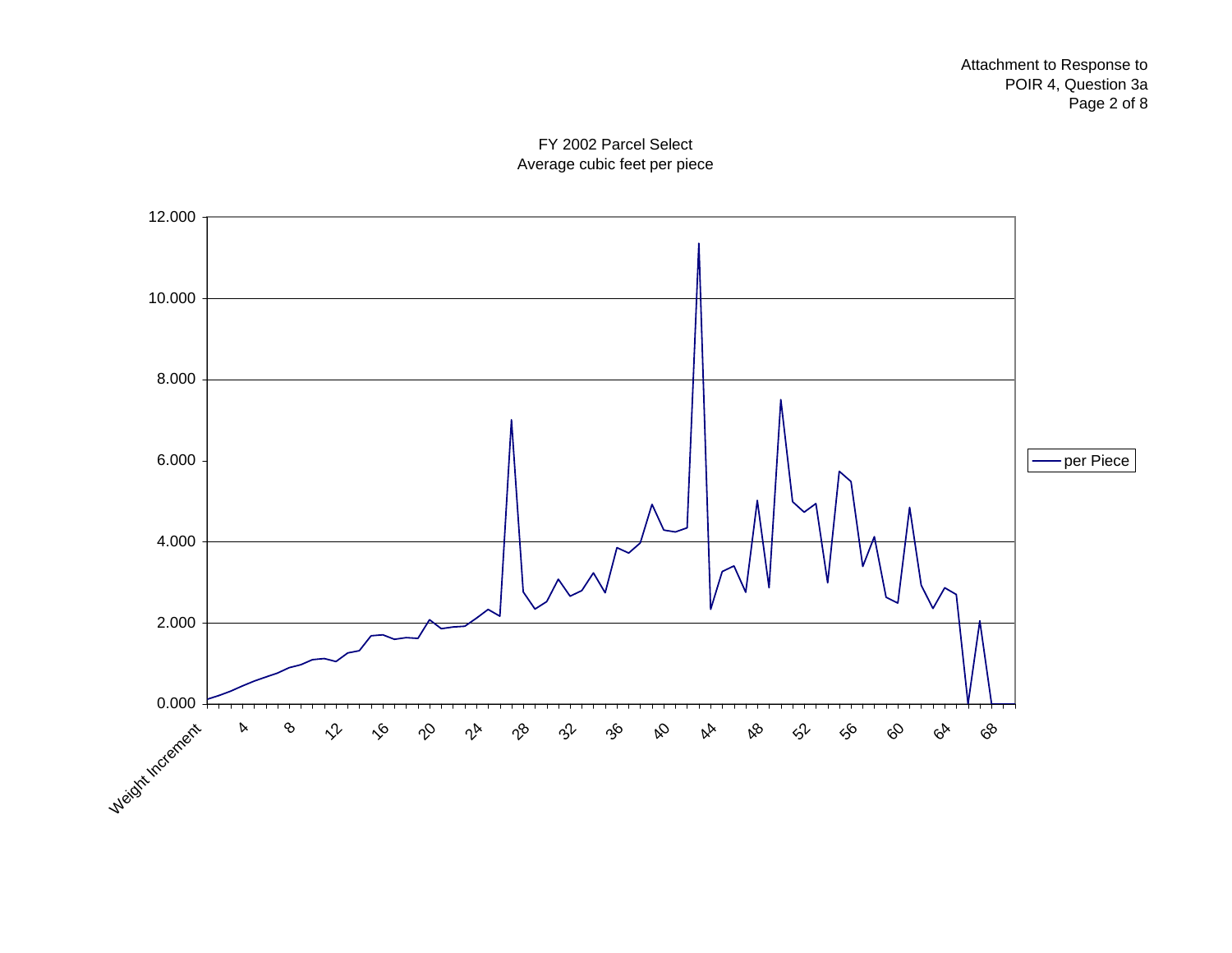| LI KANG                 |                        |                         | <b>Average Cubic Feet</b> | Percent of           |
|-------------------------|------------------------|-------------------------|---------------------------|----------------------|
| <b>Weight Increment</b> | <b>Total Pieces</b>    | <b>Total Cubic Feet</b> | per Piece                 | <b>Total Volume</b>  |
| 1                       | 13,688,801             | 1,945,922               | 0.142                     | 4.86%                |
| 2                       | 86,717,969             | 17,618,867              | 0.203                     | 30.82%               |
| 3                       | 64,226,784             | 19,121,118              | 0.298                     | 22.82%               |
| 4                       | 35,627,971             | 15,332,694              | 0.430                     | 12.66%               |
| 5                       | 21,621,209             | 11,696,223              | 0.541                     | 7.68%                |
| 6                       | 15,566,119             | 9,431,431               | 0.606                     | 5.53%                |
| 7                       | 10,054,470             | 7,441,461               | 0.740                     | 3.57%                |
| 8                       | 7,311,601              | 6,078,921               | 0.831                     | 2.60%                |
| 9                       | 4,846,047              | 4,665,537               | 0.963                     | 1.72%                |
| 10                      | 4,568,716              | 4,844,697               | 1.060                     | 1.62%                |
| 11                      | 3,344,402              | 3,291,056               | 0.984                     | 1.19%                |
| 12                      | 2,109,323              | 2,361,353               | 1.119                     | 0.75%                |
| 13<br>14                | 1,894,302              | 2,112,250<br>1,469,360  | 1.115<br>1.222            | 0.67%<br>0.43%       |
| 15                      | 1,202,047<br>1,326,006 | 2,035,846               | 1.535                     | 0.47%                |
| 16                      | 1,021,807              | 1,594,598               | 1.561                     | 0.36%                |
| 17                      | 836,617                | 1,298,067               | 1.552                     | 0.30%                |
| 18                      | 613,646                | 1,146,537               | 1.868                     | 0.22%                |
| 19                      | 595,409                | 938,703                 | 1.577                     | 0.21%                |
| 20                      | 471,888                | 980,057                 | 2.077                     | 0.17%                |
| 21                      | 553,693                | 1,121,265               | 2.025                     | 0.20%                |
| 22                      | 409,130                | 816,459                 | 1.996                     | 0.15%                |
| 23                      | 429,946                | 624,126                 | 1.452                     | 0.15%                |
| 24                      | 461,445                | 795,164                 | 1.723                     | 0.16%                |
| 25                      | 227,559                | 472,497                 | 2.076                     | 0.08%                |
| 26                      | 219,892                | 447,994                 | 2.037                     | 0.08%                |
| 27                      | 204,043                | 521,384                 | 2.555                     | 0.07%                |
| 28                      | 137,246                | 368,606                 | 2.686                     | 0.05%                |
| 29                      | 152,586                | 478,821                 | 3.138                     | 0.05%                |
| 30                      | 104,851                | 252,624                 | 2.409                     | 0.04%                |
| 31<br>32                | 54,328<br>106,383      | 162,032<br>262,329      | 2.982<br>2.466            | 0.02%<br>0.04%       |
| 33                      | 114,970                | 280,446                 | 2.439                     | 0.04%                |
| 34                      | 59,681                 | 235,952                 | 3.954                     | 0.02%                |
| 35                      | 49,675                 | 163,284                 | 3.287                     | 0.02%                |
| 36                      | 28,127                 | 105,260                 | 3.742                     | 0.01%                |
| 37                      | 37,474                 | 153,621                 | 4.099                     | 0.01%                |
| 38                      | 52,675                 | 350,907                 | 6.662                     | 0.02%                |
| 39                      | 50,526                 | 278,508                 | 5.512                     | 0.02%                |
| 40                      | 36,163                 | 228,123                 | 6.308                     | 0.01%                |
| 41                      | 28,826                 | 195,959                 | 6.798                     | 0.01%                |
| 42                      | 35,010                 | 154,124                 | 4.402                     | 0.01%                |
| 43                      | 26,723                 | 201,168                 | 7.528                     | 0.01%                |
| 44                      | 15,215                 | 140,006                 | 9.202                     | 0.01%                |
| 45                      | 21,238                 | 88,872                  | 4.185                     | 0.01%                |
| 46                      | 22,284<br>31,801       | 116,286<br>175,736      | 5.218                     | 0.01%<br>0.01%       |
| 47<br>48                | 20,834                 | 74,185                  | 5.526<br>3.561            | 0.01%                |
| 49                      | 5,728                  | 21,229                  | 3.706                     | $0.00\%$             |
| 50                      | 4,112                  | 26,574                  | 6.463                     | $0.00\%$             |
| 51                      | 9,391                  | 50,577                  | 5.386                     | $0.00\%$             |
| 52                      | 10,095                 | 18,637                  | 1.846                     | $0.00\%$             |
| 53                      | 6,638                  | 14,007                  | 2.110                     | $0.00\%$             |
| 54                      | 2,941                  | 9,848                   | 3.349                     | $0.00\%$             |
| 55                      | 1,448                  | 9,977                   | 6.890                     | 0.00%                |
| 56                      | 1,601                  | 5,721                   | 3.573                     | 0.00%                |
| 57                      | 888                    | 4,572                   | 5.149                     | 0.00%                |
| 58                      | 5,158                  | 21,757                  | 4.218                     | $0.00\%$             |
| 59                      | 653                    | 4,448                   | 6.812                     | $0.00\%$             |
| 60                      | 762                    | 7,958                   | 10.444                    | $0.00\%$             |
| 61                      | 7,717                  | 35,343                  | 4.580                     | $0.00\%$             |
| 62<br>63                | 635<br>$\pmb{0}$       | 4,260<br>0              | 6.709<br>#DIV/0!          | $0.00\%$<br>$0.00\%$ |
| 64                      | 3,162                  | 16,350                  | 5.171                     | 0.00%                |
| 65                      | 0                      | 0                       | #DIV/0!                   | 0.00%                |
| 66                      | 3,798                  | 7,174                   | 1.889                     | $0.00\%$             |
| 67                      | 0                      | 0                       | #DIV/0!                   | $0.00\%$             |
| 68                      | 3,249                  | 7,899                   | 2.431                     | 0.00%                |
| 69                      | 0                      | 0                       | #DIV/0!                   | $0.00\%$             |
| 70                      | 139                    | 1,449                   | 10.424                    | $0.00\%$             |
| Total                   | 281,405,573            | 124,938,216             | 0.444                     |                      |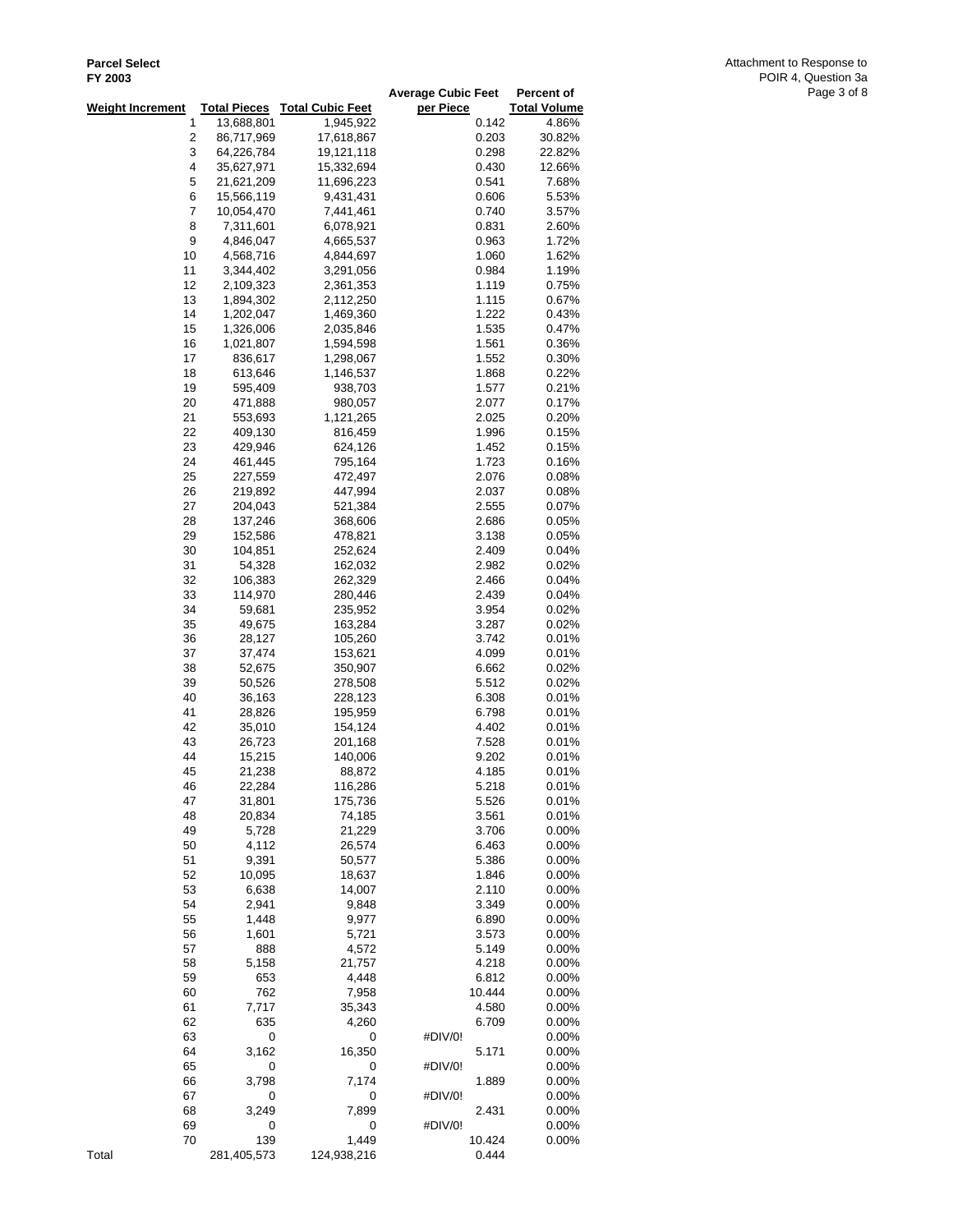

FY 2003 Parcel Select Average cubic feet per piece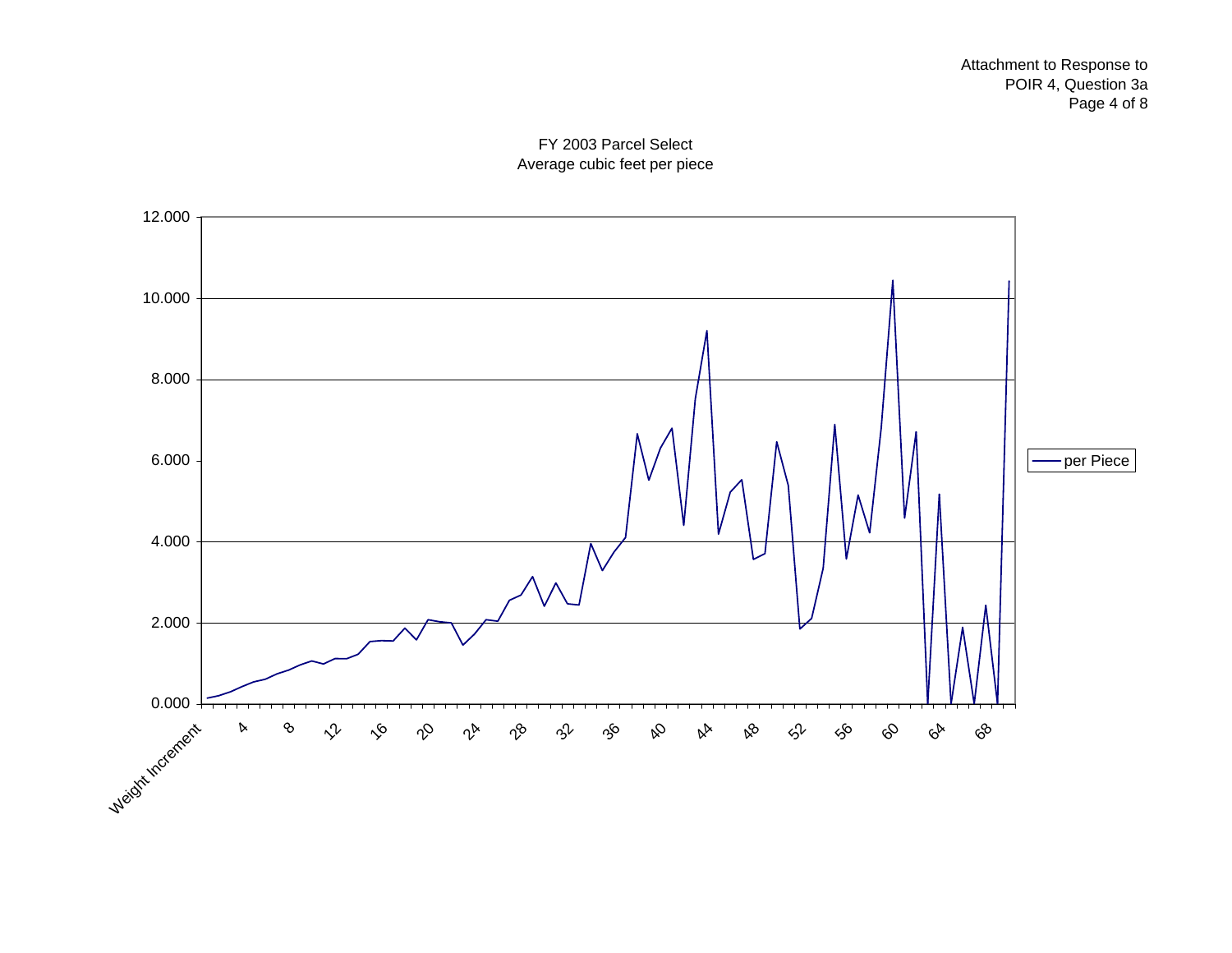| <b>1 1 2004</b>         |                     |                         | <b>Average Cubic Feet</b> | Percent of           |
|-------------------------|---------------------|-------------------------|---------------------------|----------------------|
| <b>Weight Increment</b> | <b>Total Pieces</b> | <b>Total Cubic Feet</b> | per Piece                 | <b>Total Volume</b>  |
| 1                       | 12,041,047          | 1,887,704               | 0.157                     | 4.63%                |
| $\overline{\mathbf{c}}$ | 85,747,873          | 17,582,197              | 0.205                     | 33.00%               |
| 3                       | 56,436,101          | 18,119,376              | 0.321                     | 21.72%               |
| 4                       | 32,053,038          | 14,168,692              | 0.442                     | 12.33%               |
| 5                       | 19,962,906          | 10,764,456              | 0.539                     | 7.68%                |
| 6                       | 14,224,725          | 8,937,963               | 0.628                     | 5.47%                |
| 7                       | 9,550,726           | 7,098,098               | 0.743                     | 3.68%                |
| 8                       | 6,537,123           | 5,471,790               | 0.837                     | 2.52%                |
| 9                       | 4,104,547           | 4,048,525               | 0.986                     | 1.58%                |
| 10                      | 3,568,042           | 3,687,532               | 1.033                     | 1.37%                |
| 11                      | 2,698,234           | 2,834,428               | 1.050                     | 1.04%                |
| 12                      | 2,055,398           | 2,212,728               | 1.077                     | 0.79%                |
| 13                      | 1,729,031           | 1,942,874               | 1.124                     | 0.67%                |
| 14                      | 1,169,383           | 1,466,489               | 1.254                     | 0.45%                |
| 15                      | 1,132,850           | 1,962,121               | 1.732                     | 0.44%                |
| 16                      | 917,731             | 1,562,126               | 1.702                     | 0.35%                |
| 17<br>18                | 773,021<br>605,988  | 1,457,899<br>1,037,883  | 1.886<br>1.713            | 0.30%<br>0.23%       |
| 19                      | 654,039             | 1,229,229               | 1.879                     | 0.25%                |
| 20                      | 463,805             | 995,835                 | 2.147                     | 0.18%                |
| 21                      | 470,321             | 842,435                 | 1.791                     | 0.18%                |
| 22                      | 355,305             | 720,276                 | 2.027                     | 0.14%                |
| 23                      | 389,321             | 643,390                 | 1.653                     | 0.15%                |
| 24                      | 373,064             | 734,801                 | 1.970                     | 0.14%                |
| 25                      | 234,138             | 504,497                 | 2.155                     | 0.09%                |
| 26                      | 222,922             | 466,318                 | 2.092                     | 0.09%                |
| 27                      | 152,936             | 438,201                 | 2.865                     | 0.06%                |
| 28                      | 162,852             | 374,678                 | 2.301                     | 0.06%                |
| 29                      | 130,776             | 535,663                 | 4.096                     | 0.05%                |
| 30                      | 142,452             | 465,295                 | 3.266                     | 0.05%                |
| 31                      | 97,117              | 535,340                 | 5.512                     | 0.04%                |
| 32                      | 78,440              | 244,300                 | 3.114                     | 0.03%                |
| 33                      | 105,135             | 217,272                 | 2.067                     | 0.04%                |
| 34                      | 65,909              | 254,627                 | 3.863                     | 0.03%                |
| 35                      | 47,533              | 139,000                 | 2.924                     | 0.02%                |
| 36                      | 19,788              | 125,209                 | 6.328                     | 0.01%                |
| 37                      | 16,248              | 93,602                  | 5.761                     | 0.01%                |
| 38                      | 180,040             | 108,341                 | 0.602                     | 0.07%                |
| 39                      | 25,904              | 148,459                 | 5.731                     | 0.01%                |
| 40<br>41                | 13,577              | 90,153<br>44,848        | 6.640<br>6.037            | 0.01%                |
| 42                      | 7,429<br>7,180      | 39,212                  | 5.461                     | $0.00\%$<br>$0.00\%$ |
| 43                      | 14,604              | 92,077                  | 6.305                     | 0.01%                |
| 44                      | 10,306              | 81,399                  | 7.898                     | $0.00\%$             |
| 45                      | 10,980              | 51,128                  | 4.656                     | $0.00\%$             |
| 46                      | 12,353              | 55,316                  | 4.478                     | $0.00\%$             |
| 47                      | 20,759              | 113,960                 | 5.490                     | 0.01%                |
| 48                      | 18,348              | 137,097                 | 7.472                     | 0.01%                |
| 49                      | 11,042              | 68,282                  | 6.184                     | $0.00\%$             |
| 50                      | 4,190               | 19,429                  | 4.637                     | 0.00%                |
| 51                      | 4,898               | 30,517                  | 6.231                     | 0.00%                |
| 52                      | 1,590               | 14,955                  | 9.406                     | 0.00%                |
| 53                      | 2,270               | 11,329                  | 4.991                     | 0.00%                |
| 54                      | 280                 | 1,462                   | 5.221                     | 0.00%                |
| 55                      | 2,330               | 8,146                   | 3.496                     | $0.00\%$             |
| 56                      | 4,045               | 33,276                  | 8.226                     | 0.00%                |
| 57                      | 2,575               | 19,947                  | 7.746                     | 0.00%                |
| 58                      | 1,193               | 6,824                   | 5.720                     | $0.00\%$             |
| 59                      | 1,395               | 7,026                   | 5.037                     | 0.00%                |
| 60<br>61                | 1,076               | 6,352<br>14,940         | 5.903                     | 0.00%                |
| 62                      | 1,385<br>539        | 1,525                   | 10.787<br>2.829           | 0.00%<br>$0.00\%$    |
| 63                      | 1,038               | 6,529                   | 6.290                     | 0.00%                |
| 64                      | 290                 | 1,922                   | 6.628                     | 0.00%                |
| 65                      | 0                   | 0                       | #DIV/0!                   | $0.00\%$             |
| 66                      | 1,025               | 4,864                   | 4.745                     | 0.00%                |
| 67                      | 959                 | 7,250                   | 7.560                     | 0.00%                |
| 68                      | 1,233               | 8,274                   | 6.710                     | 0.00%                |
| 69                      | 411                 | 3,243                   | 7.891                     | 0.00%                |
| 70                      | 407                 | 5,099                   | 12.528                    | 0.00%                |
| Total                   | 259,855,516         | 117,046,030             | 0.450                     |                      |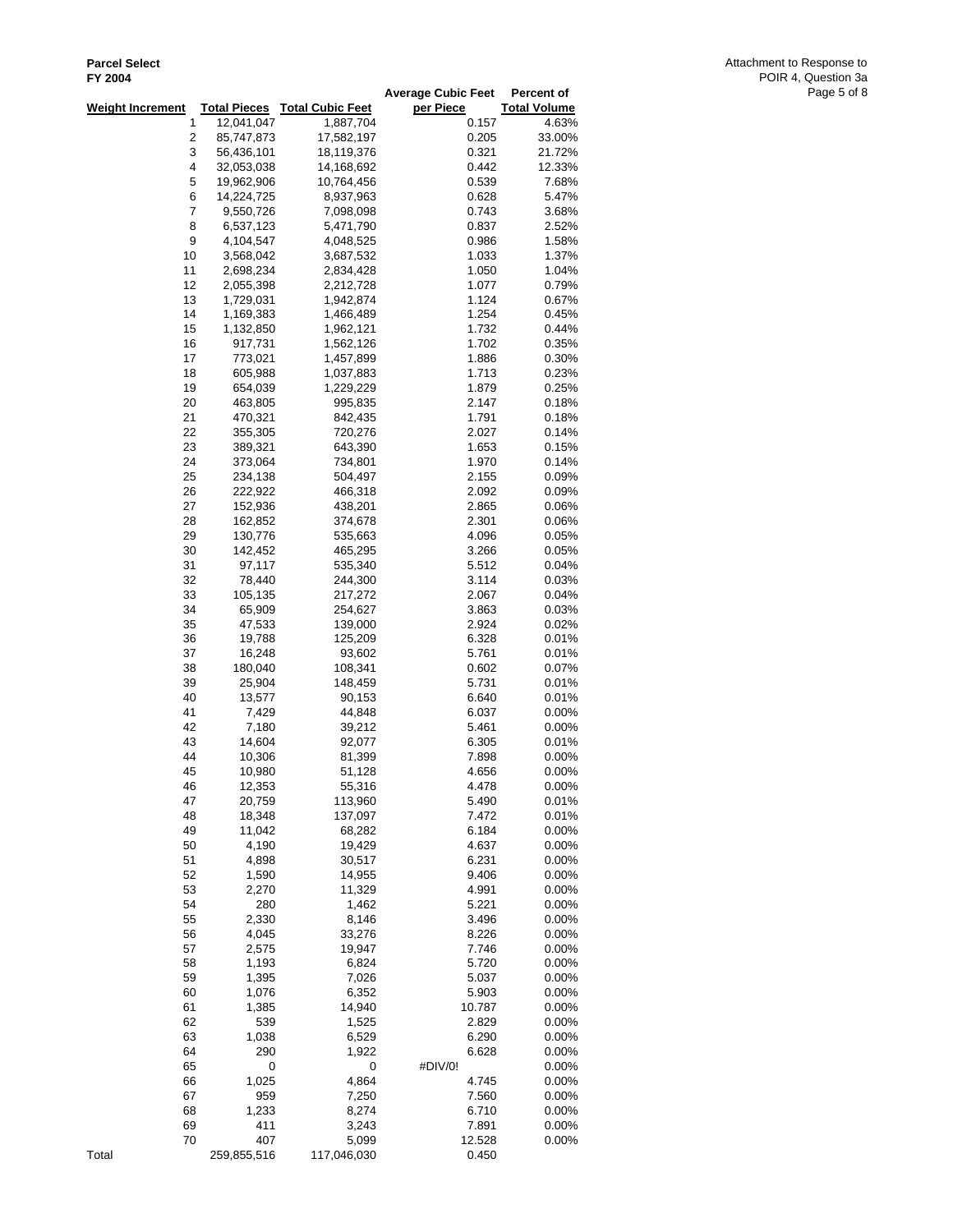

FY 2004 Parcel Select Average cubic feet per piece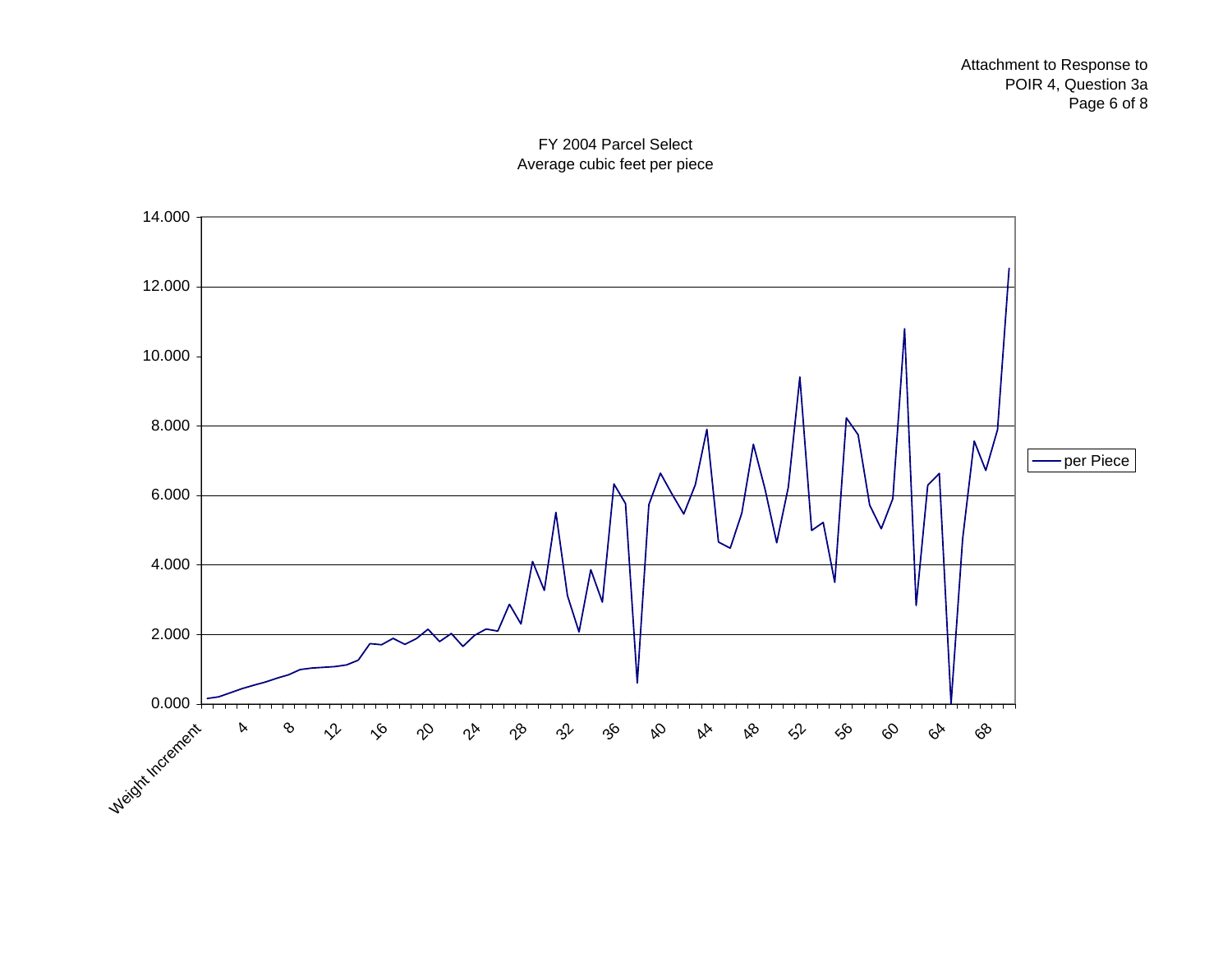| <b>Weight Increment</b> | 2002         | 2003         | 2004         |
|-------------------------|--------------|--------------|--------------|
| 1                       | 6%           | 5%           | 5%           |
| 2<br>3                  | 36%<br>59%   | 36%<br>59%   | 38%<br>59%   |
| 4                       | 71%          | 71%          | 72%          |
| 5                       | 79%          | 79%          | 79%          |
| 6                       | 84%          | 84%          | 85%          |
| 7                       | 88%          | 88%          | 89%          |
| 8                       | 90%          | 91%          | 91%          |
| 9                       | 92%          | 92%          | 93%          |
| 10<br>11                | 94%<br>95%   | 94%<br>95%   | 94%<br>95%   |
| 12                      | 96%          | 96%          | 96%          |
| 13                      | 96%          | 97%          | 96%          |
| 14                      | 97%          | 97%          | 97%          |
| 15                      | 97%          | 97%          | 97%          |
| 16                      | 98%          | 98%          | 98%          |
| 17                      | 98%          | 98%          | 98%          |
| 18<br>19                | 98%<br>98%   | 98%<br>98%   | 98%<br>99%   |
| 20                      | 99%          | 99%          | 99%          |
| 21                      | 99%          | 99%          | 99%          |
| 22                      | 99%          | 99%          | 99%          |
| 23                      | 99%          | 99%          | 99%          |
| 24                      | 99%          | 99%          | 99%          |
| 25                      | 99%          | 99%          | 99%          |
| 26<br>27                | 99%<br>99%   | 99%<br>100%  | 99%<br>100%  |
| 28                      | 100%         | 100%         | 100%         |
| 29                      | 100%         | 100%         | 100%         |
| 30                      | 100%         | 100%         | 100%         |
| 31                      | 100%         | 100%         | 100%         |
| 32                      | 100%         | 100%         | 100%         |
| 33                      | 100%         | 100%         | 100%         |
| 34<br>35                | 100%<br>100% | 100%<br>100% | 100%<br>100% |
| 36                      | 100%         | 100%         | 100%         |
| 37                      | 100%         | 100%         | 100%         |
| 38                      | 100%         | 100%         | 100%         |
| 39                      | 100%         | 100%         | 100%         |
| 40                      | 100%         | 100%         | 100%         |
| 41                      | 100%         | 100%         | 100%         |
| 42<br>43                | 100%<br>100% | 100%<br>100% | 100%<br>100% |
| 44                      | 100%         | 100%         | 100%         |
| 45                      | 100%         | 100%         | 100%         |
| 46                      | 100%         | 100%         | 100%         |
| 47                      | 100%         | 100%         | 100%         |
| 48                      | 100%         | 100%         | 100%         |
| 49                      | 100%         | 100%         | 100%         |
| 50<br>51                | 100%<br>100% | 100%<br>100% | 100%<br>100% |
| 52                      | 100%         | 100%         | 100%         |
| 53                      | 100%         | 100%         | 100%         |
| 54                      | 100%         | 100%         | 100%         |
| 55                      | 100%         | 100%         | 100%         |
| 56                      | 100%         | 100%         | 100%         |
| 57<br>58                | 100%         | 100%<br>100% | 100%         |
| 59                      | 100%<br>100% | 100%         | 100%<br>100% |
| 60                      | 100%         | 100%         | 100%         |
| 61                      | 100%         | 100%         | 100%         |
| 62                      | 100%         | 100%         | 100%         |
| 63                      | 100%         | 100%         | 100%         |
| 64                      | 100%         | 100%         | 100%         |
| 65<br>66                | 100%<br>100% | 100%<br>100% | 100%<br>100% |
| 67                      | 100%         | 100%         | 100%         |
| 68                      | 100%         | 100%         | 100%         |
| 69                      | 100%         | 100%         | 100%         |
| 70                      | 100%         | 100%         | 100%         |

Attachment to Response to POIR 4, Question 3a Page 7 of 8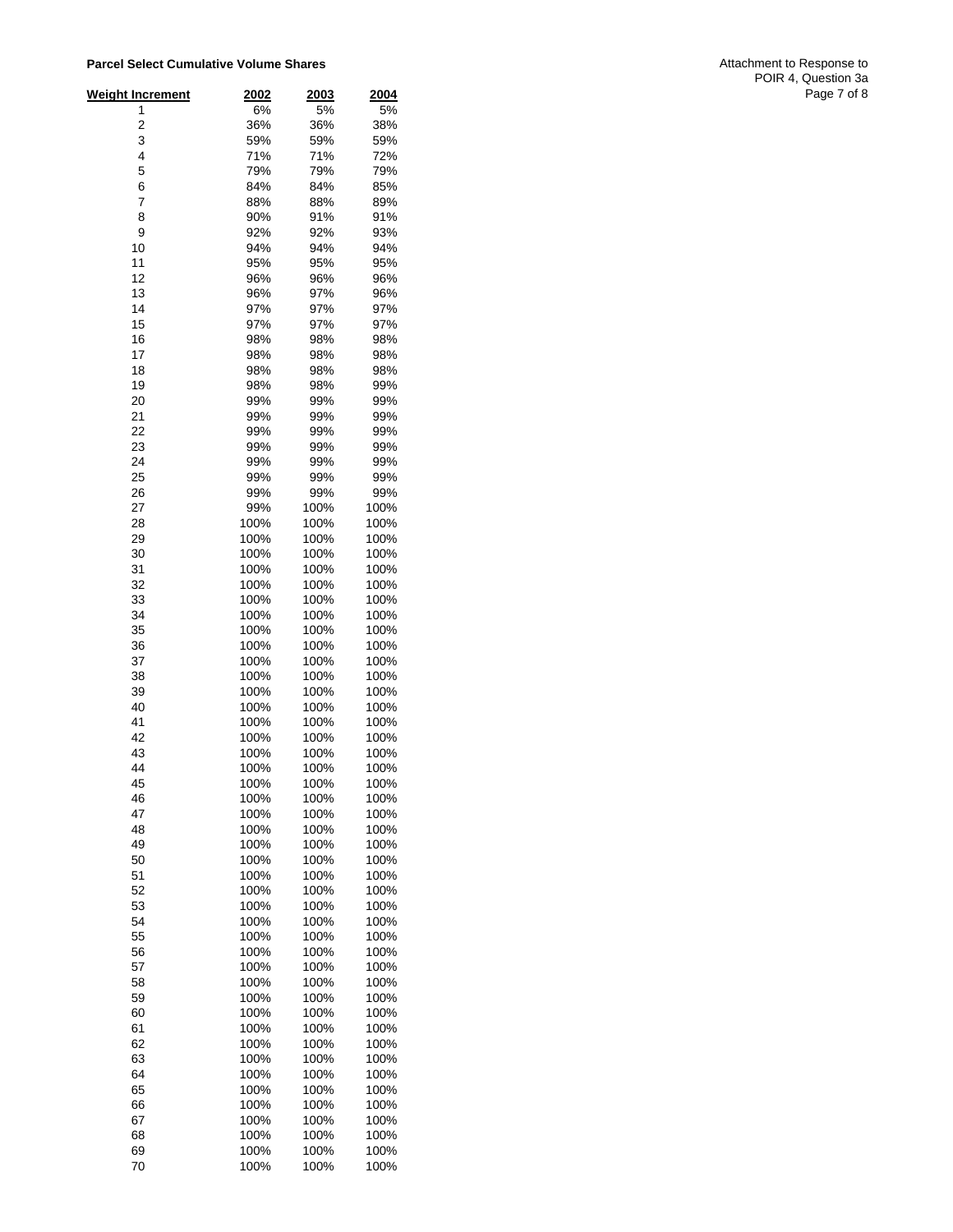**Parcel Select Average Cube per Piec e**

| <u>Weight Increment</u> | 2002            | 2003            | 2004         |
|-------------------------|-----------------|-----------------|--------------|
| 1                       | 0.12            | 0.14            | 0.16         |
| 2                       | 0.21            | 0.20            | 0.21         |
| 3                       | 0.31            | 0.30            | 0.32         |
| 4                       | 0.44            | 0.43            | 0.44         |
| 5                       | 0.56            | 0.54            | 0.54         |
| 6                       | 0.66            | 0.61            | 0.63         |
| 7                       | 0.76            | 0.74            | 0.74         |
| 8                       | 0.89            | 0.83            | 0.84         |
| 9                       | 0.96            | 0.96            | 0.99         |
| 10                      | 1.09            | 1.06            | 1.03         |
| 11                      | 1.12            | 0.98            | 1.05         |
| 12                      | 1.04            | 1.12            | 1.08         |
| 13                      | 1.26            | 1.12            | 1.12         |
| 14                      | 1.31            | 1.22            | 1.25         |
| 15<br>16                | 1.68<br>1.70    | 1.54<br>1.56    | 1.73<br>1.70 |
| 17                      | 1.59            | 1.55            | 1.89         |
| 18                      | 1.63            | 1.87            | 1.71         |
| 19                      | 1.61            | 1.58            | 1.88         |
| 20                      | 2.08            | 2.08            | 2.15         |
| 21                      | 1.85            | 2.03            | 1.79         |
| 22                      | 1.89            | 2.00            | 2.03         |
| 23                      | 1.91            | 1.45            | 1.65         |
| 24                      | 2.11            | 1.72            | 1.97         |
| 25                      | 2.33            | 2.08            | 2.15         |
| 26                      | 2.16            | 2.04            | 2.09         |
| 27                      | 7.01            | 2.56            | 2.87         |
| 28                      | 2.76            | 2.69            | 2.30         |
| 29                      | 2.34            | 3.14            | 4.10         |
| 30                      | 2.52            | 2.41            | 3.27         |
| 31                      | 3.08            | 2.98            | 5.51         |
| 32                      | 2.65            | 2.47            | 3.11         |
| 33                      | 2.80            | 2.44            | 2.07         |
| 34<br>35                | 3.23<br>2.74    | 3.95<br>3.29    | 3.86<br>2.92 |
| 36                      | 3.85            | 3.74            | 6.33         |
| 37                      | 3.72            | 4.10            | 5.76         |
| 38                      | 3.97            | 6.66            | 0.60         |
| 39                      | 4.92            | 5.51            | 5.73         |
| 40                      | 4.28            | 6.31            | 6.64         |
| 41                      | 4.24            | 6.80            | 6.04         |
| 42                      | 4.34            | 4.40            | 5.46         |
| 43                      | 11.36           | 7.53            | 6.30         |
| 44                      | 2.33            | 9.20            | 7.90         |
| 45                      | 3.26            | 4.18            | 4.66         |
| 46                      | 3.40            | 5.22            | 4.48         |
| 47                      | 2.75            | 5.53            | 5.49         |
| 48                      | 5.02            | 3.56            | 7.47         |
| 49<br>50                | 2.86            | 3.71            | 6.18         |
| 51                      | 7.50<br>4.98    | 6.46<br>5.39    | 4.64<br>6.23 |
| 52                      | 4.73            | 1.85            | 9.41         |
| 53                      | 4.94            | 2.11            | 4.99         |
| 54                      | 2.98            | 3.35            | 5.22         |
| 55                      | 5.73            | 6.89            | 3.50         |
| 56                      | 5.48            | 3.57            | 8.23         |
| 57                      | 3.39            | 5.15            | 7.75         |
| 58                      | 4.13            | 4.22            | 5.72         |
| 59                      | 2.63            | 6.81            | 5.04         |
| 60                      | 2.49            | 10.44           | 5.90         |
| 61                      | 4.85            | 4.58            | 10.79        |
| 62                      | 2.93            | 6.71            | 2.83         |
| 63                      | 2.35            | #DIV/0!         | 6.29         |
| 64                      | 2.86            | 5.17            | 6.63         |
| 65                      | 2.70            | #DIV/0!         | #DIV/0!      |
| 66<br>67                | #DIV/0!<br>2.05 | 1.89<br>#DIV/0! | 4.75<br>7.56 |
| 68                      | #DIV/0!         | 2.43            | 6.71         |
| 69                      | #DIV/0!         | #DIV/0!         | 7.89         |
| 70                      | #DIV/0!         | 10.42           | 12.53        |

Attachment to Response to POIR 4, Question 3a Page 8 of 8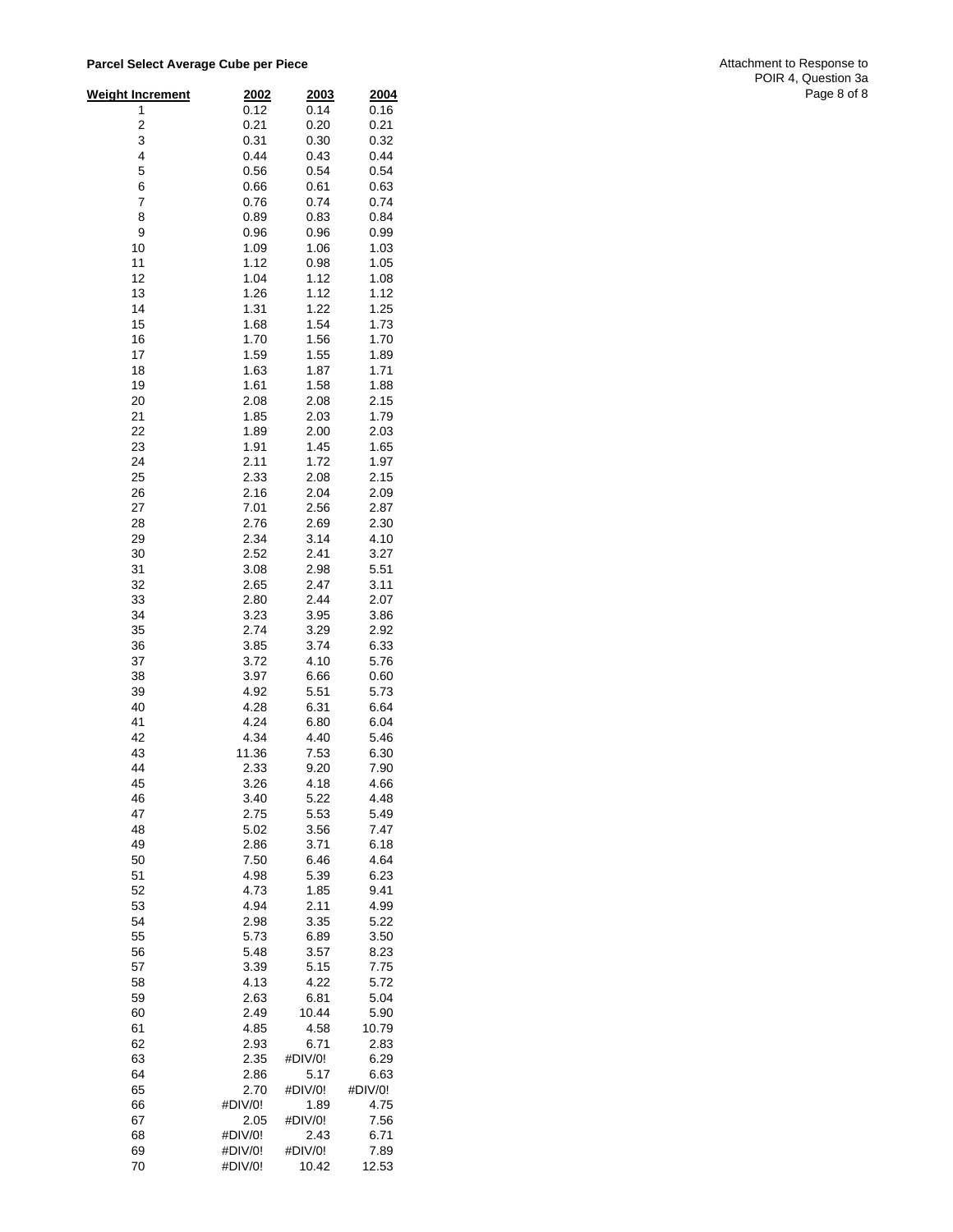**3.** The charts below depict the cube-weight relationship for Parcel Select DBMC mail, which is also used as a proxy for DSCF and DDU mail, as developed by the Postal Service for dockets R2001-1 and R2005-1.

- (b) Because the proposed rates are determined by multiplying current rates by 5.4% the underlying cost structure implicitly reflects the cube-weight relationship used in R2001-1. Please discuss the implications of setting rates based on a cubeweight relationship that is clearly different than the actual cube-weight relationship. In particular, discuss the implications on mailers of low-weight parcels, who may be paying a disproportionate share of costs; Postal Service competitors, and overall economic efficiency.
- (c) Please discuss the implications for future rate payers on setting rates that do not reflect the current cube-weight relationship, particularly the possibility of future rate shock for some weight increments of parcel select mail.

# **RESPONSE:**

(b) The proposed 5.4 percent across-the-board rate increase is designed to recover the Congressionally-mandated escrow obligation from customers in a fair and equitable manner based on revenue. As discussed in my testimony, with few exceptions, the Postal Service is proposing an approximately 5.4 percent increase in virtually all rates and fees including Parcel Select rates. As witness Potter explained, the Postal Service, in the absence of the escrow requirement, would not be proposing any changes in rates and fees. Therefore, without the escrow requirement, the current (Docket No. R2001-1) Parcel Select rates would not have changed.

In a traditional rate case, rate design is based on assumptions about the allocation of costs and the relationship of rates to the underlying cost and mail piece characteristics such as the cube-weight relationship in Parcel Select. Over time, changes in these relationships may occur; however, these changes, in and of themselves, do not necessarily result in a Postal Service request to change rates and fees. The decision to request rate and fee changes is based on a comprehensive evaluation of the financial circumstances facing the organization including the revenue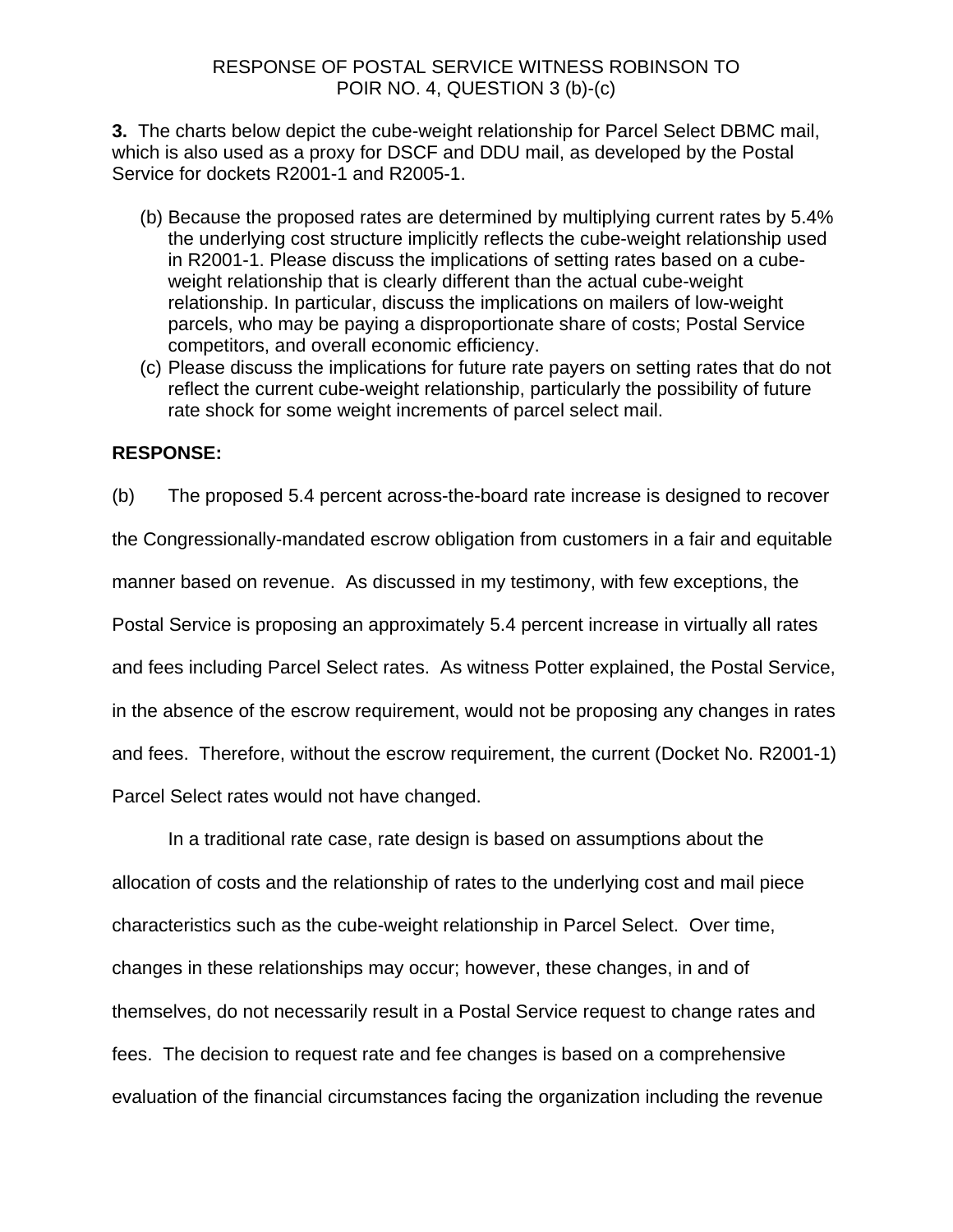requirement, market conditions, operational requirements, and the potential effect of proposed changes on customers and competitors. In this case, the Postal Service determined it would not propose a change in rates and fees if the escrow requirement did not exist

The across-the-board approach to increasing rates and fees in this docket is both fair and equitable, and results in rates that meet all of the pricing criteria of the Postal Reorganization Act. As noted in the question, one option would have been to propose a lower-than-average rate increase for customers who mail low-weight Parcel Select pieces. If this approach had been used, effectively these customers would have borne less of the escrow burden than customers who mail heavier Parcel Select pieces or those who mail using any other class of mail. Because the escrow requirement does not vary depending on cube-weight relationships, with mail volume, and is not based on the provision of any postal service, it would be unreasonable to propose that any of these bases be used to allocate the escrow-related increase in the revenue requirement. Given the lack of association of the escrow requirement with the provision of postal services, I do not believe that it would be fair and equitable to exempt any subclass or portion of a subclass – either partially or totally – from an equal share in this Congressionally-mandated burden. See response to VP/USPS-T27-5(d) and VP/USPS- $T27-6(f)(iii)$ .

As discussed in my testimony (USPS-T-27 at 18-19), appropriate pricing for competitive products does not necessarily require that these product always receive the same price increase as less competitive products. However, in this case, which is driven by a Congressionally-mandated escrow requirement, the across-the-board proposal is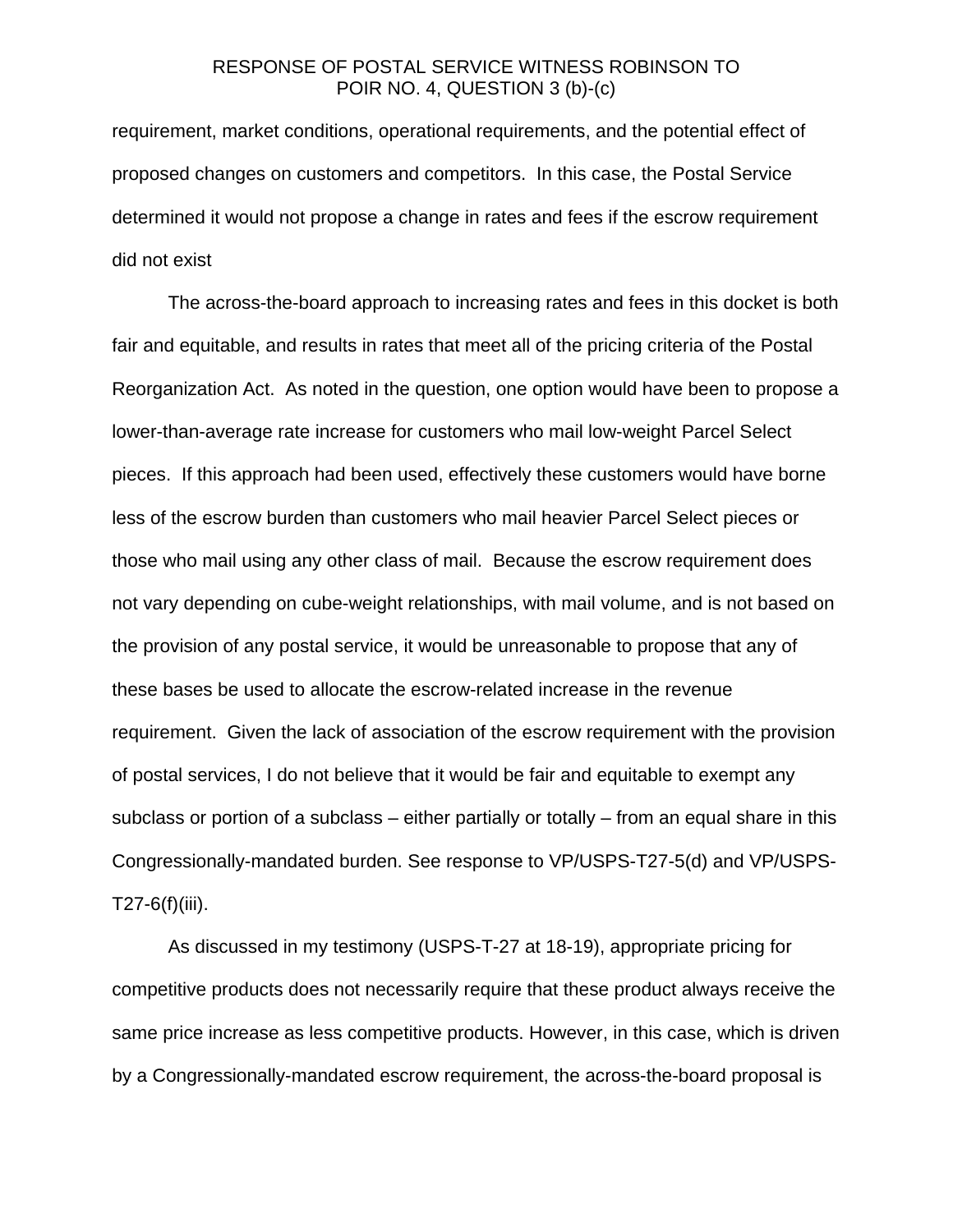an indication that the Postal Service has endeavored to propose a rate change that does not unduly harm its competitors.

(c) In proposing any set of rates and fees, the Postal Service considers the effect on customers including the size of the rate change, and any changes in rate relationships. While the observed cube-weight relationship may suggest a direction for Parcel Select rates, this decision should not be made without considering all the circumstances surrounding this relationship. For example, the changes may be driven by transient factors not likely to persist, may reflect a data abnormality, or may actually be indicative of an underlying change in the cube-weight relationship. As described in the response to part a, the change in the Parcel Select cube-weight relationship appears only in the FY 2004 data not in the data for the prior years. Therefore, it is possible the observed change does not reflect a change in the Parcel Select mail characteristics but may only be a temporary, and as of yet unexplained anomaly. Without further study, it is premature to factor this change into the Parcel Select rates.

In a traditional omnibus rate case, all of these factors would be carefully considered and rate design proposed that reflected the results of this analysis. In many cases, both the Postal Service and the Postal Rate Commission have taken conservative approaches to changes in operations or costs to permit an ongoing examination of the relationships that drive rate design. See, for example, the Docket No. R2000-1 treatment of Priority Mail network costs; Docket No. R2000-1, PRC Op. at 311. I would expect that the Commission would continue to take a considered approach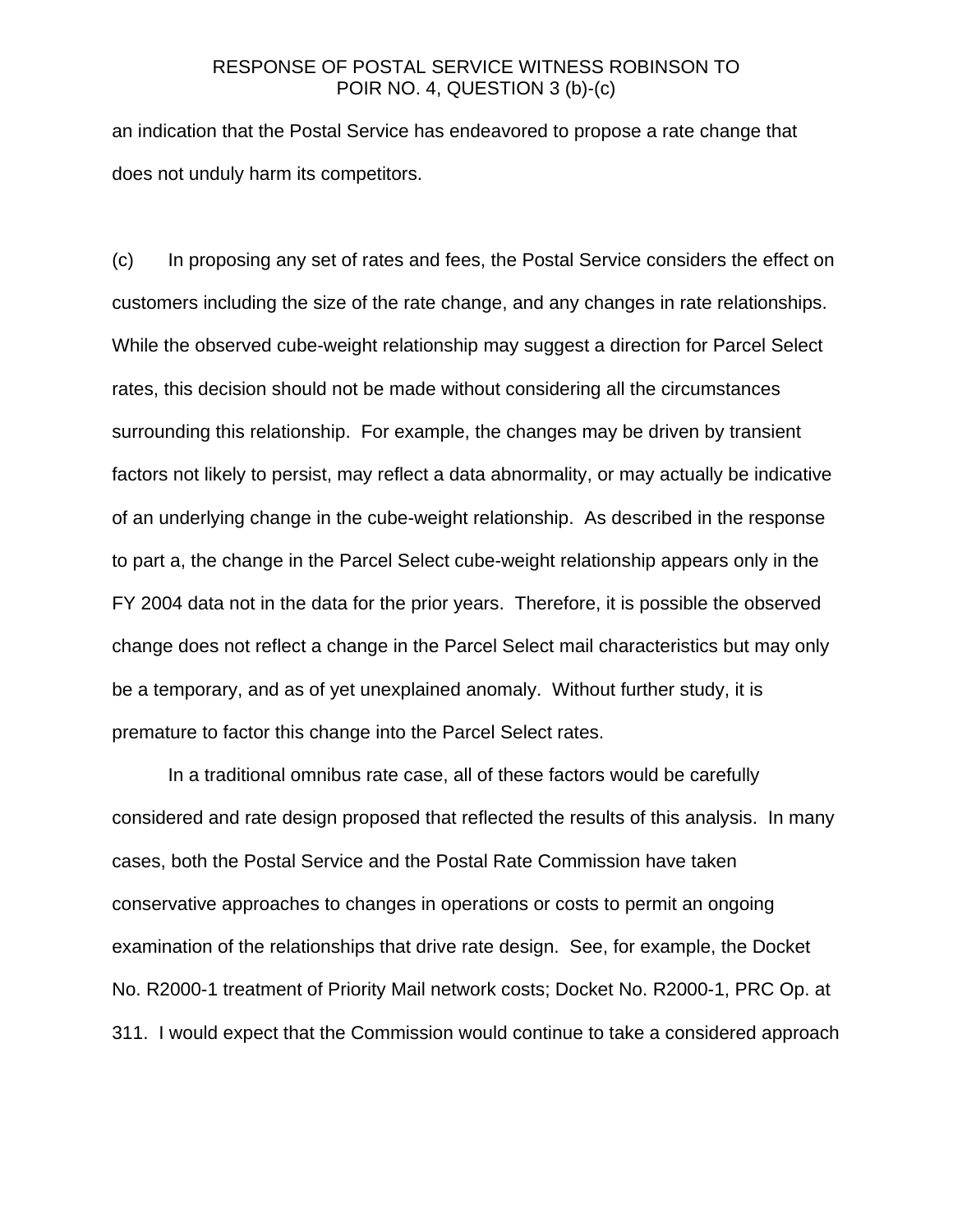to changes in rate design if it appears that the change in the Parcel Select cube-weight relationship will persist.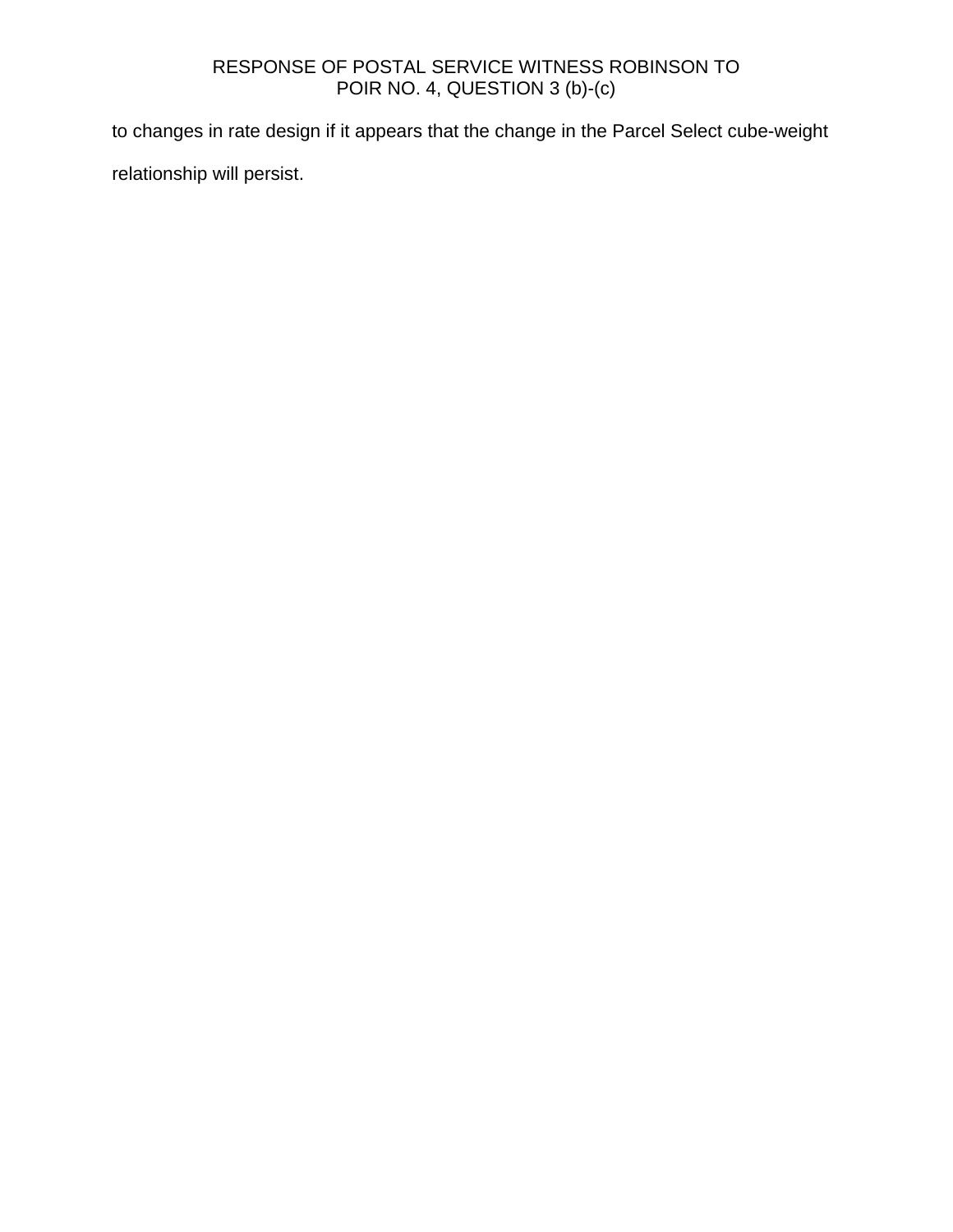**4.** In October 2003, the experimental Parcel Return Service (PRS) began. This service allows shippers to retrieve customer return mail from an identified BMC or DDU. With regard to this service:

- (a) Has a separate cube-weight relationship been developed for PRS mail? If not, which Parcel Post category best reflects the cube-weight relationship of PRS mail? Please discuss.
- (b) Are separate transportation costs developed for PRS mail? If not, why not?
- (c) Has the unit cost of PRS mail been modeled? If not, why not?
- (d) Please explain why the TYBR volume estimate in USPS-T-28 B Spreadsheets for PRS mail does not include any parcels subject to either the oversize rate or the balloon rate.

# **RESPONSE:**

- (a) No separate cube-weight relationship has been developed for the experimental
- PRS. The Parcel Select category best reflects the cube-weight relationship of PRS mail.

As discussed in witness Kiefer's testimony (MC2203-2, USPS-T-3 at page 9, footnote

3), RBMC pieces were expected to be most directly comparable to Parcel Select pieces.

(b) No separate transportation cost was developed for PRS mail. However, estimates

of transportation cost savings were developed by witness Eggleston (MC2003-2, USPS-

T-2) for purposes of the experiment. Please see response to POIR NO. 3, question 4.

(c) The unit cost of PRS mail has not been modeled. Please see response to POIR NO. 3, question 4.

(d) In order to project revenue for PRS in the test year (see response to POIR No. 3, Question 4), an assumption was made regarding the volume profile of PRS pieces. Although no full year of "billing determinant" information was available, there was a volume profile from the early months of the experiment. Information from that time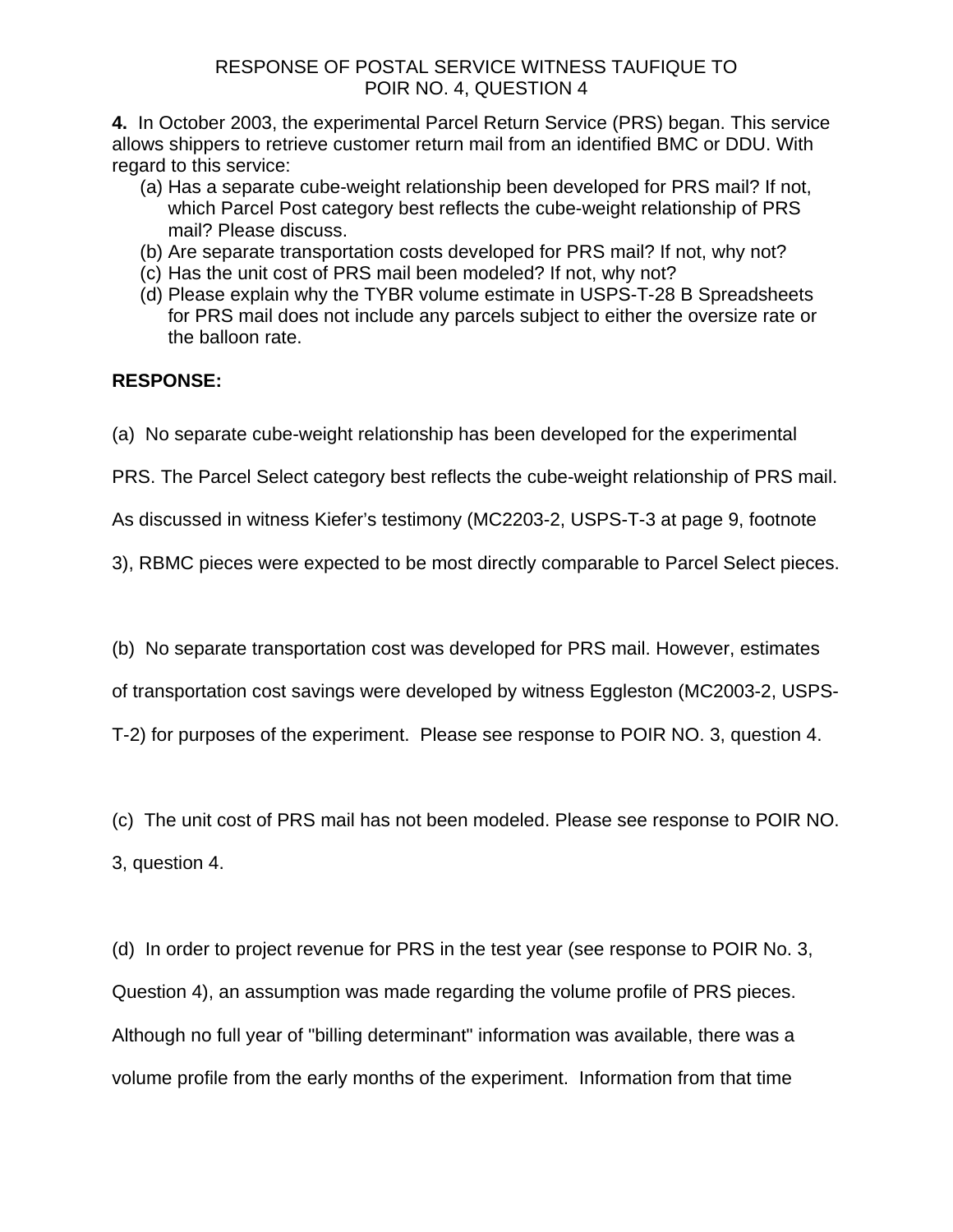# RESPONSE OF POSTAL SERVICE WITNESS TAUFIQUE TO POIR NO. 4, QUESTION 4

period showed no oversized or balloon parcels, hence there was no test year projection of revenue in these categories. It is not expected that these categories will contain significant volume, so the simplifying assumption used to project TYBR revenues has only a minor potential impact on the revenue projections.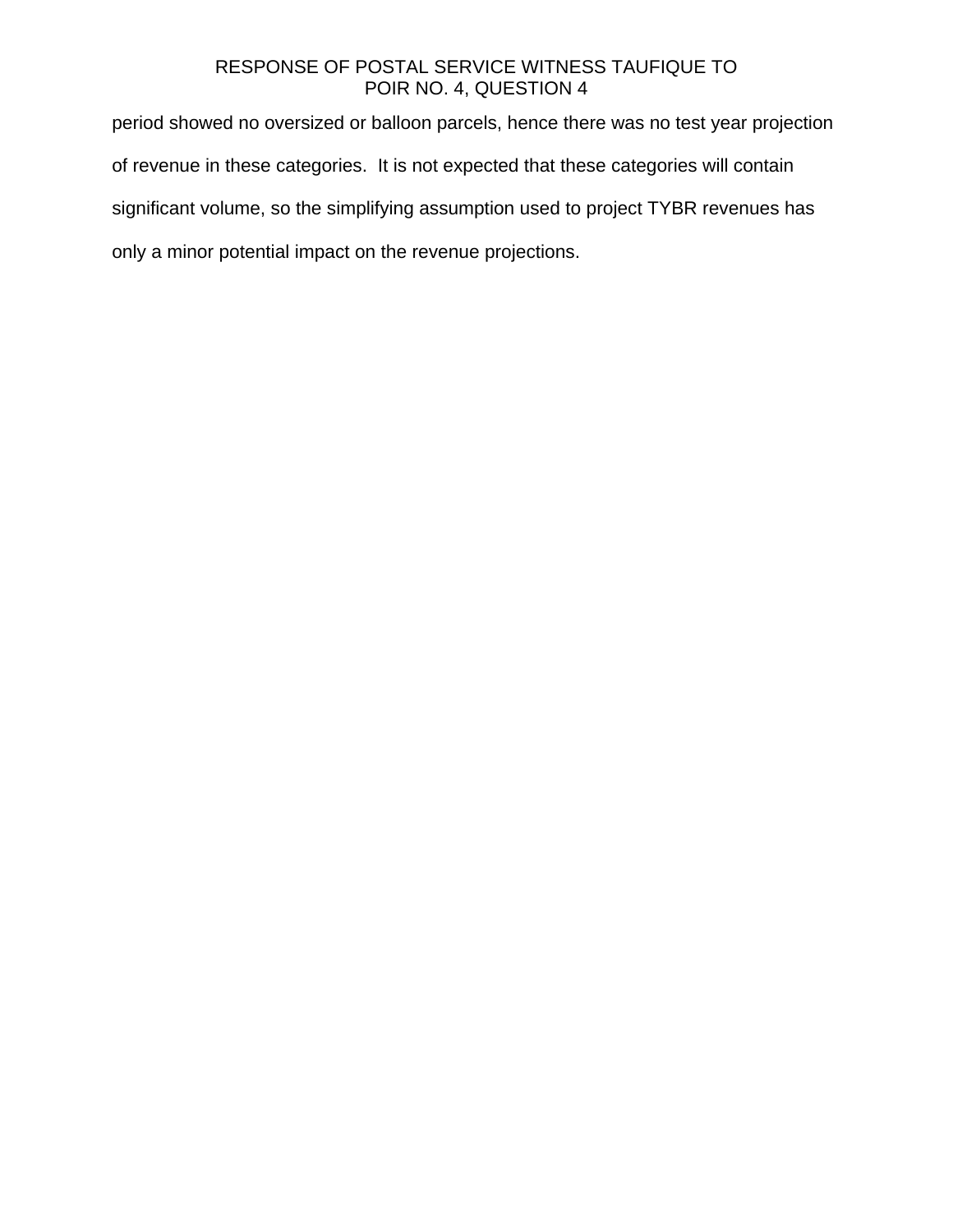# RESPONSE OF POSTAL SERVICE WITNESS MILLER TO POIR NO. 4, QUESTION 5

**5.** In USPS-T-25 [sic] witness Miller states that Fiscal Year 2003 Productivity Information Management System (PIMS) productivities are used in the models for Parcel Post. These productivities were updated from the ones used in R2001-1 to reflect the fact that Singulation Scan Induction Units (SSIU) had been added to the secondary Parcel Sorting Machine operations in 19 of the 21 BMCs. USPST-25 [sic] at 3. For the Primary NMO Sort operation, the productivity (units/hr) used in developing the model cost for Inter-BMC, Intra-BMC, and DBMC nonmachinable parcels decreased by 31 percent, from 100 in R2001-1 to 68.6 in R2005-1. USPS-LR-J-86 at 9 and USPS-LR-K-103 at 10. This decrease in productivity is a significant factor in the increase in model costs for Inter-BMC, Intra-BMC, and DBMC NMOs between R2001-1 and R2005- 1. The increases in model unit costs are 34 percent, 35 percent, and 24 percent respectively.

- (a) Please discuss how the introduction of SSIUs results in a decrease in productivity for nonmachinable parcels.
- (b) Witness Miller states that BMCs were converted to MODS in GFY 2004, and that this conversion was completed by the end of GFY 2004. USPS-T-25 at 4. Please provide the MODS productivities for Primary Parcel Sorting, Secondary Parcel Sorting, Sack Sorting, and NMO distribution operations for FY 2005, quarters 1 and 2.

# **RESPONSE:**

Before the Productivity Information Management System (PIMS) was retired in

GFY 2004, I had been monitoring the data for the time period AP 1 FY 2001 through AP

13 FY 2003. At that point, the Postal Service converted to monthly reporting.

Simultaneously, the Bulk Mail Centers (BMC) converted to the Management Operating

Data System (MODS), as described in USPS-T-20 at 4.

The Docket No. R2001-1 Non Machinable Outsides (NMO) productivity relied

upon by witness Eggleston (USPS-T-25) was 100 pieces per hour. That figure

represented an aggregate Productivity Information Reporting System (PIRS) NMO

productivity for the FY 1995 through FY 2000 time frame. The PIRS system was

eventually modified and renamed PIMS. In the instant proceeding, the Postal Service

has provided an updated FY 2003 PIMS figure, which in the PRC version of the Parcels

Cost Models is 69 pieces per hour (USPS-LR-K-103 at page 3).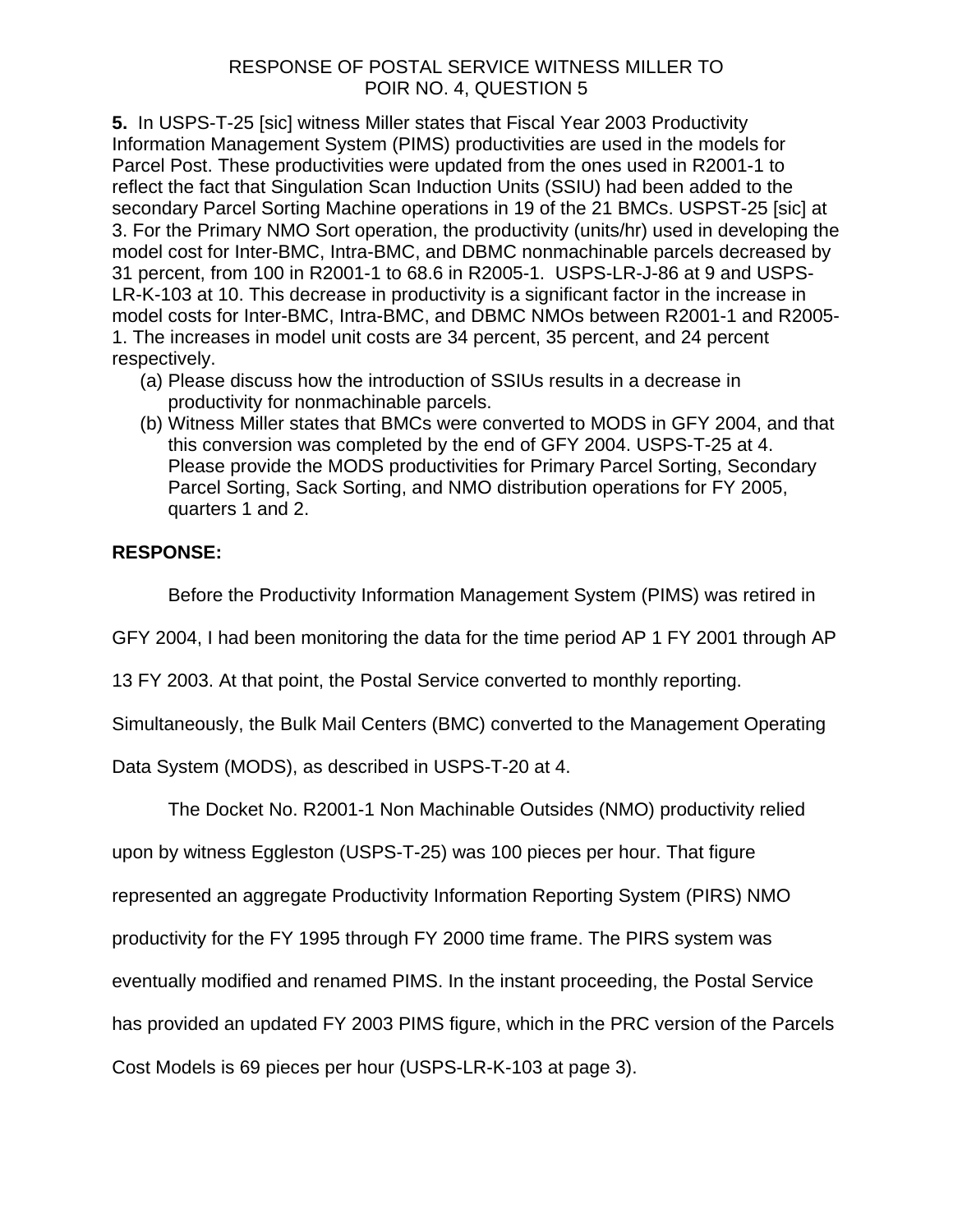# RESPONSE OF POSTAL SERVICE WITNESS MILLER TO POIR NO. 4, QUESTION 5

The chart below shows the PIMS productivity trends for the Primary Parcel Sorting Machine (PPSM), Secondary Parcel Sorting Machine (SPSM), Sack Sorting Machine (SSM), and Non Machinable Outsides (NMO) operations for the time period described above. The NMO productivity was consistently less than 100 pieces per hour during that time period. Based on this information, the 100 pieces per hour figure relied upon by witness Eggleston may have been overstated. Overall, the PPSM, SSM, and NMO productivity trends were relatively flat during that time period. The one productivity trend that changed appreciably was the SPSM trend, which is not surprising given that 19 of the 21 BMCs were retrofitted with the Singulation Scan Induction Unit (SSIU).

It should also be noted that the data contained within USPS-LR-K-46 and USPS-LR-K-103 indicate that the average cubic feet per NMO parcel has increased over time. This data can be found in cells E43:E45 on page 7 of both library references. In Docket No. R2000-1, the BY 1998 average cubic feet per NMO parcel was 1.992 cubic feet. In Docket No. R2001-1, the BY 2000 average cubic feet per NMO parcel was 2.244 cubic feet. This figure represented a 12.66 percent increase over that from BY 1998. In the instant proceeding, the BY 2004 average cubic feet per NMO parcel is 2.777 cubic feet. This figure represents a 23.78 percent increase over the BY 2000 figure. Given that BMC NMO operations are primarily manual operations, it is possible that the increase in the average cubic feet per NMO parcel over time has had an impact on the overall NMO productivity.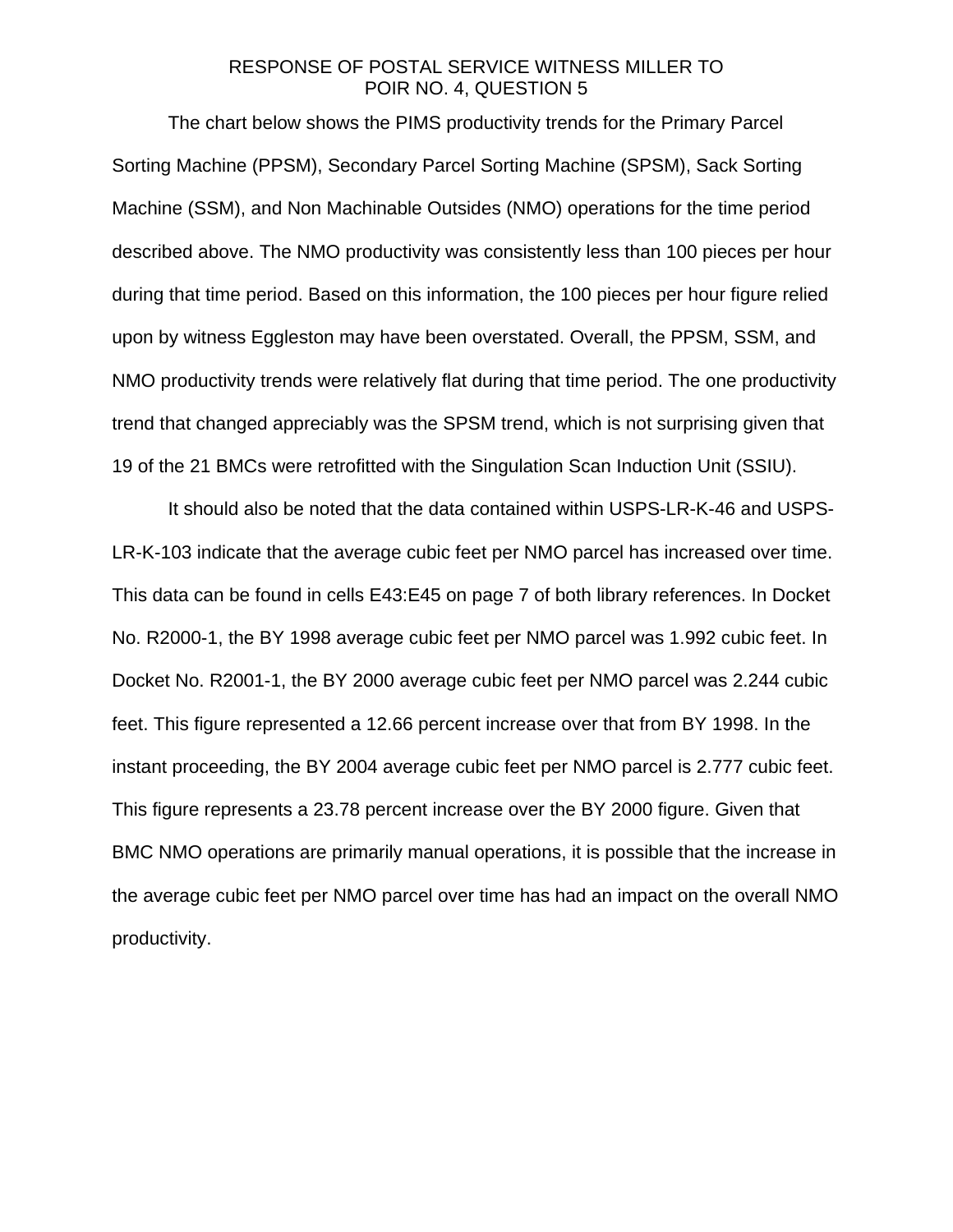# RESPONSE OF POSTAL SERVICE WITNESS MILLER TO POIR NO. 4, QUESTION 5



(a) The SSIU deployments had no impact on the NMO operation productivity. The SSIU deployments only affected the SPSM productivity.

(b) The requested MODS productivities for FY 2005 Quarters 1 and 2 are shown below. It is my understanding that these figures are not directly comparable to the productivity figures derived under PIMS. The cost models have historically relied upon productivity data expressed using the PIMS format.

| <b>Description</b> |             | <b>Operation No(s).</b>        | FY 2005 Qtr 1  | FY 2005 Qtr 2  |  |
|--------------------|-------------|--------------------------------|----------------|----------------|--|
|                    | <b>PPSM</b> | 105                            | 411 pcs $/$ hr | $430$ pcs / hr |  |
|                    | <b>SPSM</b> | 101                            | 336 pcs / hr   | 368 pcs / hr   |  |
|                    | <b>SSM</b>  | 238, 239                       | 165 pcs / $hr$ | 189 pcs $/$ hr |  |
|                    | <b>NMO</b>  | 100, 200, 325, 625 58 pcs / hr |                | 60 pcs $/$ hr  |  |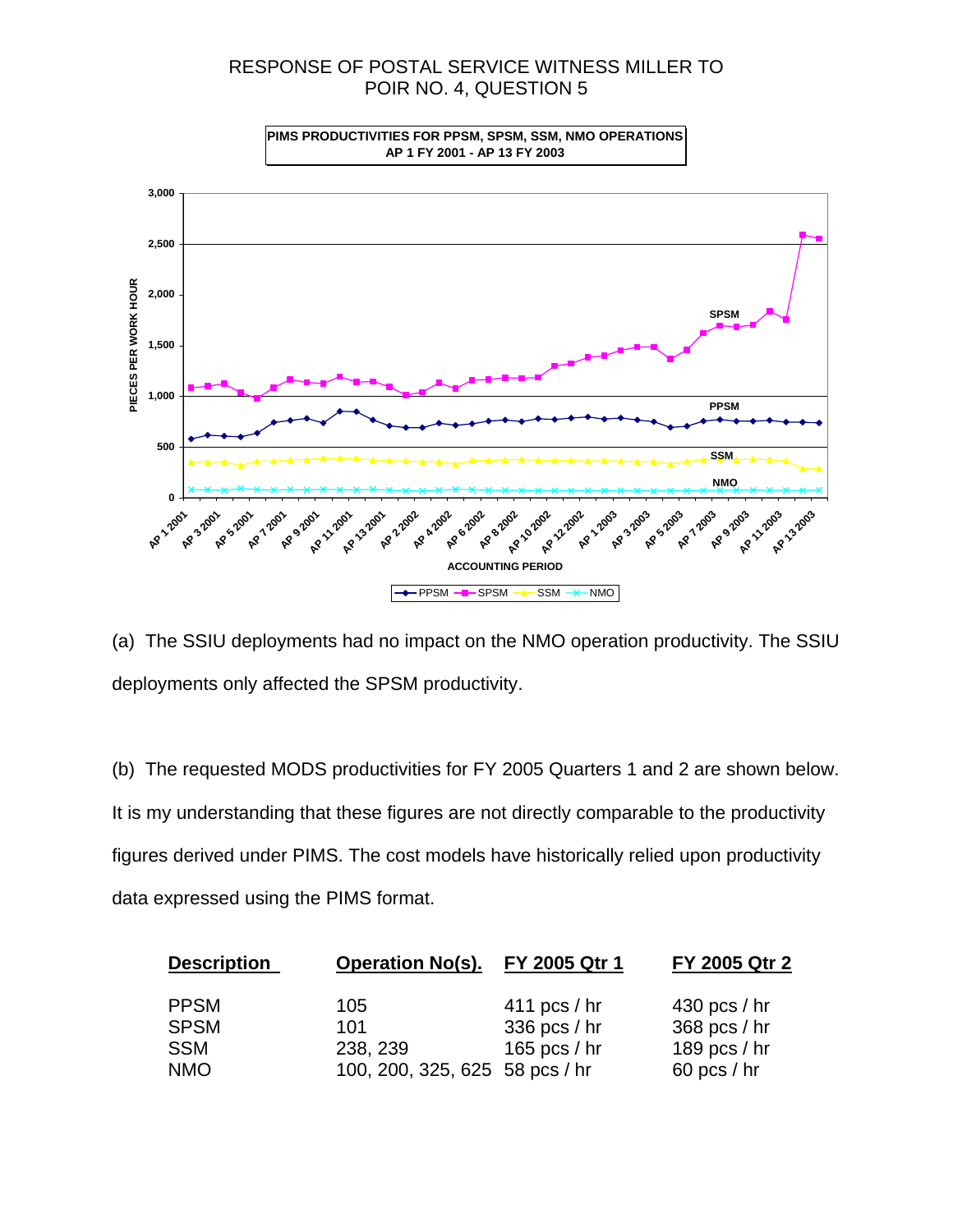## RESPONSE OF POSTAL SERVICE WITNESS MCCRERY TO POIR NO. 4, QUESTION NO. 6

**6.** Please refer to the Skin Sack Reduction Program shown in USPS-LR-K-49, Attachments C and D. Explain in detail the derivation of the Mail Handler work hour cost reductions in FY 2005 (215) and FY 2006 (446).

#### **RESPONSE:**

The mailhandler workhour adjustments associated with the skin sack reduction program were derived as follows. The mail characteristic data collected from the Mail.dat files and the survey of small publications adjusted to national estimates, presented in Table 3 of USPS-LR-K-91, were used to estimate the number of sacks that would be affected by the change in regulations regarding sack size. The assumption was made that all Carrier Route, 5-Digit, SCF, and ADC sacks that had 23 or fewer pieces in them would be eliminated. In addition, 90 percent of 3-Digit sacks with 23 or fewer pieces in them would also be eliminated. These assumptions were developed through discussions with Operations and Mail Acceptance personnel. The total number of sacks estimated to be affected by the change in regulations was 37,968,760. Subsequent work developing the data in USPS-LR-K-91 led to a slightly different number of sacks: 38,221,284. However, by the time USPS-LR-K-91 was finalized, the cost reductions associated with this program had been fully incorporated into the rollforward model. Revising the estimated workhour reductions and reproducing the rollforward would have necessitated the revision of a significant number of downstream analyses for what was less than a 1% difference in the number of sacks.

 The second step involved estimating the workhour savings associated with a reduction in handling sacks. This was performed by reference to USPS-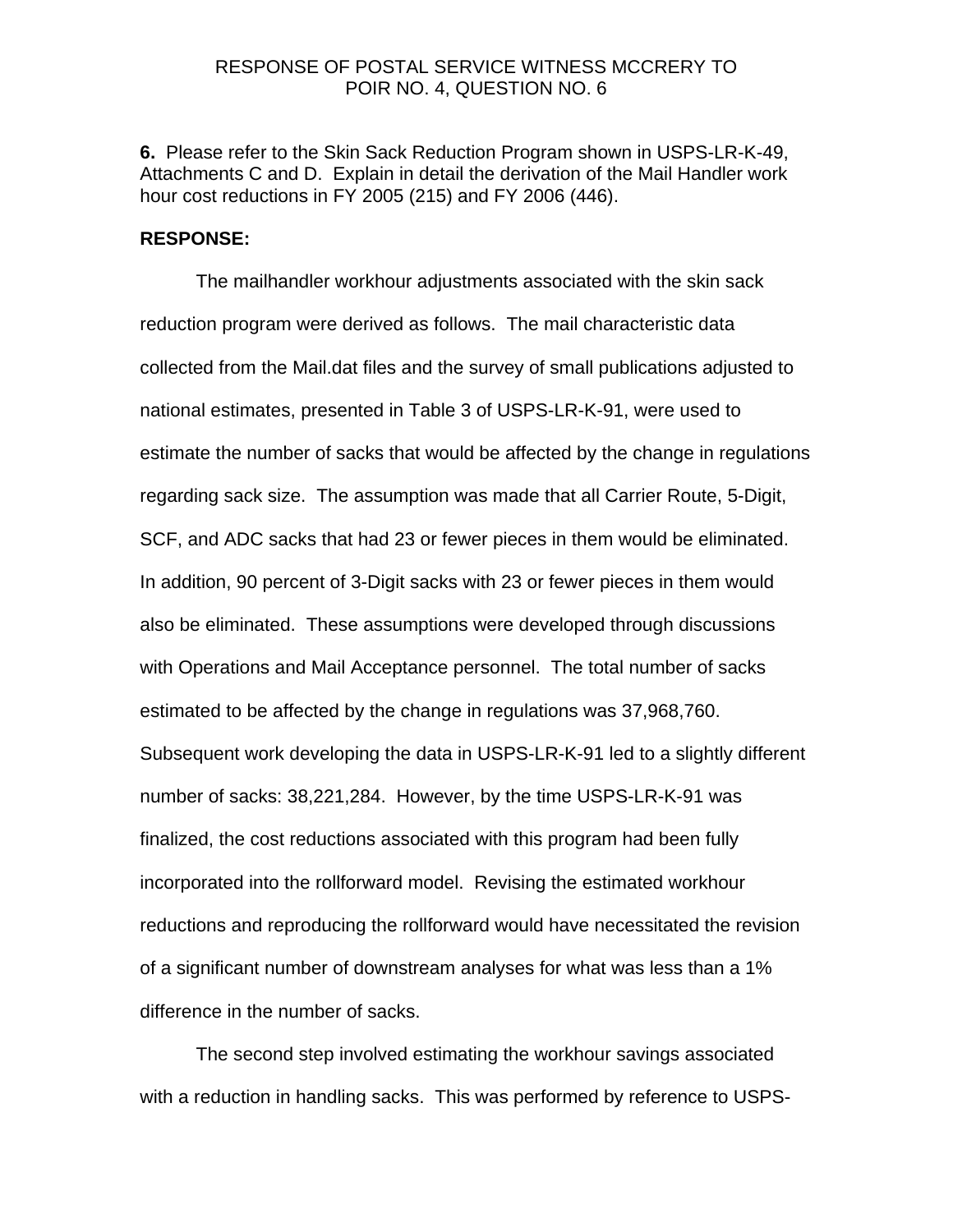# RESPONSE OF POSTAL SERVICE WITNESS MCCRERY TO POIR NO. 4, QUESTION NO. 6

LR-J-100, the pallet cost analysis. The portion of USPS-LR-J-100 that estimated sack movement costs was adjusted to TY 2006 figures. This was accomplished by multiplying the productivity figures, except for the one for "Dump Sacks at Bundle Sort", shown in the library reference by the ratio of the TY 2003 (R2001- 1) nonmods allied labor volume variability to the TY 2006 (R2005-1) nonmods allied labor volume variability. The productivity for "Dump Sacks at Bundle Sort" was adjusted by the ratio of the weighted averages for the volume variabilities for Mechanized Parcels, SPBS - Non Priority, SPBS – Priority, Opening Unit – BBM, Opening Unit – Preferred Mail, Pouching Operations, and SPBS & Irregular Parcels – BMC. This adjustment updated the productivity figures for the volume variabilities used in this docket. The inverse of the product of the productivities multiplied by the conversion factors (the number of sacks per container) results in the estimated hours per sack of the individual activities. The sum of those represents the hours per sack, 0.0162, associated with the identified handlings.

 The number of affected sacks was adjusted to represent the FY 2006 numbers of affected sacks by multiplying the 37,968,760 by the ratio of the forecasted FY 2006 Periodicals volume to the FY 2004 Periodicals volume. The sum of the forecasted Periodicals volume for Q4 of FY 2005 plus one-third of the Q3 FY 2005 volume, representing the portion of the fiscal year during which the regulations were anticipated to be in force, was divided by the FY 2004 Periodicals volume. This ratio was multiplied by the FY 2004 volume to arrive at the estimated number of sacks affected in the portion of FY 2005. The number of sacks for FY 2005 and FY 2006 were then multiplied by the 0.0162 hours per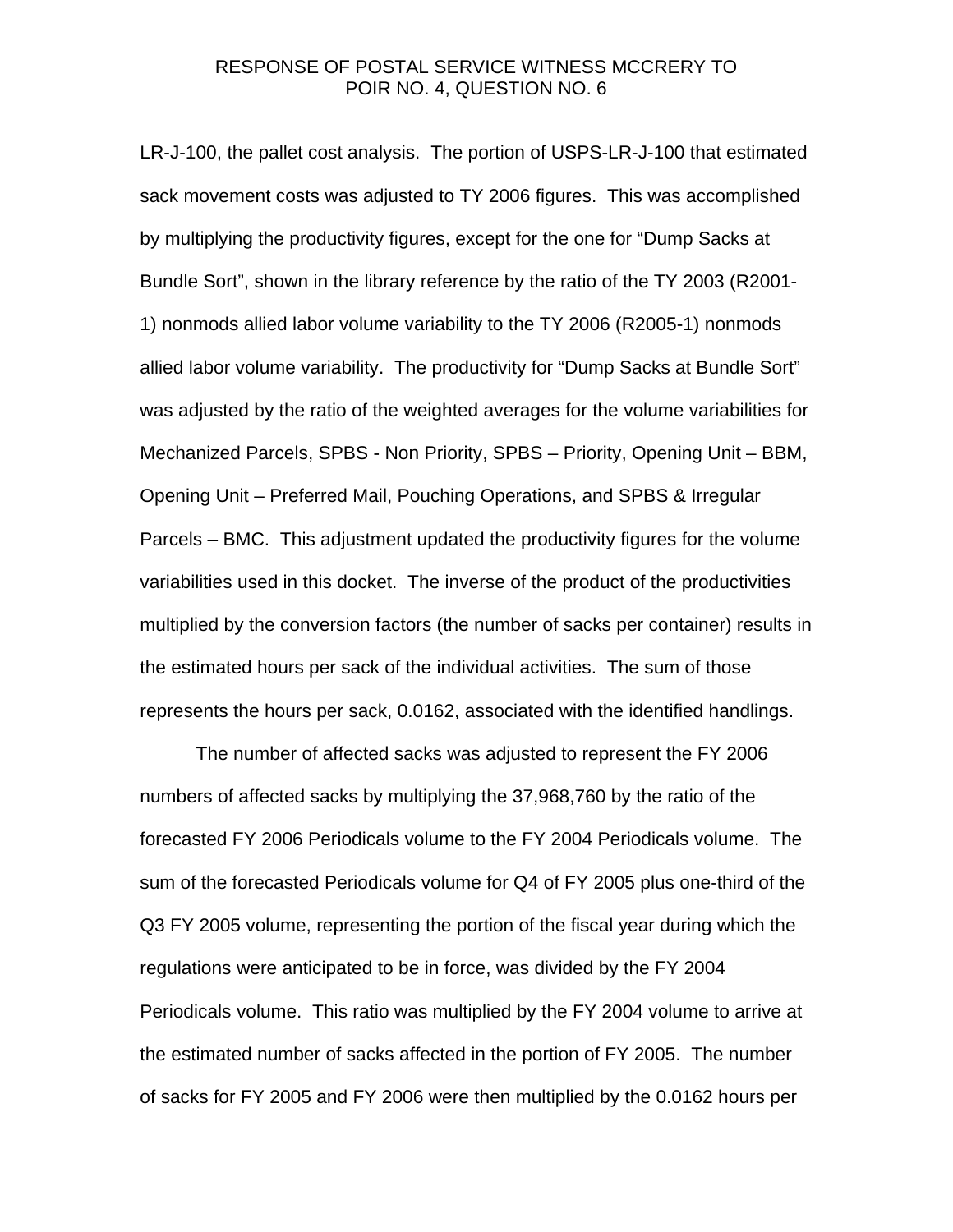# RESPONSE OF POSTAL SERVICE WITNESS MCCRERY TO POIR NO. 4, QUESTION NO. 6

sack to obtain the number of hours saved in each year. The total number of hours saved in FY 2006 was estimated to be 661,142 which was 445,802 more than those saved in the part year of FY 2005. The attached chart provides the analysis.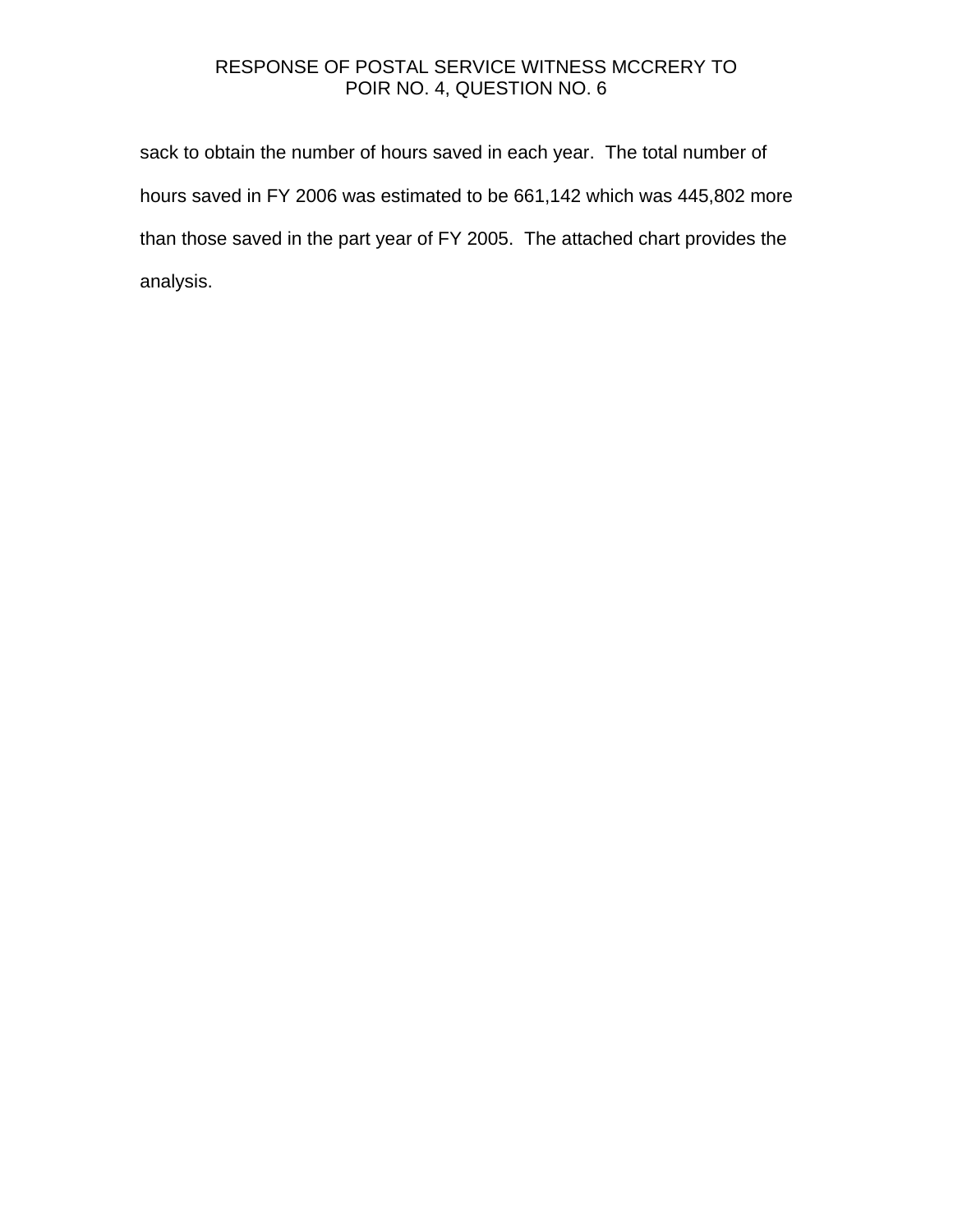# **Response to POIR 4, Question 6.**

# **Calculation of Workhour Savings Associated with Skin Sack Rule Changes**

|              |                                   | <b>USPS-LR-J-100</b><br><b>Productivity</b> |                  | <b>Productivity</b><br><b>Adjusted to TY 2006</b> |                  | <b>Conversion</b> |                       | <b>Hours</b><br>Per |
|--------------|-----------------------------------|---------------------------------------------|------------------|---------------------------------------------------|------------------|-------------------|-----------------------|---------------------|
|              | <b>Activity</b>                   | Value                                       | <b>Units</b>     | Value                                             | <b>Units</b>     | Value             | Units                 | <b>Container</b>    |
| <b>Sacks</b> | Unload OWC                        |                                             | 23.144 OWC/Hr    |                                                   | 25.933 OWC/Hr    |                   | 26.5000 Sacks per OWC | 0.001455            |
|              | Move OWC to Bundle Sort Operation |                                             | 24,800 OWC/Hr    |                                                   | 27.788 OWC/Hr    |                   | 26.5000 Sacks per OWC | 0.001358            |
|              | Dump Sacks at Bundle Sort         |                                             | 124.845 Sacks/Hr |                                                   | 117.909 Sacks/Hr | 1.0000            |                       | 0.008481            |
|              | <b>Empty Sack Handling</b>        |                                             | 183.289 Sacks/Hr |                                                   | 205.372 Sacks/Hr | 1.0000            |                       | 0.004869            |
|              | <b>Empty OWC Handling</b>         |                                             | 24,800 OWC/Hr    |                                                   | 27.788 OWC/Hr    |                   | 26.5000 Sacks per OWC | 0.001358            |

Productivity figures from USPS-LR-J-100 multiplied by nonmods allied labor volume variability for TY 2003 (R2001-1) and divided by nonmods allied labor volume variability for TY 2006 (R2005-1), except for dumping sacks at bundle sort which used the weighted average of the volume variabilities for Mechanized Parcels, SPBS - Non Priority, SPBS – Priority, Opening Unit – BBM, Opening Unit – Preferred Mail, Pouching Operations, and SPBS & Irregular Parcels – BMC

# **Sacks Affected by Skin Sack Rule in FY 2004: 37,968,760**

Derived by reference to USPS-LR-K-91as described in Response to POIR 4, Question 6.

#### **Sacks Affected by Skin Sack Rule in FY 2005: 12,290,077**

Derived by reference to USPS-T-7: FY 2004 skin sacks multiplied by ratio of Q4 FY 2005 plus 1/3 of Q3 FY 2005 Periodicals volume to FY 2004 Periodicals vo **Workhours Saved in FY 2005:215,340**

#### **Sacks Affected by Skin Sack Rule in FY 2006: 37,733,302**

Derived by reference to USPS-T-7: number of FY 2004 skin sacks multiplied by ratio of FY 2006 Periodicals volume to FY 2004 Periodicals volume. **Workhours Saved in FY 2006:661,142**

**Incremental Change over 2005 Savings: 445,802**

#### 0.017521 **Hours per Sack**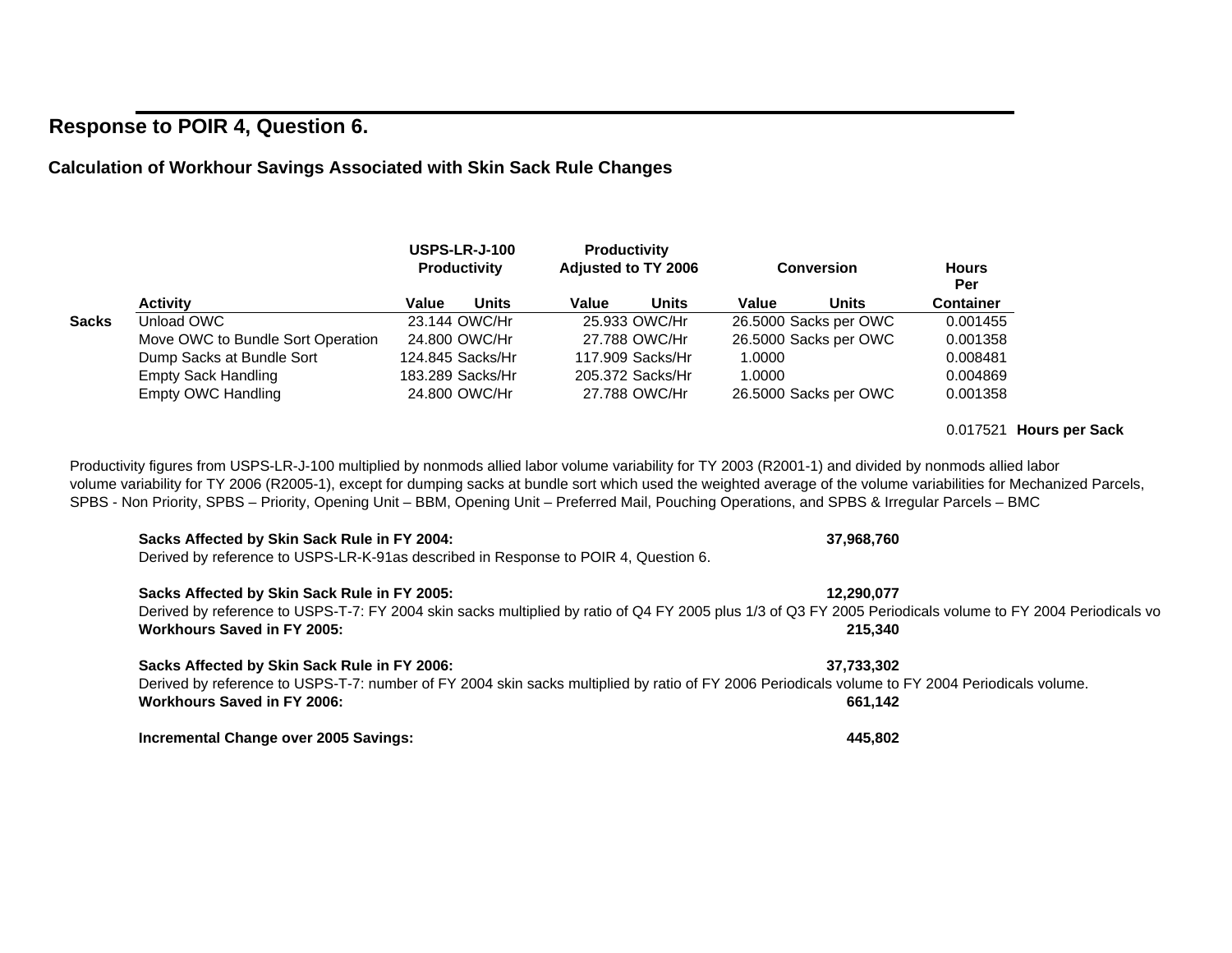# RESPONSE OF POSTAL SERVICE WITNESS SMITH TO POIR NO. 4, QUESTION 7(a)

**7.** In response to Time Warner interrogatory (TW/USPS-T11-3) the Postal Service provides tables for FY 2002 and FY 2003 showing volume variable costs by subgroup of cost pools for Plants, Post Offices, Stations and Branches, and BMCs. Examining the periodicals cost data for FY 2002 through FY 2004 shows that there has been a significant cost increase in FY 2004 over FY 2003 despite a noticeable decline in mail volume. More specifically, certain allied cost pools such as the flat preparation and platform show a substantial increase in FY 2004 over FY 2003.

(a) Please explain why the drop in periodicals mail volume in FY 2004 is not reflected in its costs.

# **RESPONSE:**

(a) Periodicals (all subclasses) mail processing labor costs have increased between FY

2003 to FY 2004 by 16.4 percent (\$733.2 million to \$853.6 million). At the same time

Periodicals volumes declined by 2 percent (9,320 million to 9,135 million). As a result

the Periodicals unit mail processing labor cost rose by 18.8 percent (7.87 cents to 9.34

cents). A portion of the increase is from a 6 percent increase in the cost per workhour

(for all clerks and mail handlers) between FY 2003 and FY 2004. General reductions in

mail processing labor workhours (or productivity increases) appear to have offset about

half of this increase, for mail processing labor costs as a whole. See witness Shaw's

and my respective responses to part b for additional information.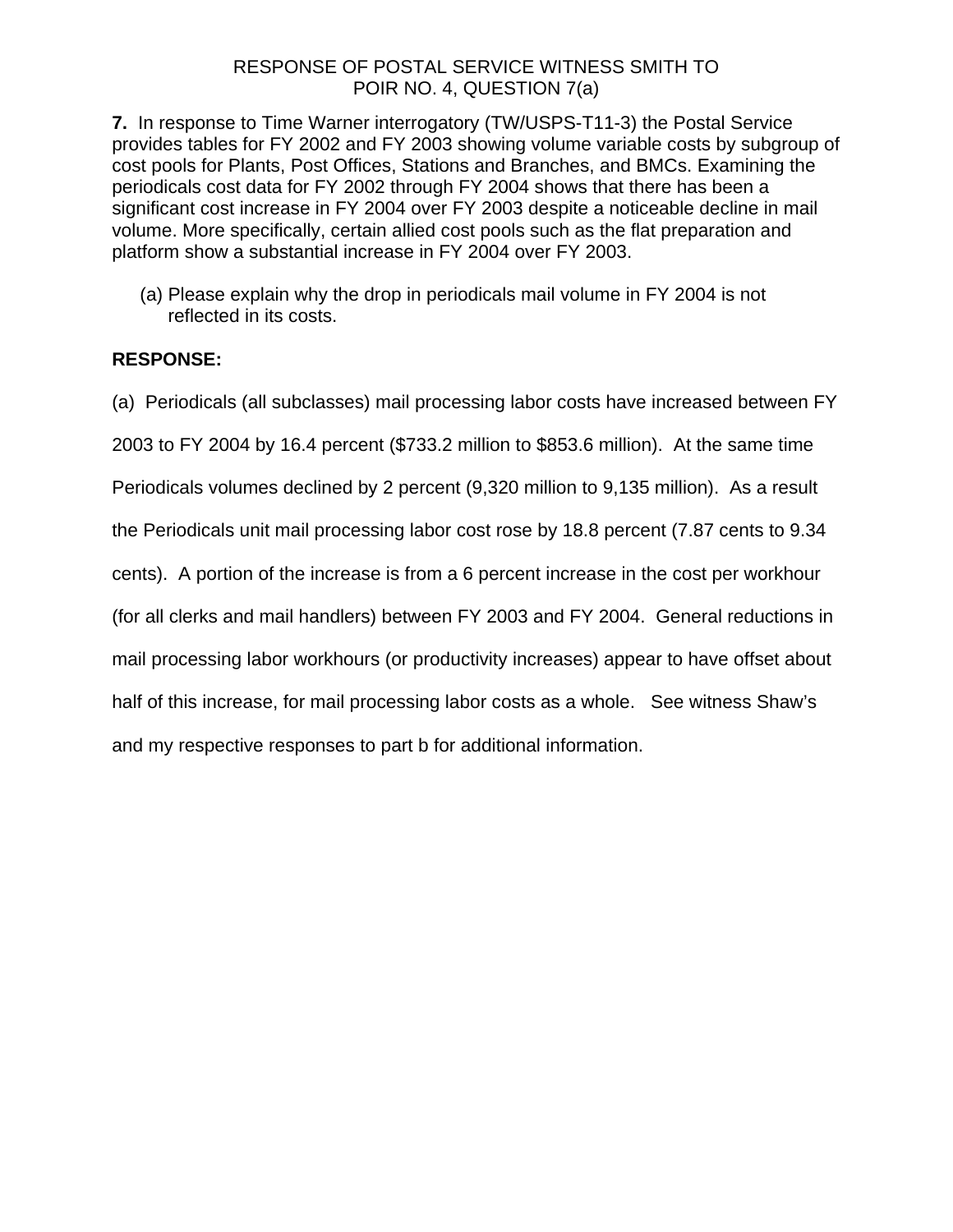# RESPONSE OF POSTAL SERVICE WITNESS SHAW TO POIR NO. 4, QUESTION 7(b), PART 1

**7.** In response to Time Warner interrogatory (TW/USPS-T11-3) the Postal Service provides tables for FY 2002 and FY 2003 showing volume variable costs by subgroup of cost pools for Plants, Post Offices, Stations and Branches, and BMCs. Examining the periodicals cost data for FY 2002 through FY 2004 shows that there has been a significant cost increase in FY 2004 over FY 2003 despite a noticeable decline in mail volume. More specifically, certain allied cost pools such as the flat preparation and platform show a substantial increase in FY 2004 over FY 2003.

(b) Identify the cost drivers including any operational or cost methodological changes that may have led to such an increase in periodicals costs.

# **RESPONSE:**

(b-Part 1) The increased Periodical mail processing labor cost coincides with the expansion of the "look up" list for Periodicals used in IOCS data collection software. Beginning the second quarter (January 1) of FY2004, IOCS data collection software was updated with an expanded list. Previously, this "look up" table, as referenced in the IOCS Handbook F-45 (USPS-LR-I-14/R2000-1, page 13-8) was limited to periodicals frequently found in IOCS data collection. The distribution method for downloading IOCS data collection software to the field limited the size of the "look up" table. Prior to January 1, 2003, all IOCS data collection software updates had to fit on a floppy diskette for field distribution. However, after January 1, 2003 the software distribution process used CDs with their much higher capacity, thereby allowing a much larger "look up" Periodical list. The expanded Periodical list is built from the IOCS file ALB.HQ270T01.GULTMSTR.FY&FY&GULTQTR. This is the flat publications file (referred to as the "GULT" or "GULT MASTER") produced each quarter in the fiscal year. Please see USPS-LR-K-9/R2005-1 page 28 for a description of how the "GULT MASTER" file is created.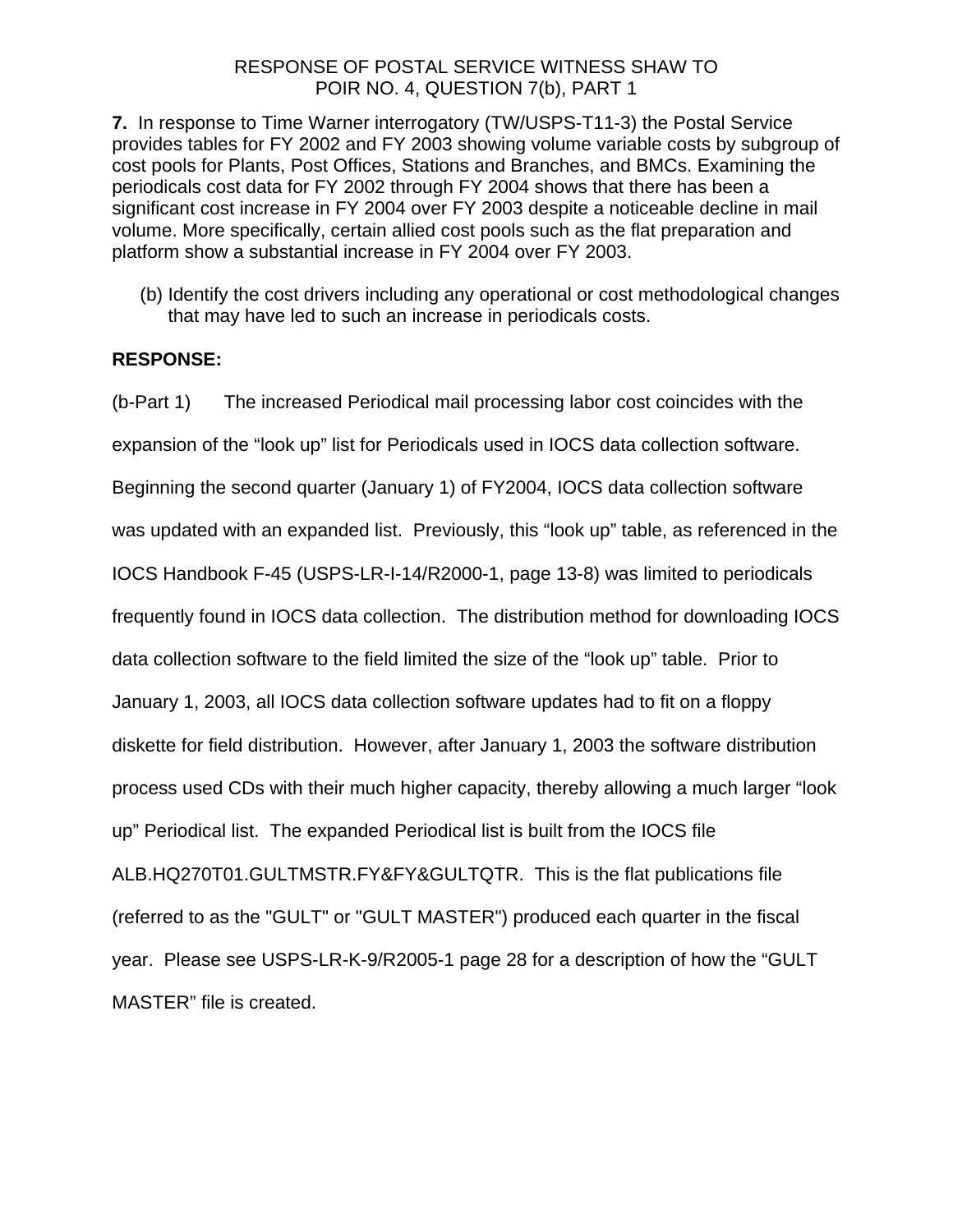# RESPONSE OF POSTAL SERVICE WITNESS SMITH TO POIR NO. 4, QUESTION 7(b), PART 2

**7.** In response to Time Warner interrogatory (TW/USPS-T11-3) the Postal Service provides tables for FY 2002 and FY 2003 showing volume variable costs by subgroup of cost pools for Plants, Post Offices, Stations and Branches, and BMCs. Examining the periodicals cost data for FY 2002 through FY 2004 shows that there has been a significant cost increase in FY 2004 over FY 2003 despite a noticeable decline in mail volume. More specifically, certain allied cost pools such as the flat preparation and platform show a substantial increase in FY 2004 over FY 2003.

(b) Identify the cost drivers including any operational or cost methodological changes that may have led to such an increase in periodicals costs.

# **RESPONSE:**

(b-Part 2) The main reason for the increase in Periodicals mail processing labor cost is due to the expansion of the "look up" list for Periodicals used in IOCS data collection software, described in witness Shaw's response to part 1 of part b. As discussed below, this conclusion is based on comparing the FY 2003 and FY 2004 IOCS dollarweighted direct tallies for Periodicals .

The expanded "look up" list used in IOCS data collection software was implemented on January 1, 2004, as indicated by witness Shaw's response to part b. The cost evidence is consistent with this change in the beginning of January, 2004. The Periodicals dollar weighted direct tally cost share of total dollar weighted direct tally costs for mail processing rose by about 18% for the last three quarters of FY 2004. In the five quarters prior to the introduction of the expanded list (all of FY 2003 and quarter one of FY 2004) about 2 percent of dollar weighted direct tally costs were Periodicals costs. In the last three quarters of FY 2004, the Periodicals share averaged 2.4 percent.

In addition, the increase in Periodicals mail processing costs can be directly related to the publications that were newly added to the "look up" list. The total dollar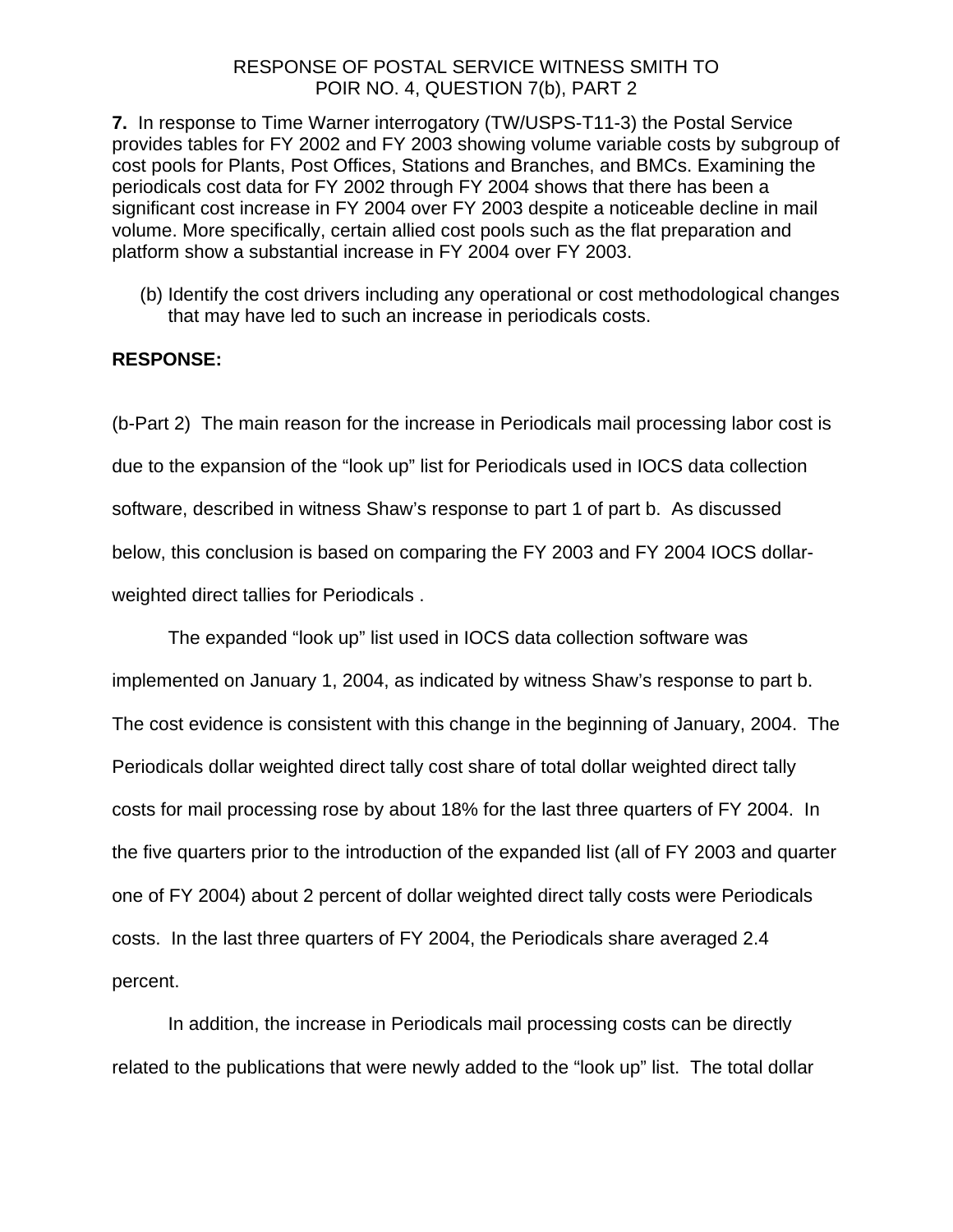# RESPONSE OF POSTAL SERVICE WITNESS SMITH TO POIR NO. 4, QUESTION 7(b), PART 2

weighted mail processing tallies for Periodicals rose 15.3 percent between FY 2003 and FY 2004. The dollar weighted direct tally costs for the publications added to the "look up" list more than doubled between FY 2003 and FY 2004, while other Periodicals tallies (those for titles on the shorter lookup list, titles not on either list, and tallies resulting from "counted items") declined by 7 percent. The growth in these dollar weighted tally costs for the added publications more than account for this 15.3 percent overall increase in dollar weighted tally costs for Periodicals as a whole.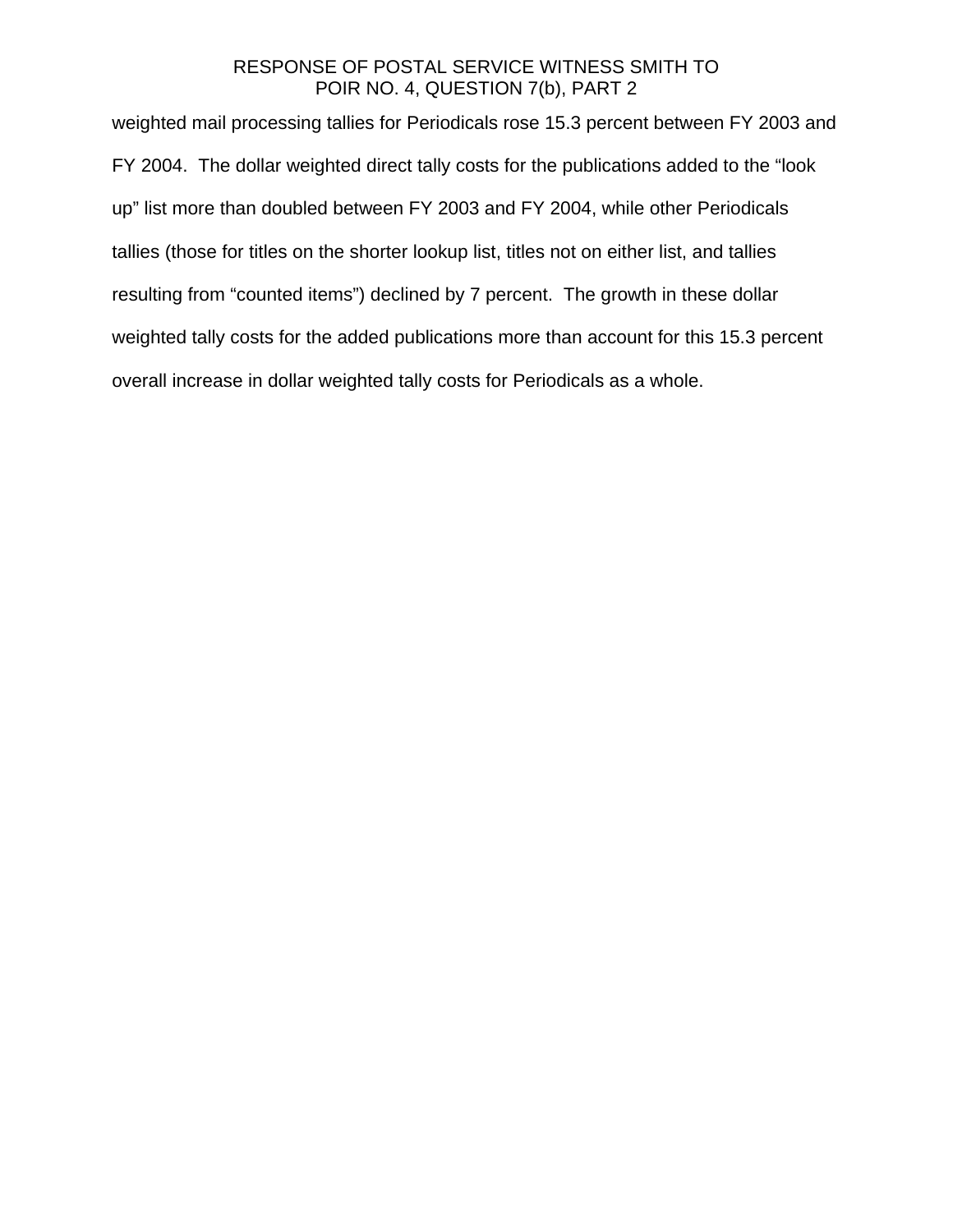# RESPONSE OF POSTAL SERVICE WITNESS SMITH TO POIR NO. 4, QUESTION 7(c)

**7.** In response to Time Warner interrogatory (TW/USPS-T11-3) the Postal Service provides tables for FY 2002 and FY 2003 showing volume variable costs by subgroup of cost pools for Plants, Post Offices, Stations and Branches, and BMCs. Examining the periodicals cost data for FY 2002 through FY 2004 shows that there has been a significant cost increase in FY 2004 over FY 2003 despite a noticeable decline in mail volume. More specifically, certain allied cost pools such as the flat preparation and platform show a substantial increase in FY 2004 over FY 2003.

(c) Please provide an explanation in those instances where the cost pool has increased or decreased more than 10 percent in FY 2004 compared to FY 2003.

# **RESPONSE:**

(c) The main explanation for the 10 percent or greater changes in Periodicals cost pool costs is the expansion of the "look up" list for Periodicals used in the IOCS data collection software. As noted in the question, the increase seems to be focused in the allied operations. There were also some greater than 10 percent increases in manual flat sorting at the plant and stations and branches, and also for UFSM 1000, with the increase highest for the manual flat sorting at stations and branches. This pattern is consistent with the make up of the publications which were added into the "look up" list. These publications are less likely to be dropshipped and are also less finely presorted than the titles on the previous list.

The large increases in Periodicals Flats Preparation (1FLATPRP), Mechanical Tray Sorter (1TRAYSRT), Miscellaneous Activity (1MISC) and Mail Processing Support (1SUPPORT) are due to significant growth in the work hours in these cost pools due to operational changes, such as, shifting the preparation of automation flats to a distinct prepping operation and increasing the use of mechanization for tray/tub sorting with the deployment of Low Cost Tray Sorters.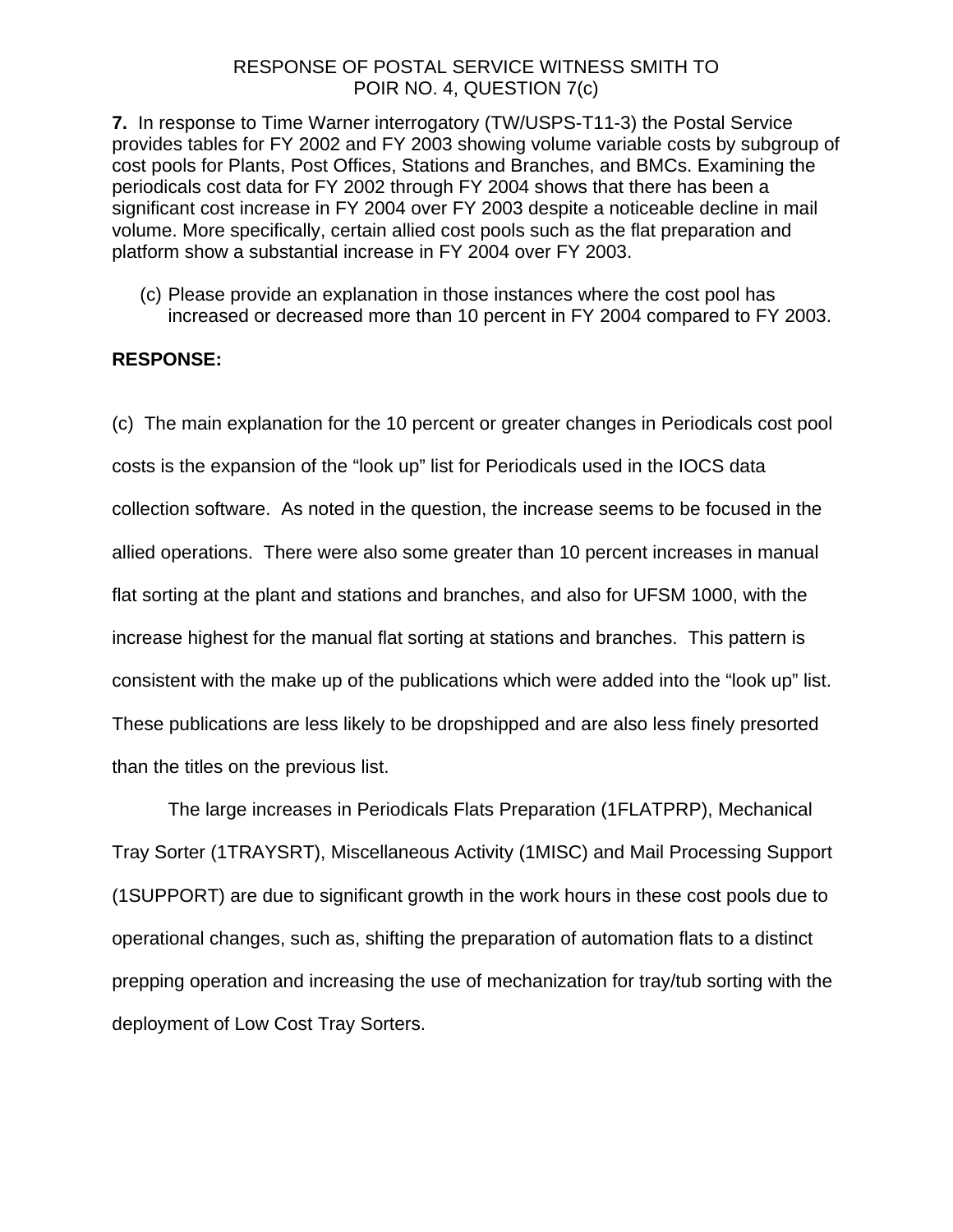# RESPONSE OF POSTAL SERVICE WITNESS VAN-TY-SMITH TO POIR NO. 4, QUESTION 8

**8.** Please provide a matrix showing a breakdown of allied cost pools showing the number of direct tallies, their associated dollar values, and their percent share of total by piece shapes, item types, and container types for each cost pool as described in direct testimony of witness Van-Ty-Smith, section B.2.3. The breakdown should include uncounted and empty items, identified containers by loose pieces and items, and unidentified and empty containers. Also, identify cell or cells where the recorded direct tally is not used and a broader set of tallies is used to form a distribution key for mixed and not-handling tallies including a description of what is used to create the proxy distribution key.

# **RESPONSE:**

The matrix for the breakdown of all handling tallies is organized into two worksheets in the attached Excel file (POIR4 item8 response.xls). The first worksheet shows the dollars associated with each requested category by cost pool and the corresponding percent share of total handling dollars. The second worksheet shows the number of records associated with each requested category by cost pool. Each worksheet consists of three tables showing the requested categories as follows: Table 1. The direct tallies by piece shapes, item types and container types. Table 2. The mixed tallies for handlings of items by item types and identified

- containers by container types. Each item type includes a breakdown by uncounted and empty categories. Each container type includes a breakdown by shapes of loose pieces and item types.
- Table 3. The mixed tallies for handlings of unidentified and empty containers by container types.

The cells where a broader set of tallies is used for a distribution key are located in Table 2. They consist of all items (uncounted and empty) and all identified containers for the BMCS PLA cost pool, and of all identified containers for the MODS 17 1OPTRANS, the MODS 17 1PLATFRM and the PO/STA/BR ALLIED cost pools. For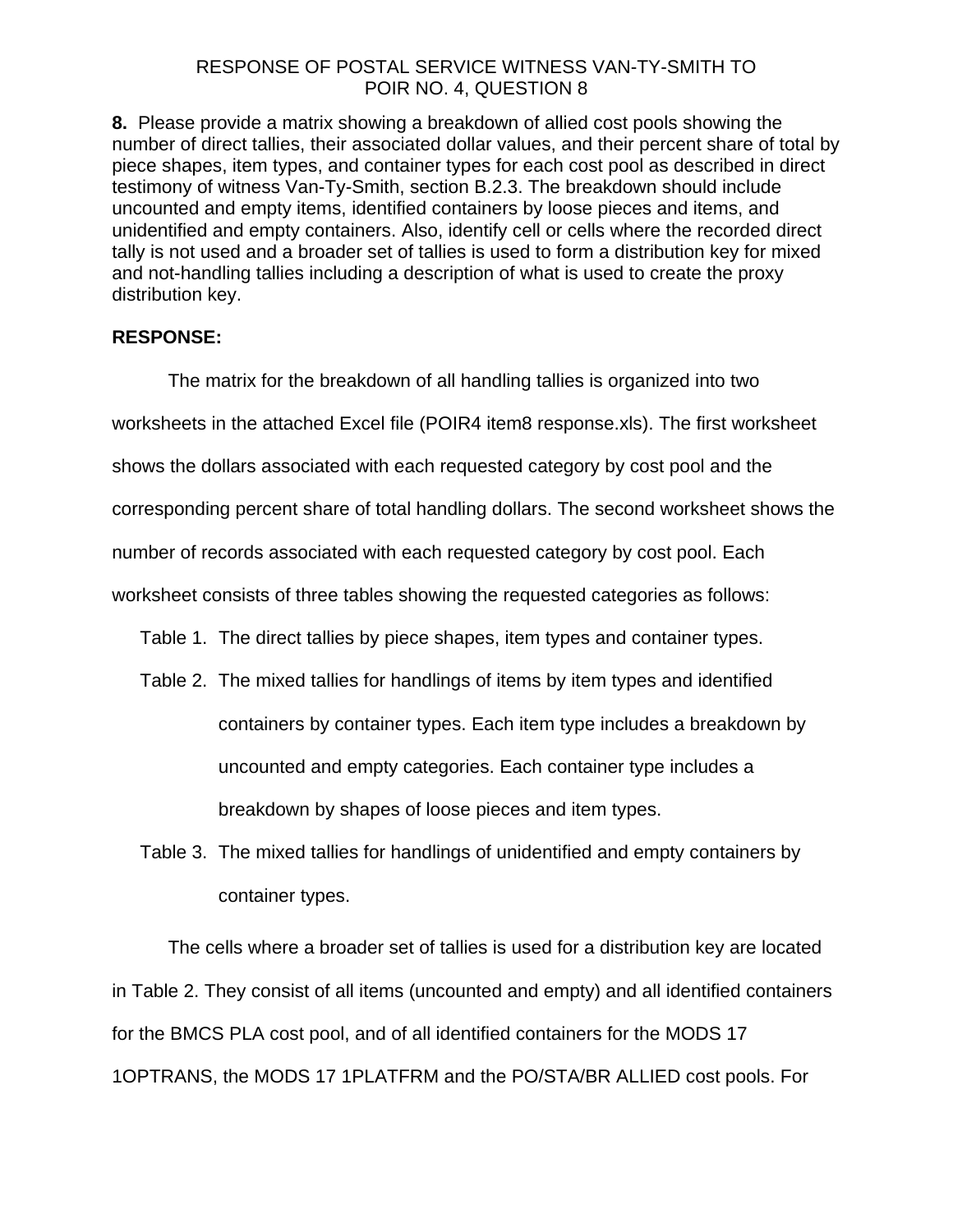# RESPONSE OF POSTAL SERVICE WITNESS VAN-TY-SMITH TO POIR NO. 4, QUESTION 8

those cells in Table 2, the direct container tallies are not used in the distribution key. Each piece shape and item type from Table 2 is distributed in proportion to the subclasses recorded for the same direct piece shape and item type from Table 1. For example, uncounted/empty flat trays (TRAY\_F) and flat trays (TRAY\_F) in identified containers in Table 2 are distributed in proportion to the subclasses from direct flat trays (TRAY\_F) from Table 1. Parcel pieces (PC\_PCL) in identified containers in Table 2 are distributed in proportion to the subclasses from direct parcel pieces (PC\_PCL) from Table 1. The broader set of direct tallies by piece shape and item type used for each of these four cost pools is as follows:

- for BMCS PLA: direct tallies for all BMC mail processing cost pools, allied as well as non-allied.
- for MODS 17 1OPTRANS and the MODS 17 1PLATFRM: direct tallies for the MODS allied cost pools shown in Table 1, and the MODS 13 1SACKS\_M and the MODS 13 1TRAYSRT cost pools.
- for PO/STA/BR ALLIED: direct tallies for the PO/STA/BR mail processing cost pools, allied and non-allied, which exclude the REGISTRY and the MISC cost pools.

Since within a cost pool, each unidentified and empty container type from Table 3 is distributed in proportion to the distributed subclasses for the same identified container type from Table 2 combined with the recorded subclasses for the same direct container type from Table 1, it follows that the subclasses from the broader set of tallies used for the identified containers in BMCS PLA, MODS 17 1OPTRANS, MODS 17 1PLATFRM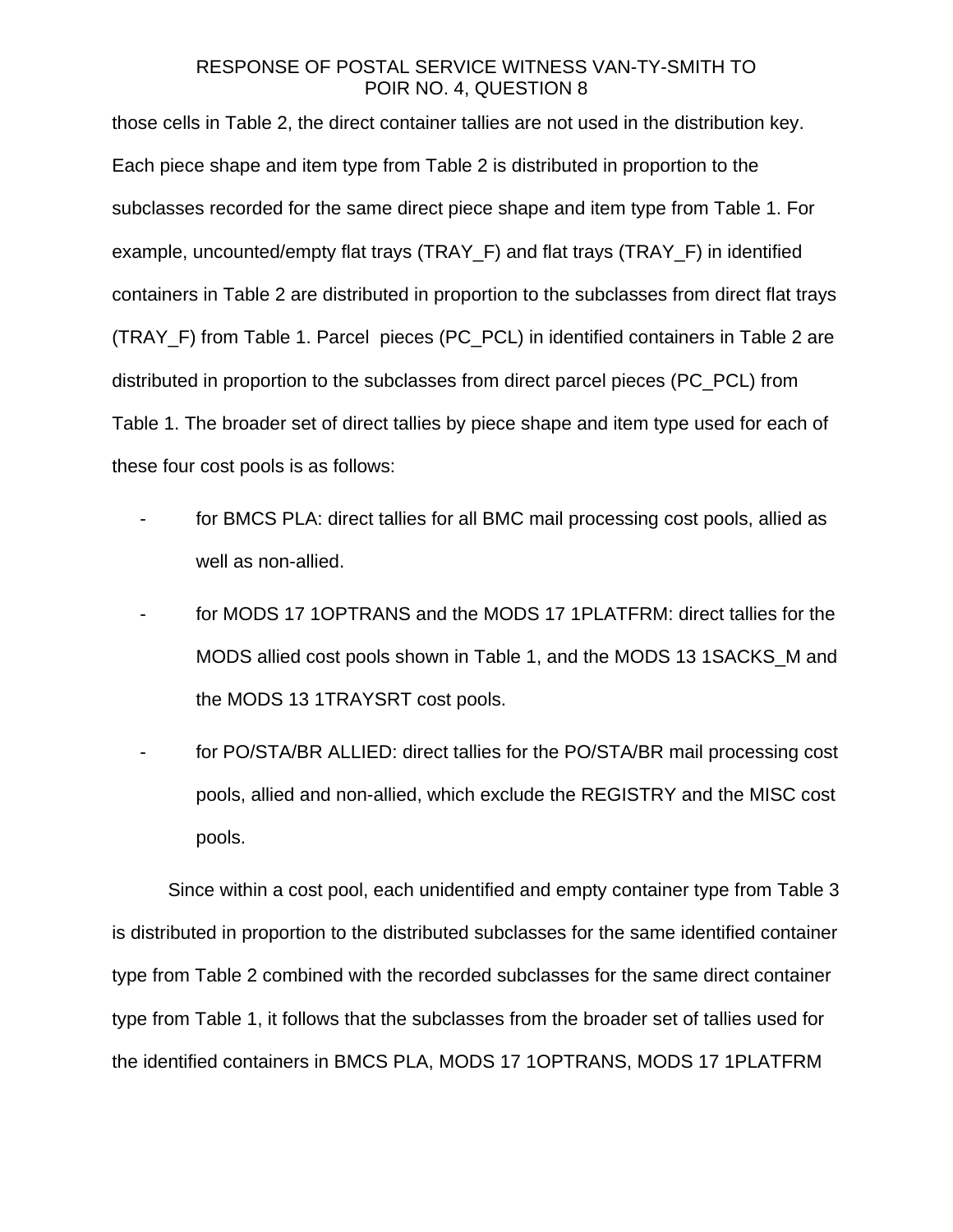# RESPONSE OF POSTAL SERVICE WITNESS VAN-TY-SMITH TO POIR NO. 4, QUESTION 8

and PO/STA/BR ALLIED are also reflected in the unidentified and empty containers for these four cost pools.

The aggregate of the recorded subclasses for the direct tallies from Table 1 and the distributed subclasses for the mixed tallies from Tables 2 and 3 constitutes the subclasses for the handling tallies. The not-handling tallies are distributed in proportion to the handling tallies within each allied cost pool except for the platform cost pools BMCS PLA and MODS 17 1PLATFRM which use a broader set of handling tallies. See USPS-T-11, p.18, lines 21-30, and LR-K-55, Part II for a description of the broad-based distribution keys used in these two platform cost pools.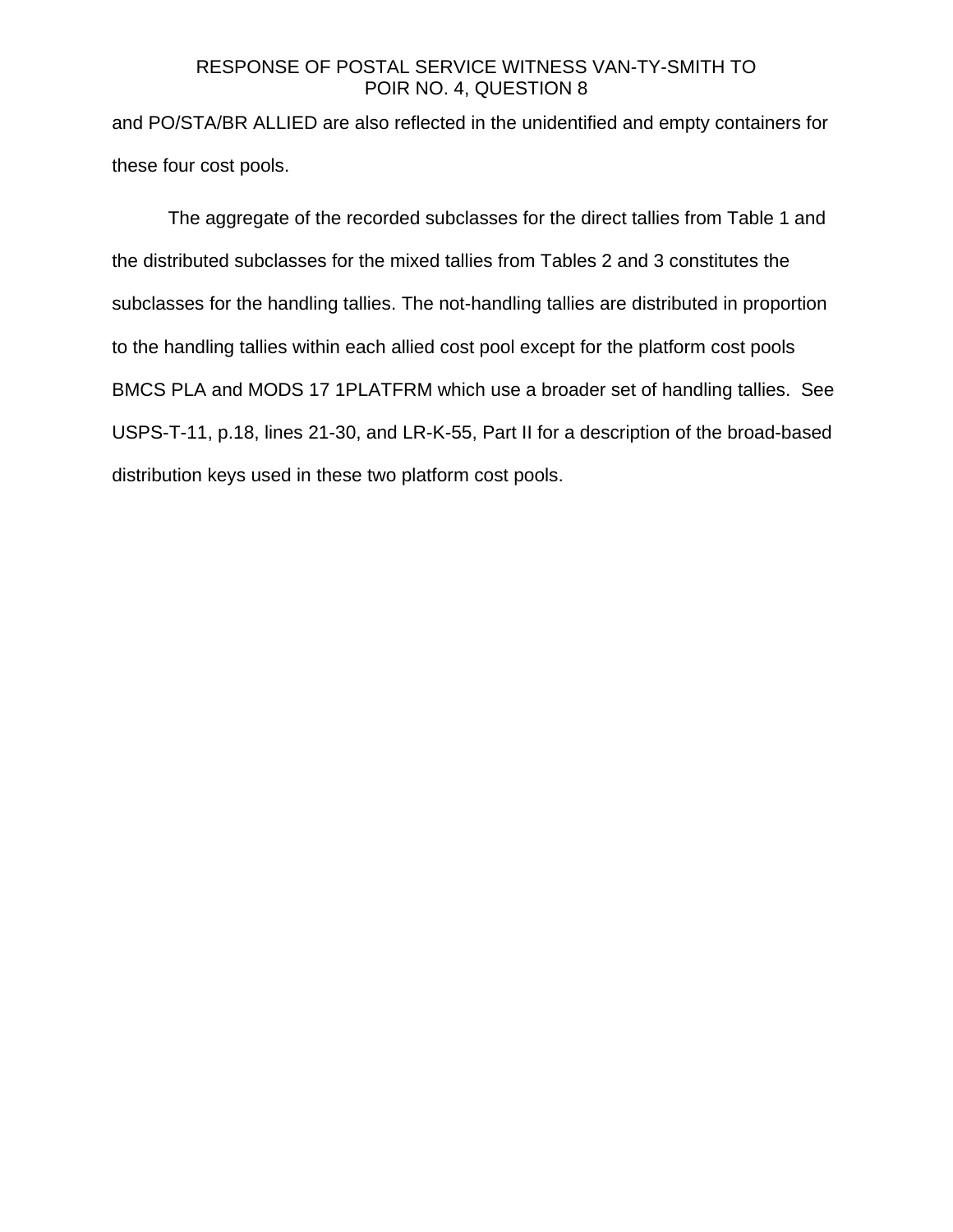#### RESPONSE OF THE UNITED STATES POSTAL SERVICE TO POIR NO. 4, QUESTION 9

**9.** Please provide a copy of the special study associated with the variability factor of 61.22% listed in LR-K-93, workbook CS03, worksheet PRC 3.0.2.

#### **RESPONSE:**

 The variability factor is not the result of a special study, but rather an IOCS SAS tally analysis. The Postal Service will revise the source reference name to reflect this in future proceedings. The variability factor is [100% minus the percentage of not handling tallies for Registry] or [1 - (the number of dollar weighted not handling Registry tallies/the number of dollar weighted total tallies)].

 In R90-1, the percentage was 61.79%, shown in Docket No. R90-1, Appendix C, Workpaper 1, Page 1 of 5 of USPS-T-13, witness Barker. The corresponding Registry percentage in Docket No. R94-1 was 58.79%, shown in spreadsheet 3.0.2 of the B Workpapers of witness Barker, USPS-T-4. The Postal Service introduced new mail processing methods in Docket No. R97-1 and therefore no longer calculated the Registry variability in the same way as in Docket No. R94-1. Also in Docket No. R97-1, the Postal Service was not required to file a PRC version of worksheet 3.0.2, so there is no corresponding percentage for the base year (FY 1996).

 The percentage of 61.22% appeared for the first time in the FY 1997 PRC version of the "B" workpapers, spreadsheet 3.0.2. We believe that the 61.22% was likely the result of the same calculation the Postal Service used prior to Docket No. R97- 1, but performed using FY 1997 data, as this was both the first time the Postal Service produced PRC Versions of worksheet 3.0.2 and the first time the percentage appears.

 In Docket No. R2000-1, the variability factor of 61.22% was included in the workpapers from the Postal Rate Commission, PRC-LR-5, "Segment 3 Costs and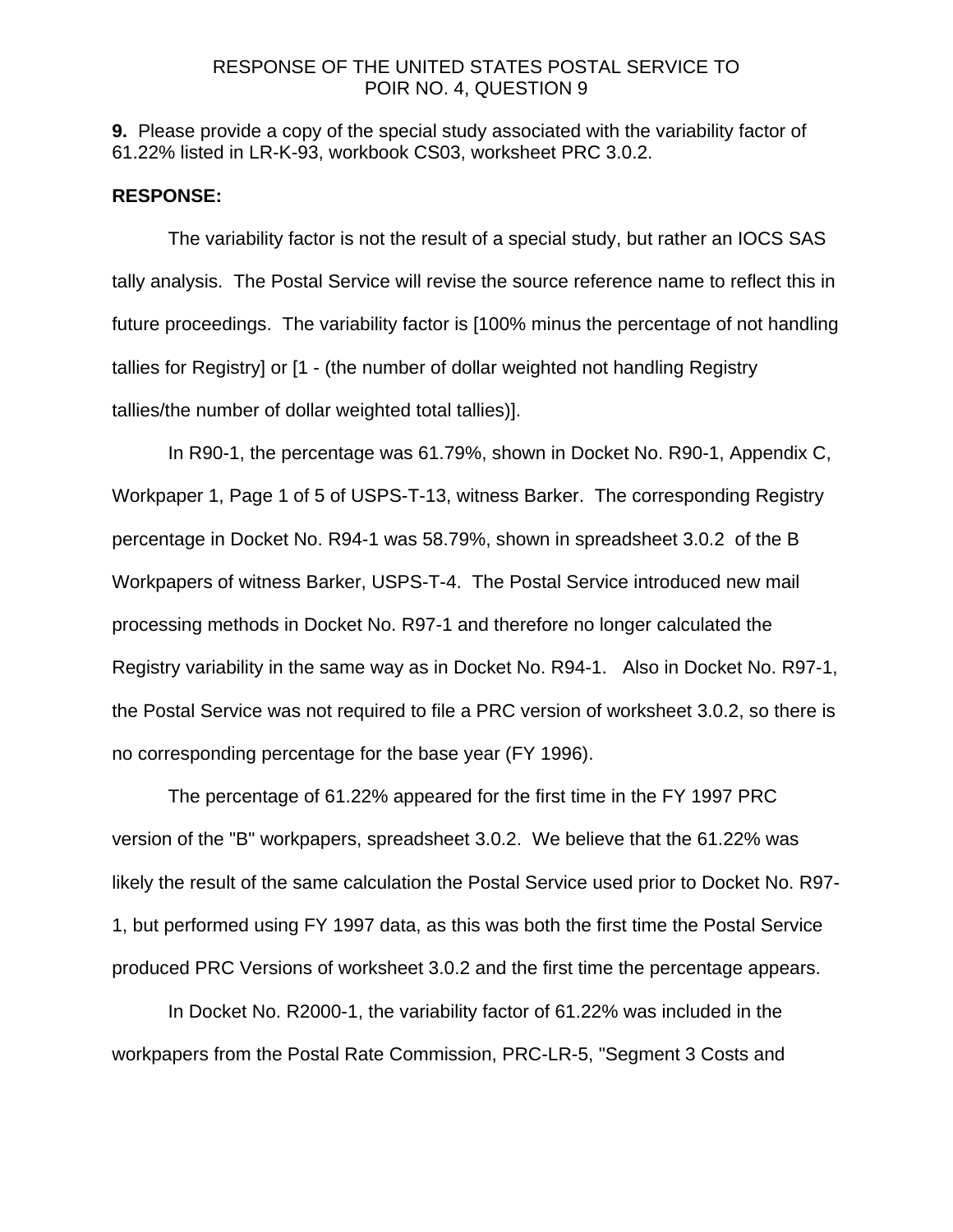### RESPONSE OF THE UNITED STATES POSTAL SERVICE TO POIR NO. 4, QUESTION 9

Supporting Documentation Workpapers." (The Postal Service does not have Segment 3 PRC library references for Docket No. R97-1 or Docket No. R2001-1.)

 To determine if the 61.22% was still suitable for the instant proceeding, an IOCS SAS tally analysis was run for FY 2004 with a result of 59.40%. Therefore, the Commission can determine which percentage is most appropriate for their use or choose some other method that is deemed more appropriate.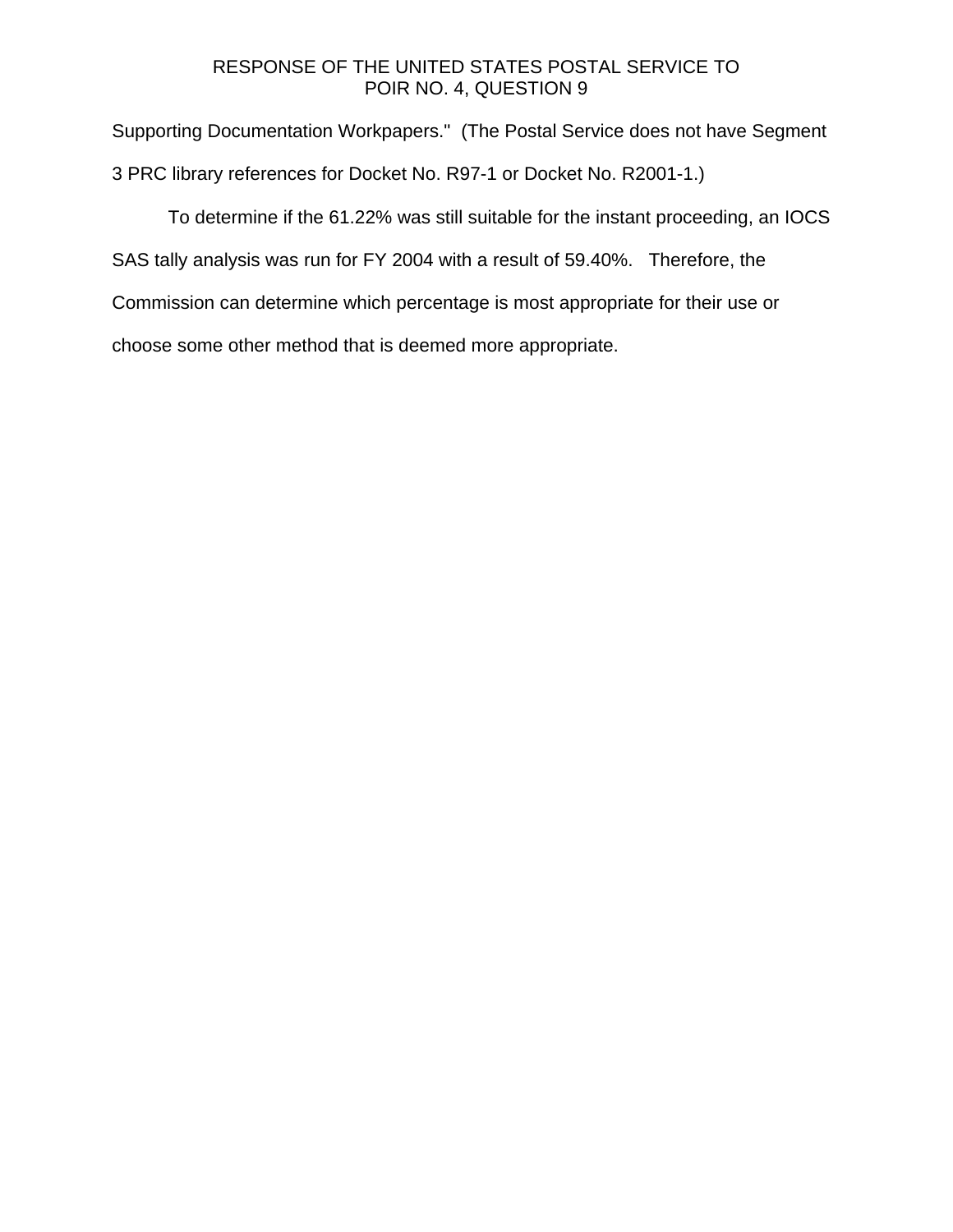## RESPONSE OF POSTAL SERVICE WITNESS VAN-TY-SMITH TO POIR NO. 4, QUESTION 10

**10.** Please provide the data file called XKEY used in NONMOD4 SAS program of the LR-K-55.

## **RESPONSE:**

The data file accessed in NONMOD4 SAS program through the XKEY address (see

JCL.rtf) is CS34DK. The CS34DK.rft file is in the PROGRAMS directory of the diskette

originally provided with LR-K-55.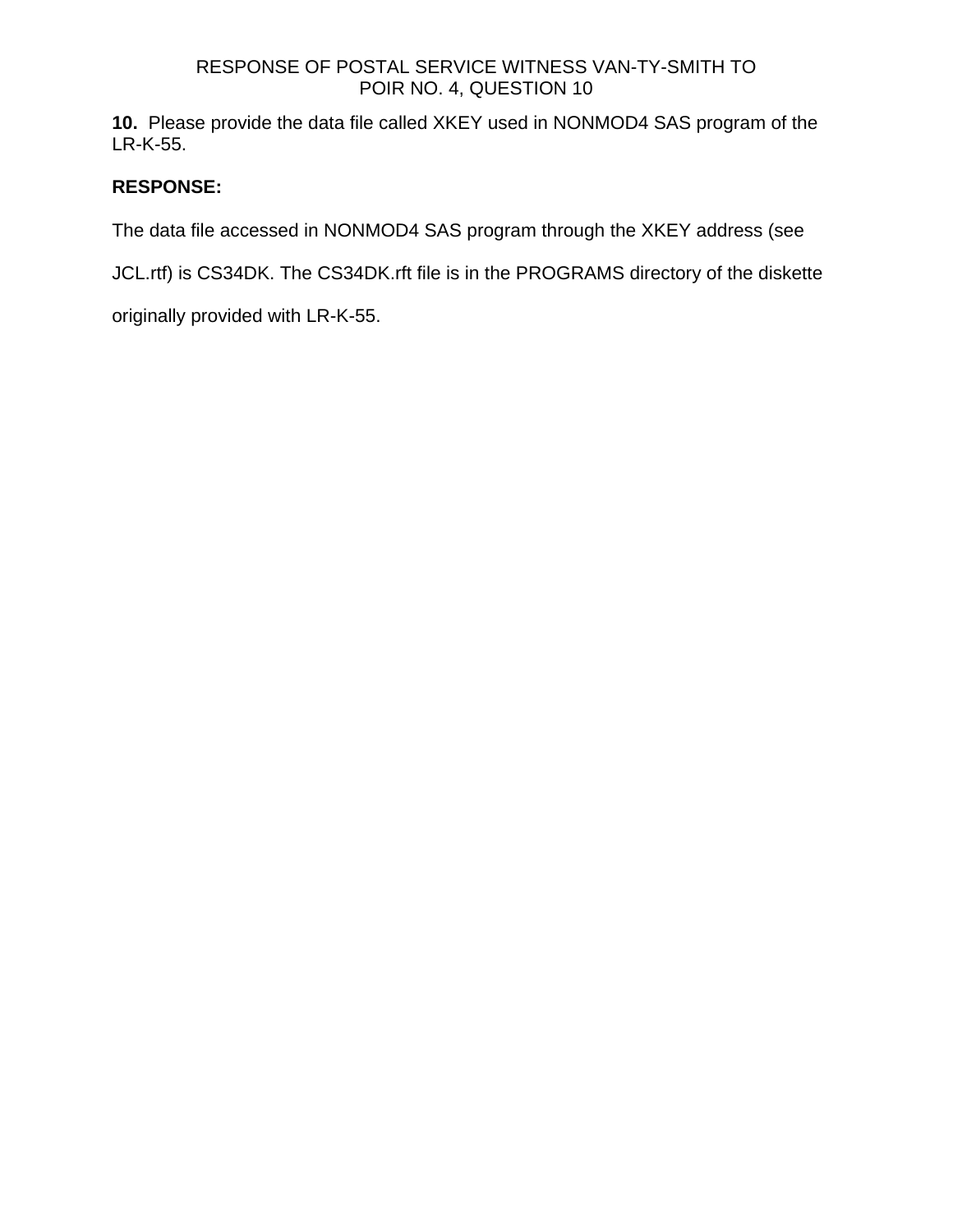**11.** Refer to Docket No. R2000-1, the response to ABA&NAPM/USPS-T24-12 (Tr. 7/3047-3062). In this response, witness Miller provides a brief description of each component of mail processing costs used to estimate letter and card worksharing savings and explains the rationale for categorizing each pool as worksharing related proportional, worksharing related fixed, or non-worksharing related fixed.

(a) Please provide a revised description and rationale for categorization (for both First-Class Mail and Standard Mail) for each of the letter cost pools in the current case. Please identify and explain any pools that have been combined, separated, created, eliminated, renamed, or otherwise changed in definition since the R2000-1 case.

## **RESPONSE:**

Please refer to responses provided to TW/USPS-T11-1-12 for cost pools that have

been combined, separated, created, eliminated, renamed or otherwise changed. Also

please refer to USPS-LR-K-55 for Management Operating Data system (MODS)

operations numbers that are "mapped" to this cost pool.

In this docket, I have used Commission approved hybrid cost methodology to calculate the worksharing related savings for each rate category similar to Docket No. R2001-1. Rather than assuming that all cost pools are affected by mailer worksharing (prebarcoding and presorting) activities, I have only included those cost pools that contain presort letter/card piece distribution and/or package distribution costs. The remaining cost pools have been classified as "non-worksharing related fixed" cost pools. The rational behind the cost pool classifications is as follows: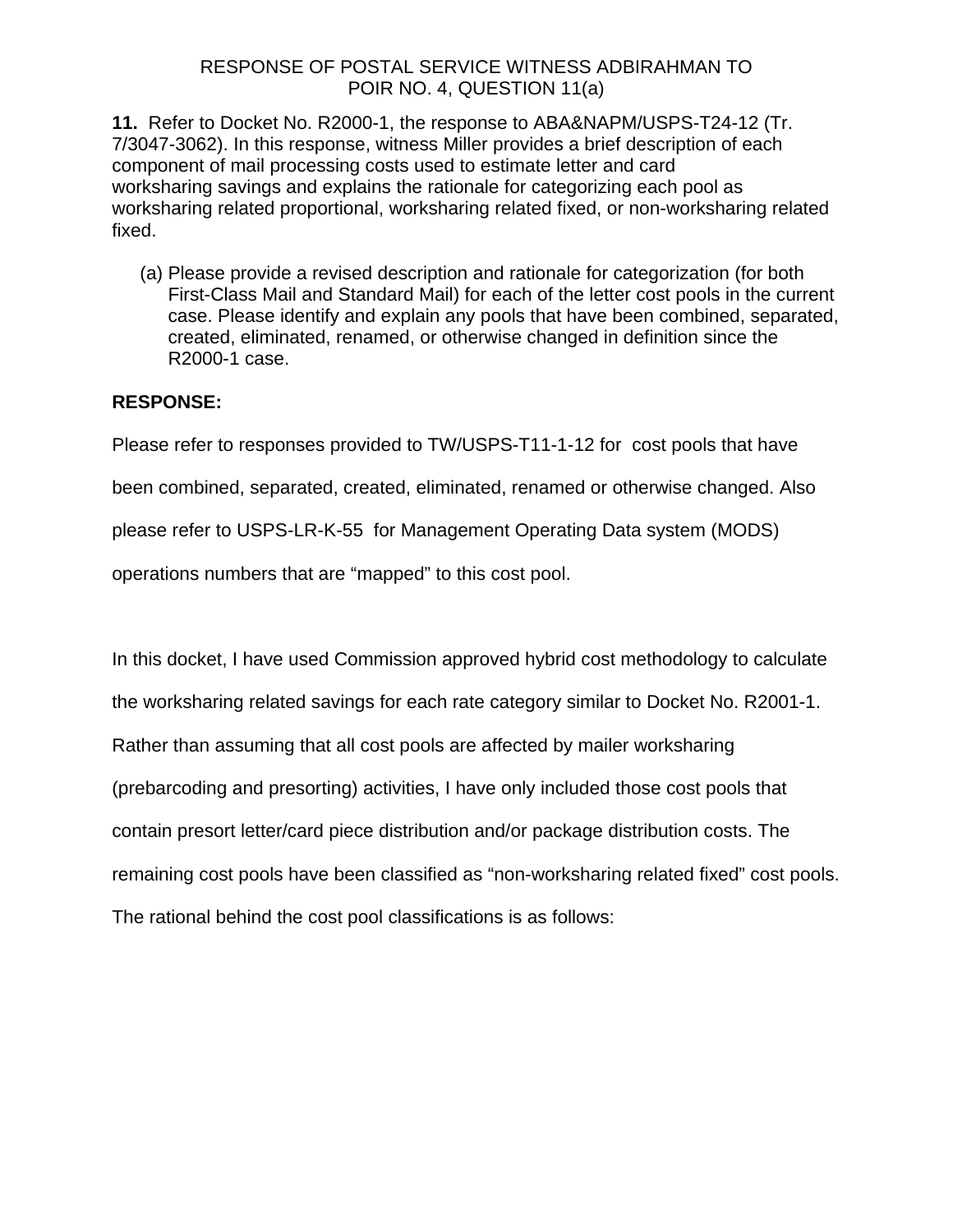1. BCS/ FCM: Worksharing Related Proportional

#### STD: Worksharing Related Proportional

This cost pool contains the costs related to Bar Code Sorter (BCS) operations at MODS facilities. These costs are included in the First Class Mail and Standard Mail cost models and are directly affected by mailer worksharing activities for letters and cards. Therefore, a "worksharing related proportional" classification has been used.

#### 2. BCS/DBCS

FCM: Worksharing Related Proportional

STD: Worksharing Related Proportional

This cost pool contains the cost related to Bar Code Sorter (BCS) operations at MODS facilities. These costs are included in the First Class Mail and Standard Mail cost models and are directly affected by mailer worksharing activities for letters and cards. Therefore, a "worksharing related proportional" classification has been used.

3. OCR/

 FCM: Worksharing Related Proportional STD: Worksharing Related Proportional

 This cost pool contains the costs related to Optical Character reader (OCR) operations at MODS facility. These costs are included in the First-Class Mail and Standard Mail cost models and are directly affected by mailer worksharing activities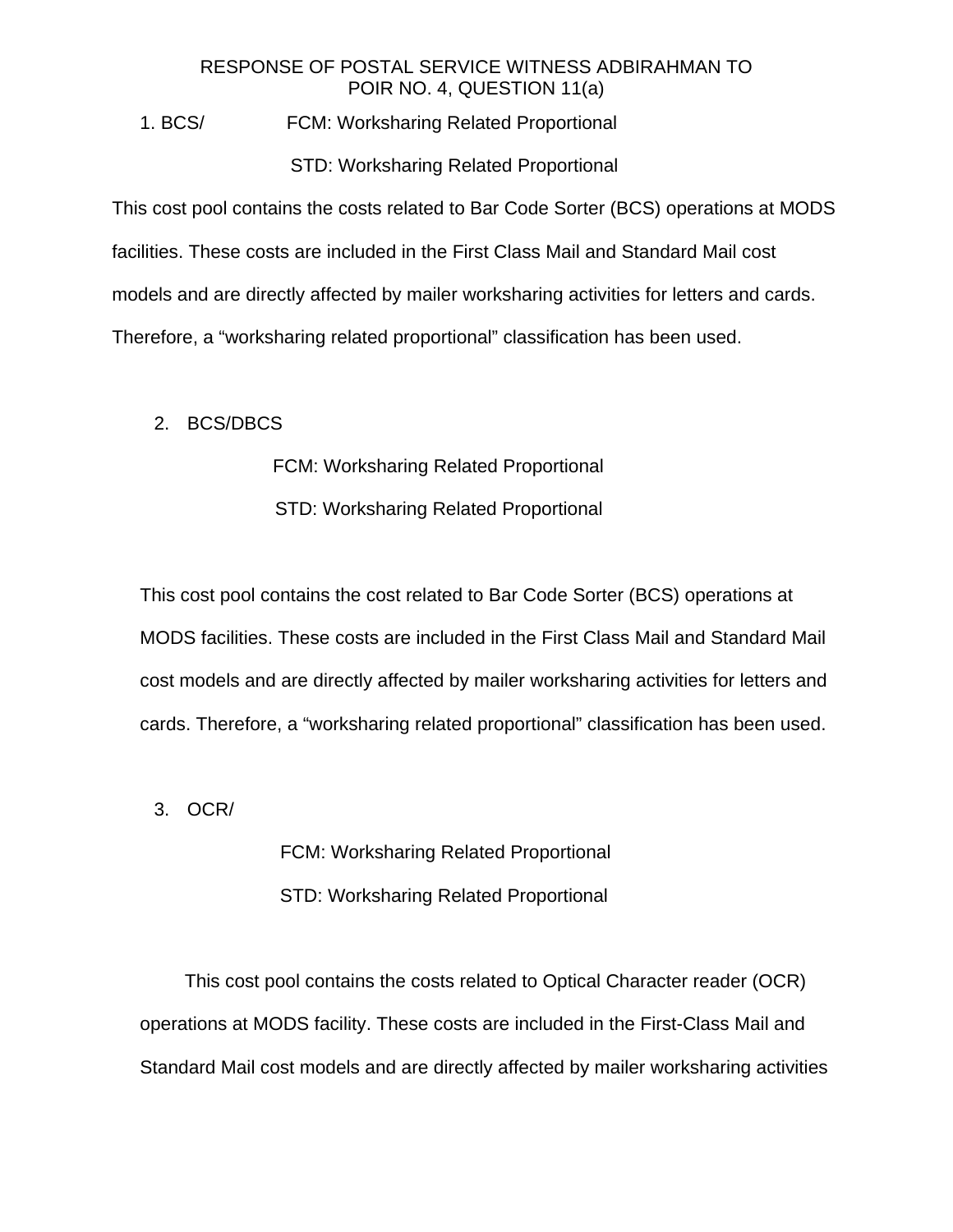for letters and cards. Therefore, a "worksharing related proportional" classification has been used.

4. FSM100

FCM: Non-Worksharing Related Fixed STD: Non-Worksharing Related Fixed

 This cost pool contains the costs related to Flat Sorting Machines (FSM) at MODS facilities. This cost pool does not include costs related to the piece distribution or package distribution of letters or cards. Therefore, it has been classified as "non-worksharing related fixed."

5. FSM/

FCM: Non-Worksharing Related Fixed STD: Non-Worksharing Related Fixed

 This cost pool contains the costs related to Flat Sorting Machines (FSM) at MODS facilities. This cost pool does not include costs related to the piece distribution or package distribution of letters or cards. Therefore, it has been classified as "non-worksharing related fixed."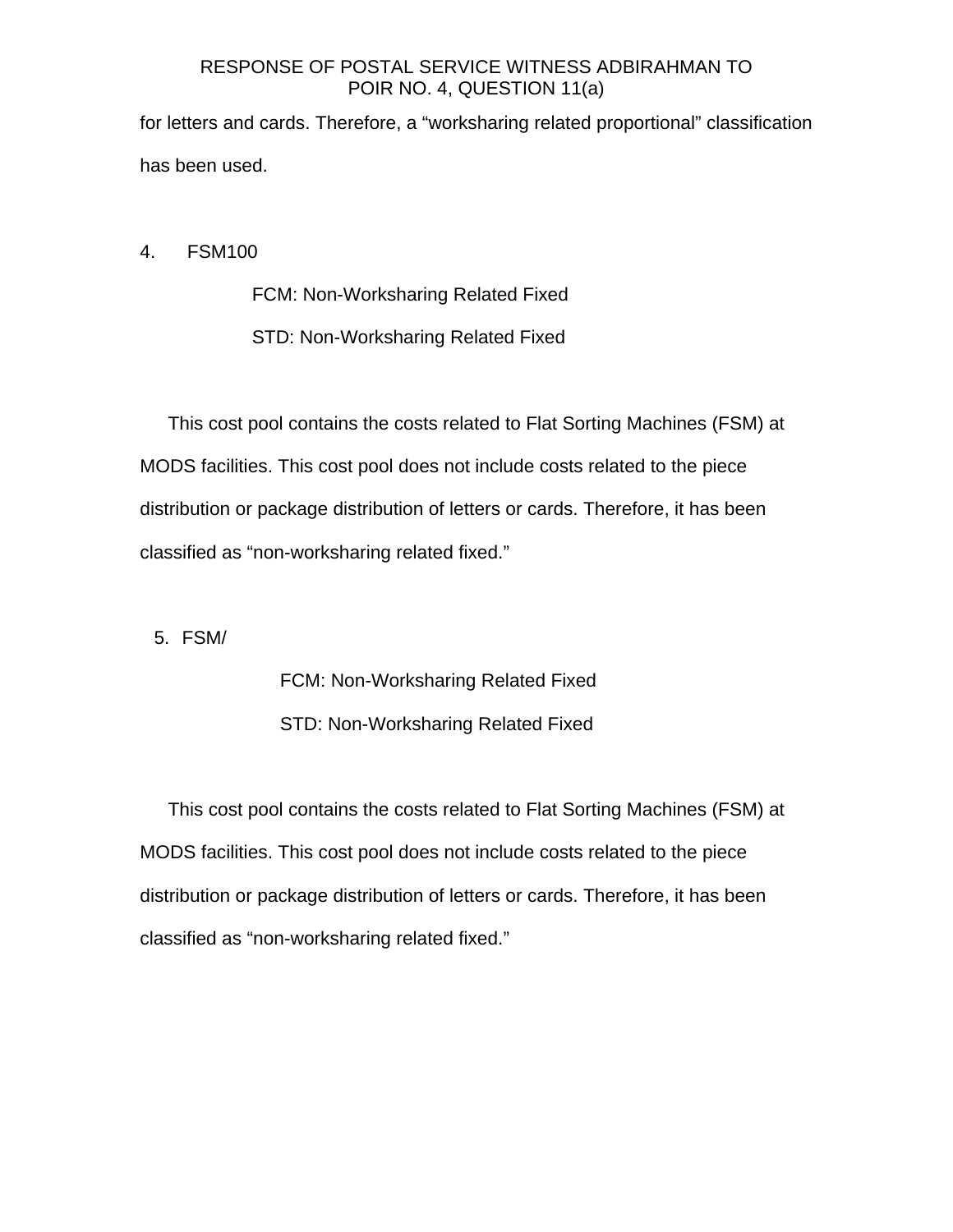6. FSM/1000

FCM: Non-Worksharing Related Fixed

STD: Non-Worksharing Related Fixed

 This cost pool contains the costs related to Flat Sorting Machines (FSM) at MODS facilities. This cost pool does not include costs related to the piece distribution or package distribution of letters or cards. Therefore, it has been classified as "non-worksharing related fixed."

#### 7. MECPARC

FCM: Non-Worksharing Related Fixed

#### STD: Non-Worksharing Related Fixed

 This cost pool contains the cost related to mechanized parcel sorting operations at MODS facilities and should not be affected by mailer working activities related to letters and cards. Therefore, it has been classified as "non-worksharing related fixed."

8. MODS SPBS OTH FCM: Non-Worksharing Related Fixed

 STD: (Nonauto): Worksharing Related Proportional STD (AUTO): Worksharing Related Fixed

 This cost pool contains the cost related to Small Parcel and Bundle Sorter (SPBS) bundle sorting operations at MODS facilities. The SPBS is not typically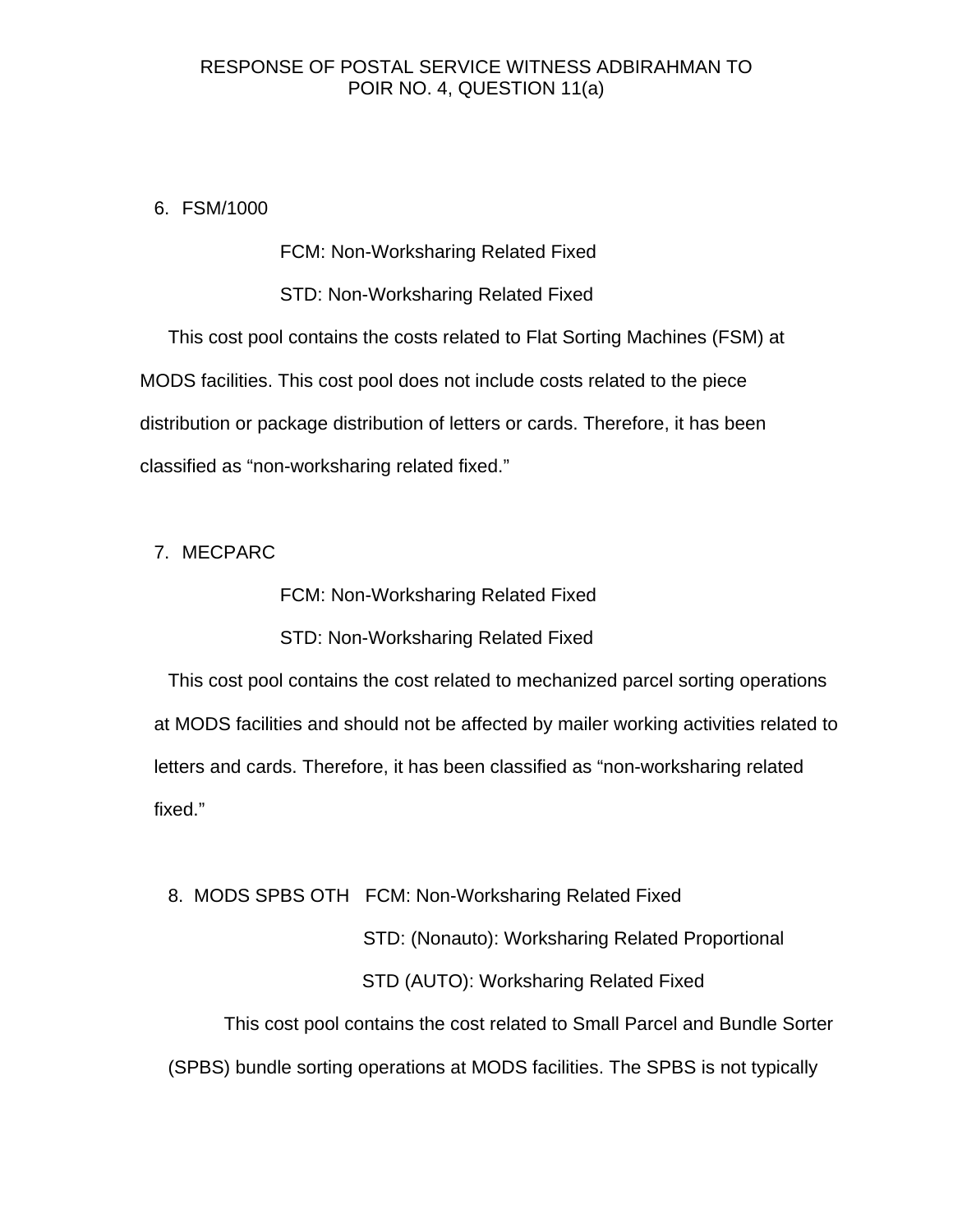used to process first-Class Mail letter bundles. It is, however, used to process standard letter bundles. Standard nonautomation presort letter trays can contain bundles and bundle sorting costs are included in the cost model; therefore a "worksharing related proportional" classification is used. Standard automation presort letter trays should not contain bundles. In this instance the classification "worksharing related fixed" is used. Automation letters are still classified as "worksharing related" in order to maintain the proper cost relationship between nonautomation and automation presort letters. However, the "fixed" classification is used in order not to skew the relationship between the three automation rates that are being de-averaged using cost models.

9. MODS SPBSPRIO FCM: Non-worksharing Related Fixed STD: Non-worksharing Related Fixed

 This cost pool contains the costs related to Small Parcel and Bundle Sorter (SPBS) priority mail sorting operations at MODS facilities and should no be affected by mailer worksharing activities related to letters and cards. Therefore, it has been classified as "non-worksharing related fixed."

10. 1SACK M FCM: Non-worksharing Related Fixed STD: Non-Worksharing Related Fixed.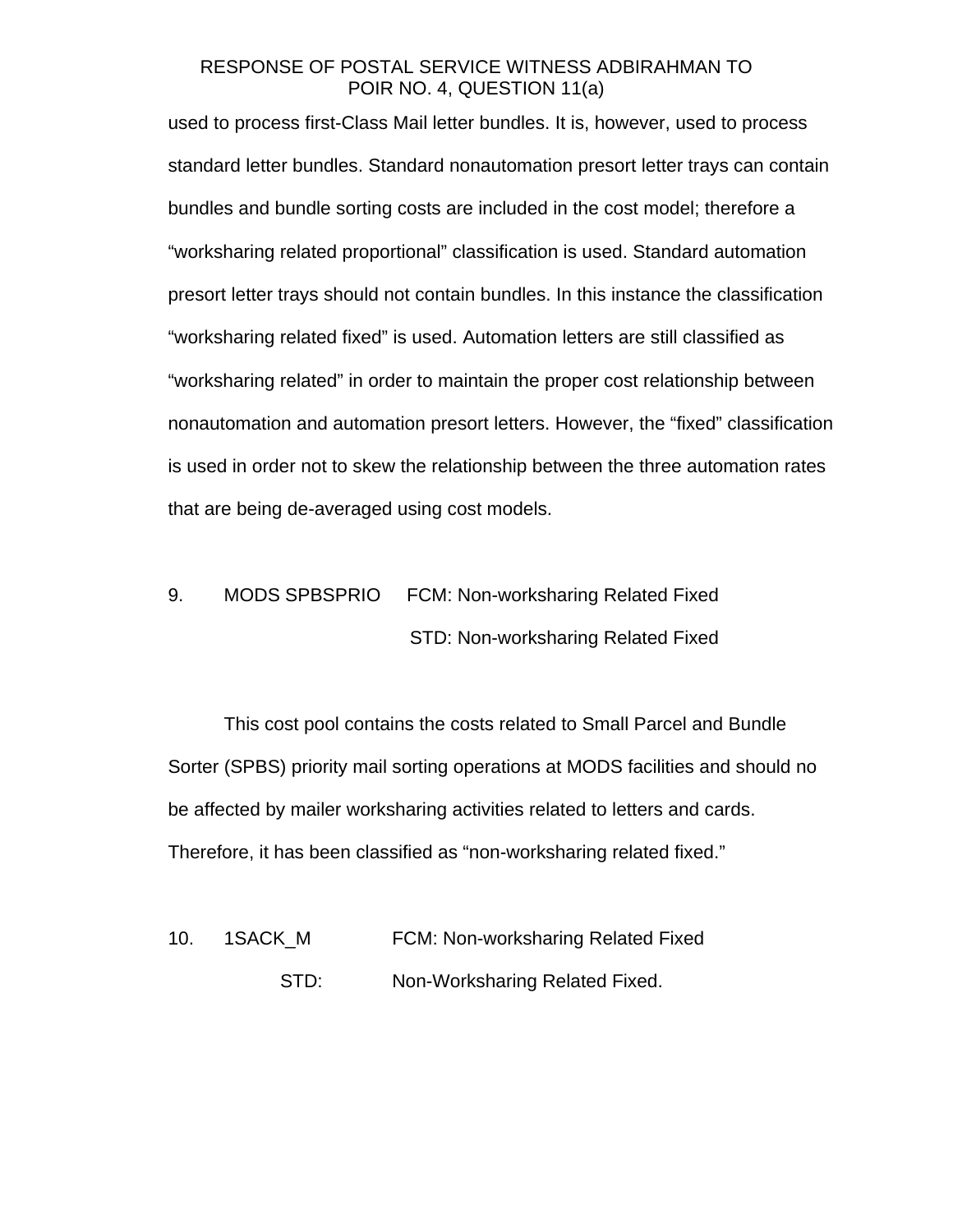This cost pool contains the costs related to mechanized sack sorting operations at MODS facilities. On occasions, these sorting machines may be used to process letter trays. However, these operations are not related to piece distribution or package distribution of letters or cards. Therefore, the "nonworksharing related fixed" classification is used.

#### 11. 1TRAYSRT FCM: Non-Worksharing Related Fixed

#### STD: Non-Worksharing Related Fixed

This cost pool contains the costs related to mechanized tray sorting and robotic equipments in MODS operations. These operations are not related to piece distribution or package distribution of letters or cards. Therefore, the "nonworksharing related fixed" classification is used.

## 12. MANF FCM: Non-Worksharing Related Fixed STD: Non-Worksharing Related Fixed

This cost pool contains the costs related to manual flat sorting operations in MODS facilities and should not be affected by mailer worksharing activities related to letters and cards.

#### 13. MANL FCM: Worksharing Related Proportional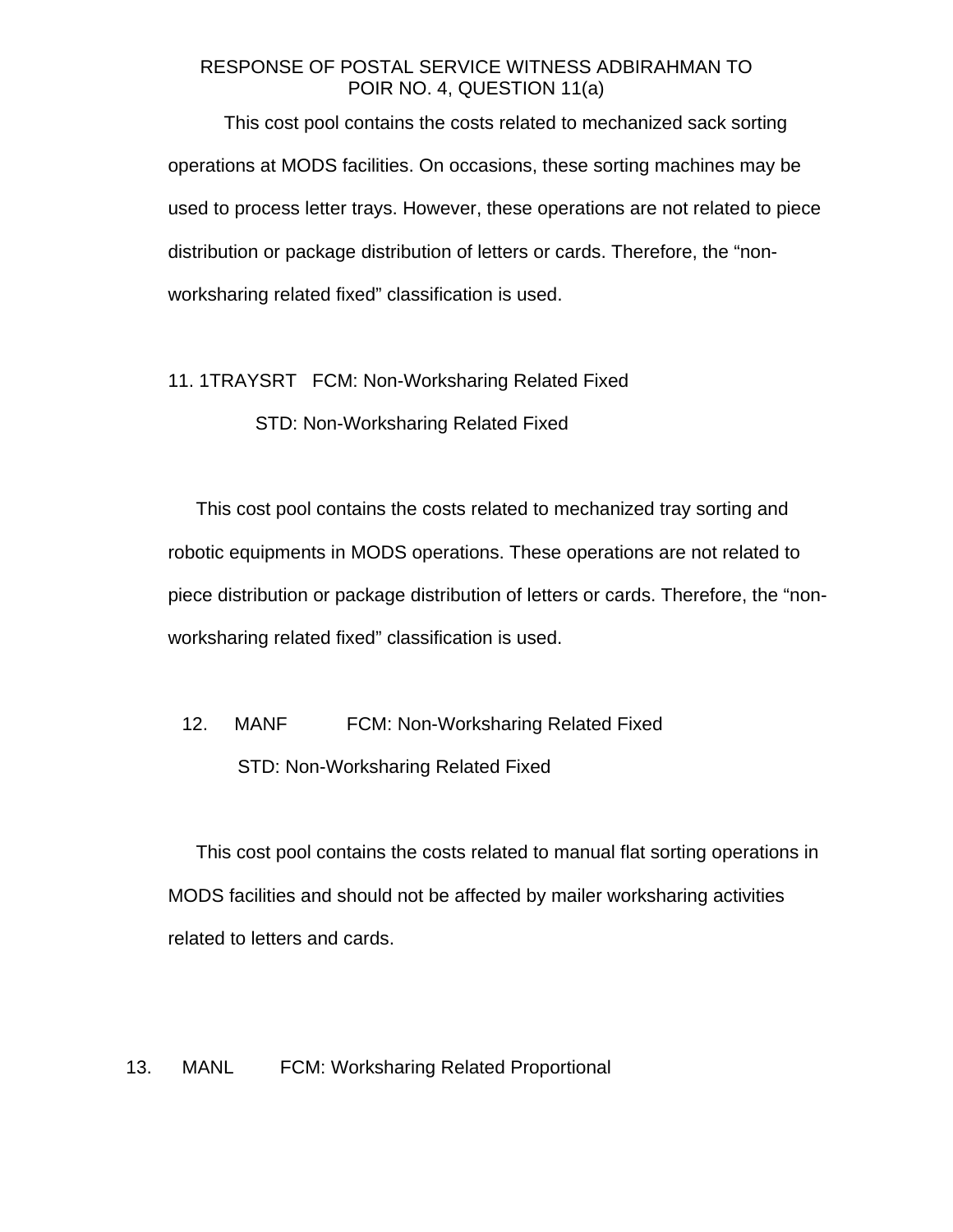## STD: Worksharing Related Proportional

This cost pool contains the costs related to manual letter sorting operations in MODS facility. These costs are included in both the First-Class Mail and Standard Mail cost models and are directly affected by mailer worksharing activities for letters and cards. Therefore, a "worksharing related proportional" classification has been used.

## 14. MANP FCM: Non-Worksharing Related Fixed STD: Non-Worksharing Related Fixed

This cost pool contains the costs related to manual parcel sorting operations in MODS facilities and should not be affected by mailer worksharing activities related to letters and cards. Therefore, the "non-worksharing related fixed" classification is used.

## 15. PRIORITY FCM: Non-Worksharing Related Fixed STD: Non-Worksharing Related Fixed

This cost pool contains the costs related to manual Priority Mail sorting operations in MODS facilities and should not be affected by mailer worksharing activities related to letters and cards. Therefore, the "non-worksharing related fixed" classification is used.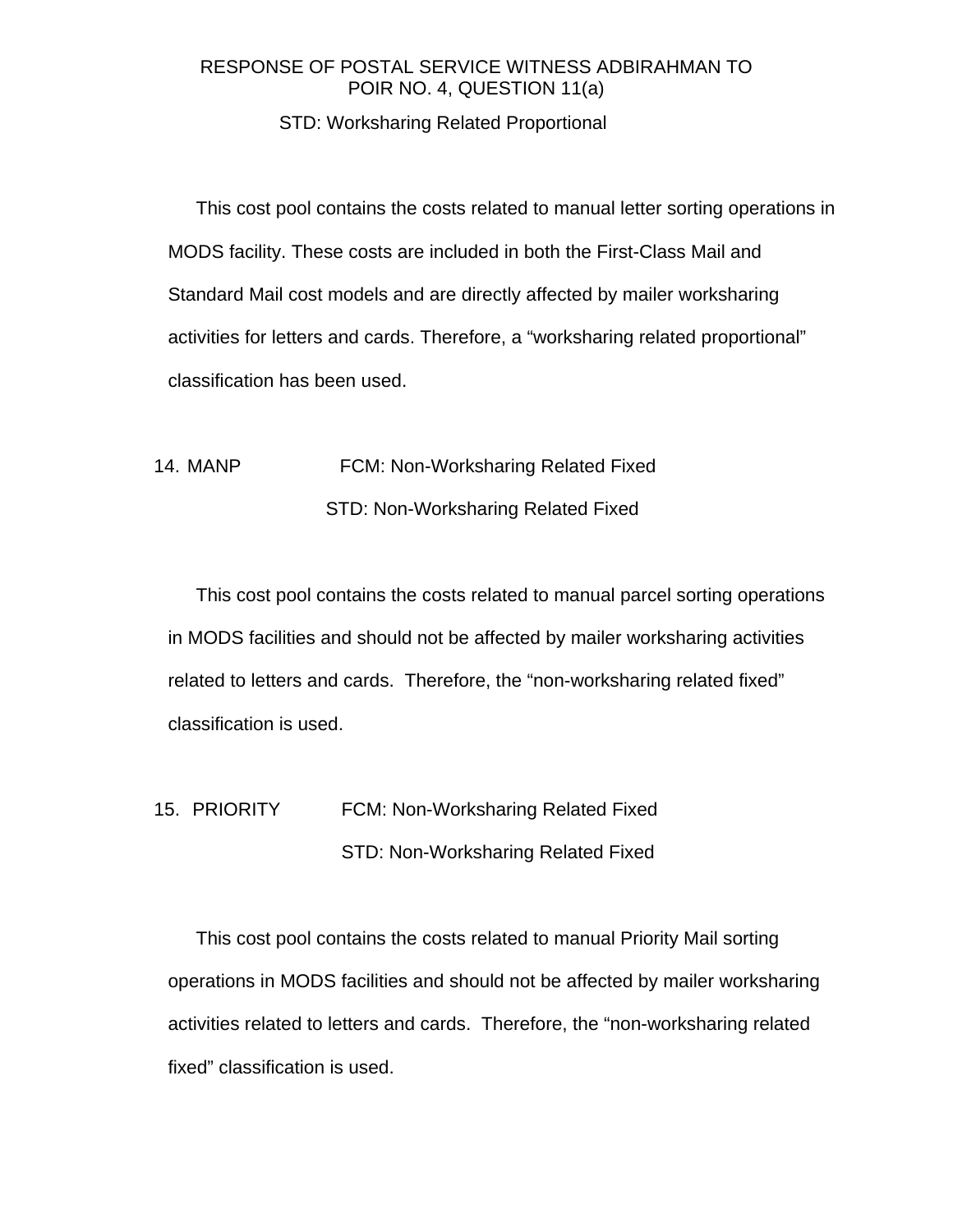16. LD15 FCM: Worksharing Related Proportional STD: Worksharing Related Proportional

This cost pool contains the costs related to labor distribution (LDC) 15 operations in MODS facilities. This LDC contains the costs related to REC keying operations and LMLM operations. These costs are included in both the First-Class Mail and Standard Mail cost models and are directly affected by mailer working activities for letters and cards. Therefore, a "worksharing related proportional" classification has been used.

17. 1CANCEL FCM: Worksharing Related Fixed

STD: Worksharing Related Fixed

This cost pool contains the costs related to cancellation operations in MODS facilities. These costs are not included in the mail flow model. These costs, however, would be incurred as a result of a given mailer choosing to engage in worksharing activities. As result, the "worksharing related fixed" classification is used.

18. 1DISPATCH FCM: Non-Worksharing Related Fixed STD: Non-Worksharing Related Fixed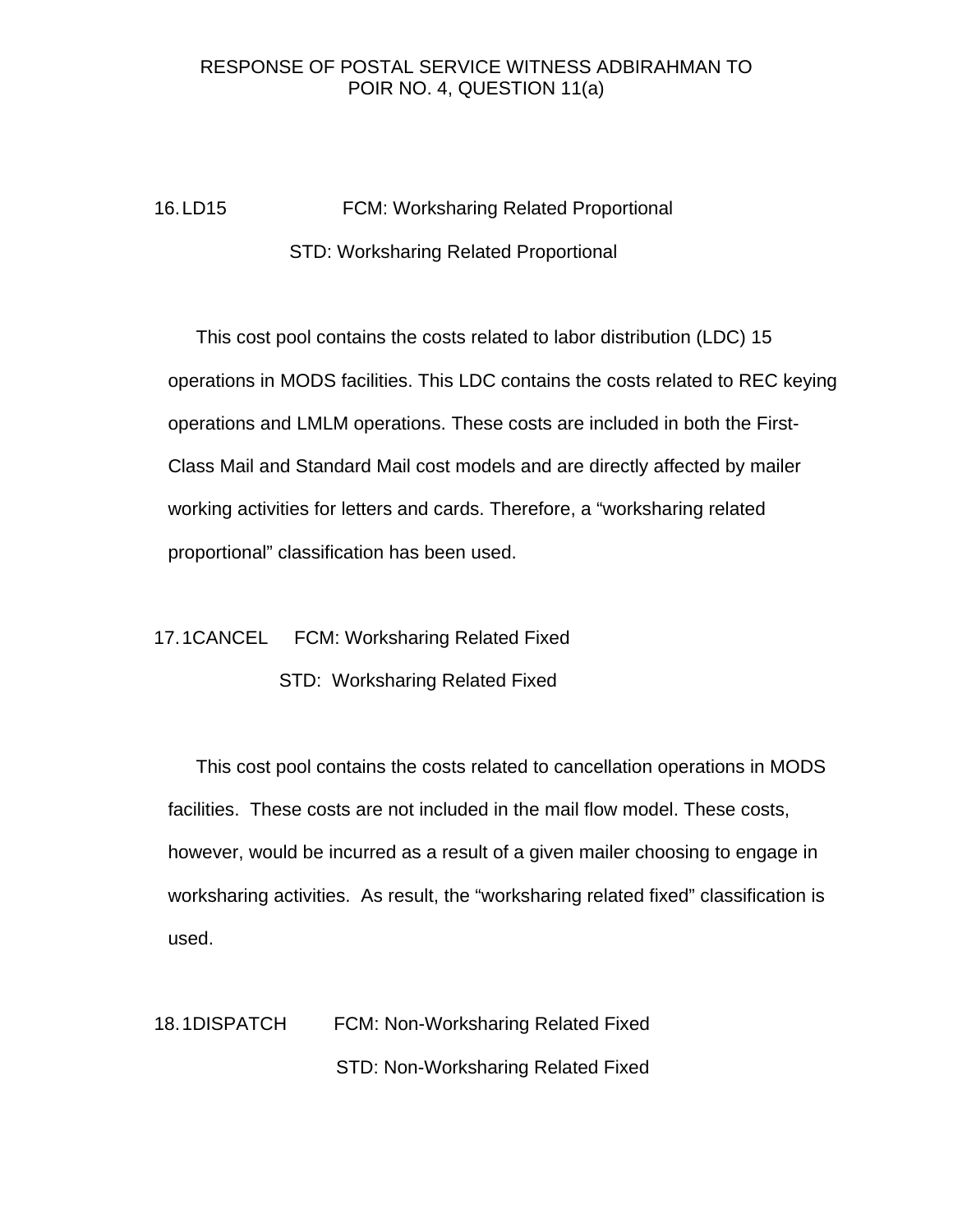This cost pool contains the costs related to preparing mail for dispatch, removing trays from Tray Management System (TMS), and moving equipment into the unit in MODS facilities. These operations are not related to piece distribution or package distribution of letters or cards. Therefore, the "nonworksharing related fixed" classification is used.

## 19. 1FLATPRP FCM: Non-Worksharing Related Fixed STD: Non-Worksharing Related Fixed

This cost pool contains the costs related to Flats Mail Cart (FMC) preparation tasks at MODS facilities. These operations are not related to piece distribution or package distribution of letters or cards. Therefore, the "non-worksharing related fixed" classification is used.

## 20. 1MTRPREP FCM: Worksharing Related Fixed STD: Worksharing Related Fixed

This cost pool contains the costs related to meter belt operations at MODS facilities. This cost pool contains the costs related to meter belt operations at MODS facilities. These costs are not included in the mail flow model. These costs, however, would be incurred as a result of a given mailer choosing to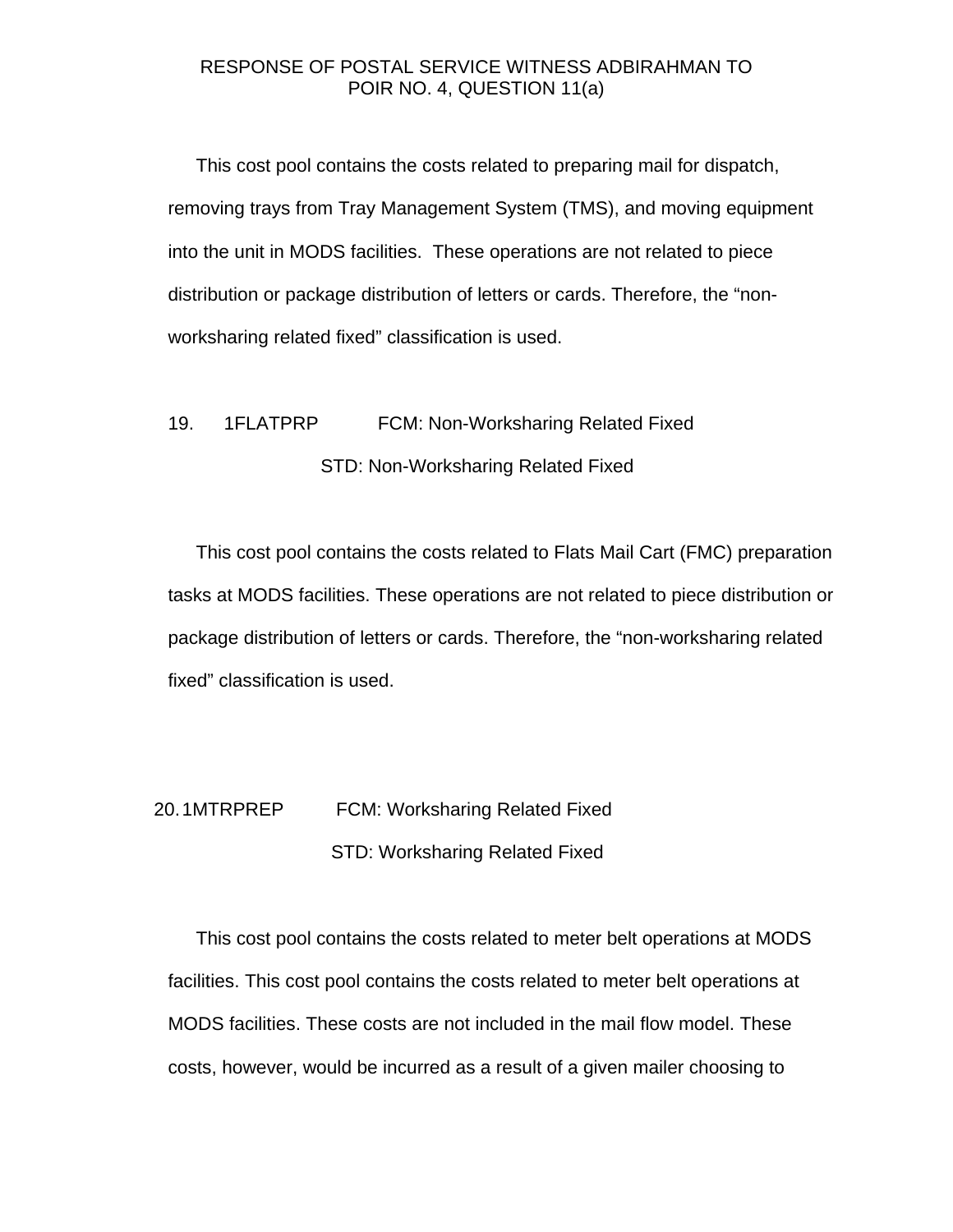engage in worksharing activities. As result, the "worksharing related fixed" classification is used.

# 21. 1OPBULK FCM: Worksharing Related Fixed STD: (Nonauto): Worksharing Related Proportional STD: (Auto): Worksharing Related Fixed

This cost pools contains the costs related to opening units and package sorting operations in MODS facilities. For both the First-Class Mail and Standard nonautomation presort rate categories, these costs are classified as "worksharing related proportional" because package sorting costs are included in the cost models. For the automation presort rate categories, these cost pools are still classified as "worksharing related" in order to maintain the proper cost relationships between the nonautomation presort rate categories and automation presort rate categories. However, a fixed classification is used so that the cost relationships between the automation rate categories themselves are not skewed when cost models are used de-average CRA mail processing.

| 22.10PPREF | <b>FCM: Worksharing Related Fixed</b>            |
|------------|--------------------------------------------------|
|            | STD: (Nonauto): Worksharing Related Proportional |
|            | STD: (Auto): Worksharing Related Fixed           |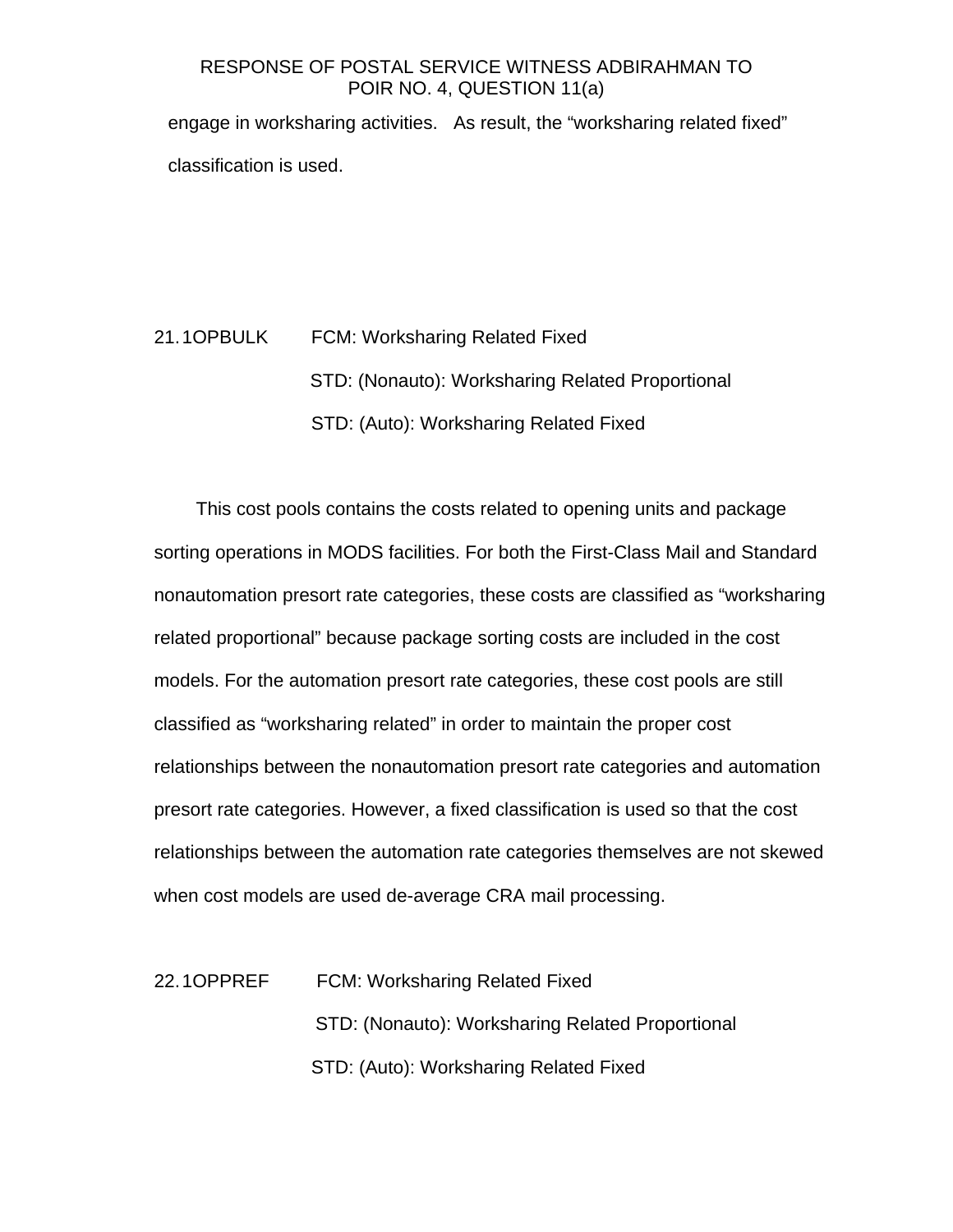This cost pool contains the costs related to opening units and package sorting operations in MODS facilities. For both the First-Class mail and Standard Mail nonautomation presort rate categories, these costs are classified as "worksharing related proportional" because package sorting costs are included in the cost models. For the automation presort rate categories, these costs are still classified as "worksharing related" in order to maintain the proper cost relationship between the nonautomation presort rate categories and the automation presort rate categories. However, a fixed classification is used so that the cost relationships between the automation rate categories themselves are not skewed when the cost models are used to de-average CRA mail processing unit costs.

## 23. 1 OPTRANS FCM: Non-Worksharing Related Fixed STD: Non-Worksharing Related Fixed

This cost pool contains the costs related to transporting containers of mail between work areas and distribution operations in MODS facilities. These operations are not related to piece distribution or package distribution of letters or cards. Therefore, the "non-worksharing related fixed" classification is used.

24. 1PLATFRM FCM: Worksharing Related Fixed STD: Non-Worksharing Related Fixed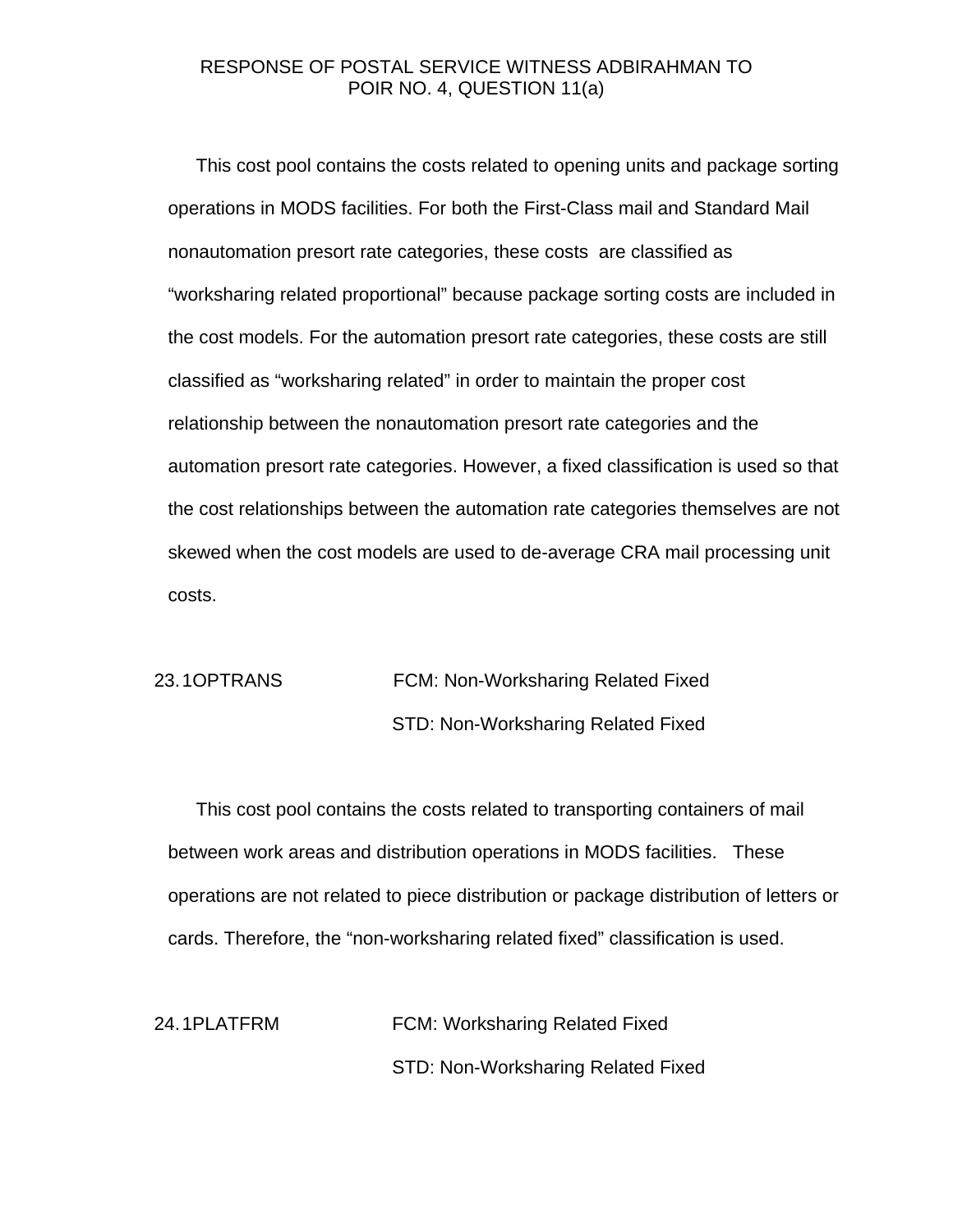The cost pool contains the costs related to platform operations performed by postal dock workers in MODS. In R2000-1, this cost pool was debated and resolved that for First Class Mail, this costs were to be classified as worksharing related fixed and non-worksharing related fixed for Standard Mail. It is assumed that these costs are identical for FC rate categories that use cost models to deaverage a CRA mail processing unit category. As a result, the "worksharing related fixed" classification is used for First-Class Mail.

# 25. 1POUCHING FCM: Worksharing Related Fixed STD: (Nonauto): Worksharing Related Proportional STD: (Auto): Worksharing Related Fixed

This cost pool contains the costs related to pouch racks and package sorting operations in MODS facilities. For both the First-Class Mail and Standard Mail nonautomation presort rate categories, these costs are classified as "worksharing related proportional" because package sorting costs are included in the cost models. For the automation presort rate categories, these costs are still classified as "worksharing related" in order to maintain the proper cost relationship between the nonautomation presort rate categories and the automation presort rate categories. However, a fixed classification is used so that the cost relationships between the automation rate categories themselves are not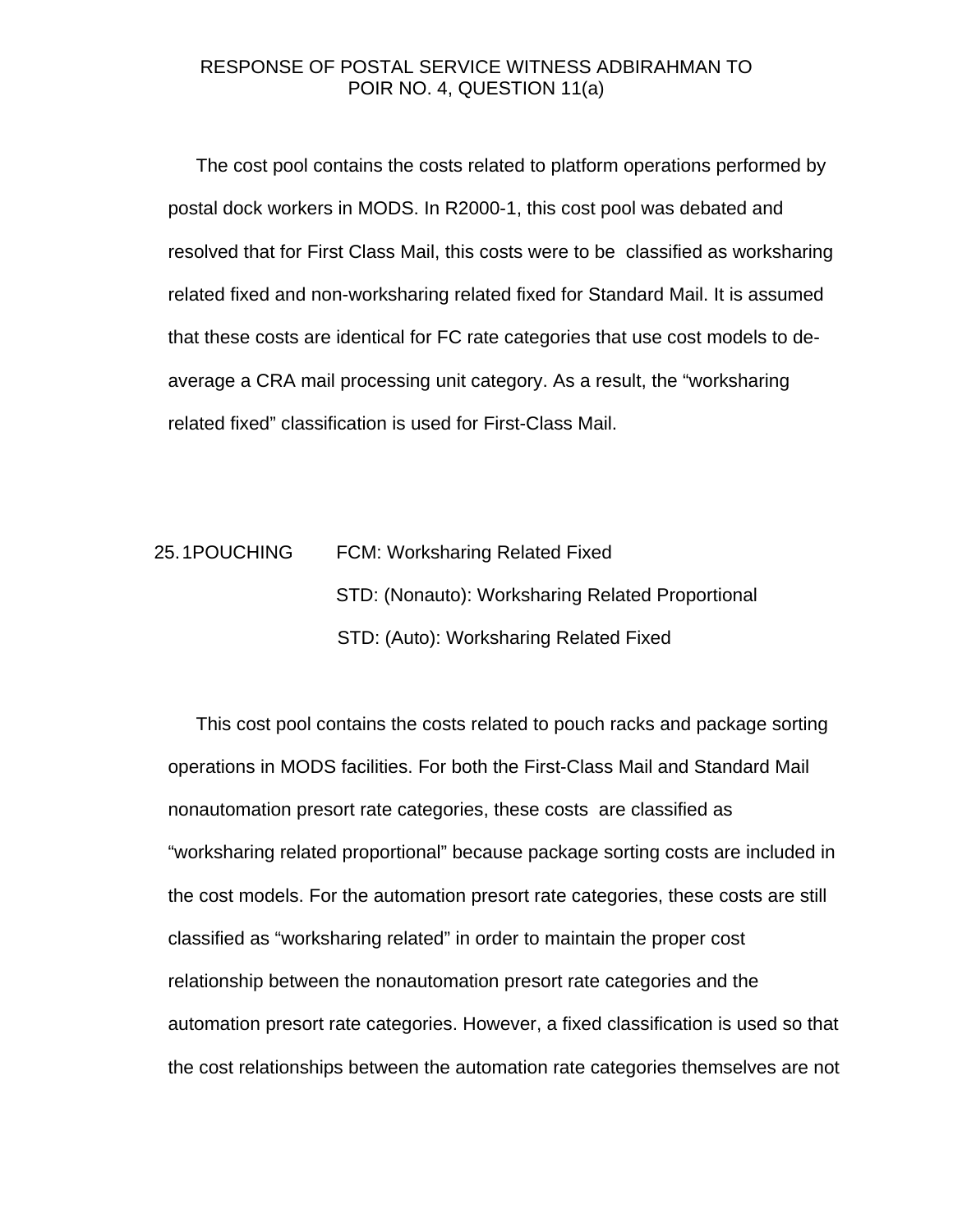skewed when the cost models are used to de-average CRA mail processing unit costs.

## 26. 1PRESORT FCM: Worksharing Related Fixed STD: Worksharing Related Fixed

The cost pool contains the costs related to tray sortation (based on the next operations) once presort mail has been accepted and verified by Bulk Mail Enty unit (BMEU). These costs have therefore been classified as worksharing related. However, it is assumed that these costs are identical for rate categories that use cost models to de-average a CRA mail processing unit category. As a result, the "worksharing related fixed" classification is used.

## 27. 1SACK\_H FCM: Non-Worksharing Related Fixed STD: Non-Worksharing Related Fixed

This cost pool contains the costs related to manual sack sorting operations at MODS facilities. These operations are not related to piece distribution or package distribution of letters or cards. Therefore, the "non-worksharing related fixed" classification is used.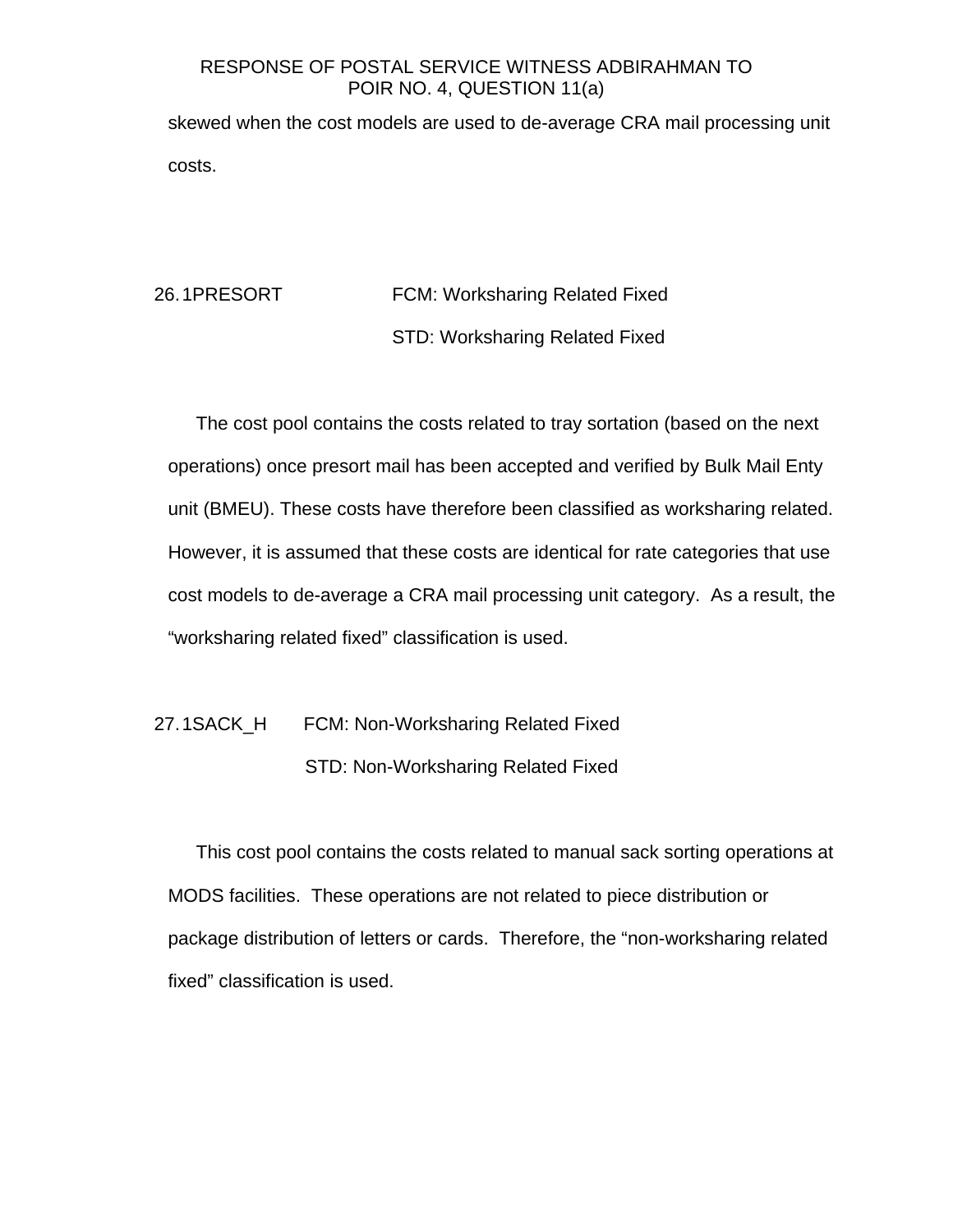28. 1SCAN FCM: Non-Worksharing Related Fixed

STD: Non-Worksharing Related Fixed

This cost pool includes the costs for activities related to the AIR contract Data collection System (ACDCS) that is used to route First-Class air shipment. These operations do not involve piece distribution or package sorting activities. In addition, the costs are affected by whether mail is local and non local, rather than whether mail is prebarcoded and/or presorted. As a result, it has been classified as "non-worksharing related fixed."

29. BUSREPLY FCM: Non-Worksharing Related Fixed STD: Non-Worksharing Related Fixed

This cost pool contains the costs for postage due activities. In a sense, its title is a misnomer. Some Business Reply Mail (BRM) costs (e.g., accounting) will fall into this cost pool. However, the automation and manual BRM sorting operations do not have their own operation numbers. As result, some BRM costs will be found in other cost pools (e.g., BCS/ MANL). In any event, these costs are not related to the piece distribution or package distribution or presort letters and cards. Therefore, a non-worksharing related fixed classification" has been used.

30. EXPRESS FCM: Non-Worksharing Related Fixed STD: Non-Worksharing Related Fixed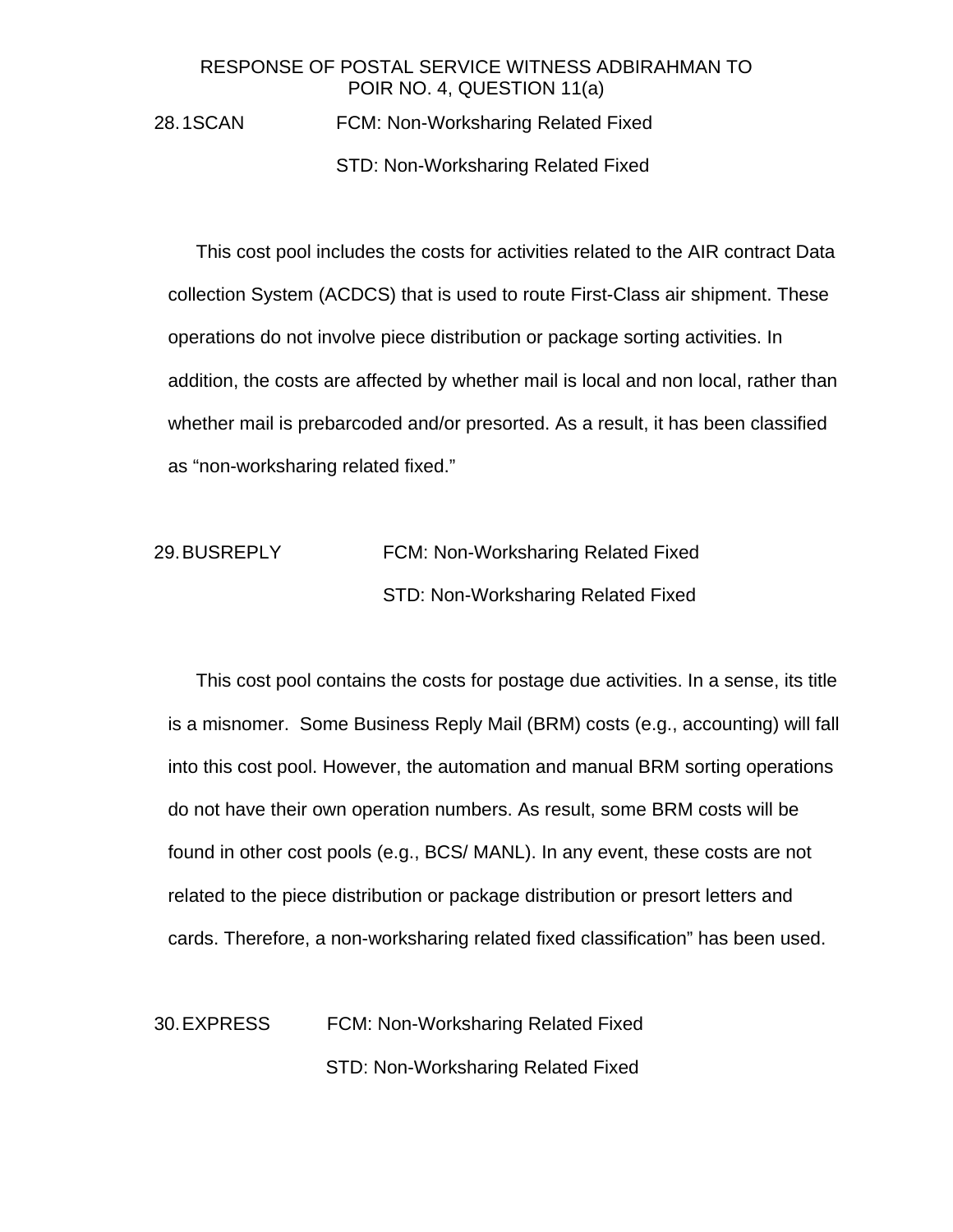This cost pool contains the costs related to Express Mail operations in MODS facilities and should not be affected by mailer worksharing activities related to letters and cards. Therefore, the "non-worksharing related fixed" classification is used.

## 31. MAILGRAM FCM: Non-Worksharing Related Fixed STD: Non-Worksharing Related Fixed

This cost pool contains the costs related to mailgrams and should not be affected by mailer worksharing activities related to letters and cards. Therefore, the "non-worksharing related fixed" classification is used.

32. REGISTRY FCM: Non-Worksharing Related Fixed STD: Non-Worksharing Related Fixed

This cost pool contains the costs relate to registered mail operations and should not be affected by mailer worksharing activities related to letters and cards. Therefore, the "non-worksharing related fixed" classification is used.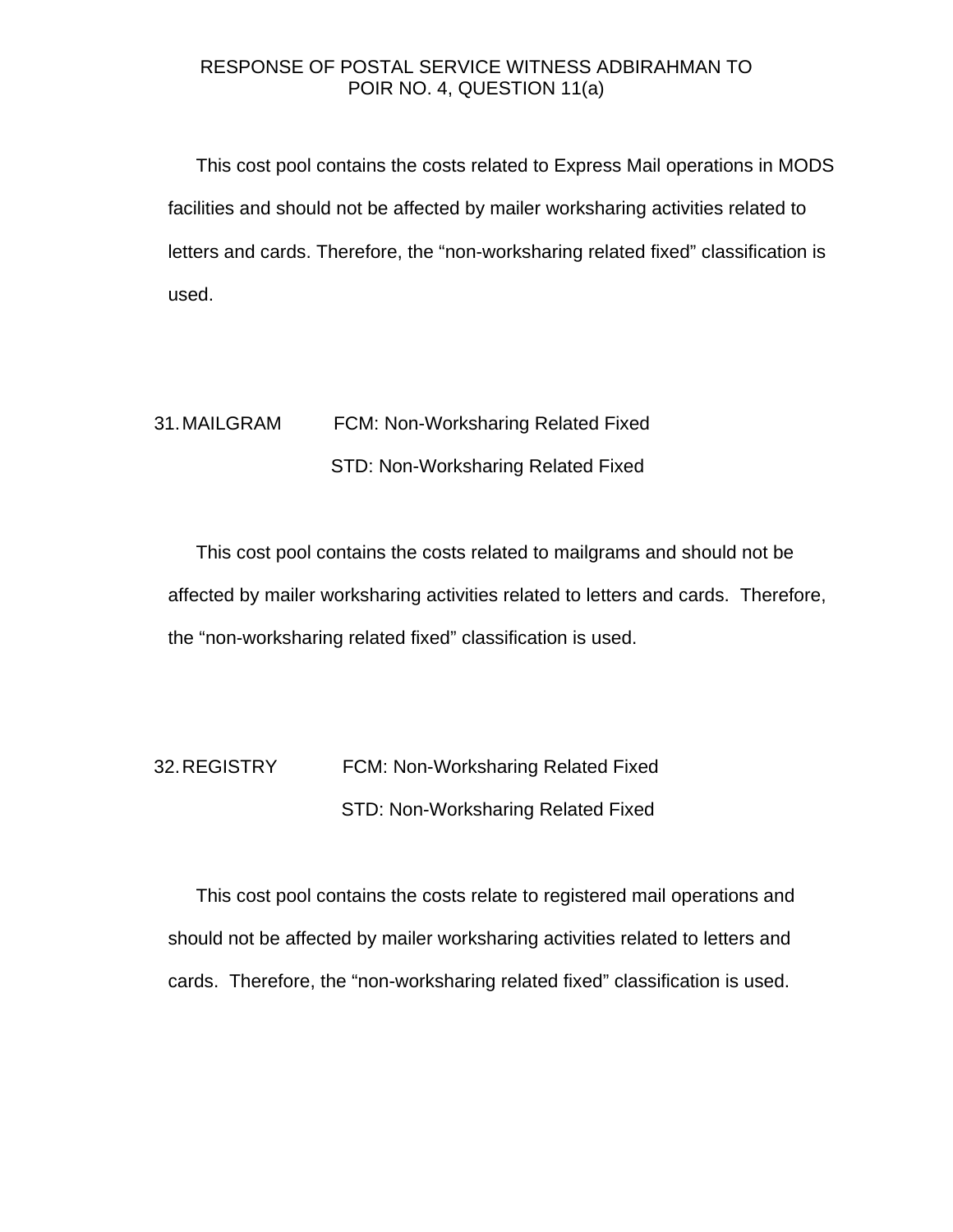## 33. REWRAP FCM: Non-Worksharing Related Fixed STD: Non-Worksharing Related Fixed

This cost pool contains the costs related to rewrap operations and should not be affected by mailer worksharing activities related to letters and cards. Therefore, the "non-worksharing related fixed" classification is used.

## 34. 1EEQMT FCM: Non-Worksharing Related Fixed STD: Non-Worksharing Related Fixed

This cost pool contains the costs related to empty equipment operations and should not be affected by mailer worksharing activities related to letters and cards. Therefore, the "non-worksharing related fixed" classification is used.

35. 1MISC FCM: Worksharing Related Fixed

STD: Worksharing Related Fixed

This cost pool contains the costs related to various administrative tasks at MODS facilities. These costs are obviously worksharing related, but they are not included in the cost models. As result, the "worksharing related fixed" classification is used.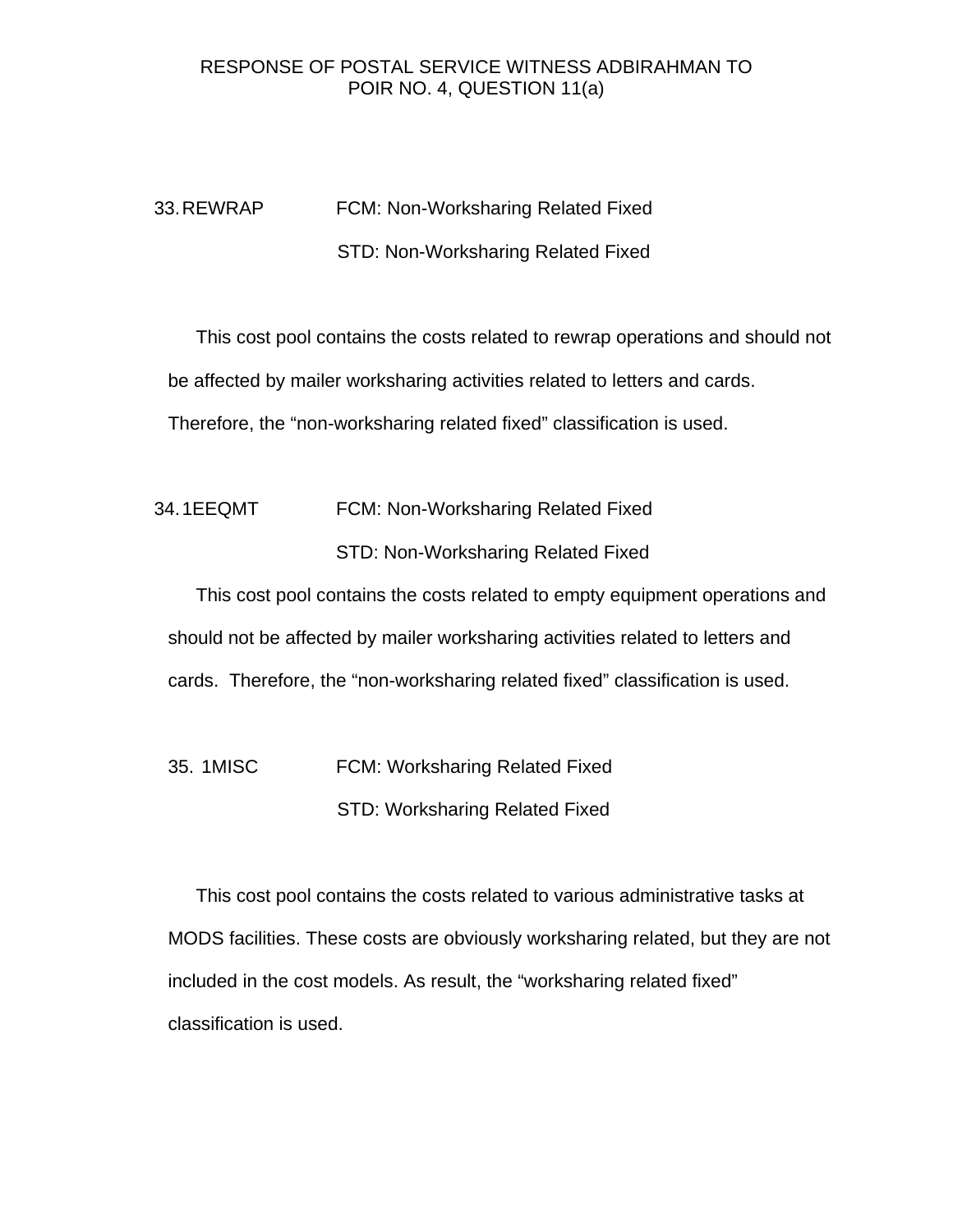## 36. 1SUPPORT FCM: Worksharing Related Fixed

#### STD: Worksharing Related Fixed

This cost pool contains the costs related to various administrative tasks at MODS facilities. These costs are not included in the mail flow model. These costs, however, would be incurred as a result of a given mailer choosing to engage in worksharing activities. As result, the "worksharing related fixed" classification is used.

## 37. INTL ISC FCM: Non-Worksharing Related Fixed STD: Non-Worksharing Related Fixed

This cost pool contains the costs related to International Service Centers (ISC) operations in MODS facilities and should not be affected by mailer worksharing activities related to letters and cards. Therefore, the "nonworksharing related fixed" classification is used.

## 38. PMPCS FCM: Non-Worksharing Related Fixed STD: Non-Worksharing Related Fixed

This cost pool contains the costs related to Priority Mail operations in MODS facilities and should not be affected by mailer worksharing activities related to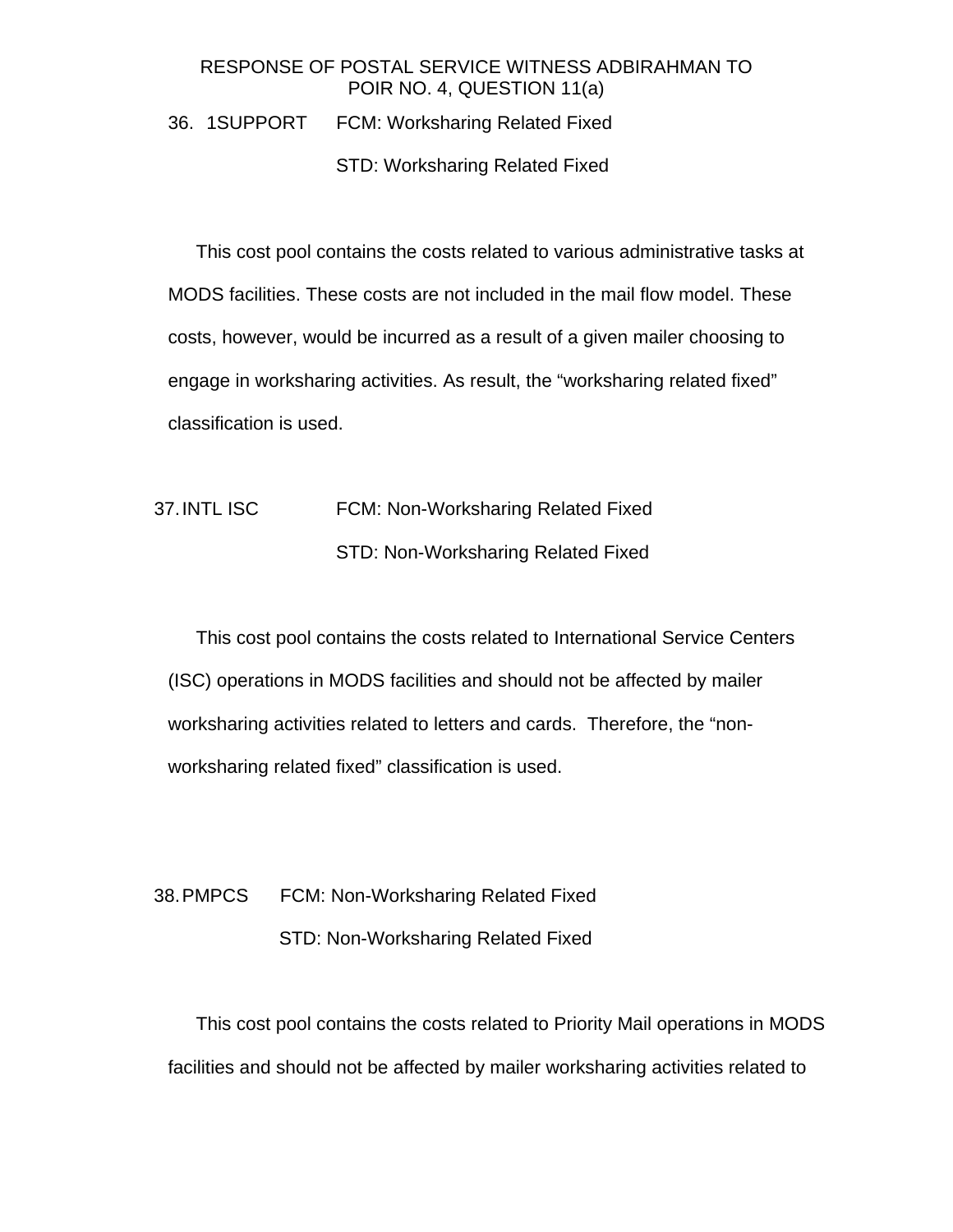letters and cards. Therefore, the "non-worksharing related fixed" classification is used.

## 39. LD41 FCM: Worksharing Related Proportional STD: Worksharing Related Proportional

This cost pool contains the costs related to Customer Service tasks in Labor Distribution Code (LDC) at MODS facilities. These costs are included in the First-Class Mail and Standard Mail cost models and are directly affected by mailer worksharing activities for letters and cards. Therefore, a "worksharing related proportional" classification has been used.

## 40. LD42 FCM: Worksharing Related Proportional STD: Worksharing Related Proportional

This cost pool contains the cost related to Customer Service tasks in Labor Distribution Code (LDC) at MODS facilities. These costs are included in the First Class Mail and Standard Mail cost models and are directly affected by mailer worksharing activities for letters and cards. Therefore, a "worksharing related proportional" classification has been used.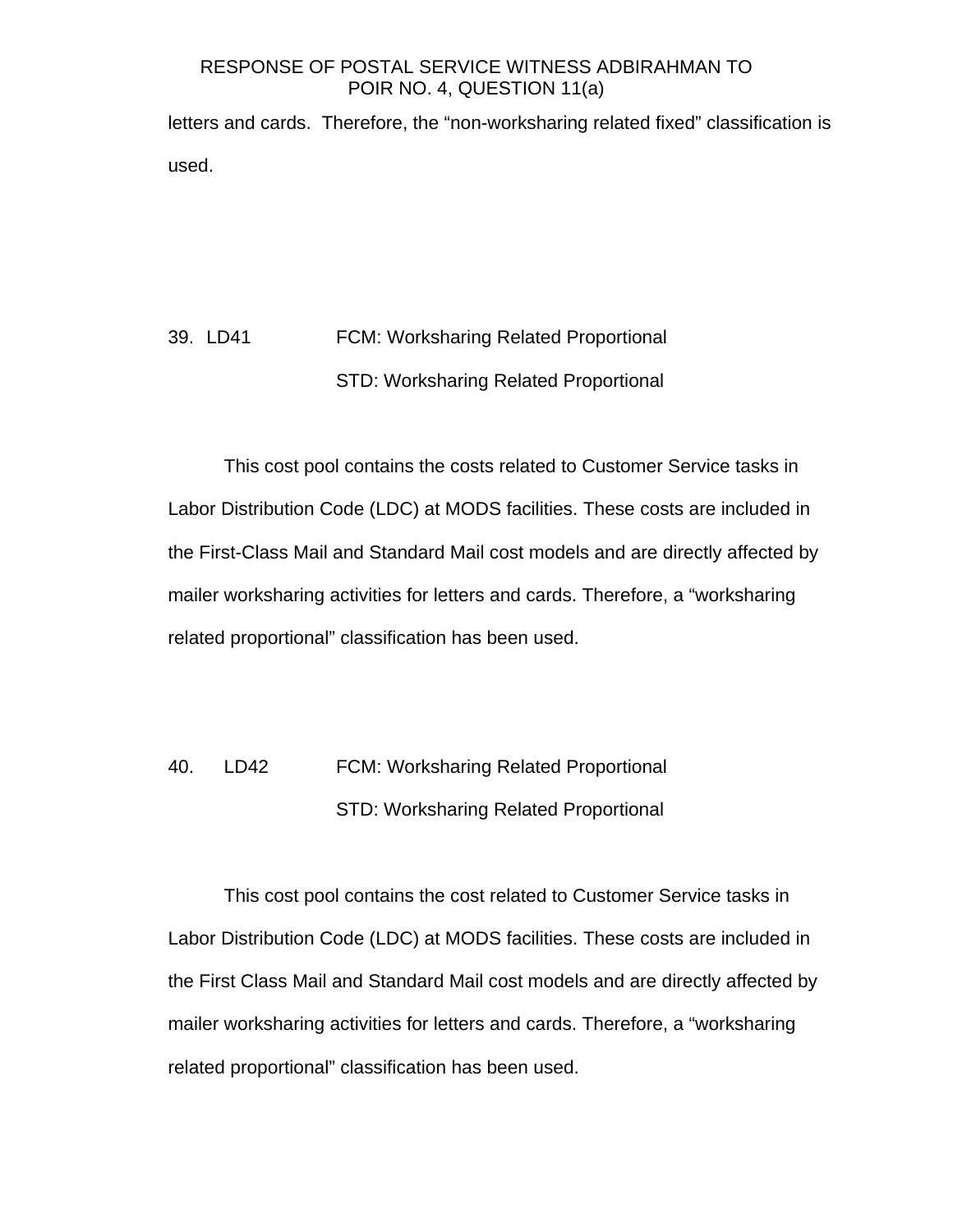## 41. LD43 FCM: Worksharing Related Proportional STD: Worksharing Related Proportional

This cost pool contains the cost related to Customer Service tasks in Labor Distribution Code (LDC) at MODS facilities. These costs are included in the First-Class Mail and Standard Mail cost models and are directly affected by mailer worksharing activities for letters and cards. Therefore, a "worksharing related proportional" classification has been used.

## 42. LD44 FCM: Worksharing Related Proportional STD: Worksharing Related Proportional

This cost pool contains the cost related to Customer Service tasks in Labor Distribution Code (LDC) at MODS facilities. These costs are included in the First-Class Mail and Standard Mail cost models and are directly affected by mailer worksharing activities for letters and cards. Therefore, a "worksharing related proportional" classification has been used.

## 43. LD48 EXP FCM: Non-Worksharing Related Fixed STD: Non-Worksharing Related Fixed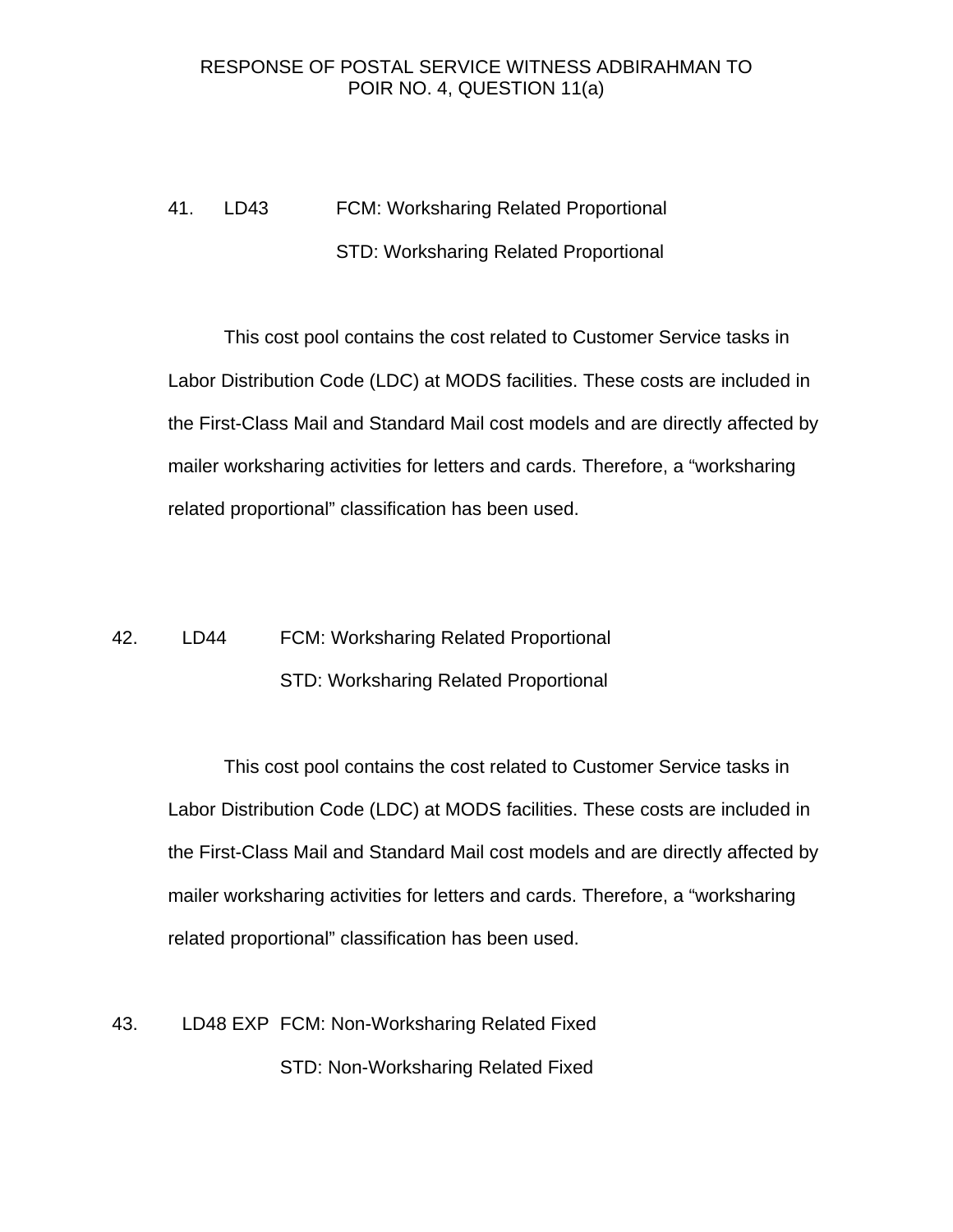This cost pool contains the costs related to various administrative Express mail tasks at MODS facilities. This cost pool does not include costs related to the piece distribution or package distribution of letters or cards. Therefore, it has been classified as "non-worksharing related fixed."

## 44. LD48 OTH FCM: Non-Worksharing Related Fixed STD: Non-Worksharing Related Fixed

This cost pool contains the costs related to various administrative Customer Service tasks at MODS facilities. This cost pool does not include costs related to the piece distribution or package distribution of letters or cards. Therefore, it has been classified as "non-worksharing related fixed."

45. LD48\_ADM FCM: Non-Worksharing Related Fixed STD: Non-Worksharing Related Fixed

This cost pool contains the costs related to various administrative Customer Service tasks at MODS facilities. This cost pool does not include costs related to the piece distribution or package distribution of letters or cards. Therefore, it has been classified as "non-worksharing related fixed."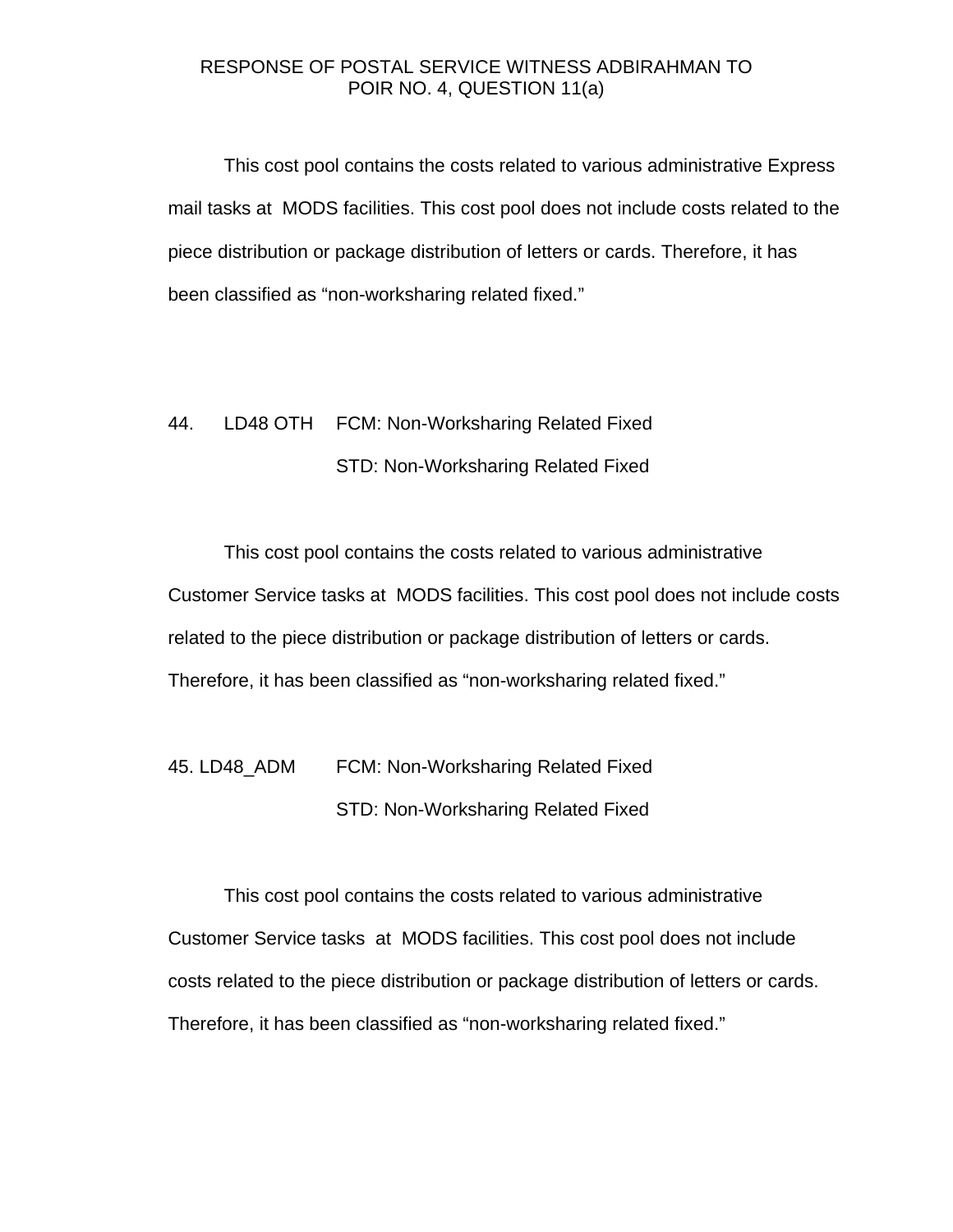## 46. LD48\_SSV: FCM: Non-Worksharing Related Fixed

### STD: Non-Worksharing Related Fixed

This cost pool contains the costs related to various administrative Customer Service tasks at MODS facilities. This cost pool does not include costs related to the piece distribution or package distribution of letters or cards. Therefore, it has been classified as "non-worksharing related fixed."

## 47. LD49 FCM: Worksharing Related Fixed STD: Worksharing Related Fixed

This cost pool contains the costs related to Computerized Forwarding System (CFS) operations at MODS facilities. The costs are worksharing related in the sense that mailers are required to meet strict addressing standards. However, these costs are not included in the cost model. As result, this cost pool is classified as "worksharing related fixed".

48. LD79 FCM: Worksharing Related Fixed STD: Worksharing Related Fixed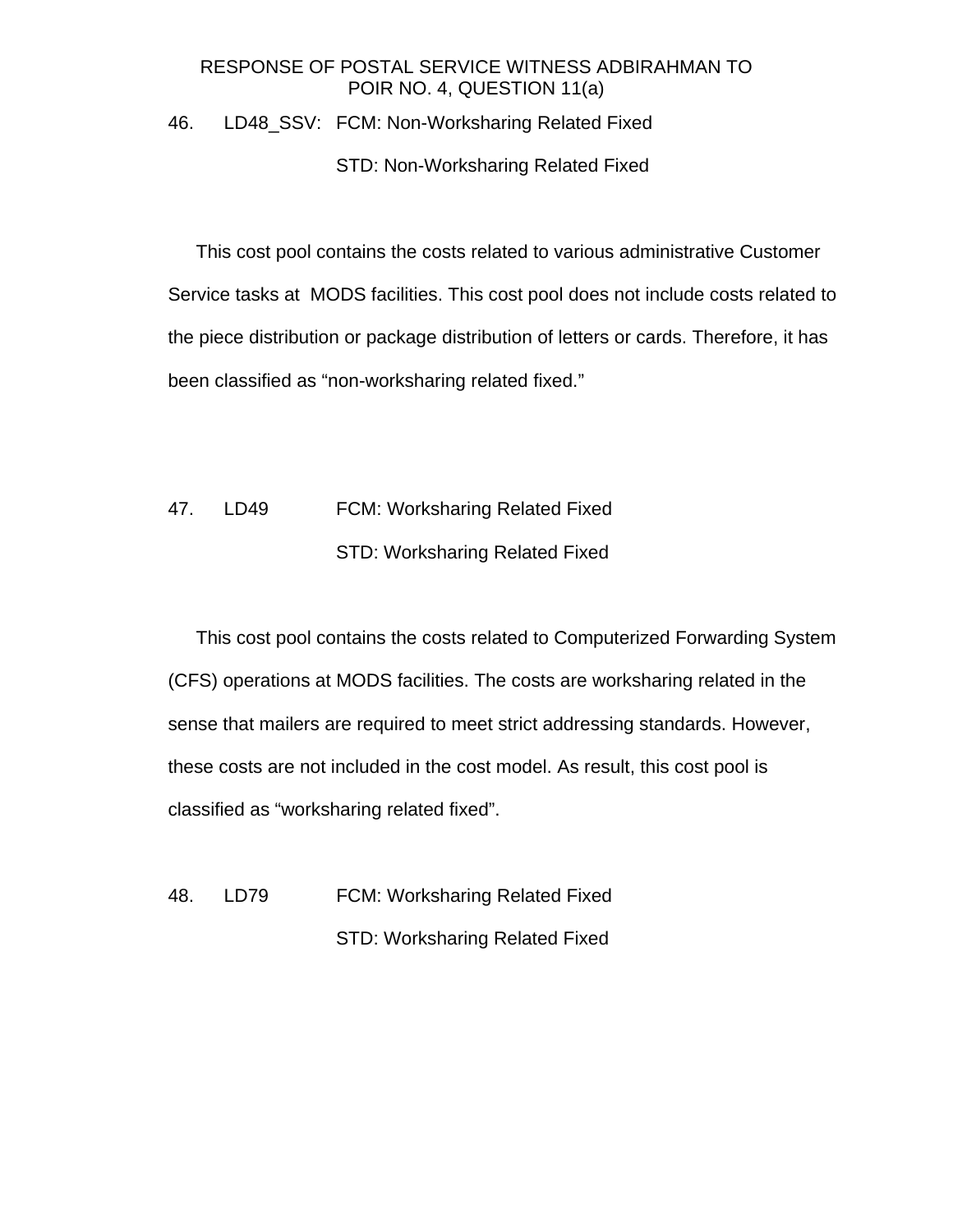The cost pool contains the costs related to Bulk Entry acceptance and verification at MODS facilities. These costs are working related, but they are not in the cost model. As result, the "worksharing related fixed" classification is used.

## 49. 1SUPP\_F1 FCM: Worksharing Related Fixed STD: Worksharing Related Fixed

This cost pool contains the costs related to support operations at MODS facility. It is assumed that these costs are identical for rate categories that use cost models to de-average a CRA mail processing unit category. As a result, the "worksharing related fixed" classification is used.

## 50. NMO FCM: Non-Worksharing Related Fixed STD: Non-Worksharing Related Fixed

This cost pool contains the costs related allied labor at BMCs. First-Class Mail is not processed at BMCs and would therefore be classified as indicated. Standard Mail is processed at BMCs. But this cost pool does not involve piece distribution or package distribution activities. Therefore, it has been classified as indicated.

51. OTHR FCM: Non-Worksharing Related Fixed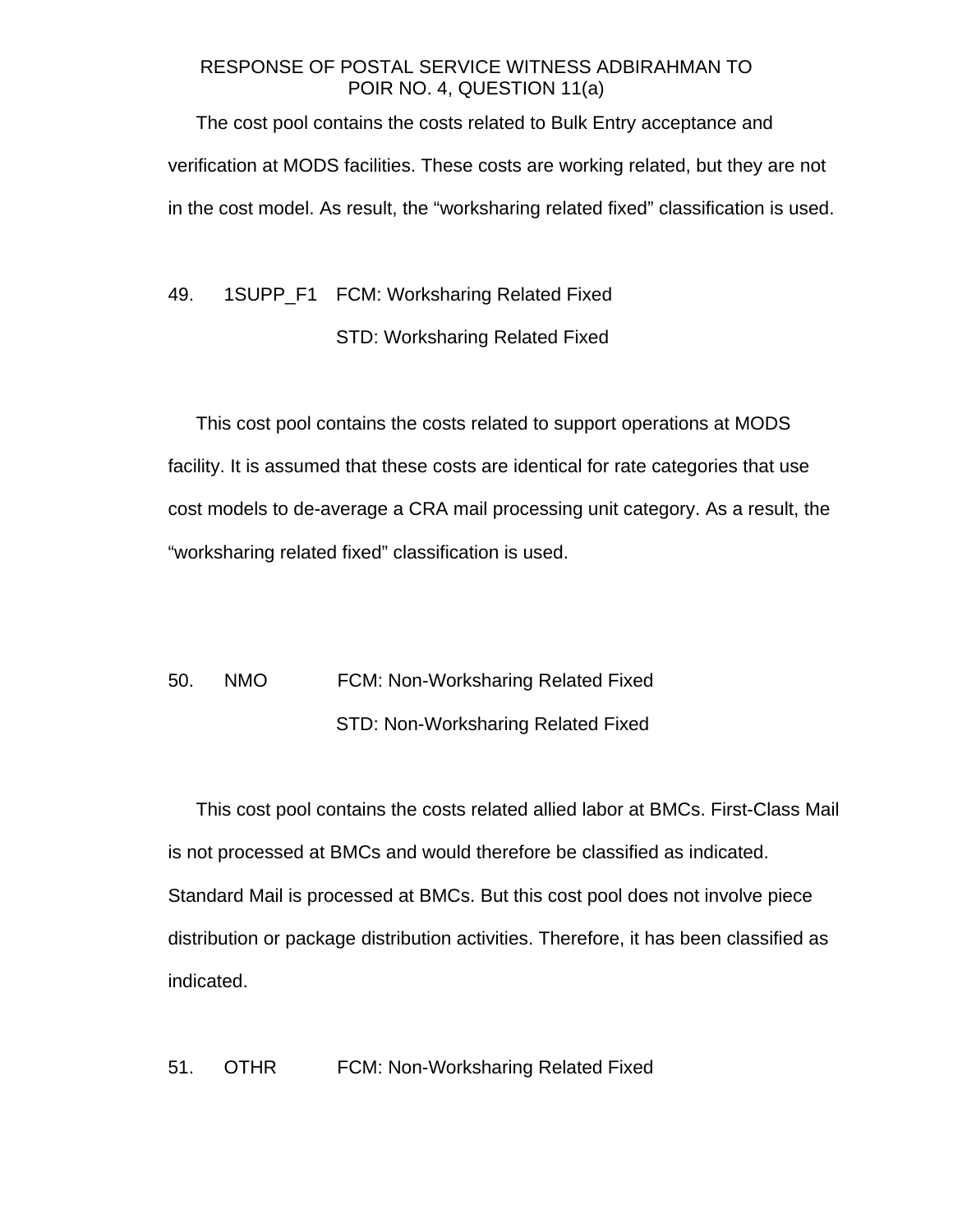## STD: Non-Worksharing Related Fixed

This cost pool contains the costs related to allied labor at BMCs. First-Class Mail is not processed at BMCs, would therefore be classified as indicated. Standard Mail is processed at BMCs. But this cost pool does not involve piece distribution or package distribution activities. Therefore, it has been classified as indicated.

## 52. PLA FCM: Non-Worksharing Related Fixed STD: Non-Worksharing Related Fixed

This cost pool contains the costs related to platform operations at BMCs. First-Class Mail is not processed at BMCs and is therefore classified as indicated. Standard Mail is processed at BMCs. But this cost pool does not involve piece distribution or package distribution activities. Therefore, it has been classified as indicated.

53. PSM FCM: Non-Worksharing Related Fixed STD: Non-Worksharing Related Fixed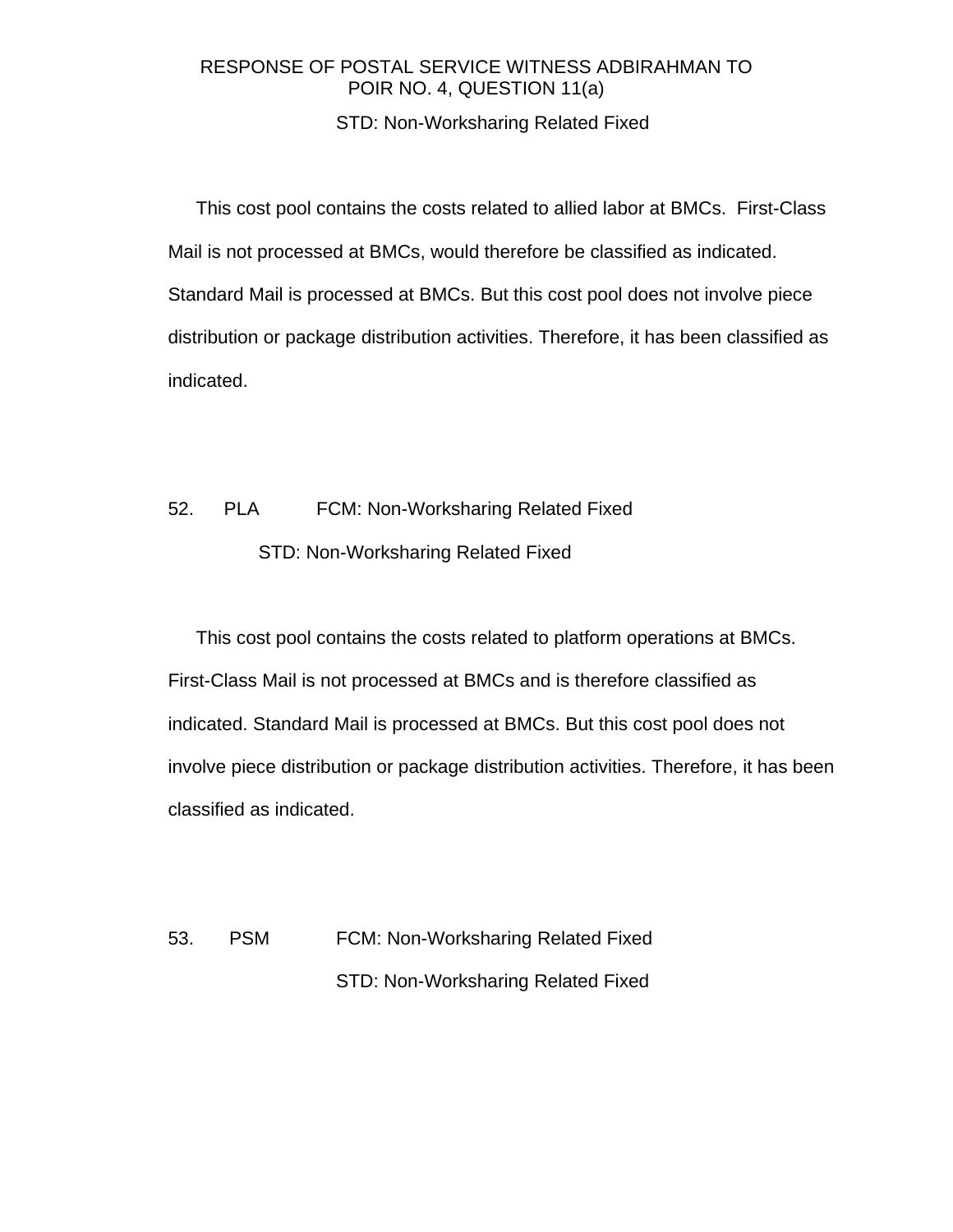This cost pool contains the costs related to Parcel Sorting Machines (PSM) at BMCs and should not be affected by mailer working activities for letters and cards. Therefore, it has been classified as indicated.

54. SPB FCM: Non-Worksharing Related Fixed STD: (Nonauto): Worksharing Related Proportional STD: (Auto): Worksharing Related Fixed

This cost pool contains the costs related to Small Parcel and Bundle sorter (SPBS) operations at BMCs. First-Class Mail is not processed at BMCs and is therefore be classified as indicated. The SPBS, however is used to process Standard Mail bundles at BMCs. Standard Mail nonautomation presort letter trays can contain bundles and bundle sorting costs are included in the cost model; therefore, a "worksharing related proportional" classification is used. Automation letters are still classified "worksharing related" in order to maintain the proper cost relationship between the nonautomation presort rate categories and the automation presort rate categories. However, a "fixed" classification is used so that the cost relationships between the automation rate categories themselves are not skewed when the cost models are used to de-average CRA mail processing unit costs.

#### 55. SSM FCM: Non-Worksharing Related Fixed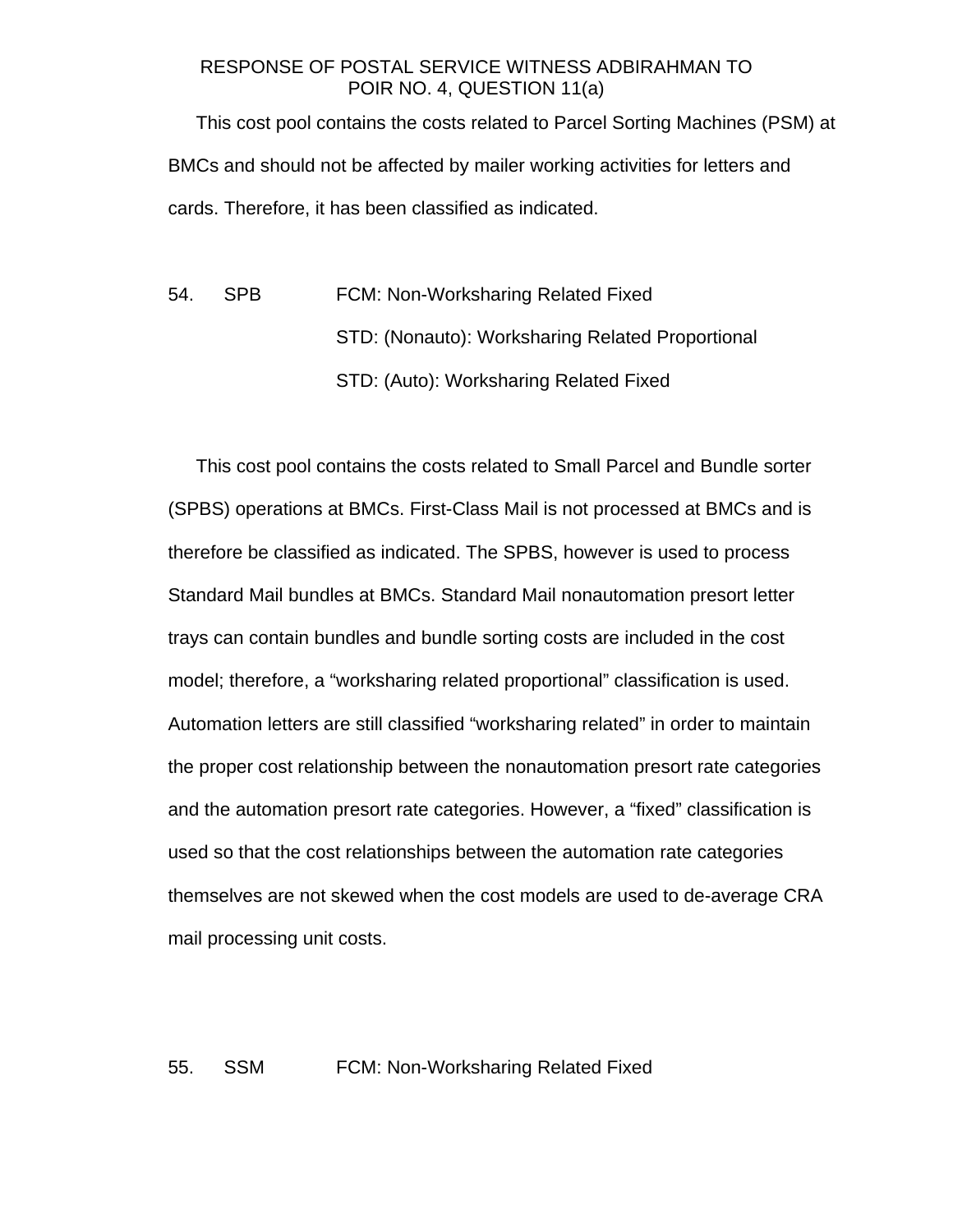### STD: Non-Worksharing Related Fixed

This cost pool contains the costs related to Sack Sorting Machines (SSM) at BMCs. First-Class Mail is not processed at BMCs and therefore classified as indicated. Standard Mail is processed at BMCs. But this cost pool does not involve piece distribution or package distribution activities. Therefore, it has been classified as indicated.

## 56. ALLIED FCM: Worksharing Related Fixed STD: Non-Worksharing Related Fixed

The cost pool contains the costs related to platform operations performed by postal dock workers in MODS. In R2000-1, this cost pool was debated and resolved that for First Class Mail, this costs were to be classified as worksharing related fixed and non-worksharing related fixed for Standard Mail. It is assumed that these costs are identical for FC rate categories that use cost models to deaverage a CRA mail processing unit category. As a result, the "worksharing related fixed" classification is used.

57. AUTO/MEC FCM: Worksharing Related Proportional STD: Worksharing Related Proportional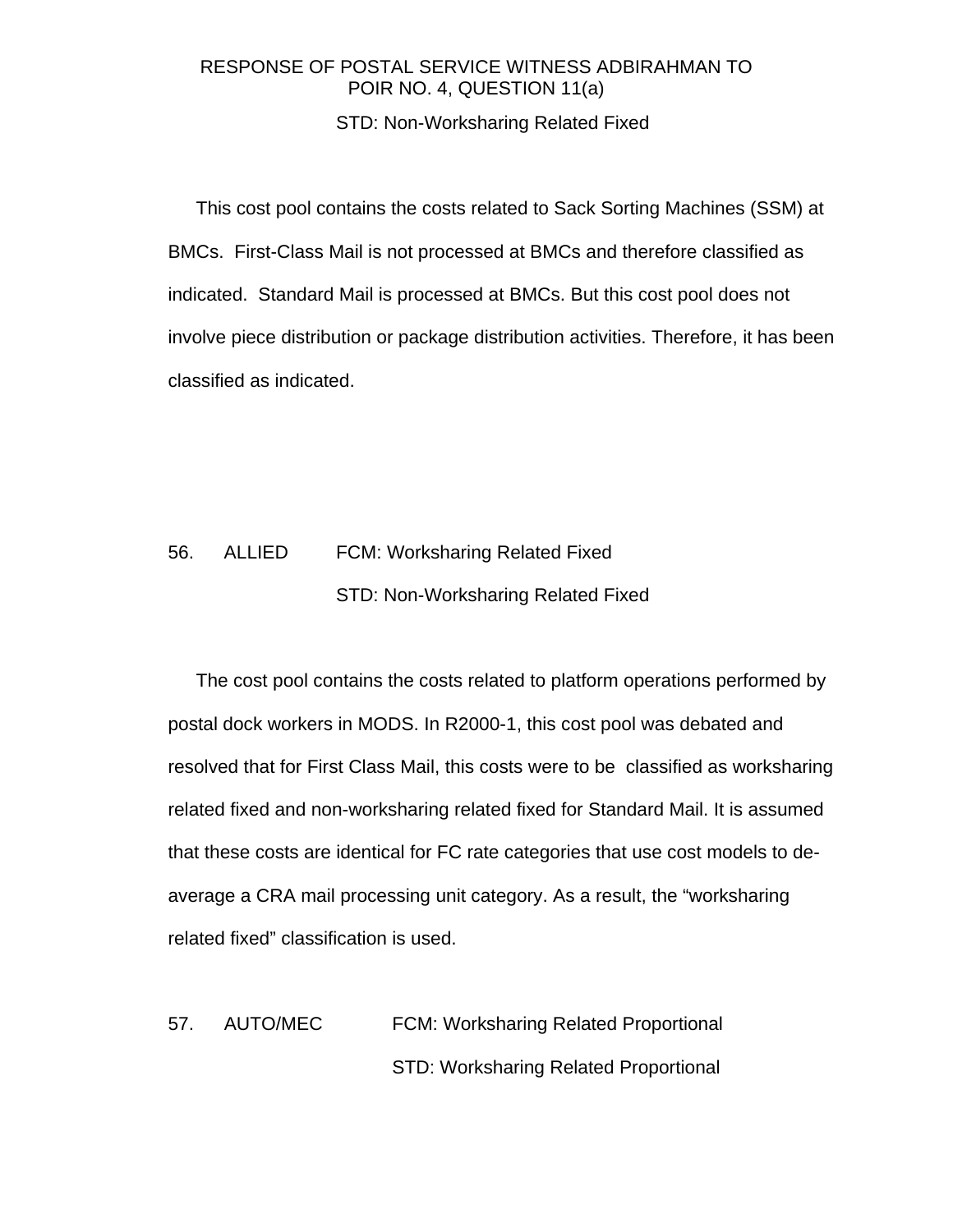This cost pool contains costs related to automation and mechanization operations at Non-MODS facilities. These costs are included in the First-Class Mail and Standard Mail cost models and are directly affected by mailer worksharing activities for letters and cards. Therefore, a "worksharing related proportional" classification has been used.

58. EXPRESS FCM: Non-Worksharing Related Fixed STD: Non-Worksharing Related Fixed

This cost pool contains costs for Express Mail operations at non-MODS facilities and is classified as "non-worksharing related fixed" for the same reasons specified for cost pool (Express).

## 59. MANF FCM: Non-Worksharing Related Fixed STD: Non-Worksharing Related Fixed

This cost pool contains the costs related to manual flat sorting operations in Non-MODS facilities and should not be affected by mailer worksharing activities related to letters and cards. Therefore, it has been classified as indicated.

60. MANL FCM: Worksharing Related Proportional STD: Worksharing Related Proportional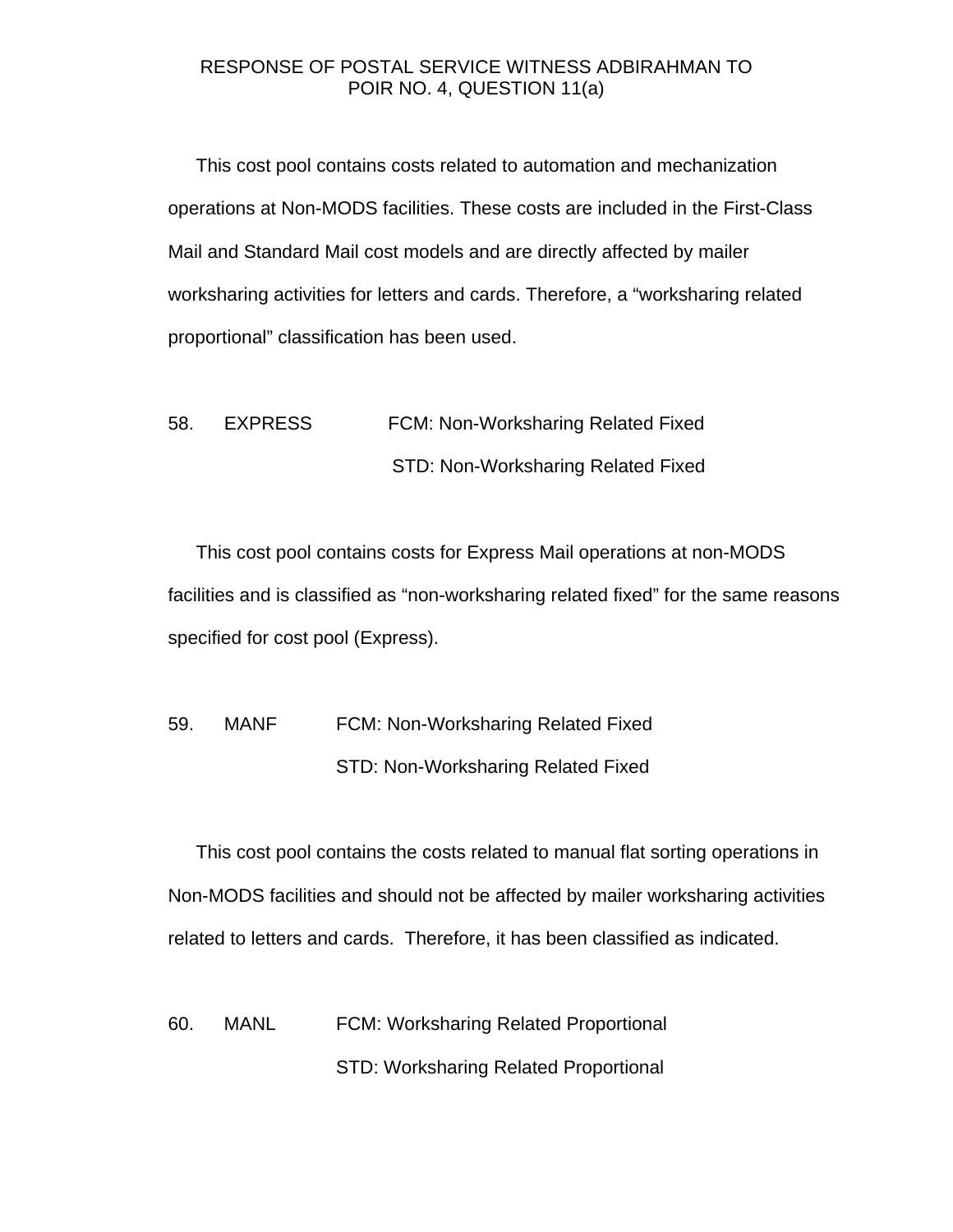This cost pool contains the costs related to manual letter sorting operations in NON-MODS facilities. These costs are included in both the First-Class Mail and Standard Mail cost models and are directly affected by mailer worksharing activities for letters and cards. Therefore, a "worksharing related proportional" classification has been used.

## 61. MANP FCM: Non-Worksharing Related Fixed STD: Non-Worksharing Related Fixed

This cost pool contains the costs related to manual parcel sorting operations in Non-MODS facilities and should not be affected by mailer worksharing activities related to letters and cards. Therefore, it has been classified as indicated.

62. MISC FCM: Non-Worksharing Related Fixed STD: Non-Worksharing Related Fixed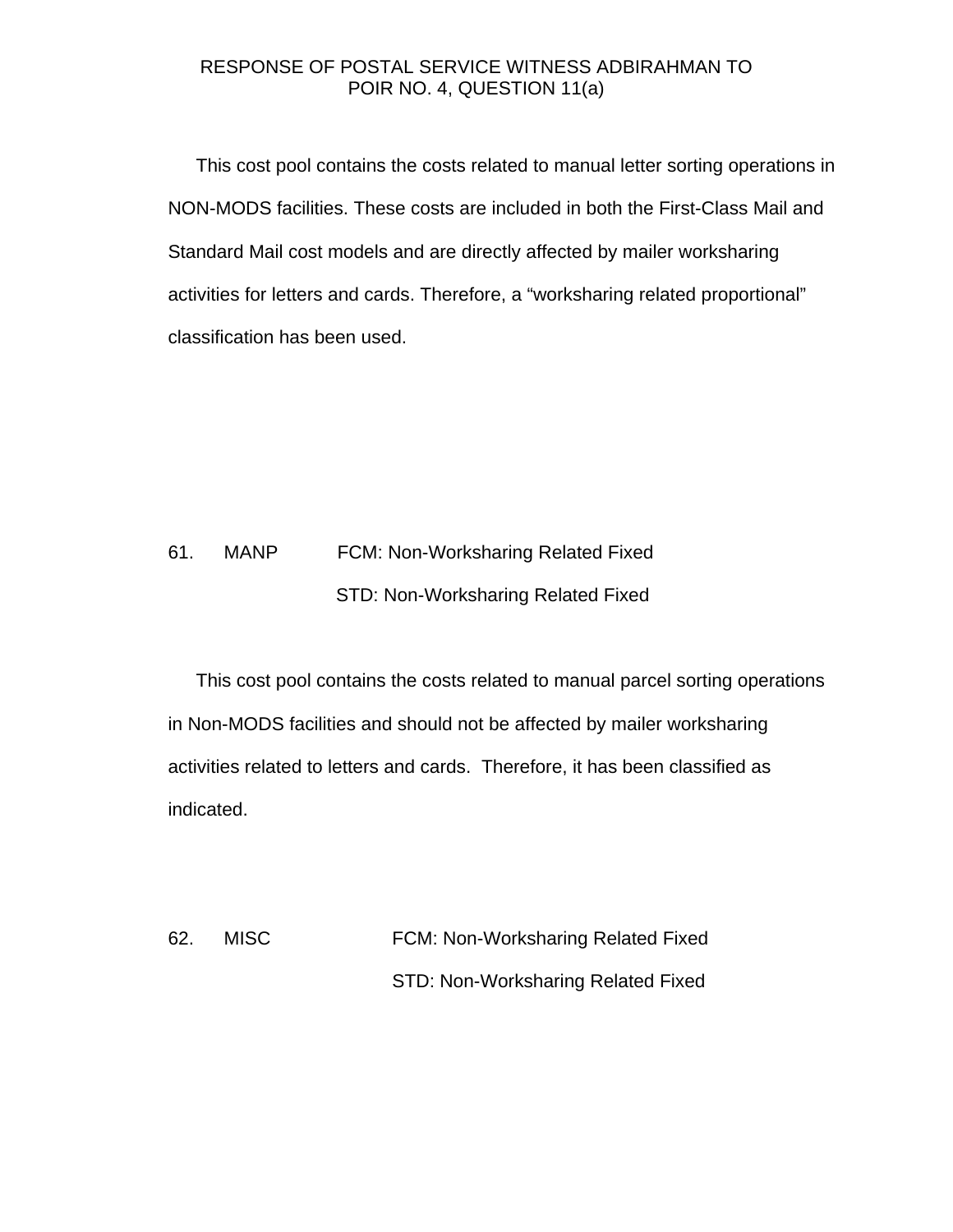This cost pool contains the costs related to miscellaneous support activities in Non-MODS facilities and should not be affected by mailer worksharing activities related to letters and cards.

63. REGISTRY FCM: Non-Worksharing Related Fixed STD: Non-Worksharing Related Fixed

This cost pool contains the costs related to registered mail operations at Non-

MODS facilities and should not be affected by mailer worksharing activities

related to letters and cards. Therefore, it has been classified as indicated.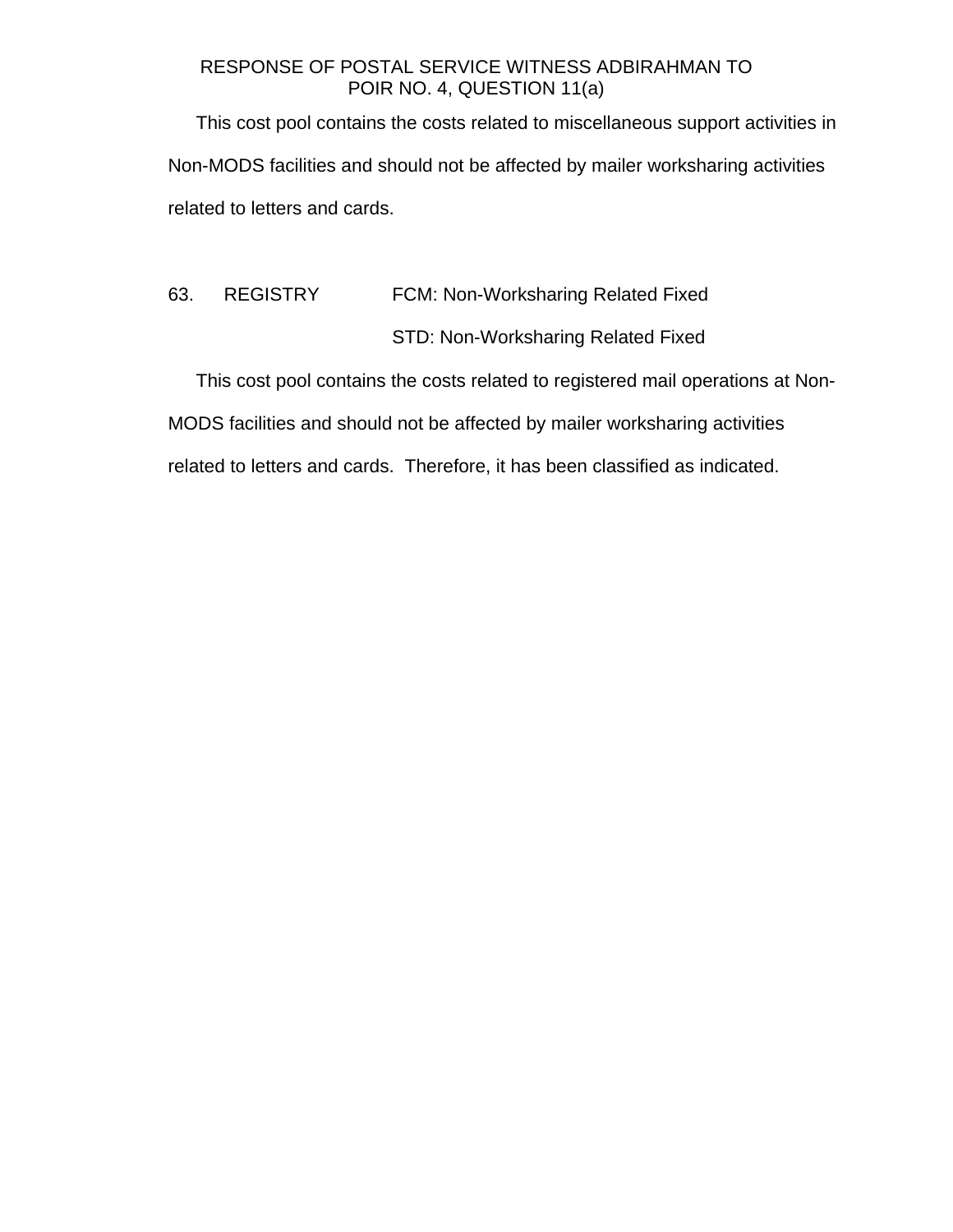**11.** Refer to Docket No. R2000-1, the response to ABA&NAPM/USPS-T24-12 (Tr. 7/3047-3062). In this response, witness Miller provides a brief description of each component of mail processing costs used to estimate letter and card worksharing savings and explains the rationale for categorizing each pool as worksharing related proportional, worksharing related fixed, or non-worksharing related fixed.

(b) Please provide a similar description and rationale for the categorization of the pools used to estimate worksharing related savings for First-Class, Standard, and Periodicals flat-shaped mail.

## **RESPONSE:**

b) It should be noted that the cost estimates described in USPS-T-19 were not relied upon to support rate design. Some of the estimates covered by that testimony were used as a means to estimate final adjustments.

The cost pool classifications described in the Docket No. R2000-1 response to

ABA&NAPM/USPS-T24-12 concerned the cards / letters cost models. Three

classifications were used: worksharing related proportional, worksharing related fixed,

and non-worksharing related fixed. The proportional cost pools were those worksharing

related cost pools that represented tasks actually included in the mail flow models.

Those cost pools that were determined to be worksharing related, but which were not

modeled, were classified as worksharing related fixed. Those cost pools that were

determined not to be directly affected by the presorting and/or prebarcoding of cards

and letters were classified as non-worksharing related fixed.

The cards / letters cost models estimate piece and bundle (in the very limited case of nonmachinable nonautomation presort mail and automation carrier route presort mail) distribution costs. Although the cards / letters cost models results do not support rate design in the instant proceeding, the goal of those cost models in a normal rate case are to estimate the worksharing related savings by rate category. A pricing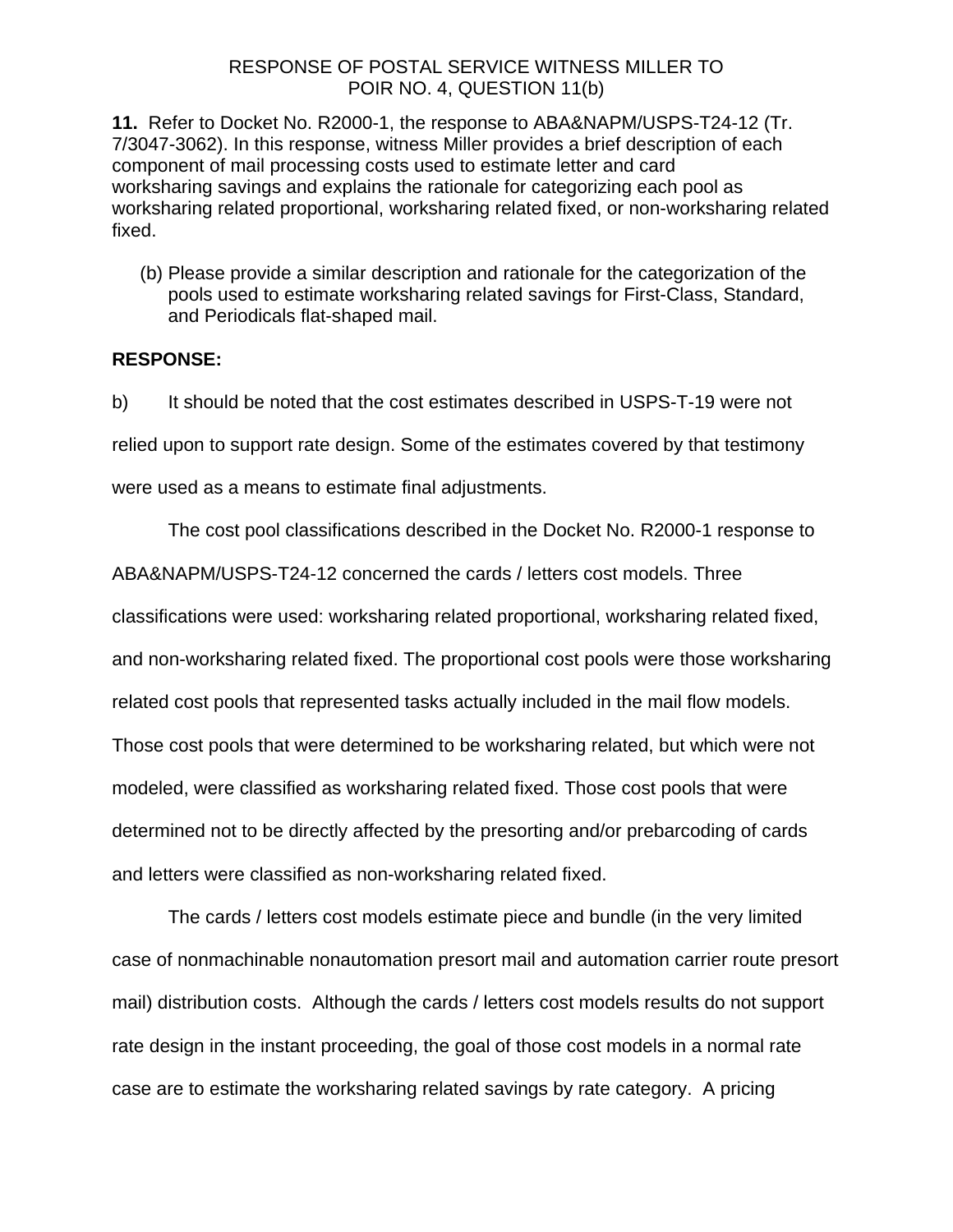witness would then normally rely on those estimates while developing rate design. Given that the cost models rely on multiple CRA mail processing unit costs by shape, those cost pools which are classified as worksharing related fixed have an impact on the savings estimates by rate category. If those cost pools would have been reclassified as non-worksharing related fixed, the savings estimates would have decreased.

As both the cards / letters and flats cost witness in Docket No. R2001-1, I used the same cost pool classifications for consistency purposes. While the flats cost models estimate piece and bundle distribution costs, the outputs of the flats cost models are total mail processing unit cost estimates by rate category rather than worksharing related savings estimates, which have not historically been calculated; there is no formal flats cost benchmark. The pricing witnesses generally evaluate the mail processing cost differences between rate categories in developing their rate proposals. Given that only one CRA mail processing unit cost by shape is used per class of mail, the classification of a given cost pool as worksharing related fixed has no bearing on the results.

For the First-Class Mail Presort flats, Periodicals Outside County flats, and Standard Mail (Regular and Nonprofit combined) presort flats cost studies, the CRA mail processing unit cost estimates by shape can be found in USPS-LR-K-43, pages 3, 36, and 71, respectively. Those estimates are subdivided into 63 cost pools.

Those cost pools that represent worksharing related tasks included in the mail flow models have been classified as worksharing related proportional. Those cost pools that represent tasks deemed to be worksharing related, but which are not included in the models, have been classified as worksharing related fixed. Those costs pools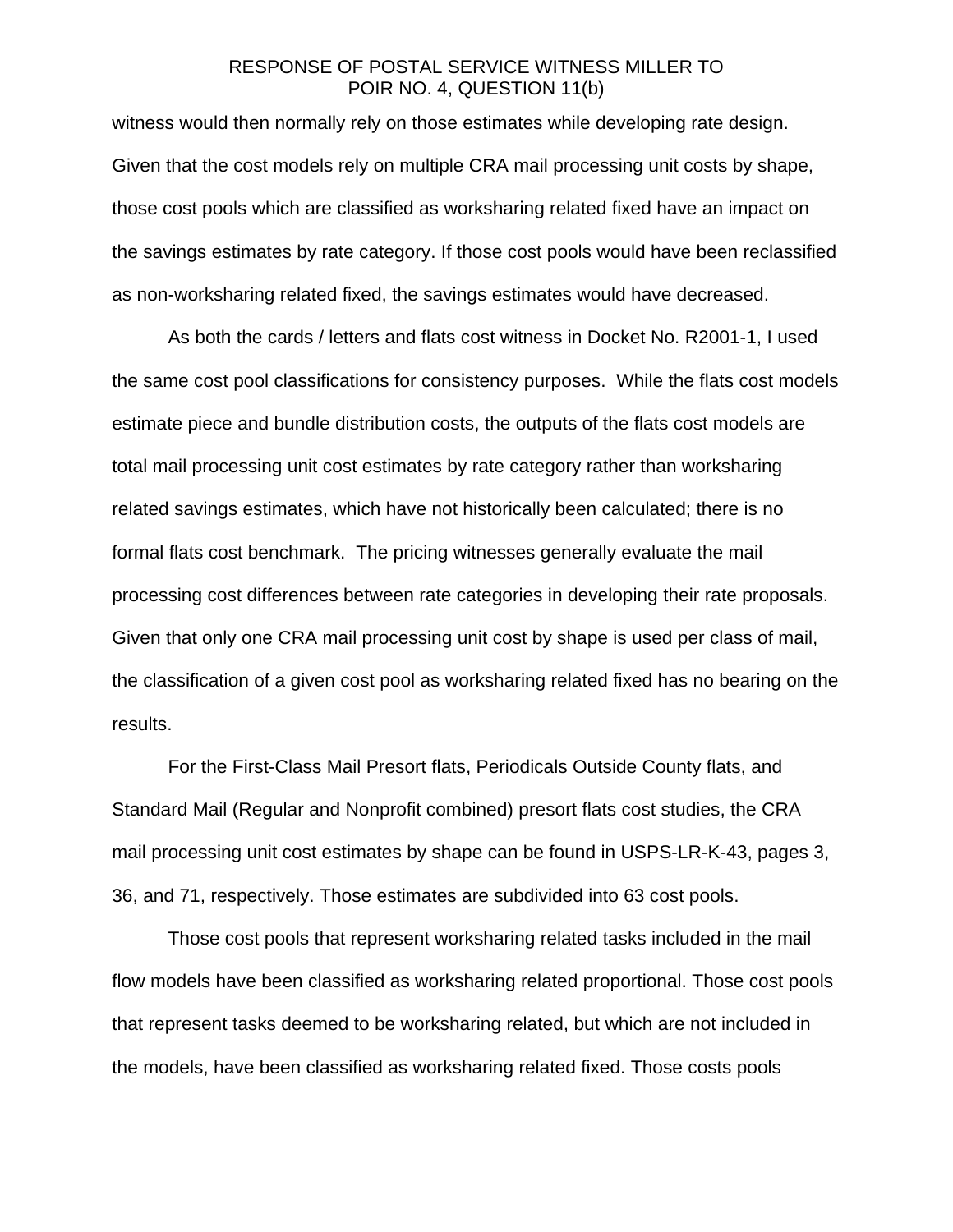representing tasks that are not considered to be directly affected by the presorting and/or prebarcoding of flat-shaped mail have been classified as non-worksharing related fixed. The classifications are based upon the task content associated with each cost pool. Please bear in mind that the goal of the cost studies is to isolate the value of mailer presorting and/or prebarcoding efforts.

### **Cost Pool No. 1: BCS/ Classification: Non-worksharing related fixed**

The Management Operating Data System (MODS) operation numbers that are "mapped" to this cost pool can be found in USPS-LR-K-55, page I-12. These operation numbers represent tasks performed using the Mail Processing Bar Code Sorter (MPBCS), which is a machine used to process card-shaped and letter-shaped mail. These costs would generally not be affected by mailer presorting and/or prebarcoding efforts for flat-shaped mail.

#### **Cost Pool No. 2: BCS/DBCS Classification: Non-worksharing related fixed**

The MODS operation numbers that are mapped to this cost pool can be found in USPS-LR-K-55, pages I-12 to I-13. These operation numbers represent tasks performed using various forms of the Delivery Bar Code Sorter (DBCS) and the Carrier Sequence Bar Code Sorter (CSBCS), which are machines used to process card-shaped and lettershaped mail. These costs would generally not be affected by mailer presorting and/or prebarcoding efforts for flat-shaped mail.

#### **Cost Pool No. 3: OCR/ Classification: Non-worksharing related fixed**

The MODS operation numbers that are mapped to this cost pool can be found in USPS-LR-K-55, pages I-13 to I-14. These operation numbers represent tasks performed using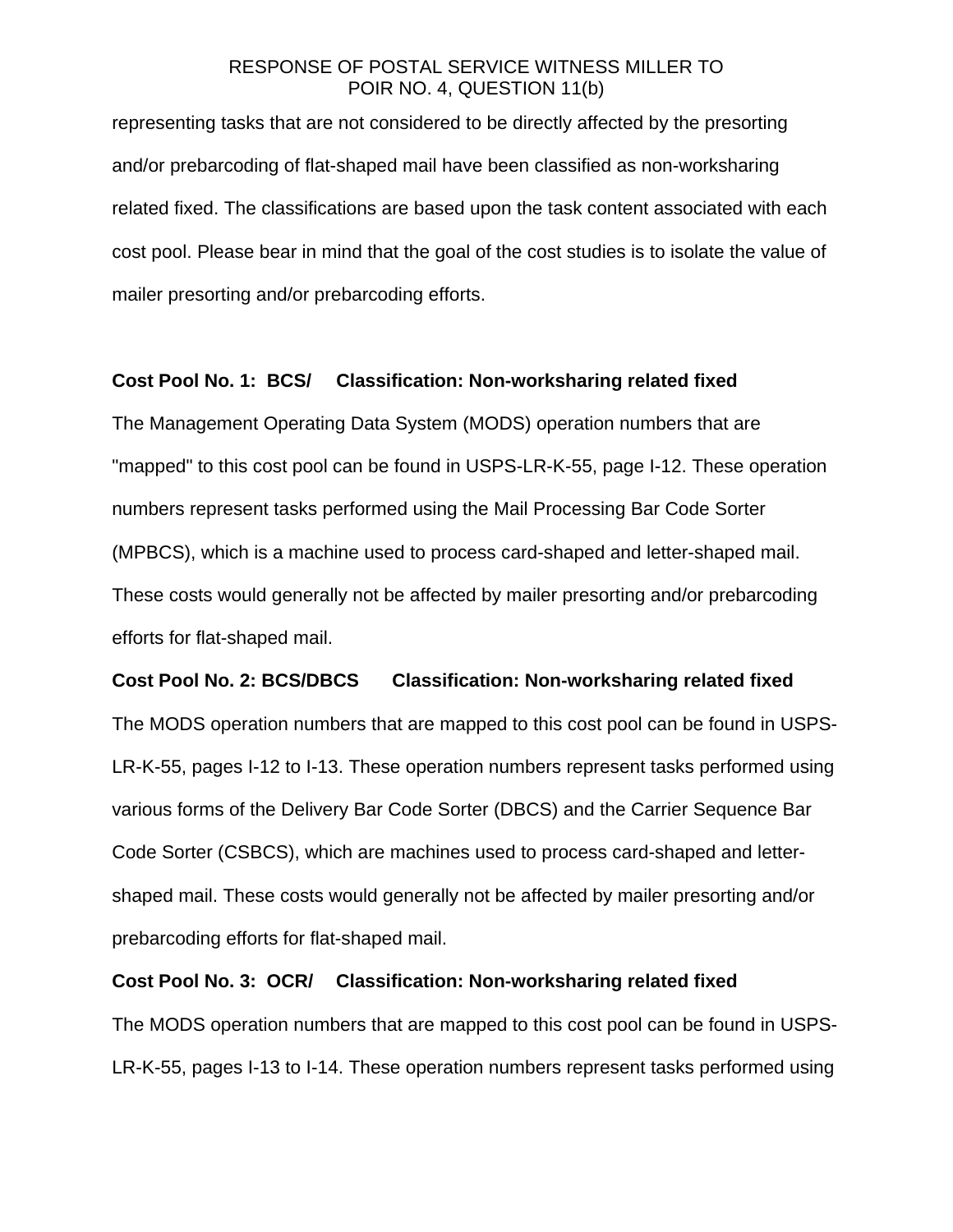the Multi Line Optical Character Reader (MLOCR), which is a machine used to process card-shaped and letter-shaped mail. These costs would generally not be affected by mailer presorting and/or prebarcoding efforts for flat-shaped mail.

## **Cost Pool No. 4: AFSM100 Classification: Worksharing related proportional**

The MODS operation numbers that are mapped to this cost pool can be found in USPS-LR-K-55, page I-14. These operation numbers represent tasks performed using the Automated Flats Sorting Machine Model 100 (AFSM100), which are included in the mail flow model. These costs would be affected by mailer presorting and/or prebarcoding efforts for flat-shaped mail.

#### **Cost Pool No. 5: FSM/ Classification: Worksharing related proportional**

The MODS operation numbers that are mapped to this cost pool can be found in USPS-LR-K-55, pages I-14 to I-15. These operation numbers represent tasks performed using the Flats Sorting Machine Model 881 (FSM881), which have all been removed from the postal mail processing network. Consequently, the cost pool value for the three flats classes of mail is 0.000 cents. If any FSM881s were still found in the postal network, these costs would have been affected by mailer presorting and/or prebarcoding efforts for flats-shaped mail. They also would have been included in the mail flow model.

# **Cost Pool No. 6: FSM/1000 Classification: Worksharing related proportional**  The MODS operation numbers that are mapped to this cost pool can be found in USPS-LR-K-55, page I-15. These operation numbers represent tasks performed using the Upgraded Flats Sorting Machine Model 1000 (UFSM1000), which are included in the mail flow model. These costs would be affected by mailer presorting and/or prebarcoding efforts for flat-shaped mail.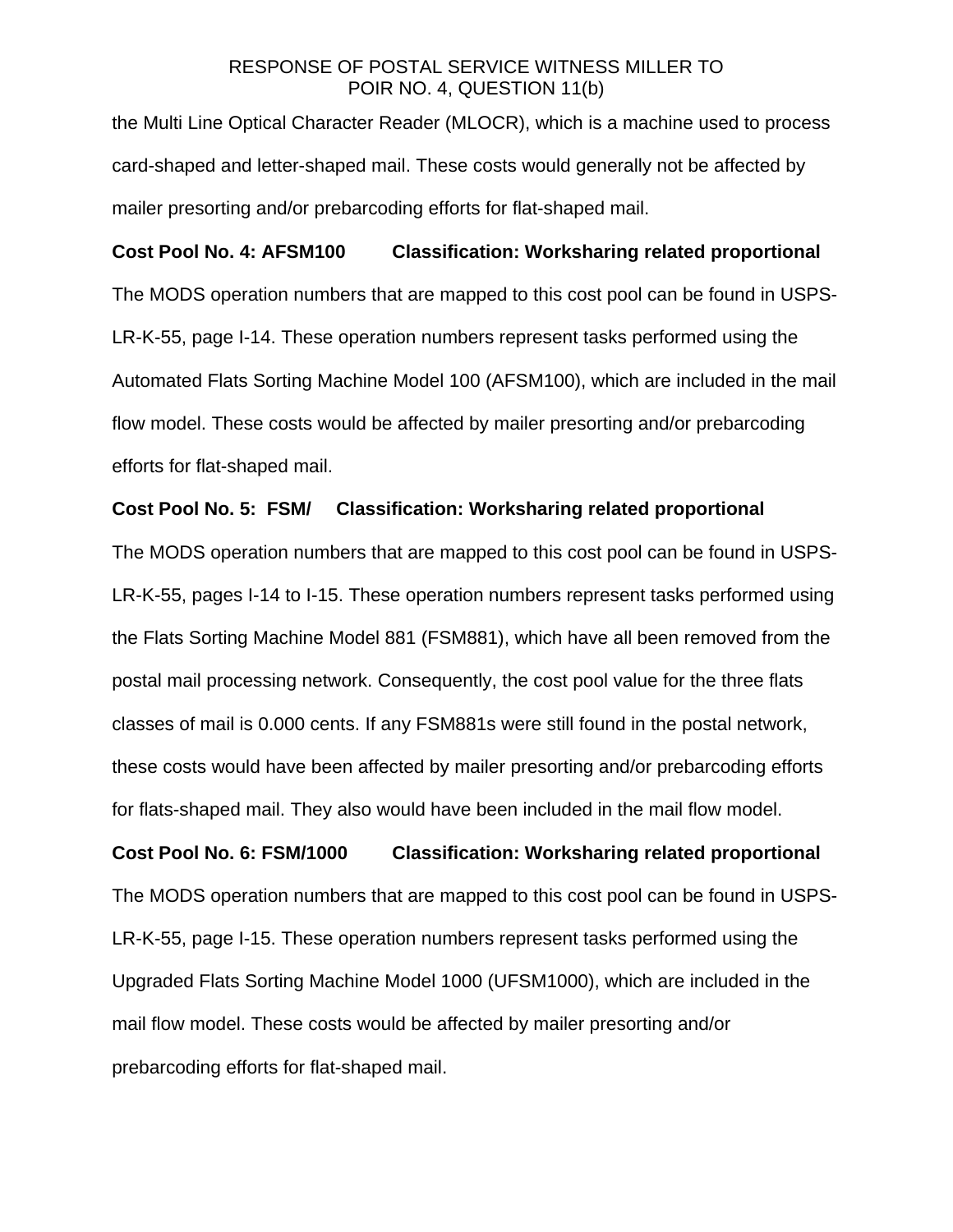## **Cost Pool No. 7: MECPARC Classification: Non-worksharing related fixed**

The MODS operation numbers that are mapped to this cost pool can be found in USPS-LR-K-55, page I-15. These operation numbers represent tasks performed using mechanized parcel sorting equipment. These costs would generally not be affected by mailer presorting and/or prebarcoding efforts for flat-shaped mail.

## **Cost Pool No. 8: SPBSOTH Classification: Worksharing related proportional Cost Pool No. 9: SPBSPRIO Classification: Worksharing related proportional**

The MODS operation numbers that are mapped to these cost pools can be found in USPS-LR-K-55, pages I-15 to I-16. These operation numbers represent tasks (e.g., flats bundle processing) performed using the Small Parcel and Bundle Sorter (SPBS), which are included in the mail flow model. These costs would be affected by mailer presorting and/or prebarcoding efforts for flat-shaped mail.

### **Cost Pool No. 10: 1SACKS\_M Classification: Non-worksharing related fixed**

The MODS operation numbers that are mapped to this cost pool can be found in USPS-LR-K-55, page I-16. These operation numbers represent tasks performed using mechanized sack sorting equipment. These costs would not be directly affected by mailer presorting and/or prebarcoding efforts for flat-shaped mail.

### **Cost Pool No. 11: 1TRAYSRT Classification: Non-worksharing related fixed**

The MODS operation numbers that are mapped to this cost pool can be found in USPS-LR-K-55, page I-16. These operation numbers represent tasks performed using mechanized tray sorters and robotics equipment. These costs are affected by other characteristics, such as whether the mail is entered locally, and would not be directly affected by mailer presorting and/or prebarcoding efforts for flat-shaped mail.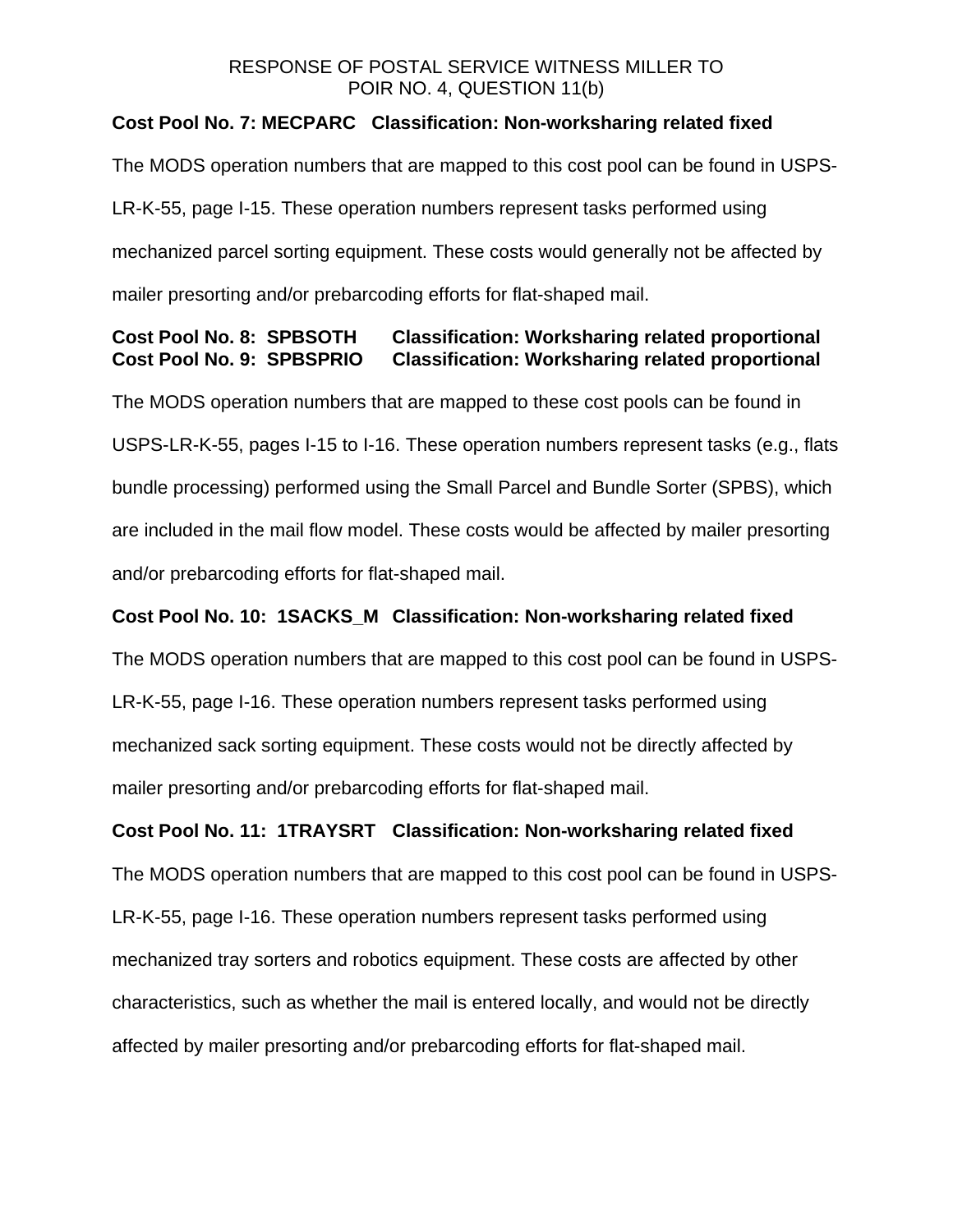## **Cost Pool No. 12: MANF Classification: Worksharing related proportional**

The MODS operation numbers that are mapped to this cost pool can be found in USPS-LR-K-55, page I-16. These operation numbers represent tasks performed using manual flats cases, which are included in the mail flow model. These costs would be affected by mailer presorting and/or prebarcoding efforts for flat-shaped mail.

## **Cost Pool No. 13: MANL Classification: Non-worksharing related fixed**

The MODS operation numbers that are mapped to this cost pool can be found in USPS-LR-K-55, pages I-16 to I-17. These operation numbers represent tasks performed using manual letters cases. These costs are generally not affected by mailer presorting and/or prebarcoding efforts for flat-shaped mail.

## **Cost Pool No. 14: MANP Classification: Non-worksharing related fixed**

The MODS operation numbers that are mapped to this cost pool can be found in USPS-LR-K-55, page I-17. These operation numbers represent tasks performed using manual parcel operations. These costs are generally not affected by mailer presorting and/or prebarcoding efforts for flat-shaped mail.

## **Cost Pool No. 15: PRIORITY Classification: Non-worksharing related fixed**

The MODS operation numbers that are mapped to this cost pool can be found in USPS-LR-K-55, page I-17. These operation numbers represent tasks performed using manual Priority Mail operations. These costs are not directly affected by mailer presorting and/or prebarcoding efforts for First-Class Mail presort, Periodicals Outside County, and Standard Mail flat-shaped mail.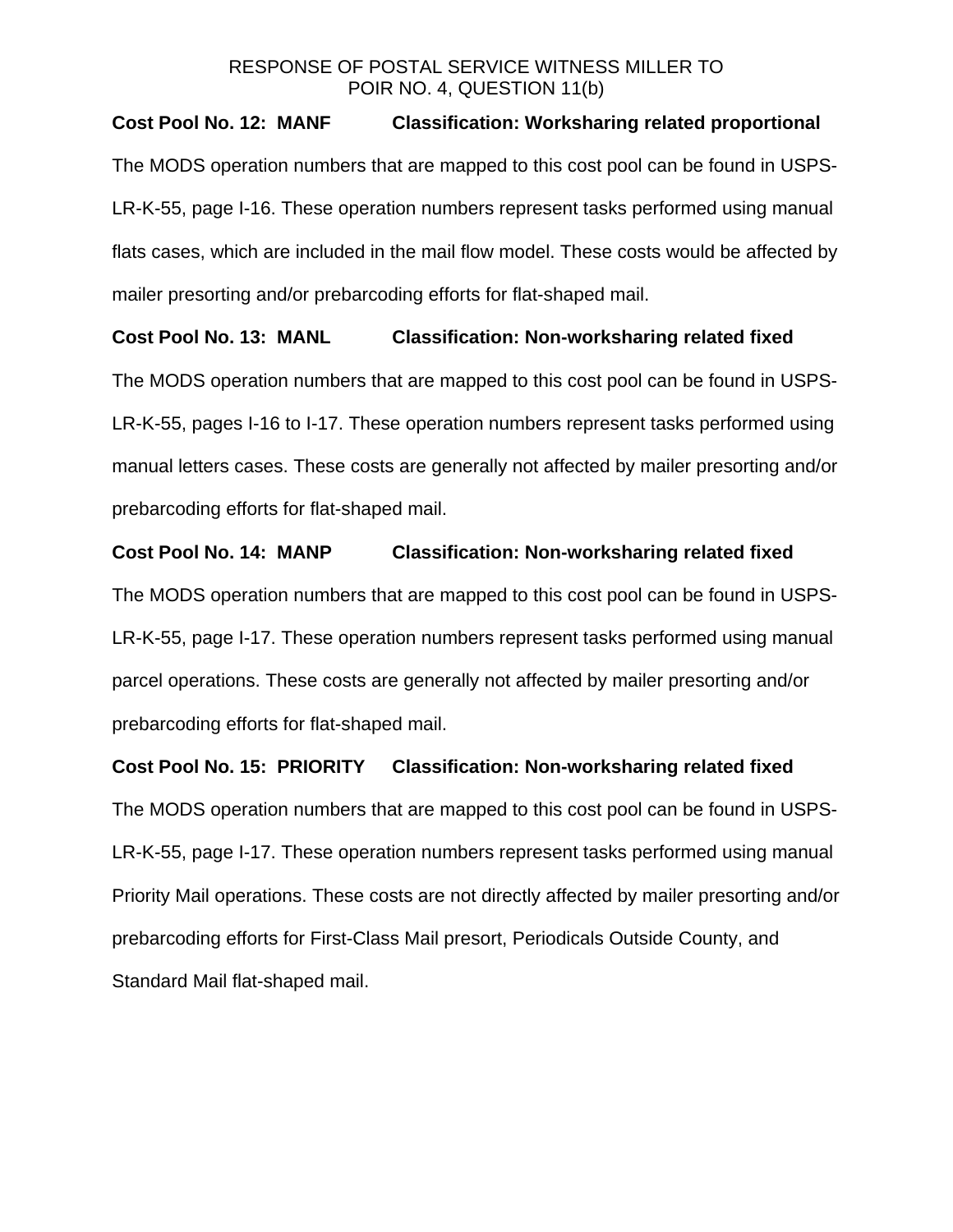#### **Cost Pool No. 16: LD15 Classification: Worksharing related proportional**

The MODS operation numbers that are mapped to this cost pool can be found in USPS-LR-K-55, page I-17. These operation numbers represent tasks performed by the Data Conversion Operator (DCO) "keyers," which are included in the mail flow model. These costs would be affected by mailer presorting and/or prebarcoding efforts for flat-shaped mail.

#### **Cost Pool No. 17: 1CANCEL Classification: Non-worksharing related fixed**

The MODS operation numbers that are mapped to this cost pool can be found in USPS-LR-K-55, pages I-17 to I-18. These operation numbers represent tasks performed in cancellation operations. These costs are not directly affected by mailer presorting and/or prebarcoding efforts for First-Class Mail presort, Periodicals Outside County, and Standard Mail flat-shaped mail.

#### **Cost Pool No. 18: 1DSPATCH Classification: Non-worksharing related fixed**

The MODS operation numbers that are mapped to this cost pool can be found in USPS-LR-K-55, page I-18. These operation numbers represent tasks required to prepare mail for dispatch. These costs are affected by other characteristics, such as whether mail is entered locally, and are therefore not directly affected by mailer presorting and/or prebarcoding efforts for flat-shaped mail.

#### **Cost Pool No. 19: 1FLATPRP Classification: Worksharing related fixed**

The 035 MODS operation number is mapped to this cost pool and can be found in USPS-LR-K-55, page I-18. This operation number represents the bundle opening and Flat Mail Cart (FMC) preparation tasks, which are not included in the mail flow model.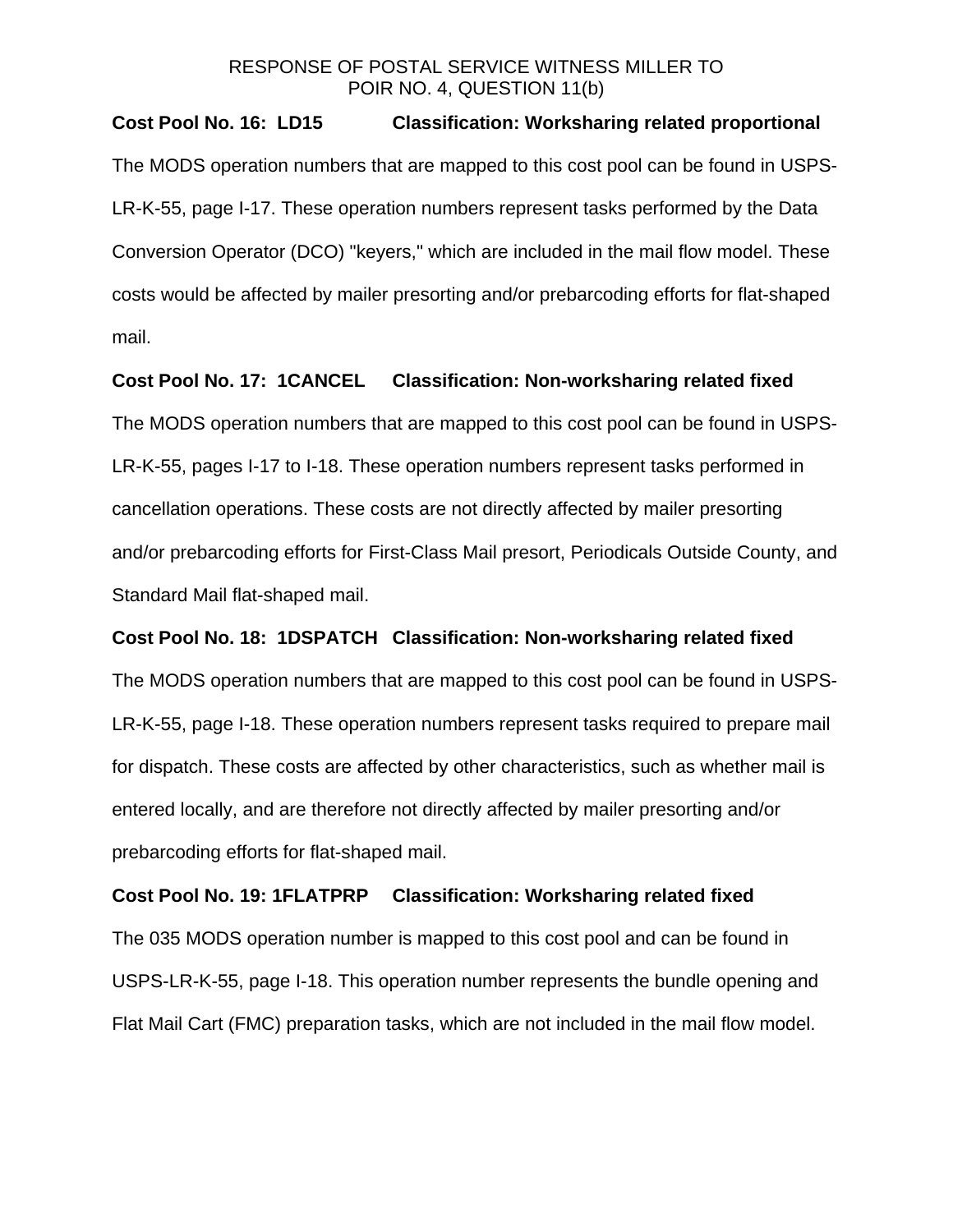These costs, however, would be incurred as a result of a given mailer choosing to engage in worksharing activities.

## **Cost Pool No. 20: 1MTRPREP Classification: Non-worksharing related fixed**

The MODS operation numbers that are mapped to this cost pool can be found in USPS-LR-K-55, page I-18. These operation numbers represent tasks performed on meter belts. These costs are not directly affected by mailer presorting and/or prebarcoding efforts for First-Class Mail presort, Periodicals Outside County, and Standard Mail flatshaped mail.

# **Cost Pool No. 21: 1OPBULK Classification: Worksharing related proportional Cost Pool No. 22: 1OPPREF Classification: Worksharing related proportional**

The MODS operation numbers that are mapped to these cost pools can be found in USPS-LR-K-55, page I-18. These operation numbers represent tasks performed in opening unit operations (e.g., manual bundle sorting activities), which are included in the mail flow model. These costs would be affected by mailer presorting and/or prebarcoding efforts for flat-shaped mail.

## **Cost Pool No. 23: 1OPTRANS Classification: Non-worksharing related fixed**

The MODS operation number that is mapped to this cost pool can be found in USPS-LR-K-55, page I-18. This operation number represents tasks required to weigh mail into the postal network. These costs are not directly affected by mailer presorting and/or prebarcoding efforts for First-Class Mail presort, Periodicals Outside County, and Standard Mail flat-shaped mail.

## **Cost Pool No. 24: 1PLATFRM Classification: Non-worksharing related fixed**

The MODS operation numbers that are mapped to this cost pool can be found in USPS-LR-K-55, pages I-18 to I-19. These operation numbers represent tasks performed by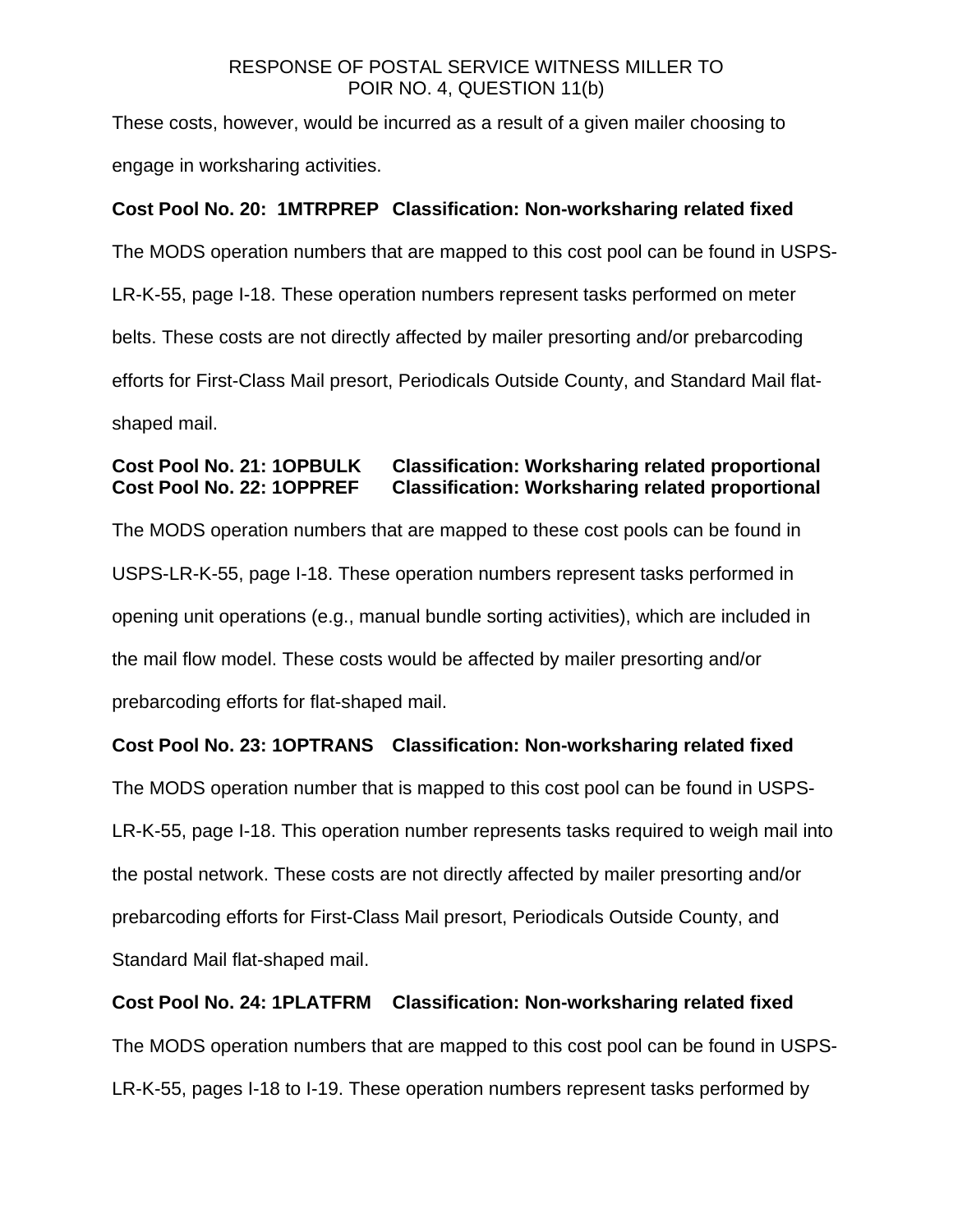postal dock employees. These costs are affected by other factors, such as whether a mailing is entered locally, and are not directly affected by mailer presorting and/or prebarcoding efforts. Furthermore, the destination entry cost studies cover some tasks found in this cost pool for Periodicals and Standard Mail.

#### **Cost Pool No. 25: 1POUCHNG Classification: Worksharing related proportional**

The MODS operation numbers that are mapped to this cost pool can be found in USPS-LR-K-55, page I-19. These operation numbers represent tasks performed on pouch racks (e.g., bundle sorting activities), which are included in the mail flow model. These costs would be affected by mailer presorting and/or prebarcoding efforts for flat-shaped mail.

#### **Cost Pool No. 26: 1PRESORT Classification: Worksharing related fixed**

The MODS operation numbers that are mapped to this cost pool can be found in USPS-LR-K-55, page I-19. These operation numbers represent tasks associated with the "cutting," or organizing, of presort mail based on the next operation, which are not included in the cost model. These costs, however, would be incurred as a result of a mailer choosing to engage in worksharing activities.

#### **Cost Pool No. 27: 1SACKS\_H Classification: Non-worksharing related fixed**

The MODS operation number that is mapped to this cost pool can be found in USPS-LR-K-55, page I-19. The operation number represents tasks performed using manual sack sorting operations. These costs would not be directly affected by mailer presorting and/or prebarcoding efforts for flat-shaped mail.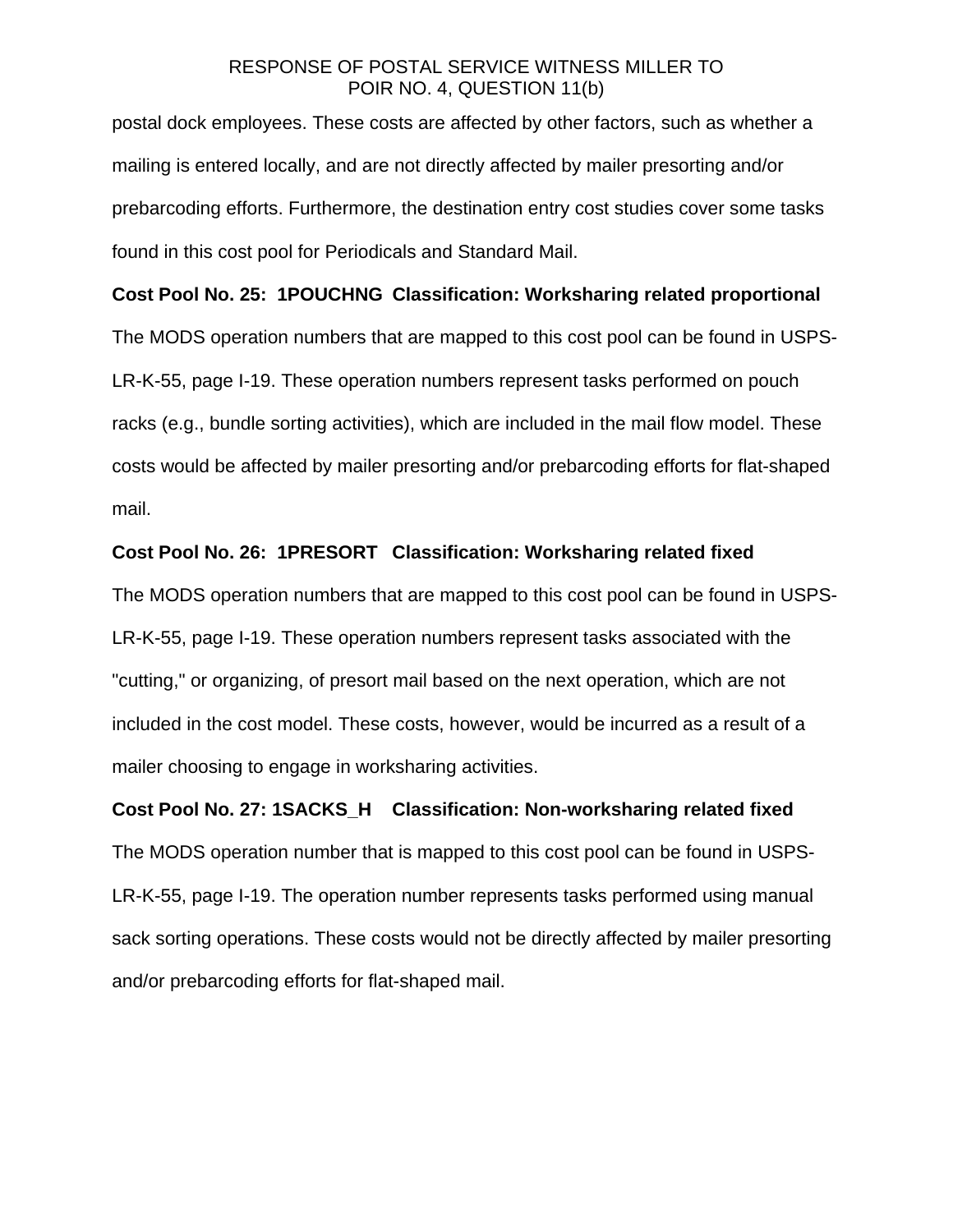#### **Cost Pool No. 28: 1SCAN Classification: Non-worksharing related fixed**

The MODS operation numbers that are mapped to this cost pool can be found in USPS-LR-K-55, page I-19. The operation numbers represent tasks required to prepare mail for air transportation, which is a function of the class of mail and whether that mail has been entered locally. These costs would not be directly affected by mailer presorting and/or prebarcoding efforts for flat-shaped mail.

#### **Cost Pool No. 29: BUSREPLY Classification: Non-worksharing related fixed**

The MODS operation numbers that are mapped to this cost pool can be found in USPS-LR-K-55, page I-19. The operation numbers represent tasks performed in nixie and postage due operations. These costs would not be directly affected by mailer presorting and/or prebarcoding efforts for flat-shaped mail.

#### **Cost Pool No. 30: EXPRESS Classification: Non-worksharing related fixed**

The MODS operation numbers that are mapped to this cost pool can be found in USPS-LR-K-55, page I-19. The operation numbers represent tasks performed in Express Mail operations. These costs would not be directly affected by mailer presorting and/or prebarcoding efforts for First-Class Mail presort, Periodicals Outside County, and Standard Mail flat-shaped mail.

# **Cost Pool No. 31: MAILGRAM Classification: Non-worksharing related fixed**  The MODS operation number that is mapped to this cost pool can be found in USPS-LR-K-55, page I-19. The operation number represents Mailgram tasks. These costs would not be directly affected by mailer presorting and/or prebarcoding efforts for First-Class Mail presort, Periodicals Outside County, or Standard Mail flat-shaped mail.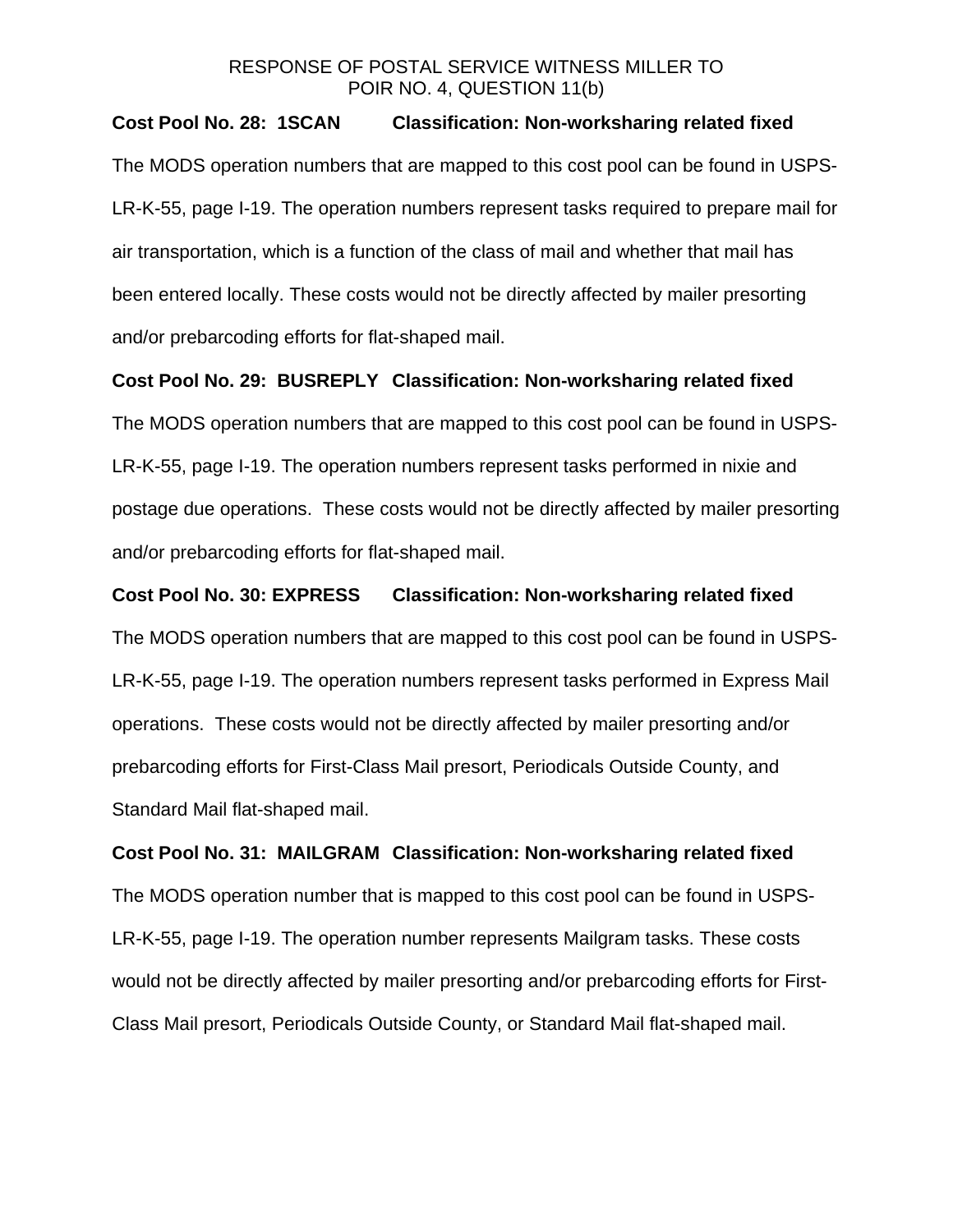#### **Cost Pool No. 32: REGISTRY Classification: Non-worksharing related fixed**

The MODS operation numbers that are mapped to this cost pool can be found in USPS-LR-K-55, page I-19. The operation numbers represent tasks performed in the Registry Section. These costs would not be directly affected by mailer presorting and/or prebarcoding efforts for First-Class Mail presort, Periodicals Outside County, and Standard Mail flat-shaped mail.

#### **Cost Pool No. 33: REWRAP Classification: Non-worksharing related fixed**

The MODS operation numbers that are mapped to this cost pool can be found in USPS-LR-K-55, page I-19. The operation numbers represent tasks performed in rewrap and repair operations. These costs would not be directly affected by mailer presorting and/or prebarcoding efforts for First-Class Mail presort, Periodicals Outside County, and Standard Mail flat-shaped mail.

#### **Cost Pool No. 34: 1EEQMT Classification: Non-worksharing related fixed**

The MODS operation numbers that are mapped to this cost pool can be found in USPS-LR-K-55, page I-20. The operation numbers represent tasks associated with empty equipment processing. These costs would not be directly affected by mailer presorting and/or prebarcoding efforts for First-Class Mail presort, Periodicals Outside County, and Standard Mail flat-shaped mail.

# **Cost Pool No. 35: 1MISC Classification: Non-worksharing related fixed**  The MODS operation numbers that are mapped to this cost pool can be found in USPS-LR-K-55, page I-20. The operation numbers represent various administrative tasks. These costs would not be directly affected by mailer presorting and/or prebarcoding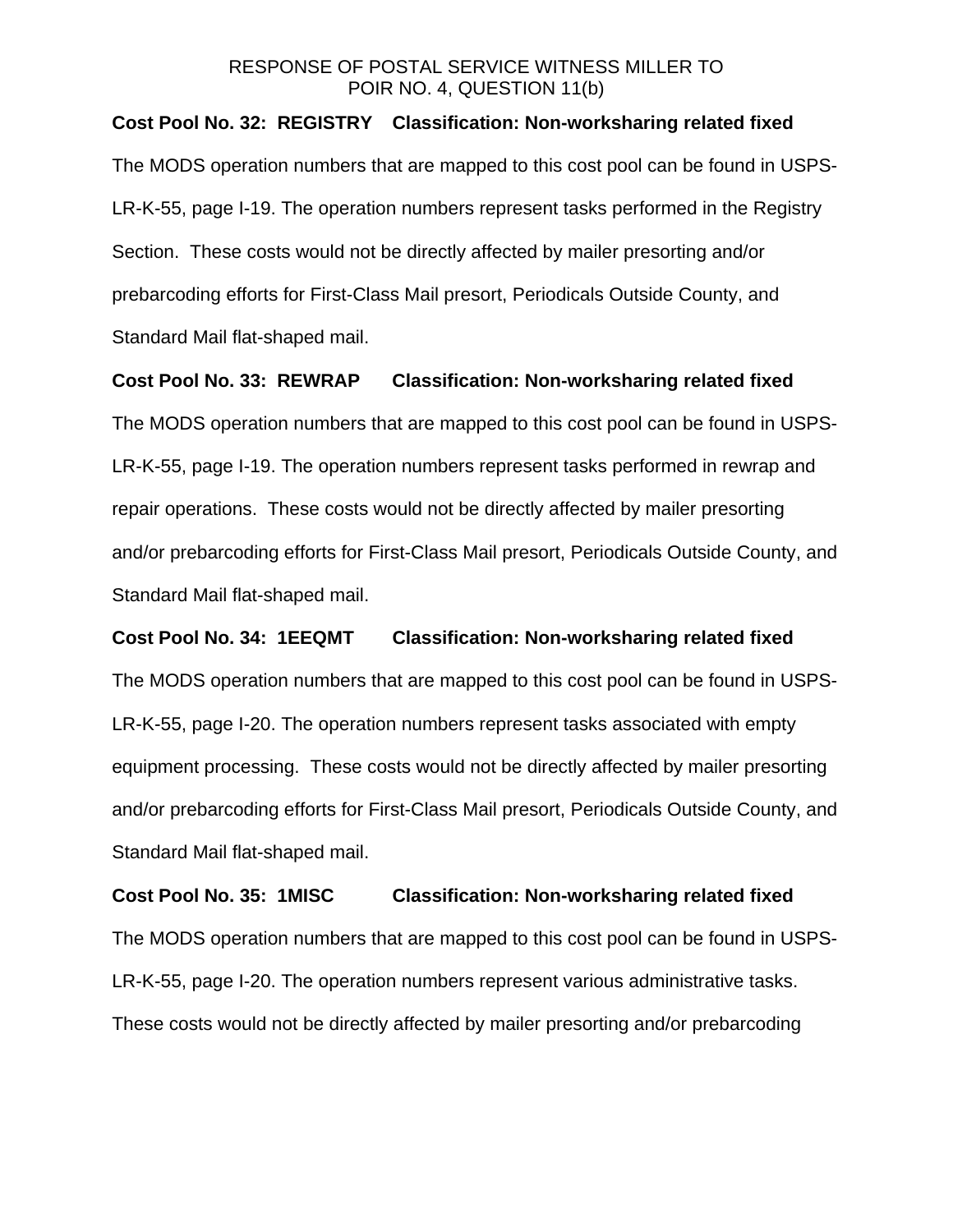efforts for First-Class Mail presort, Periodicals Outside County, and Standard Mail flatshaped mail.

#### **Cost Pool No. 36: 1SUPPORT Classification: Non-worksharing related fixed**

The MODS operation numbers that are mapped to this cost pool can be found in USPS-LR-K-55, page I-20. The operation numbers represent various administrative tasks. These costs would not be directly affected by mailer presorting and/or prebarcoding efforts for First-Class Mail presort, Periodicals Outside County, and Standard Mail flatshaped mail.

#### **Cost Pool No. 37: INTL ISC Classification: Non-worksharing related fixed**

The methodology used to estimate ISC costs is described in USPS-LR-K-55, page I-3. This cost pool represents the tasks performed at International Service Centers (ISC). These costs would not be directly affected by mailer presorting and/or prebarcoding efforts for First-Class Mail presort, Periodicals Outside County, and Standard Mail flatshaped mail.

#### **Cost Pool No. 38: PMPC Classification: Non-worksharing related fixed**

The methodology used to estimate PMPC costs is described in USPS-LR-K-55, page I-3. This cost pool represents the tasks performed at Priority Mail Processing Centers (PMPC). These costs would not be directly affected by mailer presorting and/or prebarcoding efforts for First-Class Mail presort, Periodicals Outside County, and Standard Mail flat-shaped mail.

**Cost Pool No. 39: LD41 Classification: Non-worksharing related fixed**  The methodology used to estimate cost pool LD41 can be found in USPS-LR-K-55, page I-3. The costs mapped to this cost pool represent those Customer Service tasks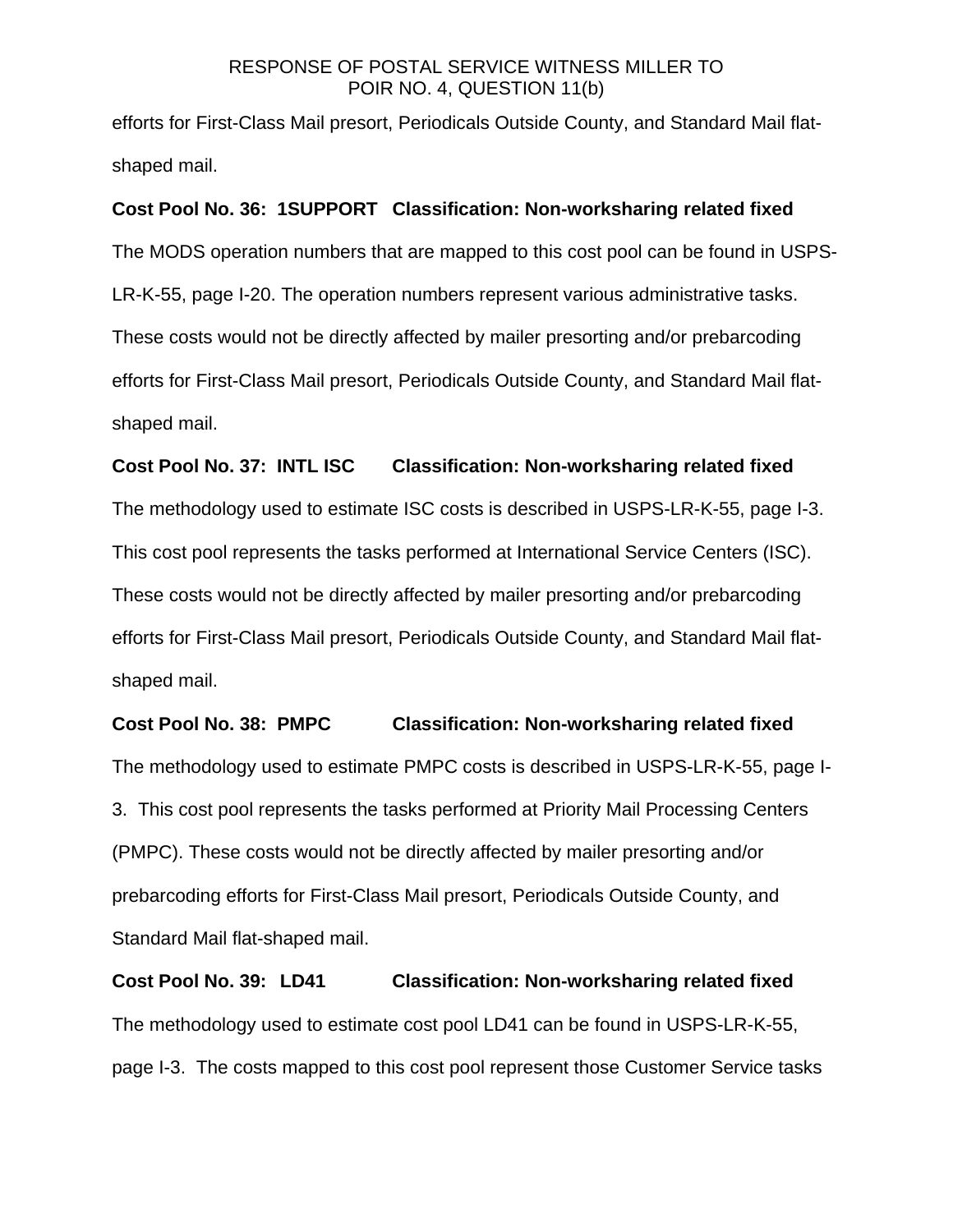performed in Labor Distribution Code (LDC) 41. This LDC represents automated letters. These costs would therefore not be affected by mailer presorting and/or prebarcoding efforts for flat-shaped mail.

## **Cost Pool No. 40: LD42 Classification: Worksharing related proportional Cost Pool No. 41: LD43 Classification: Worksharing related proportional Cost Pool No. 42: LD44 Classification: Worksharing related proportional**

The methodology used to estimate the LD42, LD43, and LD44 cost pools can be found

in USPS-LR-K-55, page I-3. The costs mapped to these cost pools represent those

Customer Service tasks performed in LDCs 42, 43, and 44. These LDCs represent

mechanized, manual, and post office box distribution operations, respectively, which

can all involve the sortation of flat-shaped mail. These costs would therefore be affected

by mailer presorting and/or prebarcoding efforts for flat-shaped mail.

## **Cost Pool No. 43: LD48 EXP Classification: Non-worksharing related fixed**

The costs mapped to this cost pool represent various administrative Express Mail tasks,

which are performed in the Customer Service function. These costs would not be

directly affected by mailer presorting and/or prebarcoding efforts for First-Class Mail

presort, Periodicals Outside County, and Standard Mail flat-shaped mail.

### **Cost Pool No. 44: LD48 OTH Classification: Non-worksharing related fixed Cost Pool No. 45: LD48\_ADM Classification: Non-worksharing related fixed Cost Pool No. 46: LD48\_SSV Classification: Non-worksharing related fixed**

The costs mapped to this cost pool represent various other administrative tasks, which are performed in the Customer Service function. These costs would not be directly affected by mailer presorting and/or prebarcoding efforts for First-Class Mail presort, Periodicals Outside County, and Standard Mail flat-shaped mail.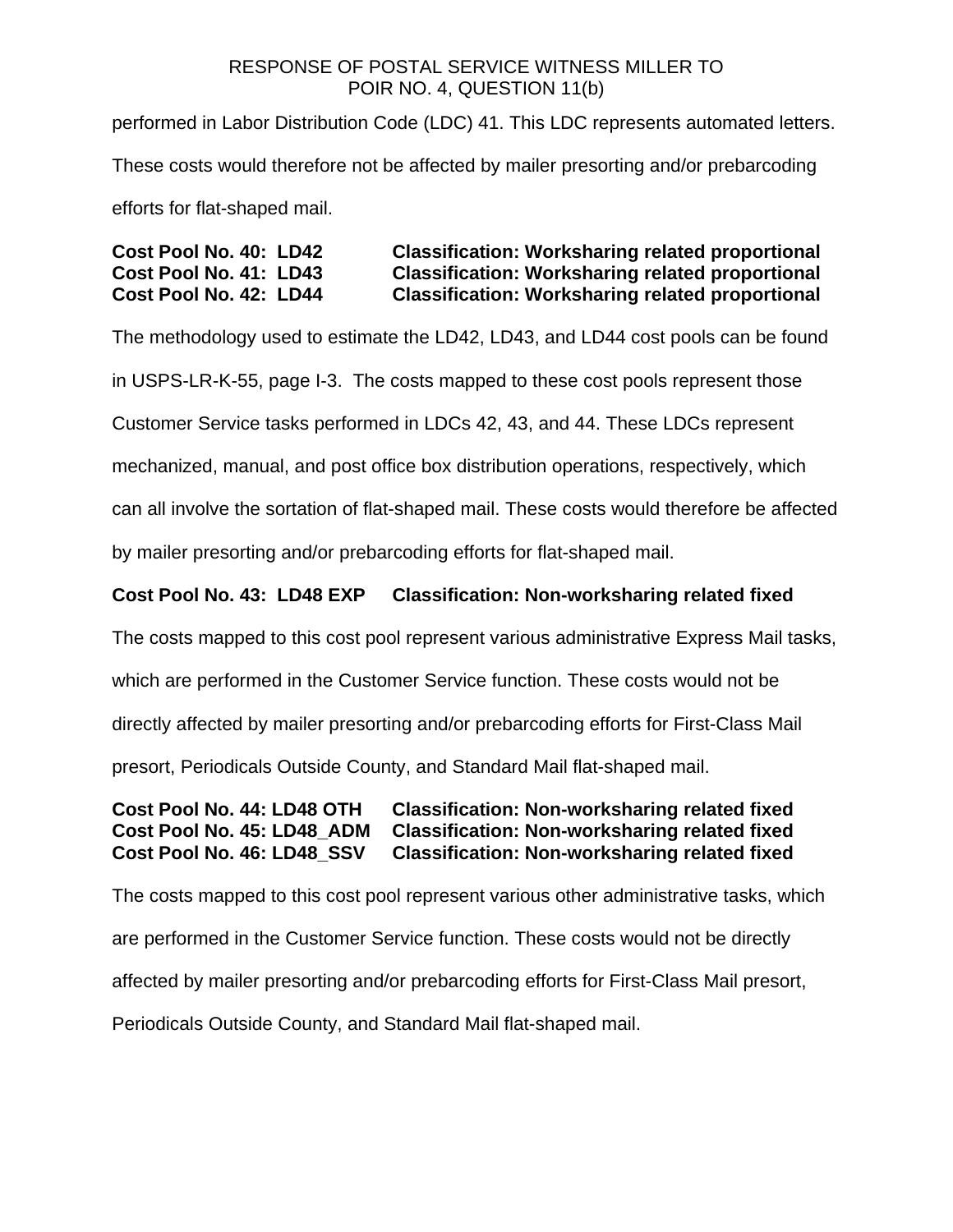### **Cost Pool No. 47: LD49 Classification: Non-worksharing related fixed**

The MODS operation numbers that are mapped to this cost pool can be found in USPS-LR-K-55, page I-20. These operation numbers represent tasks associated with the forwarding and return of mail. These costs would not be affected by a mailer's decision to engage in worksharing activities.

## **Cost Pool No. 48: LD79 Classification: Worksharing related fixed**

The MODS operation numbers that are mapped to these cost pools can be found in USPS-LR-K-55, page I-20. These operation numbers represent tasks associated with the acceptance and verification of mail. These costs would be affected by a mailer's decision to engage in worksharing activities.

## **Cost Pool No. 49: 1SUPP\_F1 Classification: Non-worksharing related fixed**

The costs mapped to this cost pool represent various mail processing administrative tasks. These costs would not be directly affected by mailer presorting and/or prebarcoding efforts for First-Class Mail presort, Periodicals Outside County, and Standard Mail flat-shaped mail.

### **Cost Pool No. 50: NMO Classification: Non-worksharing related fixed**

The costs mapped to this cost pool represent Non Machinable Outside (NMO) parcel operations performed at Bulk Mail Centers (BMC). These costs would not be affected by mailer presorting and/or prebarcoding efforts for flat-shaped mail.

**Cost Pool No. 51: OTHR Classification: Non-worksharing related fixed**  The costs mapped to this cost pool represent various allied support operations performed at BMCs. These costs would not be affected by mailer presorting and/or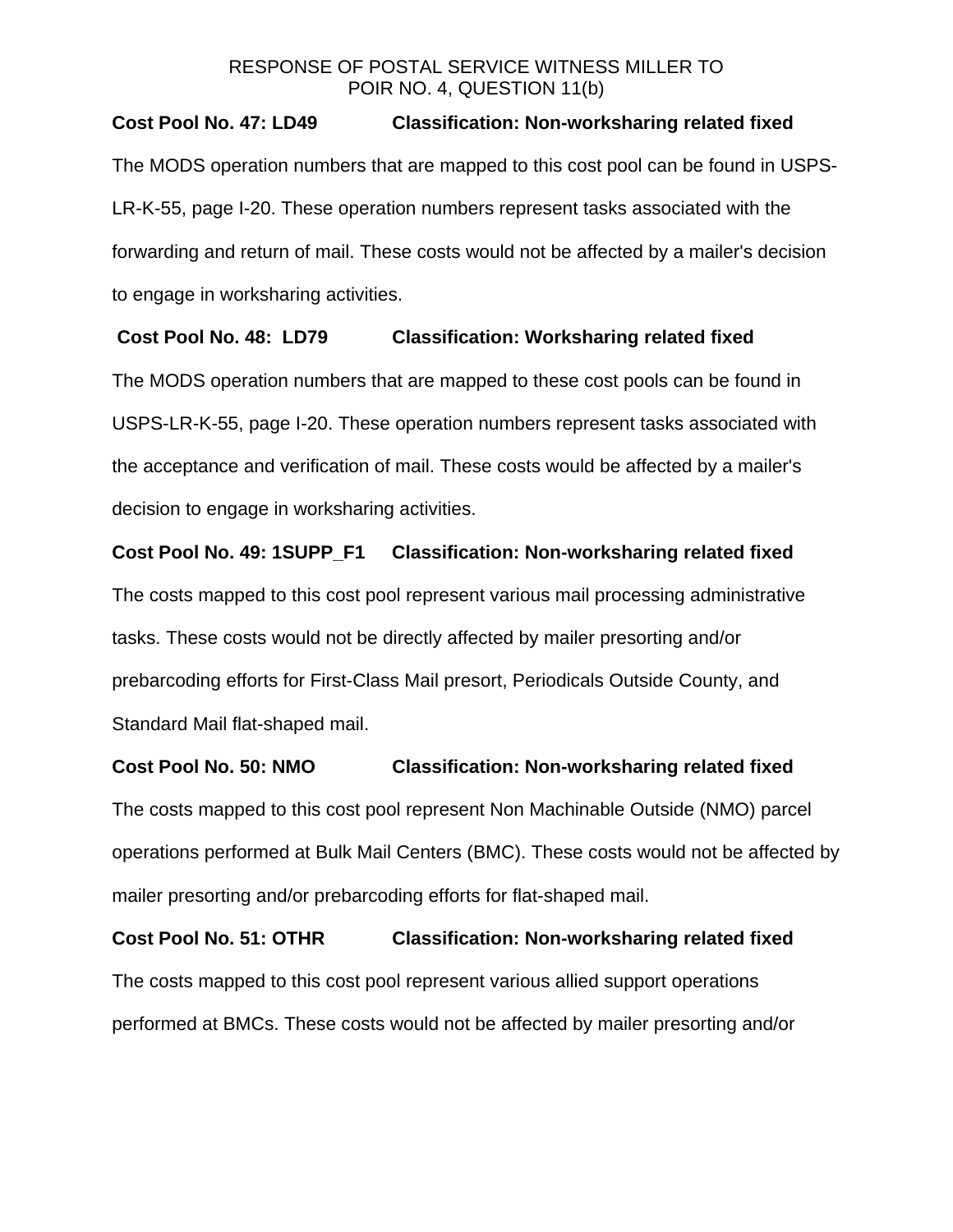prebarcoding efforts for flat-shaped mail. Furthermore, some of these costs may be covered by the destination entry cost studies for Periodicals and Standard Mail.

## **Cost Pool No. 52: PLA Classification: Non-worksharing related fixed**

The costs mapped to this cost pool represent various allied platform operations performed at BMCs. These costs are affected by other factors, such as whether a mailing is entered locally, and are not directly affected by mailer presorting and/or prebarcoding efforts. Furthermore, the destination entry cost studies cover some tasks found in this cost pool for Periodicals and Standard Mail.

**Cost Pool No. 53: PSM Classification: Non-worksharing related fixed**  The costs mapped to this cost pool represent Parcel Sorting Machine (PSM) operations performed at BMCs. These costs would not be affected by mailer presorting and/or

prebarcoding efforts for flat-shaped mail.

**Cost Pool No. 54: SPB Classification: Worksharing related proportional**  The costs mapped to this cost pool represent SPBS tasks performed at BMCs, which are included in the mail flow model. These costs would be affected by mailer presorting and/or prebarcoding efforts for flat-shaped mail.

**Cost Pool No. 55: SSM Classification: Non-worksharing related fixed**  The costs mapped to this cost pool represent Sack Sorting Machine (SSM) operations performed at BMCs. These costs would not be directly affected by mailer presorting and/or prebarcoding efforts for First-Class Mail presort, Periodicals Outside County, and Standard Mail flat-shaped mail.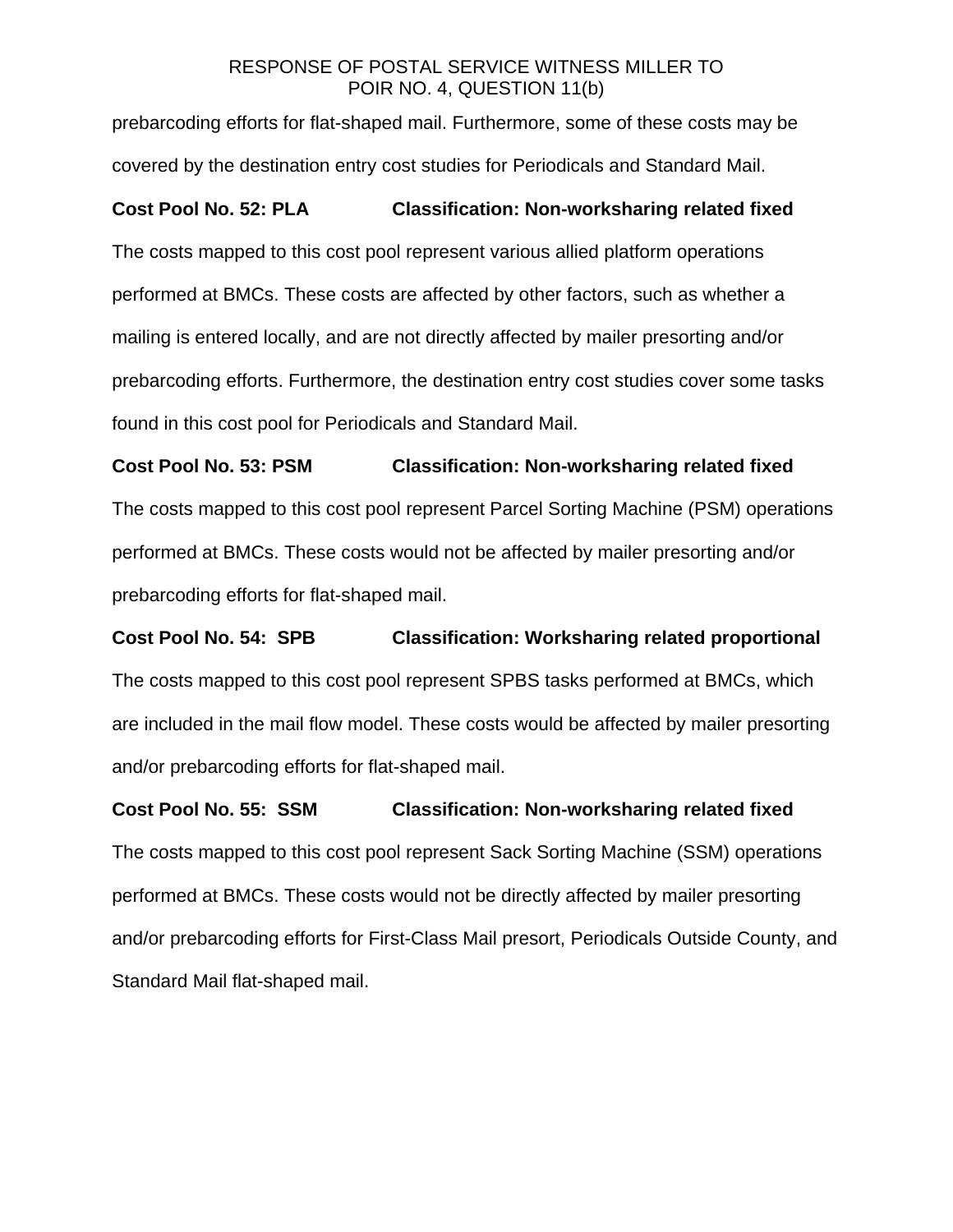#### **Cost Pool No. 56: ALLIED Classification: Non-worksharing related fixed**

The costs mapped to this cost pool represent various allied operations performed at non-MODS sites. These costs are affected by other factors, such as whether a mailing is entered locally, and are not directly affected by mailer presorting and/or prebarcoding efforts. Furthermore, the destination entry cost studies cover some tasks found in this cost pool for Periodicals and Standard Mail.

#### **Cost Pool No. 57: AUTO/MECH Classification: Worksharing related proportional**

The costs mapped to this cost pool represent automation and mechanization tasks performed at non-MODS offices, which can involve the distribution of flat-shaped mail. These costs would therefore be affected by mailer presorting and/or prebarcoding efforts for flat-shaped mail.

#### **Cost Pool No. 58: EXPRESS Classification: Non-worksharing related fixed**

The costs mapped to this cost pool represent Express Mail operations performed at non-MODS sites. These costs would therefore not be affected by mailer presorting and/or prebarcoding efforts for First-Class Mail presort, Periodicals Outside County, and Standard Mail flats.

**Cost Pool No. 59: MANF Classification: Worksharing related proportional**  The costs mapped to this cost pool represent manual flats sorting tasks performed at non-MODS offices, which are included in the mail flow model. These costs would be affected by mailer presorting and/or prebarcoding efforts for flat-shaped mail.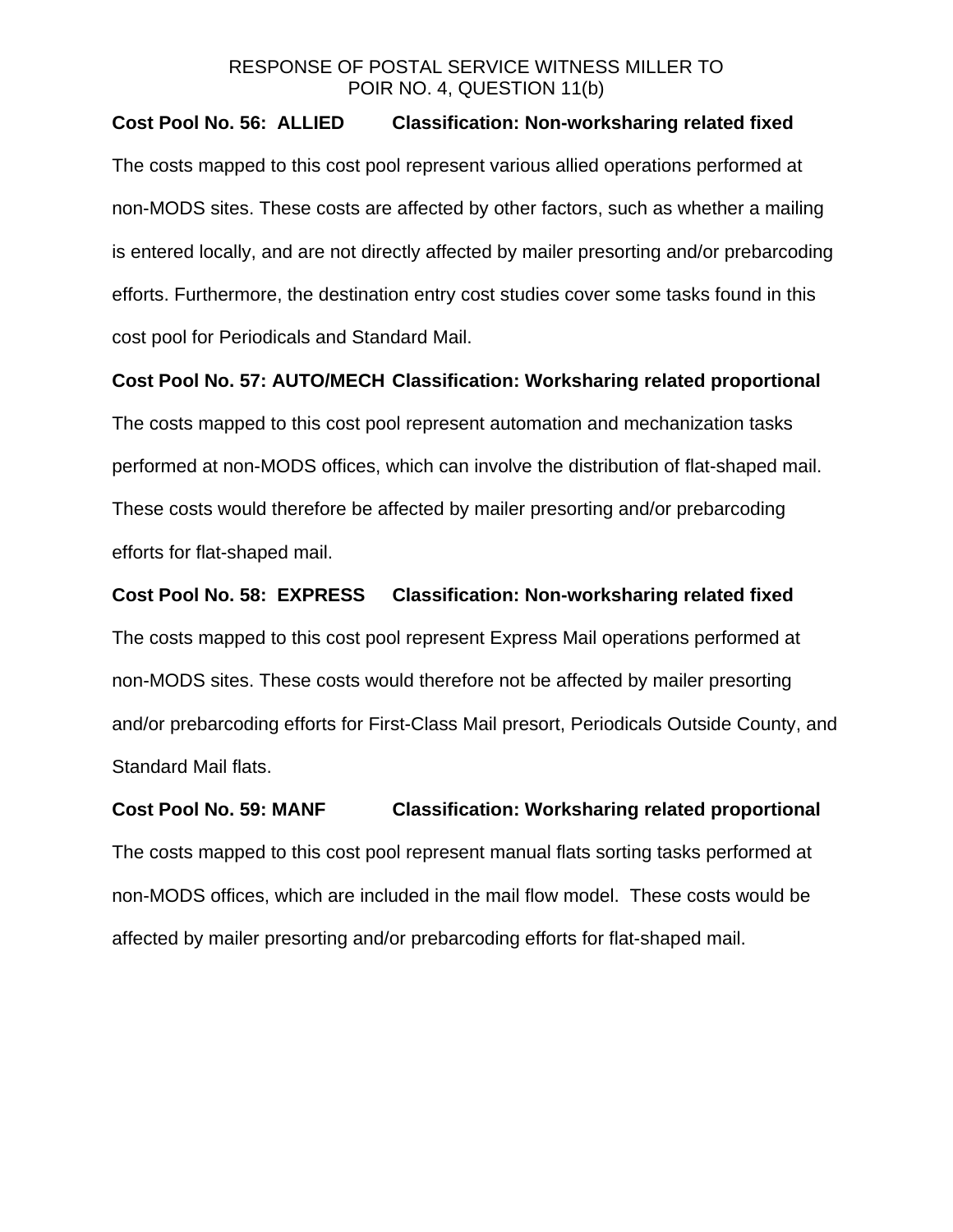## **Cost Pool No. 60: MANL Classification: Non-worksharing related fixed**

The costs mapped to this cost pool represent manual letters sorting tasks performed at non-MODS offices. These costs would not be affected by mailer presorting and/or prebarcoding efforts for flat-shaped mail.

# **Cost Pool No. 61: MANP Classification: Non-worksharing related fixed**

The costs mapped to this cost pool represent manual parcels sorting tasks performed at non-MODS offices. These costs would not be affected by mailer presorting and/or prebarcoding efforts for flat-shaped mail.

## **Cost Pool No. 62: MISC Classification: Non-worksharing related fixed**

The costs mapped to this cost pool represent various administrative tasks performed at non-MODS offices. These costs would not be affected by mailer presorting and/or prebarcoding efforts for flat-shaped mail.

# **Cost Pool No. 63: REGISTRY Classification: Non-worksharing related fixed**  The costs mapped to this cost pool represent Registry Section tasks performed at non-MODS offices. These costs would not be affected by mailer presorting and/or prebarcoding efforts for flat-shaped mail.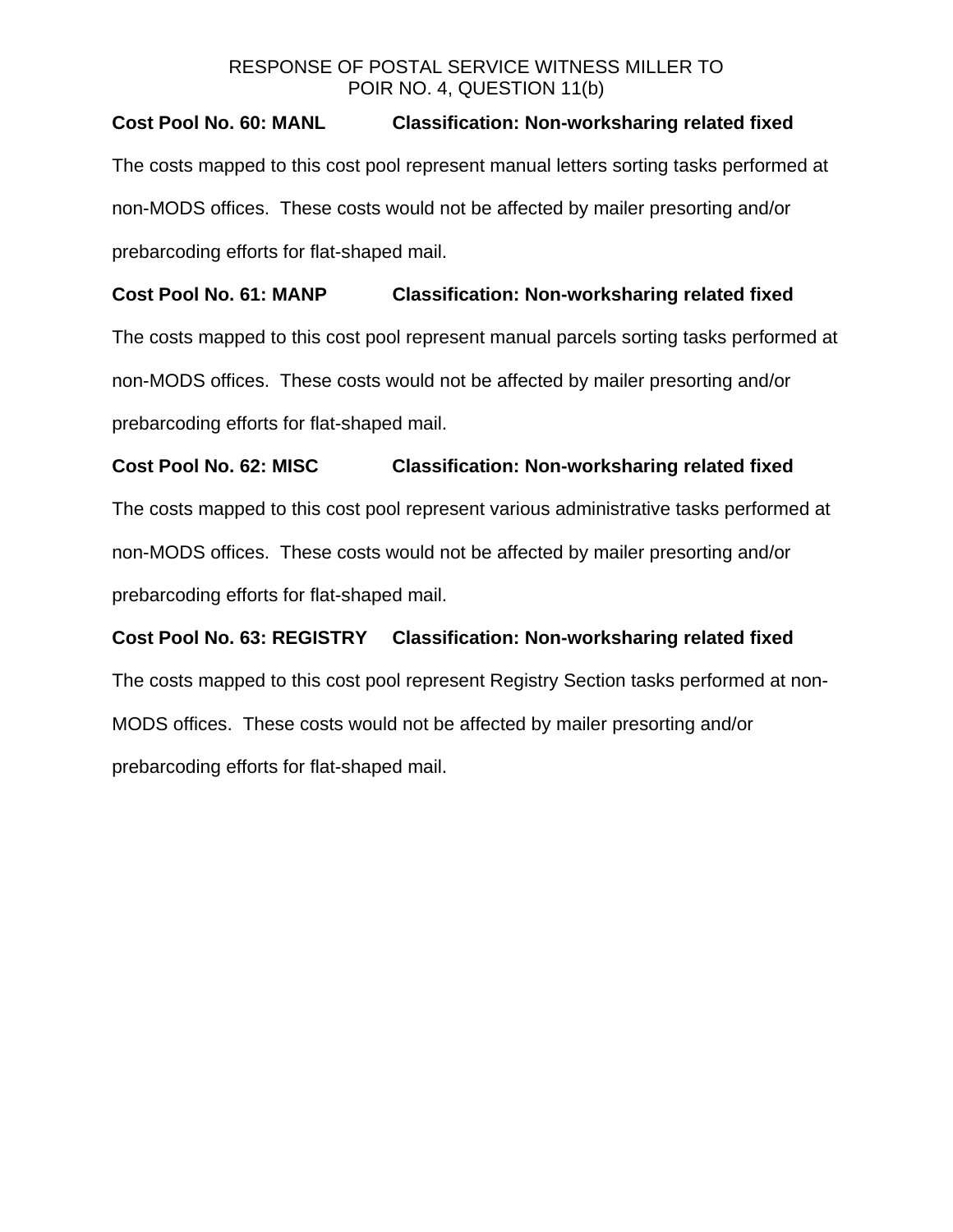**11.** Refer to Docket No. R2000-1, the response to ABA&NAPM/USPS-T24-12 (Tr. 7/3047-3062). In this response, witness Miller provides a brief description of each component of mail processing costs used to estimate letter and card worksharing savings and explains the rationale for categorizing each pool as worksharing related proportional, worksharing related fixed, or non-worksharing related fixed.

(c) Please provide a similar description and rationale for the categorization of the pools used to estimate cost differentials for Parcel Post mail.

#### **RESPONSE:**

(c) It should be noted that the cost estimates described in USPS-T-20 were not relied upon to support rate design. Some of the estimates covered by that testimony were used as a means to estimate final adjustments.

Please see the response to POIR No. 4, Question 11(b) for a description of how

the cost pool classifications affect both the cards / letters and flats cost models.

The parcels cost models estimate mail processing piece and container costs and, in limited instances, some window service costs. The outputs of those cost models include some savings estimates, but those estimates generally involve the comparison of one rate category to another. In preparing for this docket, the decision was made to minimize methodology changes to the extent practicable. I therefore rely on the same cost pool classifications as those used by witness Eggleston in Docket No. R2001-1, which consist of two classifications: proportional and fixed (whether deemed worksharing related or not). Had I used the same three cards / letters and flats cost pool classifications, the results would not have differed in any way because only one CRA mail processing unit cost estimate by shape is relied upon for the affected Package Services subclasses. Consequently, the classification of a cost pool as worksharing related fixed, rather than non-worksharing related fixed, would have had no impact on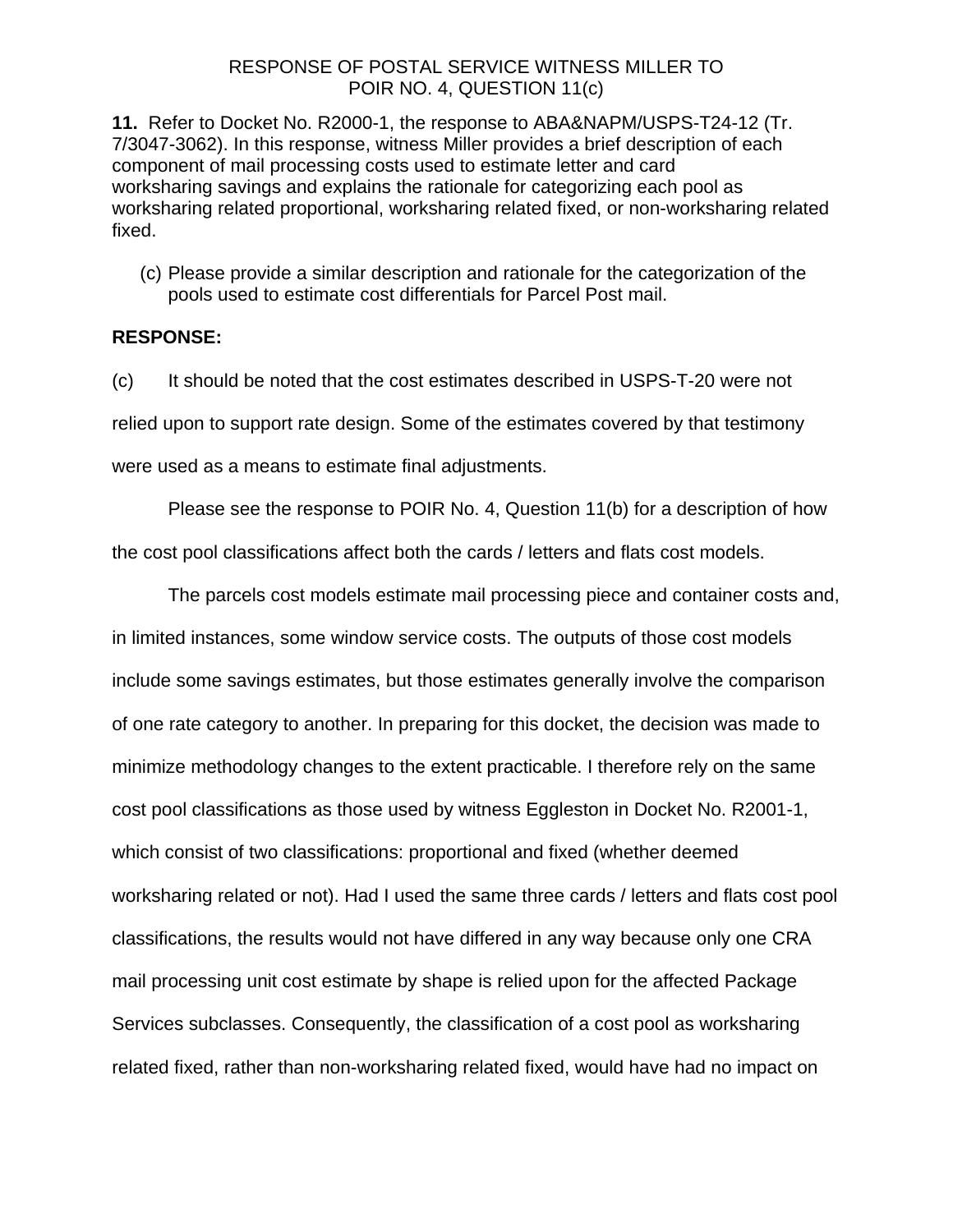the results. Furthermore, CRA mail processing unit costs by shape and by cost pool were only relied on to support the Parcel Post and Library Mail / Media Mail cost models. The Bound Printed Matter cost model did not rely on a CRA mail processing unit cost by shape estimate.

For Parcel Post, the CRA mail processing unit cost estimate by shape can be found in USPS-LR-K-46, page 2. This estimate is subdivided into 63 cost pools. Those cost pools that represent tasks included in the mail flow models have been classified as proportional. All other tasks have been classified as fixed.

### **Cost Pool No. 1: BCS/ Classification: Fixed**

The Management Operating Data System (MODS) operation numbers that are "mapped" to this cost pool can be found in USPS-LR-K-55, page I-12. These operation numbers represent tasks performed using the Mail Processing Bar Code Sorter (MPBCS), which is a machine used to process card-shaped and letter-shaped mail. These costs would generally not be affected by mailer presorting and/or prebarcoding efforts for parcel-shaped mail and were not included in the mail flow model. This cost pool was therefore classified as fixed.

#### **Cost Pool No. 2: BCS/DBCS Classification: Fixed**

The MODS operation numbers that are mapped to this cost pool can be found in USPS-LR-K-55, pages I-12 to I-13. These operation numbers represent tasks performed using various forms of the Delivery Bar Code Sorter (DBCS) and the Carrier Sequence Bar Code Sorter (CSBCS), which are machines used to process card-shaped and lettershaped mail. These costs would generally not be affected by mailer presorting and/or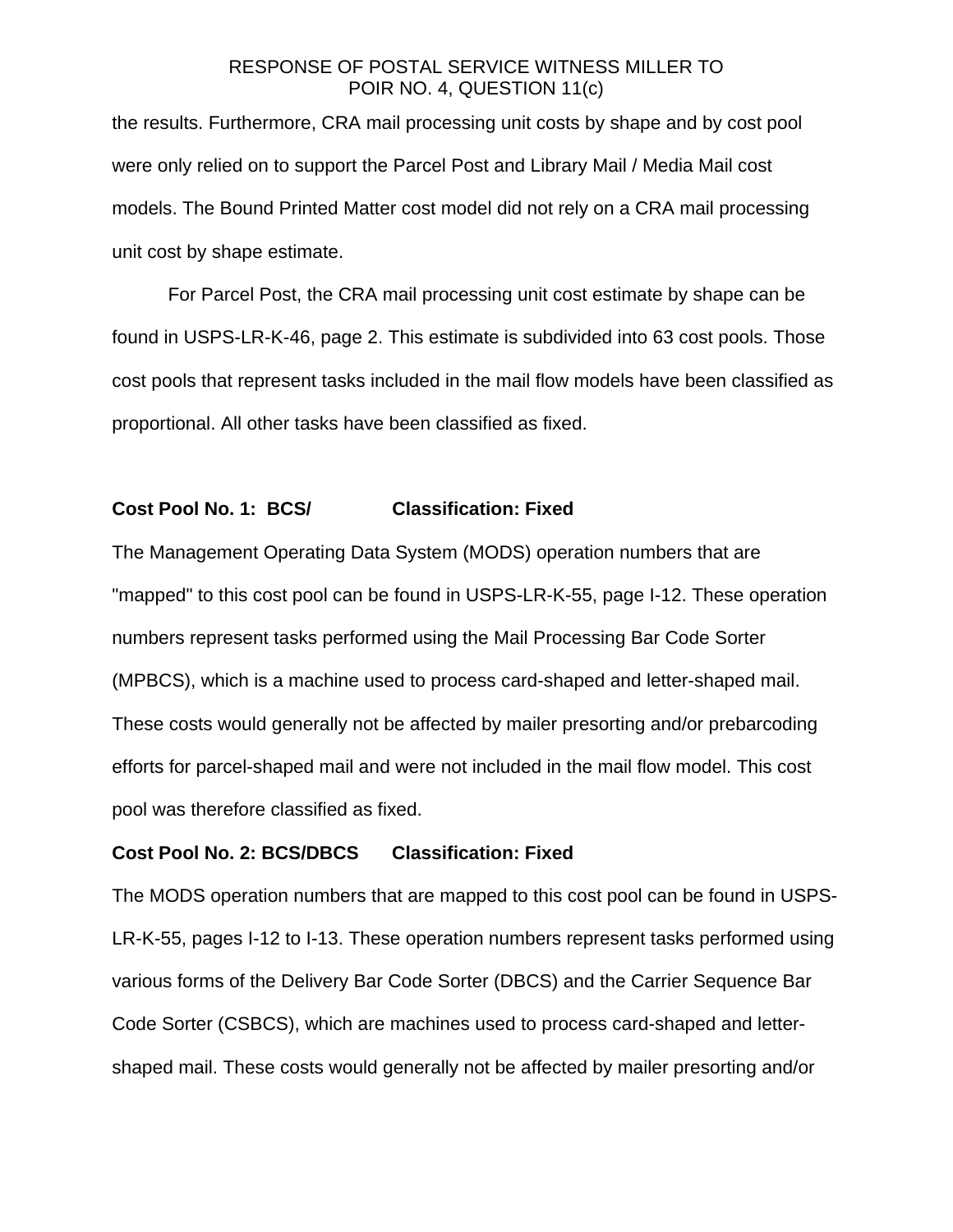prebarcoding efforts for parcel-shaped mail and were not included in the mail flow model. This cost pool was therefore classified as fixed.

#### **Cost Pool No. 3: OCR/ Classification: Fixed**

The MODS operation numbers that are mapped to this cost pool can be found in USPS-LR-K-55, pages I-13 to I-14. These operation numbers represent tasks performed using the Multi Line Optical Character Reader (MLOCR), which is a machine used to process card-shaped and letter-shaped mail. These costs would generally not be affected by mailer presorting and/or prebarcoding efforts for parcel-shaped mail and were not included in the mail flow model. This cost pool was therefore classified as fixed.

### **Cost Pool No. 4: AFSM100 Classification: Fixed**

The MODS operation numbers that are mapped to this cost pool can be found in USPS-LR-K-55, page I-14. These operation numbers represent tasks performed using the Automated Flats Sorting Machine Model 100 (AFSM100). These costs would not be affected by mailer presorting and/or prebarcoding efforts for parcel-shaped mail and were not included in the mail flow model. This cost pool was therefore classified as fixed.

#### **Cost Pool No. 5: FSM/ Classification: Fixed**

The MODS operation numbers that are mapped to this cost pool can be found in USPS-LR-K-55, pages I-14 to I-15. These operation numbers represent tasks performed using the Flats Sorting Machine Model 881 (FSM881), which have all been removed from the postal mail processing network. These costs would not be affected by mailer presorting and/or prebarcoding efforts for parcel-shaped mail and were not included in the mail flow model. This cost pool was therefore classified as fixed.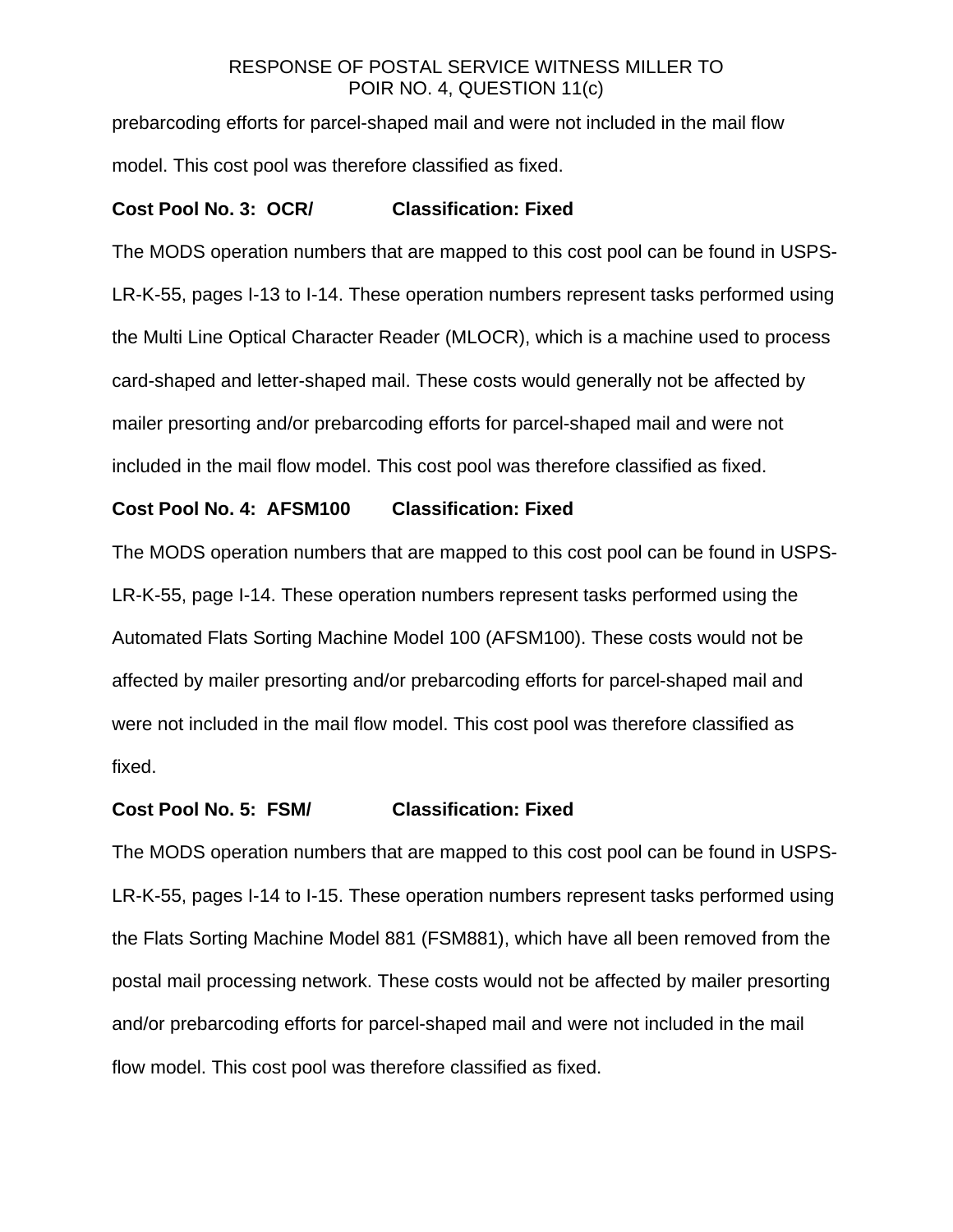# **Cost Pool No. 6: FSM/1000 Classification: Fixed**

The MODS operation numbers that are mapped to this cost pool can be found in USPS-LR-K-55, page I-15. These operation numbers represent tasks performed using the Upgraded Flats Sorting Machine Model 1000 (UFSM1000). These costs would not be affected by mailer presorting and/or prebarcoding efforts for parcel-shaped mail and were not included in the mail flow model. This cost pool was therefore classified as fixed.

## **Cost Pool No. 7: MECPARC Classification: Proportional**

The MODS operation numbers that are mapped to this cost pool can be found in USPS-LR-K-55, page I-15. These operation numbers represent tasks performed using mechanized parcel sorting equipment, which are included in the mail flow model. This cost pool was therefore classified as proportional.

## **Cost Pool No. 8: SPBS OTH Classification: Fixed Cost Pool No. 9: SPBSPRIO Classification: Fixed**

The MODS operation numbers that are mapped to these cost pools can be found in USPS-LR-K-55, pages I-15 to I-16. These operation numbers represent tasks (e.g., flats bundle processing) performed using the Small Parcel and Bundle Sorter (SPBS) at MODS plants. These costs would not be affected by mailer presorting and/or prebarcoding efforts for parcel-shaped mail and were not included in the mail flow model. These cost pools were therefore classified as fixed.

# **Cost Pool No. 10: 1SACKS\_M Classification: Proportional**

The MODS operation numbers that are mapped to this cost pool can be found in USPS-

LR-K-55, page I-16. These operation numbers represent tasks performed using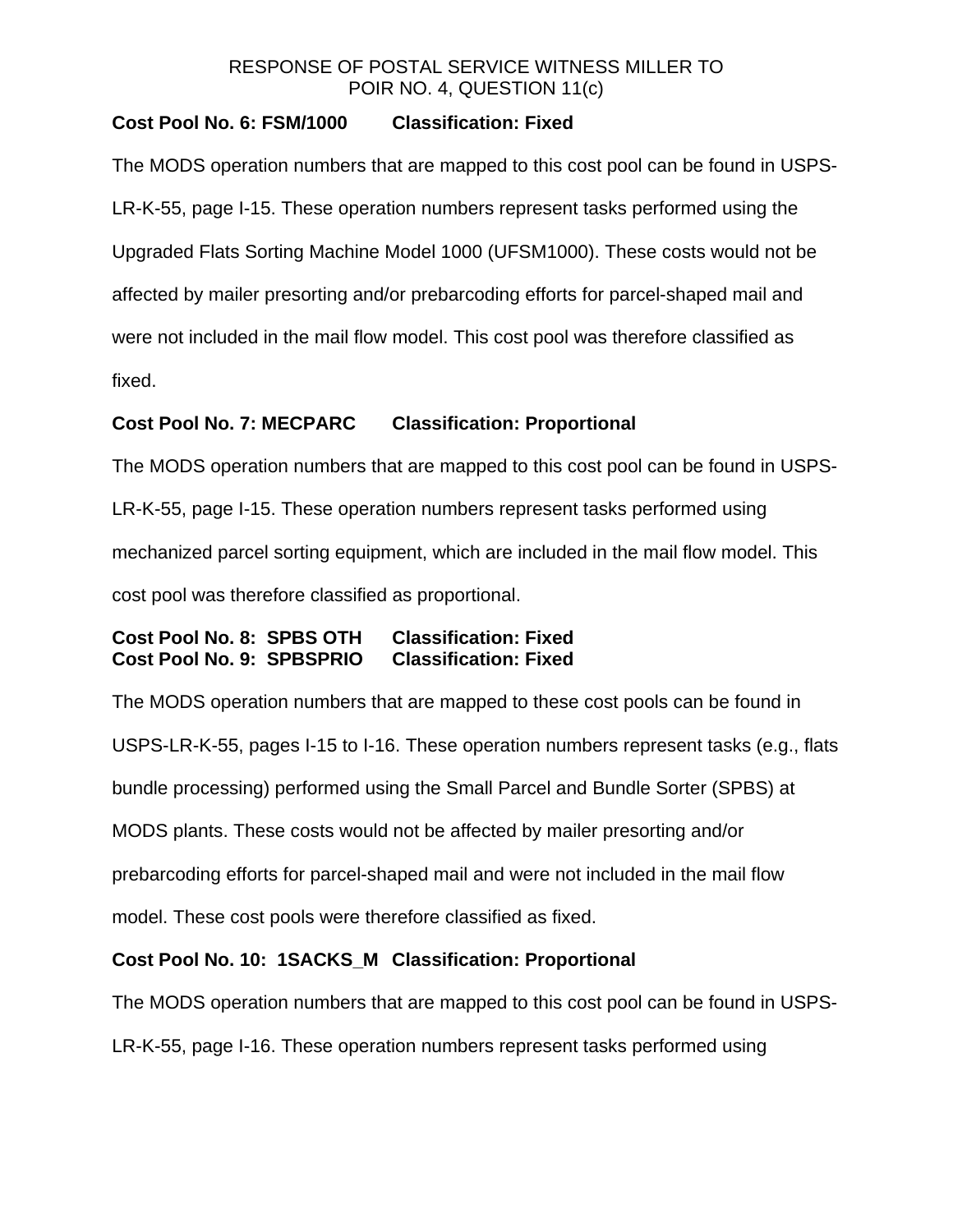mechanized sack sorting equipment, which is included in the mail flow model. This cost pool was therefore classified as proportional.

## **Cost Pool No. 11: 1TRAYSRT Classification: Fixed**

The MODS operation numbers that are mapped to this cost pool can be found in USPS-LR-K-55, page I-16. These operation numbers represent tasks performed using mechanized tray sorters and robotics equipment. These costs would not be affected by mailer presorting and/or prebarcoding efforts for parcel-shaped mail and were not included in the mail flow model. This cost pool was therefore classified as fixed.

## **Cost Pool No. 12: MANF Classification: Fixed**

The MODS operation numbers that are mapped to this cost pool can be found in USPS-LR-K-55, page I-16. These operation numbers represent tasks performed using manual flats cases. These costs would not be affected by mailer presorting and/or prebarcoding efforts for parcel-shaped mail and were not included in the mail flow model. This cost pool was therefore classified as fixed.

## **Cost Pool No. 13: MANL Classification: Fixed**

The MODS operation numbers that are mapped to this cost pool can be found in USPS-LR-K-55, pages I-16 to I-17. These operation numbers represent tasks performed using manual letters cases. These costs would not be affected by mailer presorting and/or prebarcoding efforts for parcel-shaped mail and were not included in the mail flow model. This cost pool was therefore classified as fixed.

### **Cost Pool No. 14: MANP Classification: Proportional**

The MODS operation numbers that are mapped to this cost pool can be found in USPS-LR-K-55, page I-17. These operation numbers represent tasks performed using manual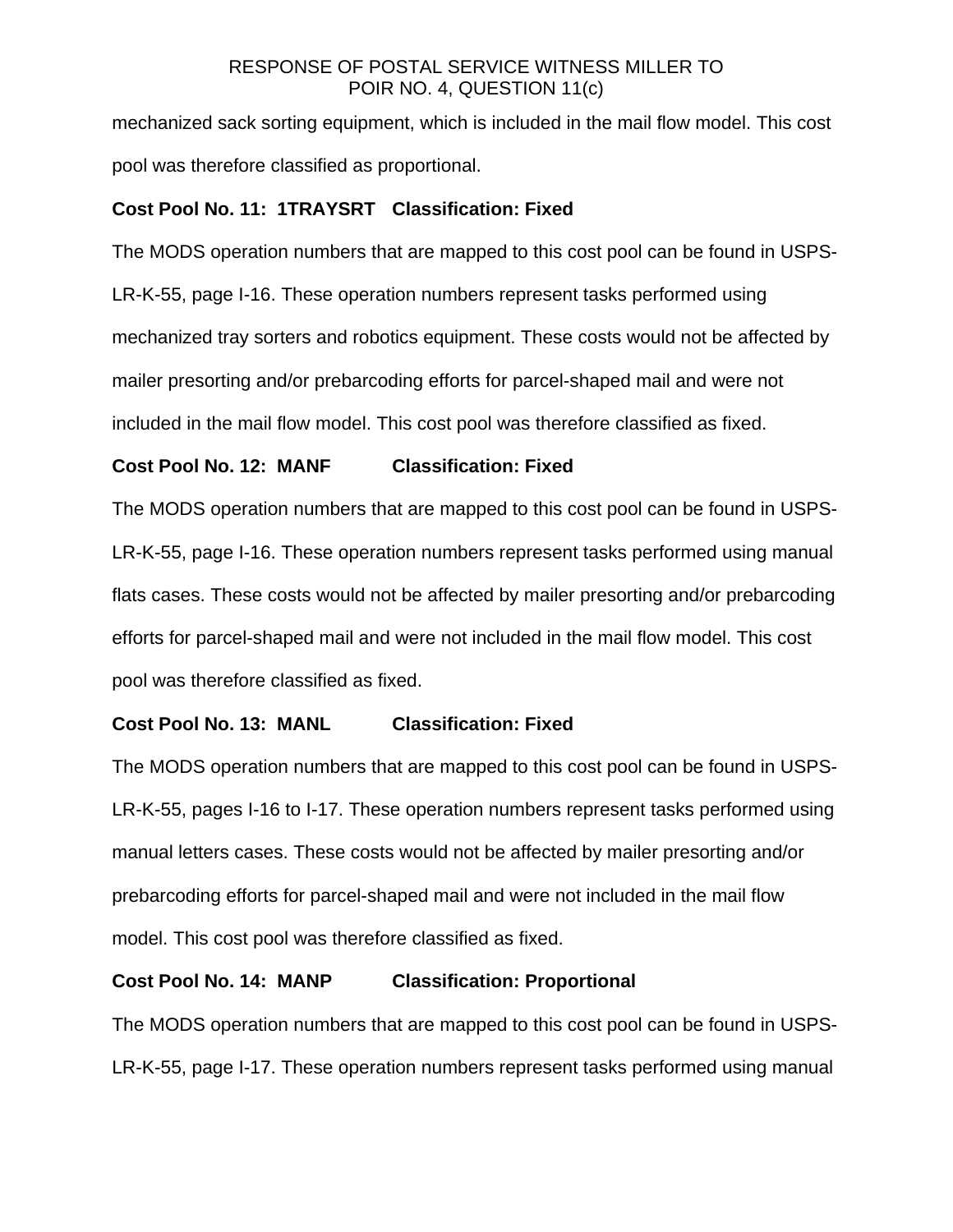parcel operations, which were included in the mail flow model. This cost pool was therefore classified as proportional.

## **Cost Pool No. 15: PRIORITY Classification: Fixed**

The MODS operation numbers that are mapped to this cost pool can be found in USPS-LR-K-55, page I-17. These operation numbers represent tasks performed using manual Priority Mail operations. These costs would not be affected by mailer presorting and/or prebarcoding efforts for parcel-shaped mail and were not included in the mail flow model. This cost pool was therefore classified as fixed.

## **Cost Pool No. 16: LD15 Classification: Fixed**

The MODS operation numbers that are mapped to this cost pool can be found in USPS-LR-K-55, page I-17. These operation numbers represent tasks performed by the Data Conversion Operator (DCO) "keyers." These costs would not be affected by mailer presorting and/or prebarcoding efforts for parcel-shaped mail and were not included in the mail flow model. This cost pool was therefore classified as fixed.

### **Cost Pool No. 17: 1CANCEL Classification: Fixed**

The MODS operation numbers that are mapped to this cost pool can be found in USPS-LR-K-55, pages I-17 to I-18. These operation numbers represent tasks performed in cancellation operations. These costs would not be affected by mailer presorting and/or prebarcoding efforts for parcel-shaped mail and were not included in the mail flow model. This cost pool was therefore classified as fixed.

### **Cost Pool No. 18: DSPATCH Classification: Fixed**

The MODS operation numbers that are mapped to this cost pool can be found in USPS-LR-K-55, page I-18. These operation numbers represent tasks performed to prepare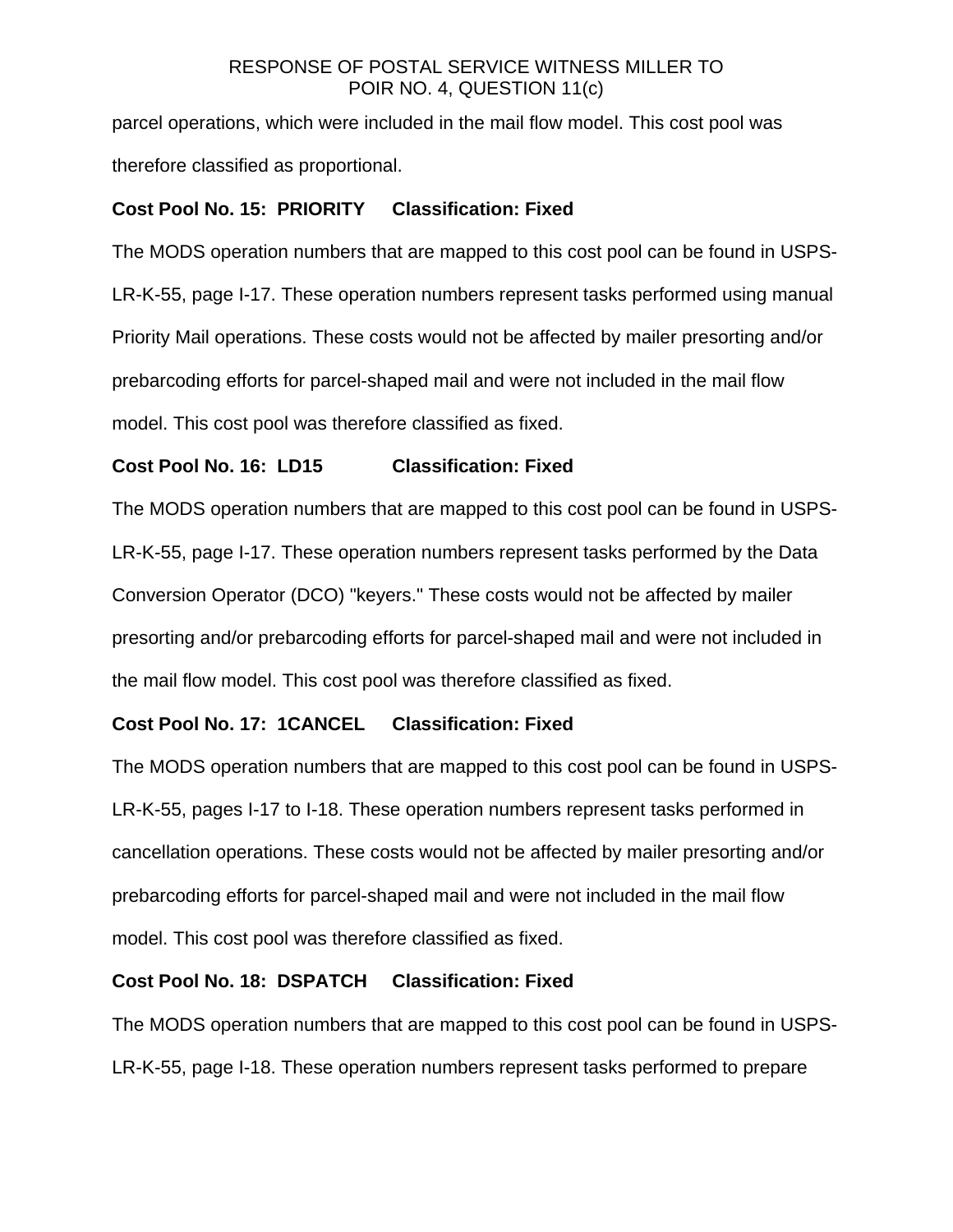mail for dispatch. These costs were not included in the mail flow model. This cost pool was therefore classified as fixed.

## **Cost Pool No. 19: 1FLATPRP Classification: Fixed**

The 035 MODS operation number is mapped to this cost pool and can be found in USPS-LR-K-55, page I-18. This operation number represents the bundle opening and Flat Mail Cart (FMC) preparation tasks. These costs would not be affected by mailer presorting and/or prebarcoding efforts for parcel-shaped mail and were not included in the mail flow model. This cost pool was therefore classified as fixed.

## **Cost Pool No. 20: 1MTRPREP Classification: Fixed**

The MODS operation numbers that are mapped to this cost pool can be found in USPS-LR-K-55, page I-18. These operation numbers represent tasks performed on meter belts. These costs would not be affected by mailer presorting and/or prebarcoding efforts for parcel-shaped mail and were not included in the mail flow model. This cost pool was therefore classified as fixed.

## **Cost Pool No. 21: 1OPBULK Classification: Fixed Cost Pool No. 22: 1OPPREF Classification: Fixed**

The MODS operation numbers that are mapped to these cost pools can be found in USPS-LR-K-55, page I-18. These operation numbers represent tasks performed in opening unit operations (e.g., tray sorting activities). These costs would not be affected by mailer presorting and/or prebarcoding efforts for parcel-shaped mail and were not included in the mail flow model. These cost pools were therefore classified as fixed.

# **Cost Pool No. 23: 1OPTRANS Classification: Fixed**

The MODS operation number that is mapped to this cost pool can be found in USPS-LR-K-55, page I-18. This operation number represents tasks required to weigh mail into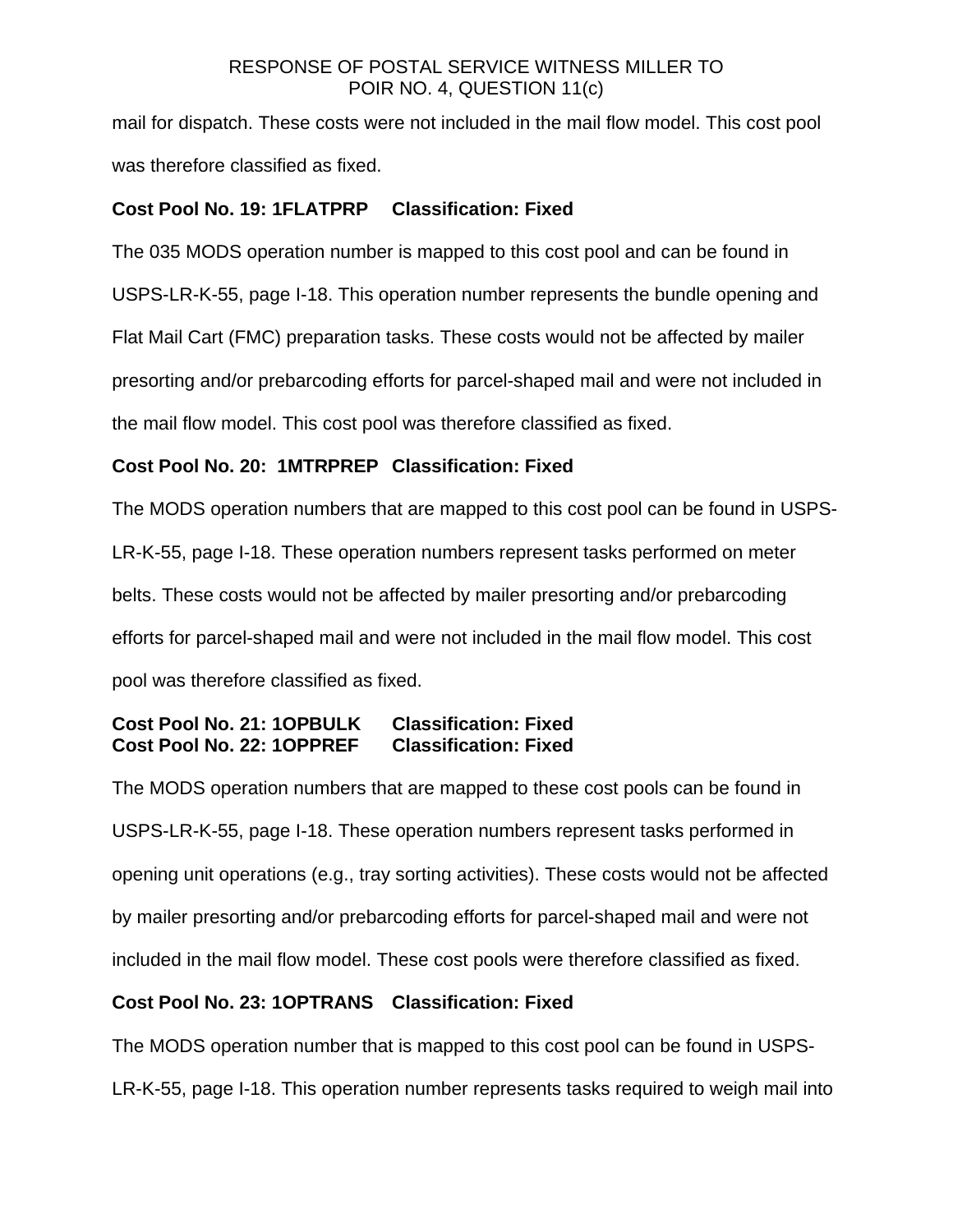the postal network. These costs would not be affected by mailer presorting and/or prebarcoding efforts for parcel-shaped mail and were not included in the mail flow model. This cost pool was therefore classified as fixed.

## **Cost Pool No. 24: 1PLATFRM Classification: Proportional**

The MODS operation numbers that are mapped to this cost pool can be found in USPS-LR-K-55, pages I-18 to I-19. These operation numbers represent tasks performed by postal dock employees, which were included in the mail flow model. This cost pool was therefore classified as proportional.

## **Cost Pool No. 25: 1POUCHNG Classification: Proportional**

The MODS operation numbers that are mapped to this cost pool can be found in USPS-LR-K-55, page I-19. These operation numbers represent tasks performed on pouch racks (e.g., parcel sorts), which were included in the mail flow model. This cost pool was therefore classified as proportional.

## **Cost Pool No. 26: 1PRESORT Classification: Fixed**

The MODS operation numbers that are mapped to this cost pool can be found in USPS-LR-K-55, page I-19. These operation numbers represent tasks associated with the "cutting," or organizing, of presort mail based on the next operation, which were not included in the mail flow model. This cost pool was therefore classified as fixed.

## **Cost Pool No. 27: 1SACKS\_H Classification: Proportional**

The MODS operation number that is mapped to this cost pool can be found in USPS-LR-K-55, page I-19. The operation number represents tasks performed using manual sack sorting operations, which were included in the mail flow model. This cost pool was therefore classified as proportional.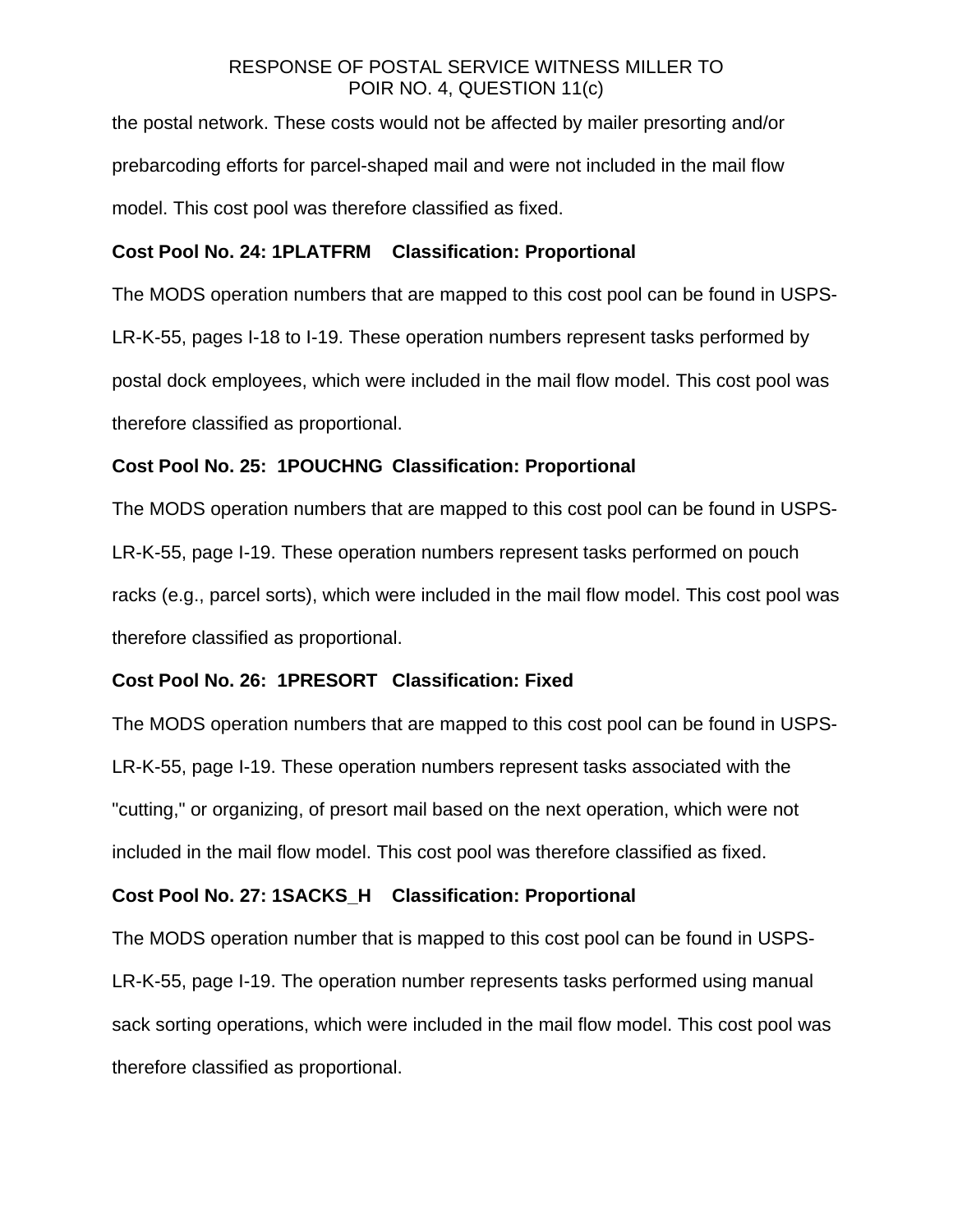## **Cost Pool No. 28: 1SCAN Classification: Fixed**

The MODS operation numbers that are mapped to this cost pool can be found in USPS-LR-K-55, page I-19. The operation numbers represent tasks performed during the preparation of mail for air transportation, which is a function of the class of mail and whether that mail has been entered locally. These costs would not be directly affected by mailer presorting and/or prebarcoding efforts for parcel-shaped mail and were not included in the mail flow model. This cost pool was therefore classified as fixed.

#### **Cost Pool No. 29: BUSREPLY Classification: Fixed**

The MODS operation numbers that are mapped to this cost pool can be found in USPS-LR-K-55, page I-19. The operation numbers represent tasks performed in nixie and postage due operations. These costs would not be directly affected by mailer presorting and/or prebarcoding efforts for parcel-shaped mail and were not included in the mail flow model. This cost pool was therefore classified as fixed.

## **Cost Pool No. 30: EXPRESS Classification: Fixed**

The MODS operation numbers that are mapped to this cost pool can be found in USPS-LR-K-55, page I-19. The operation numbers represent tasks performed in Express Mail operations. These costs would not be directly affected by mailer presorting and/or prebarcoding efforts for parcel-shaped mail and were not included in the mail flow model. This cost pool was therefore classified as fixed.

#### **Cost Pool 31: MAILGRAM Classification: Fixed**

The MODS operation number that is mapped to this cost pool can be found in USPS-LR-K-55, page I-19. The operation number represents Mailgram tasks. These costs would not be directly affected by mailer presorting and/or prebarcoding efforts for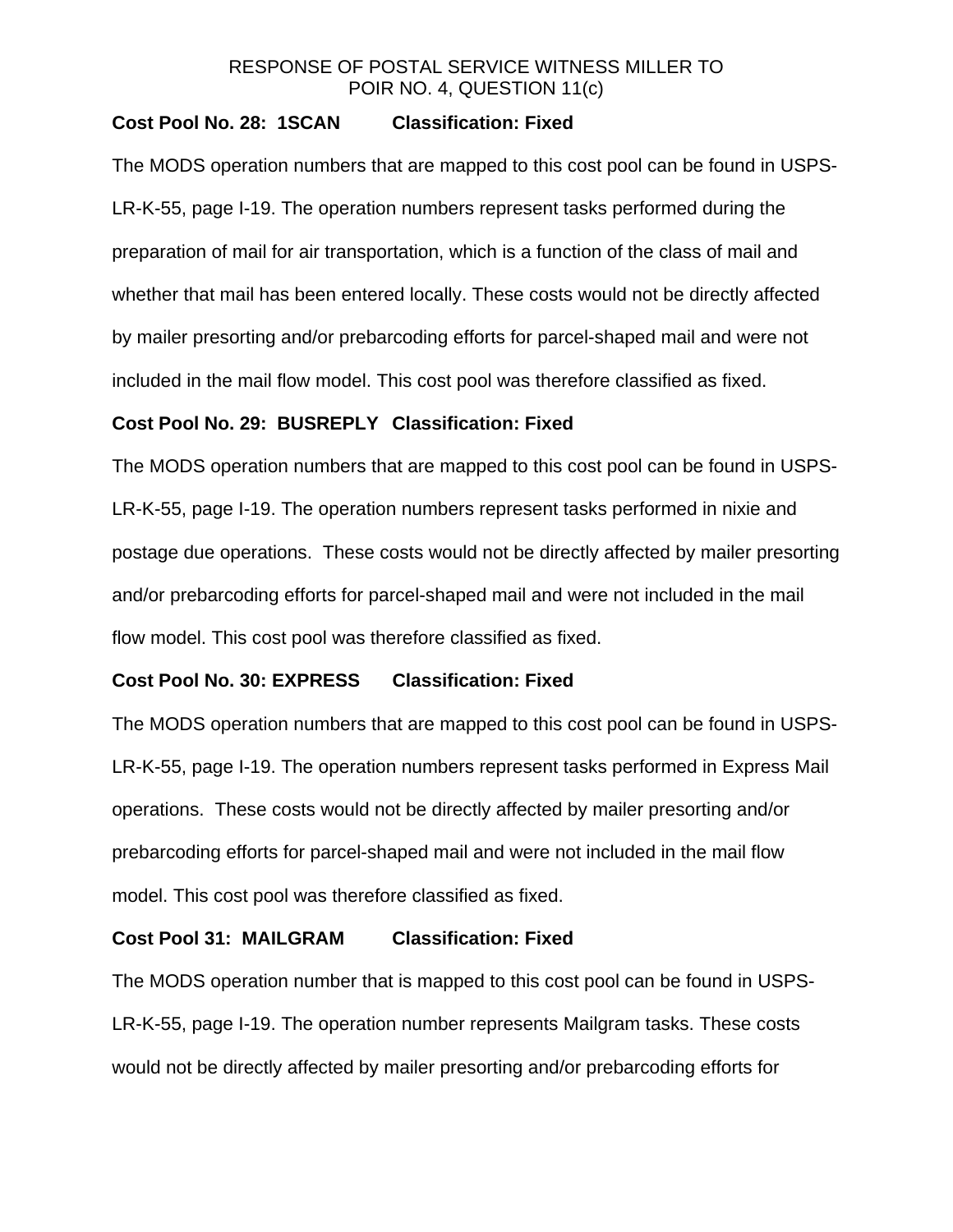parcel-shaped mail and were not included in the mail flow model. This cost pool was therefore classified as fixed.

## **Cost Pool 32: REGISTRY Classification: Fixed**

The MODS operation numbers that are mapped to this cost pool can be found in USPS-LR-K-55, page I-19. The operation numbers represent tasks performed in the Registry Section. These costs would not be directly affected by mailer presorting and/or prebarcoding efforts for parcel-shaped mail and were not included in the mail flow model. This cost pool was therefore classified as fixed.

## **Cost Pool 33: REWRAP Classification: Fixed**

The MODS operation numbers that are mapped to this cost pool can be found in USPS-LR-K-55, page I-19. The operation numbers represent tasks performed in rewrap and repair operations. These costs would not be directly affected by mailer presorting and/or prebarcoding efforts for parcel-shaped mail and were not included in the mail flow model. This cost pool was therefore classified as fixed.

### **Cost Pool 34: 1EEQMT Classification: Fixed**

The MODS operation numbers that are mapped to this cost pool can be found in USPS-LR-K-55, page I-20. The operation numbers represent tasks associated with empty equipment processing. These costs would not be directly affected by mailer presorting and/or prebarcoding efforts for parcel-shaped mail and were not included in the mail flow model. This cost pool was therefore classified as fixed.

### **Cost Pool 35: 1MISC Classification: Fixed**

The MODS operation numbers that are mapped to this cost pool can be found in USPS-LR-K-55, page I-20. The operation numbers represent various administrative tasks.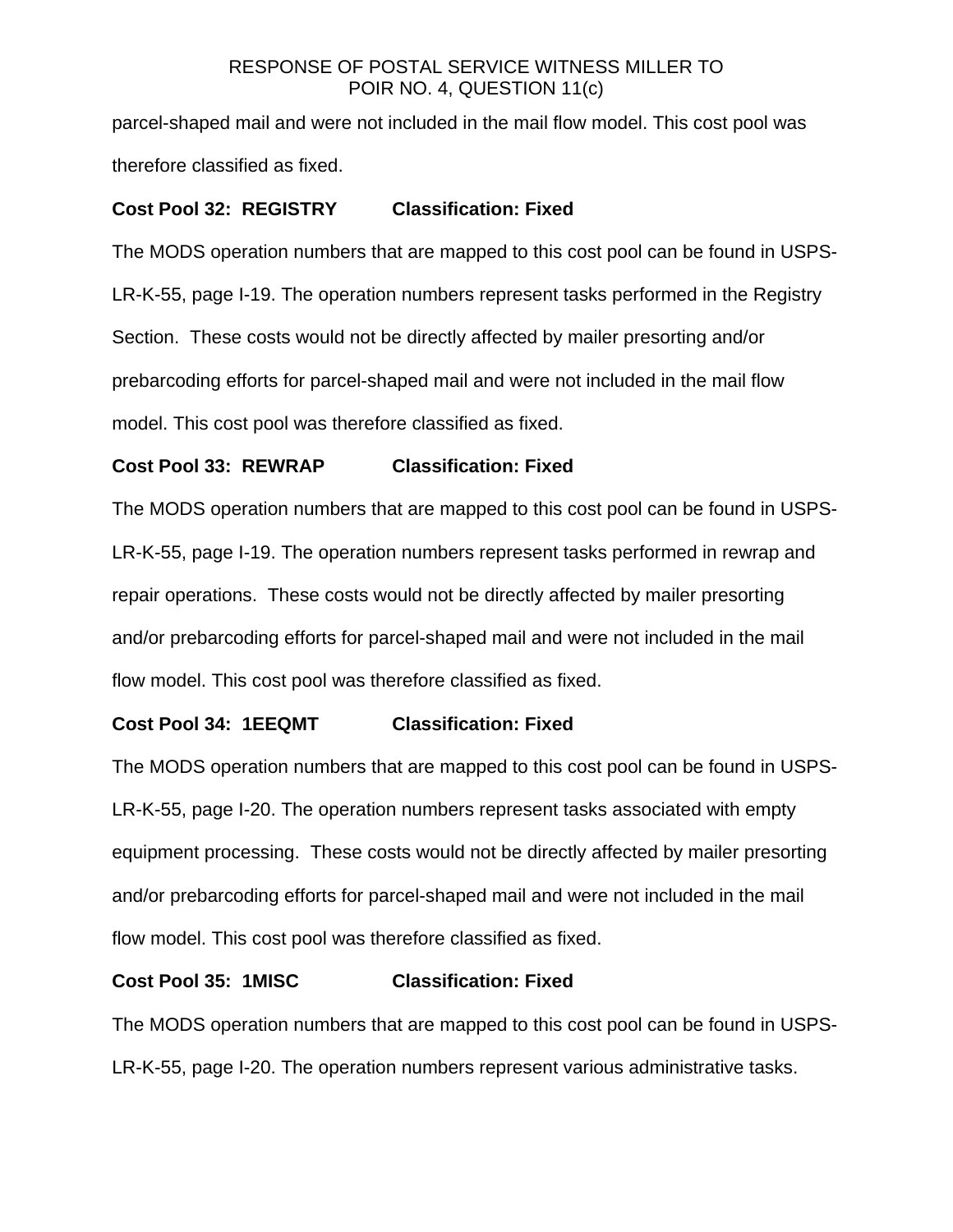These costs would not be directly affected by mailer presorting and/or prebarcoding efforts for parcel-shaped mail and were not included in the mail flow model. This cost pool was therefore classified as fixed.

# **Cost Pool 36: 1SUPPORT Classification: Fixed**

The MODS operation numbers that are mapped to this cost pool can be found in USPS-LR-K-55, page I-20. The operation numbers represent various administrative tasks. These costs would not be directly affected by mailer presorting and/or prebarcoding efforts for parcel-shaped mail and were not included in the mail flow model. This cost pool was therefore classified as fixed.

# **Cost Pool 37: INTL ISC Classification: Fixed**

The methodology used to estimate ISC costs is described in USPS-LR-K-55, page I-3. This cost pool represents the tasks performed at International Service Centers (ISC). These costs would not be directly affected by mailer presorting and/or prebarcoding efforts for parcel-shaped mail and were not included in the mail flow model. This cost pool was therefore classified as fixed.

## **Cost Pool 38: PMPC Classification: Fixed**

The methodology used to estimate PMPC costs is described in USPS-LR-K-55, page I-3. This cost pool represents the tasks performed at Priority Mail Processing Centers (PMPC). These costs would not be directly affected by mailer presorting and/or prebarcoding efforts for parcel-shaped mail and were not included in the mail flow model. This cost pool was therefore classified as fixed.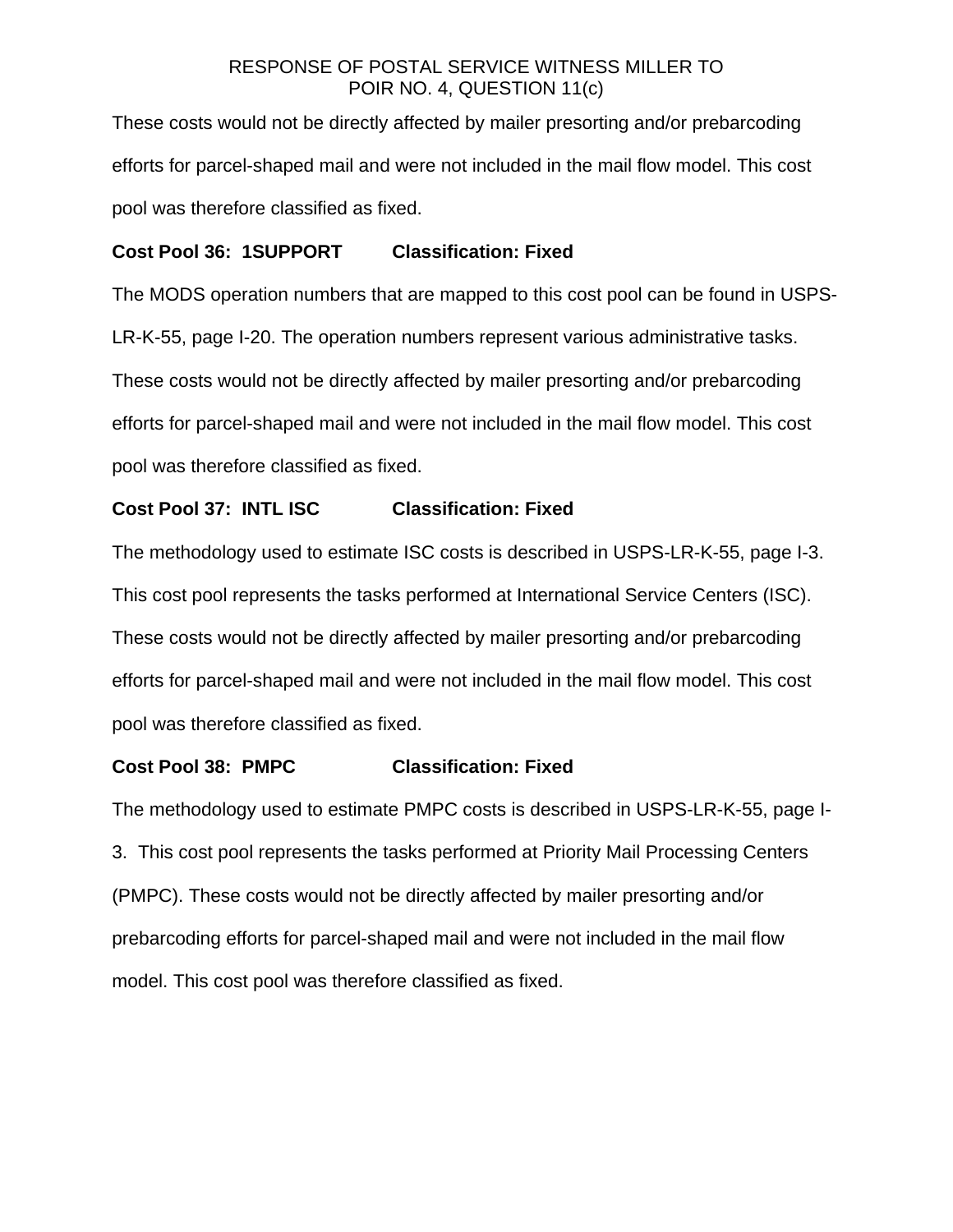## **Cost Pool No. 39: LD41 Classification: Fixed**

The methodology used to estimate cost pool LD41 can be found in USPS-LR-K-55, page I-3. The costs mapped to this cost pool represent those Customer Service tasks performed in Labor Distribution Code (LDC) 41. This LDC represents automated letters. These costs would therefore not be affected by mailer presorting and/or prebarcoding efforts for parcel-shaped mail and were not included in the mail flow model. This cost pool was therefore classified as fixed.

#### **Cost Pool No. 40: LD42 Classification: Fixed**

The methodology used to estimate cost pool LD42 can be found in USPS-LR-K-55, page I-3. The costs mapped to this cost pool represent those Customer Service tasks performed in LDC 42. This LDC represents mechanized letters and flats. These costs would not be affected by mailer presorting and/or prebarcoding efforts for parcel-shaped mail and were not included in the mail flow model. This cost pool was therefore classified as fixed.

#### **Cost Pool No. 41: LD43 Classification: Proportional**

The methodology used to estimate cost pool LD43 can be found in USPS-LR-K-55, page I-3. The costs mapped to this cost pool represent those Customer Service tasks performed in LDC 43. This LDC represents manual letters, flats, and parcel sorting tasks, which were included in the mail flow model. This cost pool was therefore classified as proportional.

#### **Cost Pool No. 42: LD44 Classification: Fixed**

The methodology used to estimate the LD44 cost pool can be found in USPS-LR-K-55, page I-3. The costs mapped to this cost pool represents those Customer Service tasks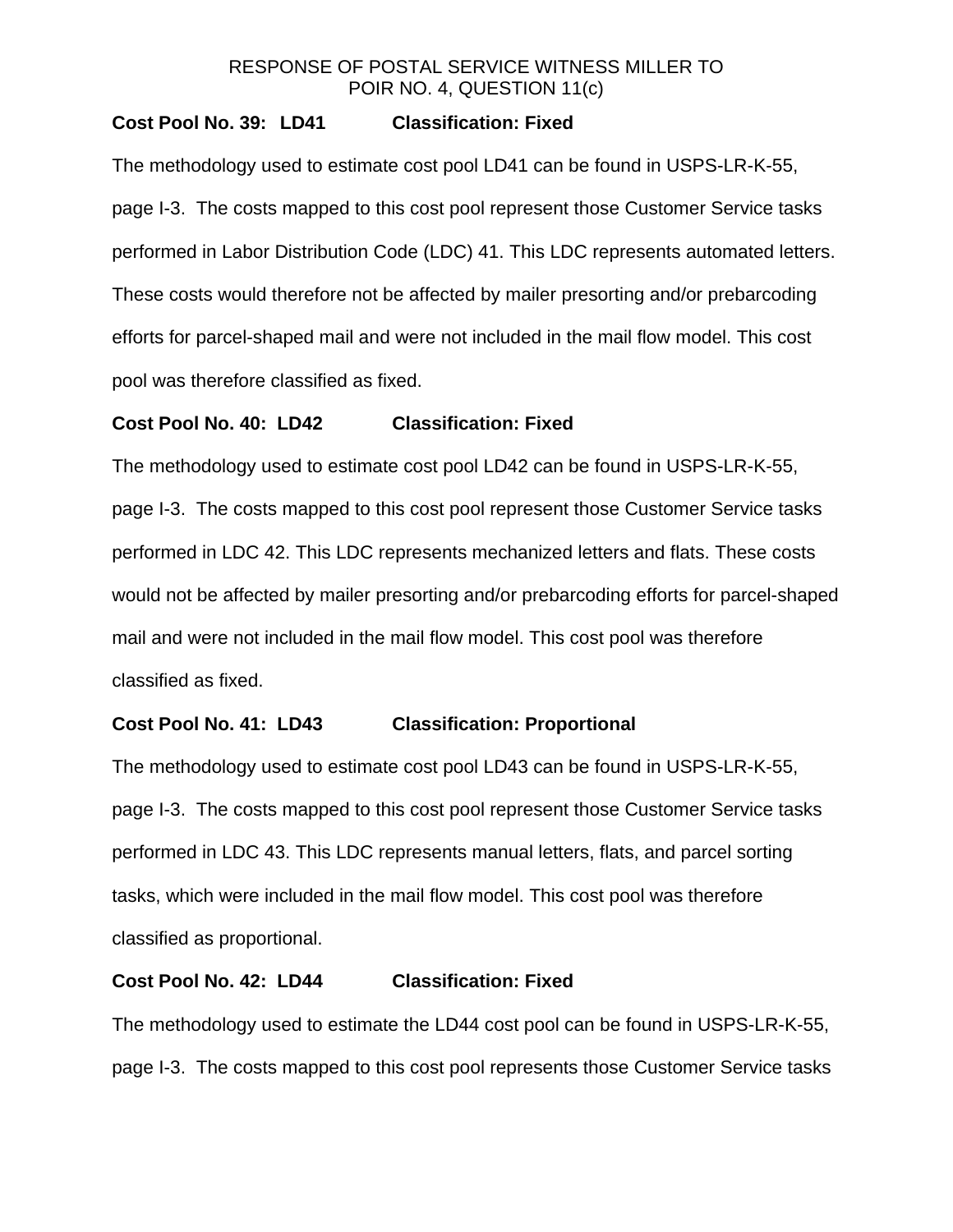performed in LDC 44. This LDC represents post office box distribution operations.

These costs would not be affected by mailer presorting and/or prebarcoding efforts for

parcel-shaped mail and were not included in the mail flow model. This cost pool was

therefore classified as fixed.

# **Cost Pool No. 43: LD48 EXP Classification: Fixed**

The costs mapped to this cost pool represent various administrative Express Mail tasks, which are performed in the Customer Service function. These costs would not be directly affected by mailer presorting and/or prebarcoding efforts for parcel-shaped mail and were not included in the mail flow model. This cost pool was therefore classified as fixed.

## **Cost Pool No. 44: LD48 OTH Classification: Fixed Cost Pool No. 45: LD48\_ADM Classification: Fixed Cost Pool No. 46: LD48\_SSV Classification: Fixed**

The costs mapped to this cost pool represent various other administrative tasks, which are performed in the Customer Service function. These costs would not be directly affected by mailer presorting and/or prebarcoding efforts for parcel-shaped mail and were not included in the mail flow model. These cost pools were therefore classified as fixed.

# **Cost Pool No. 47: LD49 Classification: Fixed**

The MODS operation numbers that are mapped to this cost pool can be found in USPS-LR-K-55, page I-20. These operation numbers represent tasks associated with the forwarding and return of mail. These costs would not be affected by mailer presorting and/or prebarcoding efforts for parcel-shaped mail and were not included in the mail flow model. This cost pool was therefore classified as fixed.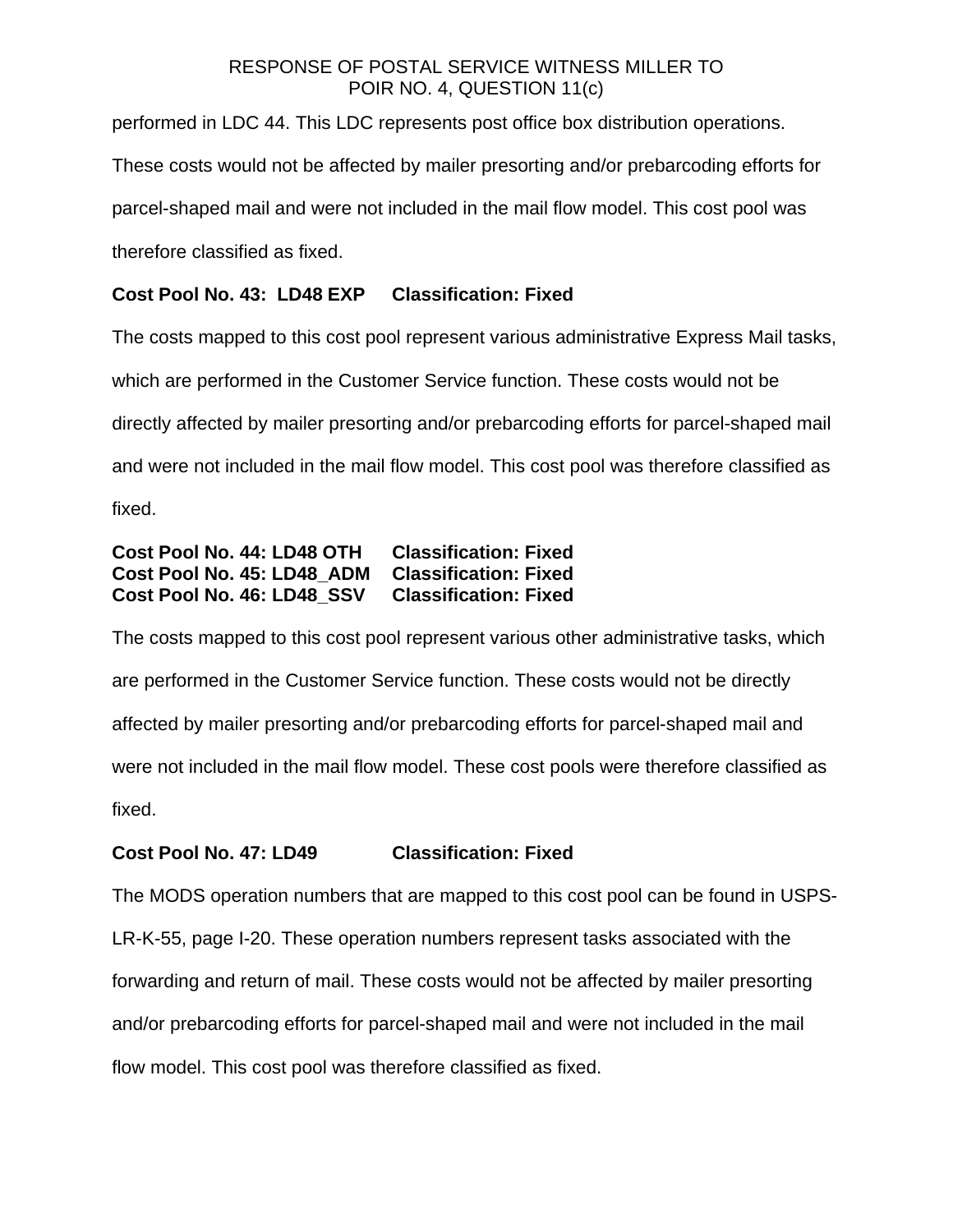## **Cost Pool No. 48: LD79 Classification: Fixed**

The MODS operation numbers that are mapped to these cost pools can be found in USPS-LR-K-55, page I-20. These operation numbers represent tasks associated with the acceptance and verification of mail. These costs were not included in the mail flow model and were therefore classified as fixed.

## **Cost Pool No. 49: 1SUPP\_F1 Classification: Fixed**

The costs mapped to this cost pool represent various mail processing administrative tasks. These costs would not be directly affected by mailer presorting and/or prebarcoding efforts for parcel-shaped mail and were not included in the mail flow model. This cost pool was therefore classified as fixed.

## **Cost Pool No. 50: NMO Classification: Proportional**

The costs mapped to this cost pool represent Non Machinable Outside (NMO) parcel operations performed at Bulk Mail Centers (BMCs), which were included in the mail flow model. This cost pool was therefore classified as proportional.

### **Cost Pool No. 51: OTHR Classification: Proportional**

The costs mapped to this cost pool represent various allied support operations performed at BMCs, which were included in the mail flow model. This cost pool was therefore classified as proportional.

### **Cost Pool No. 52: PLA Classification: Proportional**

The costs mapped to this cost pool represent various allied platform operations performed at BMCs, which were included in the mail flow model. This cost pool was therefore classified as proportional.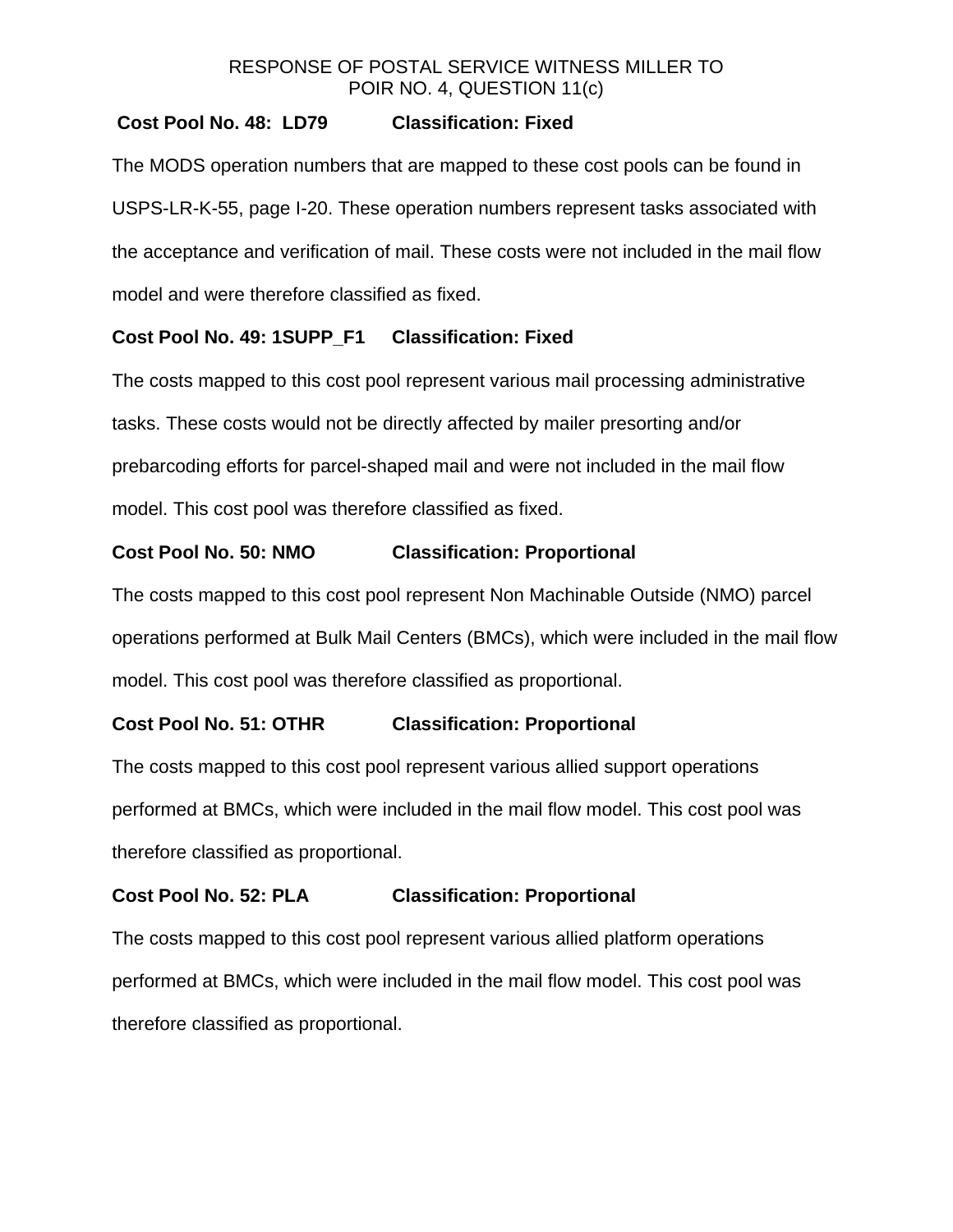## **Cost Pool No. 53: PSM Classification: Proportional**

The costs mapped to this cost pool represent Parcel Sorting Machine (PSM) operations performed at BMCs, which were included in the mail flow model. This cost pool was therefore classified as proportional.

## **Cost Pool No. 54: SPB Classification: Proportional**

The costs mapped to this cost pool represent SPBS tasks performed at BMCs, which were included in the mail flow model. This cost pool was therefore classified as proportional.

## **Cost Pool No. 55: SSM Classification: Proportional**

The costs mapped to this cost pool represent Sack Sorting Machine (SSM) operations performed at BMCs, which were included in the mail flow model. This cost pool was therefore classified as proportional.

## **Cost Pool No. 56: ALLIED Classification: Proportional**

The costs mapped to this cost pool represent various allied operations performed at non-MODS sites, which were included in the mail flow model. This cost pool was therefore classified as proportional.

## **Cost Pool No. 57: AUTO/MECH Classification: Fixed**

The costs mapped to this cost pool represent automation and mechanization tasks performed at non-MODS offices. These costs would not be affected by mailer presorting and/or prebarcoding efforts for parcel-shaped mail and were not included in the mail flow model. This cost pool was therefore classified as fixed.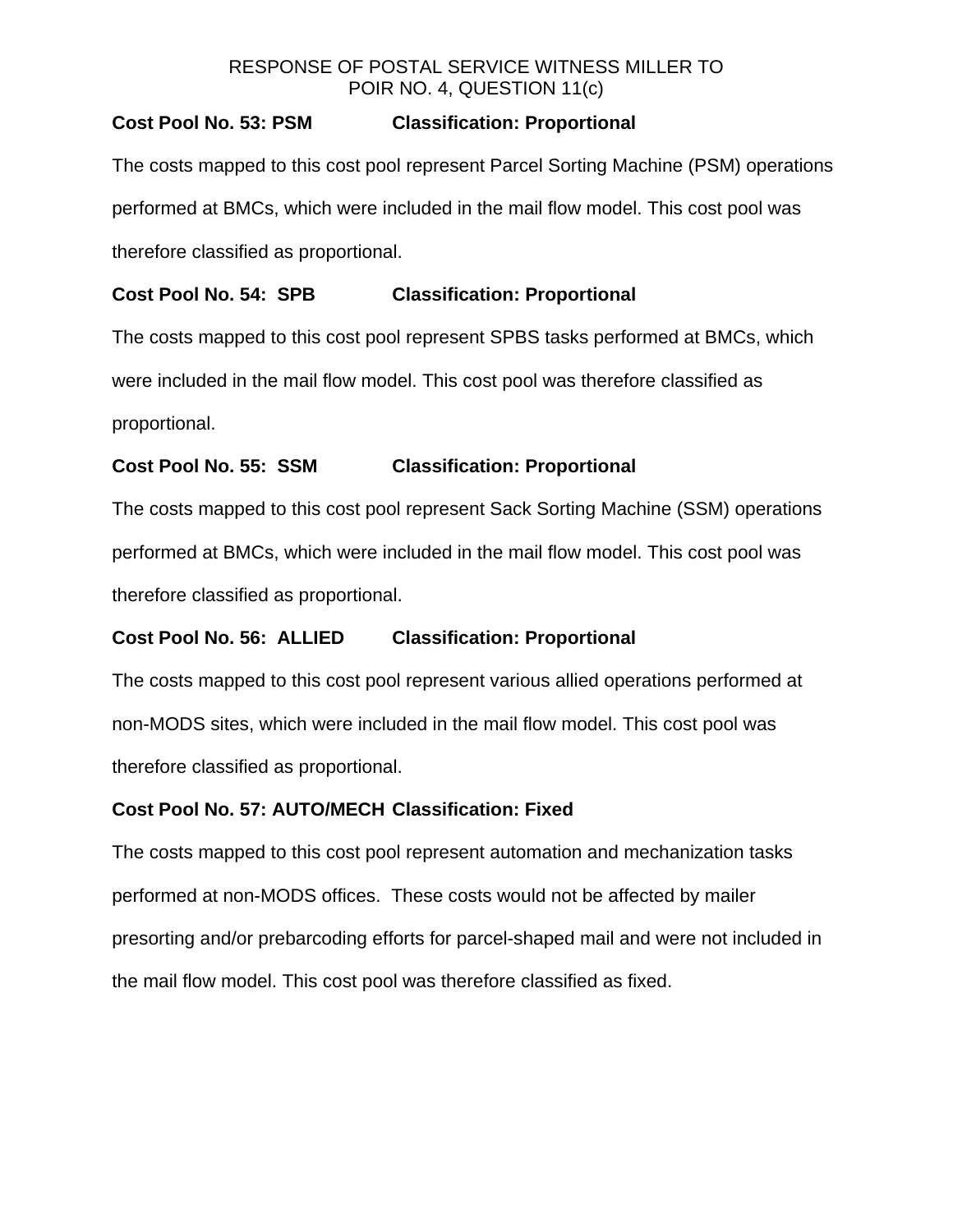## **Cost Pool No. 58: EXPRESS Classification: Fixed**

The costs mapped to this cost pool represent Express Mail operations performed at non-MODS sites. These costs would not be affected by mailer presorting and/or prebarcoding efforts for parcel-shaped mail and were not included in the mail flow model. This cost pool was therefore classified as fixed.

#### **Cost Pool No. 59: MANF Classification: Fixed**

The costs mapped to this cost pool represent manual flats sorting tasks performed at non-MODS offices. These costs would not be affected by mailer presorting and/or prebarcoding efforts for parcel-shaped mail and were not included in the mail flow model. This cost pool was therefore classified as fixed.

#### **Cost Pool No. 60: MANL Classification: Fixed**

The costs mapped to this cost pool represent manual letters sorting tasks performed at non-MODS offices. These costs would not be affected by mailer presorting and/or prebarcoding efforts for parcel-shaped mail and were not included in the mail flow model. This cost pool was therefore classified as fixed.

#### **Cost Pool No. 61: MANP Classification: Proportional**

The costs mapped to this cost pool represent manual parcels sorting tasks performed at non-MODS offices, which were included in the mail flow model. This cost pool was therefore classified as proportional.

#### **Cost Pool No. 62: MISC Classification: Fixed**

The costs mapped to this cost pool represent various administrative tasks performed at non-MODS offices. These costs would not be affected by mailer presorting and/or